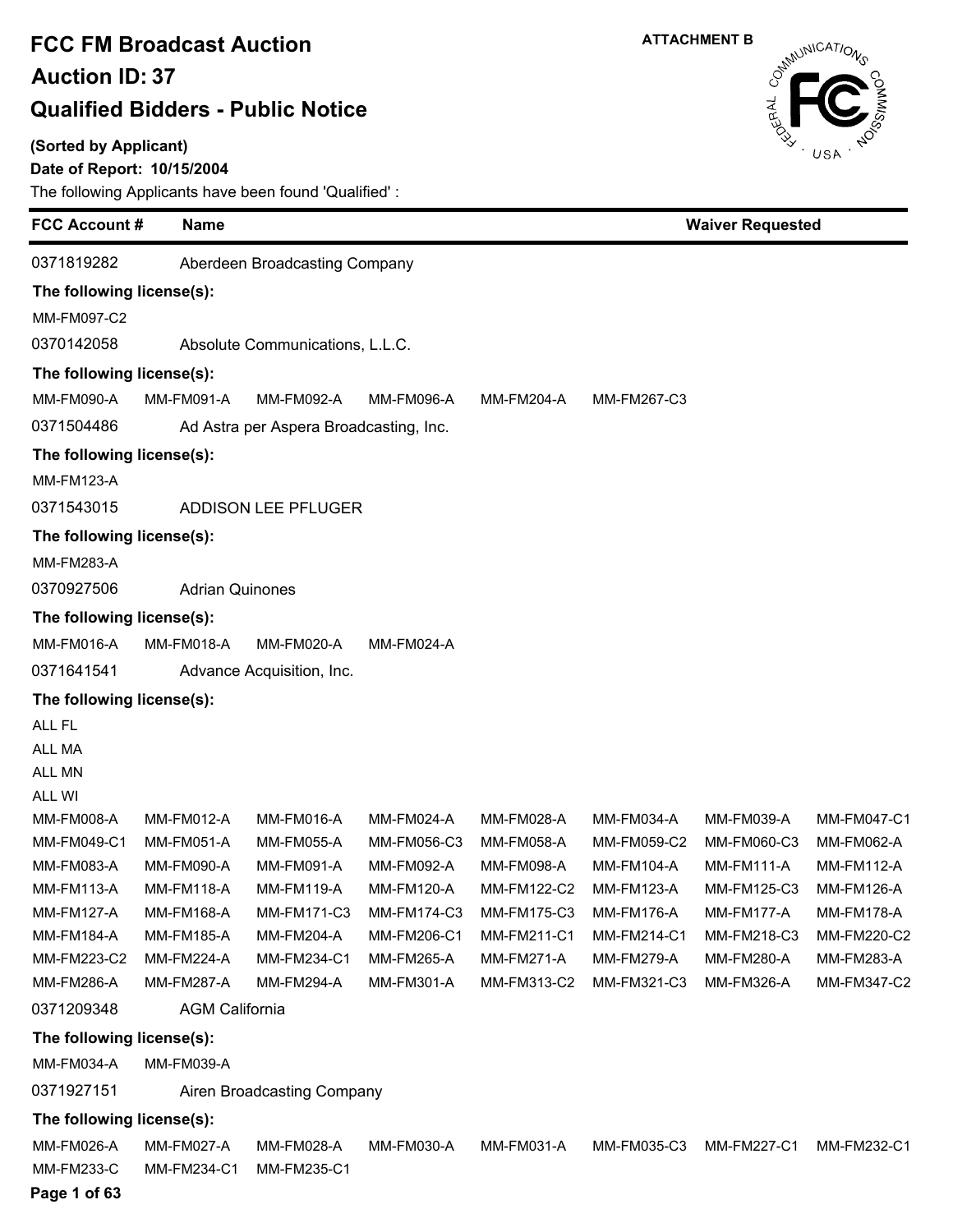**(Sorted by Applicant)**

### **Date of Report: 10/15/2004**

The following Applicants have been found 'Qualified' :

|                           | <b>FCC Account #</b><br><b>Name</b> |                                    |                   |                   | <b>Waiver Requested</b> |                   |                   |  |
|---------------------------|-------------------------------------|------------------------------------|-------------------|-------------------|-------------------------|-------------------|-------------------|--|
| 0372008165                | Alan E. Olson                       |                                    |                   |                   |                         |                   |                   |  |
| The following license(s): |                                     |                                    |                   |                   |                         |                   |                   |  |
| <b>MM-FM057-A</b>         | <b>MM-FM058-A</b>                   | <b>MM-FM061-A</b>                  |                   |                   |                         |                   |                   |  |
| 0372037496                |                                     | Alexandra Commincations Inc.       |                   |                   |                         |                   |                   |  |
| The following license(s): |                                     |                                    |                   |                   |                         |                   |                   |  |
| <b>ALL</b>                |                                     |                                    |                   |                   |                         |                   |                   |  |
| 0370839319                | Alison Haugo                        |                                    |                   |                   |                         |                   |                   |  |
| The following license(s): |                                     |                                    |                   |                   |                         |                   |                   |  |
| <b>MM-FM265-A</b>         |                                     |                                    |                   |                   |                         |                   |                   |  |
| 0371409522                |                                     | <b>Alleycat Communications</b>     |                   |                   |                         |                   |                   |  |
| The following license(s): |                                     |                                    |                   |                   |                         |                   |                   |  |
| <b>MM-FM009-A</b>         | <b>MM-FM020-A</b>                   | MM-FM024-A                         | <b>MM-FM027-A</b> | MM-FM028-A        | MM-FM030-A              | MM-FM034-A        | MM-FM035-C3       |  |
| MM-FM037-A                | MM-FM038-C3                         | MM-FM039-A                         | MM-FM040-A        | <b>MM-FM045-A</b> | <b>MM-FM046-A</b>       | MM-FM048-C3       | MM-FM051-A        |  |
| MM-FM053-A                | <b>MM-FM054-A</b>                   | <b>MM-FM057-A</b>                  | MM-FM058-A        | <b>MM-FM061-A</b> | MM-FM062-A              | MM-FM063-A        | MM-FM064-A        |  |
| MM-FM068-A                | MM-FM097-C2                         | MM-FM103-A                         | <b>MM-FM119-A</b> | MM-FM120-A        | <b>MM-FM126-A</b>       | <b>MM-FM127-A</b> | <b>MM-FM140-A</b> |  |
| <b>MM-FM156-A</b>         | MM-FM168-A                          | MM-FM171-C3                        | MM-FM174-C3       | MM-FM175-C3       | MM-FM177-A              | <b>MM-FM179-C</b> | MM-FM180-C2       |  |
| <b>MM-FM182-A</b>         | <b>MM-FM186-A</b>                   | <b>MM-FM187-A</b>                  | MM-FM207-A        | <b>MM-FM215-A</b> | <b>MM-FM224-A</b>       | MM-FM227-C1       | <b>MM-FM228-A</b> |  |
| MM-FM231-C1               | MM-FM234-C1                         | MM-FM235-C1                        | <b>MM-FM249-A</b> | <b>MM-FM251-A</b> | <b>MM-FM256-A</b>       | <b>MM-FM258-A</b> | MM-FM266-A        |  |
| MM-FM269-A                | <b>MM-FM271-A</b>                   | <b>MM-FM272-A</b>                  | <b>MM-FM273-A</b> | MM-FM276-A        | MM-FM277-A              | MM-FM280-A        | MM-FM283-A        |  |
| MM-FM285-C3               | MM-FM286-A                          | MM-FM291-A                         | <b>MM-FM292-A</b> | <b>MM-FM295-A</b> | <b>MM-FM296-A</b>       | <b>MM-FM297-A</b> | MM-FM302-C2       |  |
| MM-FM304-A                | MM-FM308-C3                         | MM-FM309-A                         | MM-FM310-A        | MM-FM311-A        | MM-FM329-A              | MM-FM344-A        | MM-FM345-A        |  |
| MM-FM347-C2               | MM-FM349-A                          | MM-FM352-C1                        | MM-FM353-A        | MM-FM355-A        | MM-FM356-A              | MM-FM357-A        |                   |  |
| 0370937294                | <b>ALMA Corporation</b>             |                                    |                   |                   |                         |                   |                   |  |
| The following license(s): |                                     |                                    |                   |                   |                         |                   |                   |  |
| ALL                       |                                     |                                    |                   |                   |                         |                   |                   |  |
| 0371115256                |                                     | Alma Vision Hispanic Network, Inc. |                   |                   |                         |                   |                   |  |
| The following license(s): |                                     |                                    |                   |                   |                         |                   |                   |  |
| MM-FM039-A                | <b>MM-FM228-A</b>                   | MM-FM231-C1                        |                   |                   |                         |                   |                   |  |
| 0371707253                | Altus FM, Inc.                      |                                    |                   |                   |                         |                   |                   |  |
| The following license(s): |                                     |                                    |                   |                   |                         |                   |                   |  |
| <b>MM-FM249-A</b>         | <b>MM-FM251-A</b>                   |                                    |                   |                   |                         |                   |                   |  |
| 0371552219                | Amanda Mintz                        |                                    |                   |                   |                         |                   |                   |  |
| The following license(s): |                                     |                                    |                   |                   |                         |                   |                   |  |
| MM-FM034-A                | MM-FM039-A                          | MM-FM044-A                         | <b>MM-FM050-A</b> | <b>MM-FM057-A</b> | <b>MM-FM061-A</b>       | MM-FM064-A        | MM-FM068-A        |  |
| MM-FM081-A                | MM-FM082-A                          | MM-FM113-A                         | MM-FM233-C        | MM-FM234-C1       | MM-FM285-C3             | <b>MM-FM286-A</b> | <b>MM-FM297-A</b> |  |
| <b>MM-FM299-A</b>         | MM-FM301-A                          | MM-FM309-A                         | MM-FM310-A        | MM-FM311-A        |                         |                   |                   |  |
| Page 2 of 63              |                                     |                                    |                   |                   |                         |                   |                   |  |

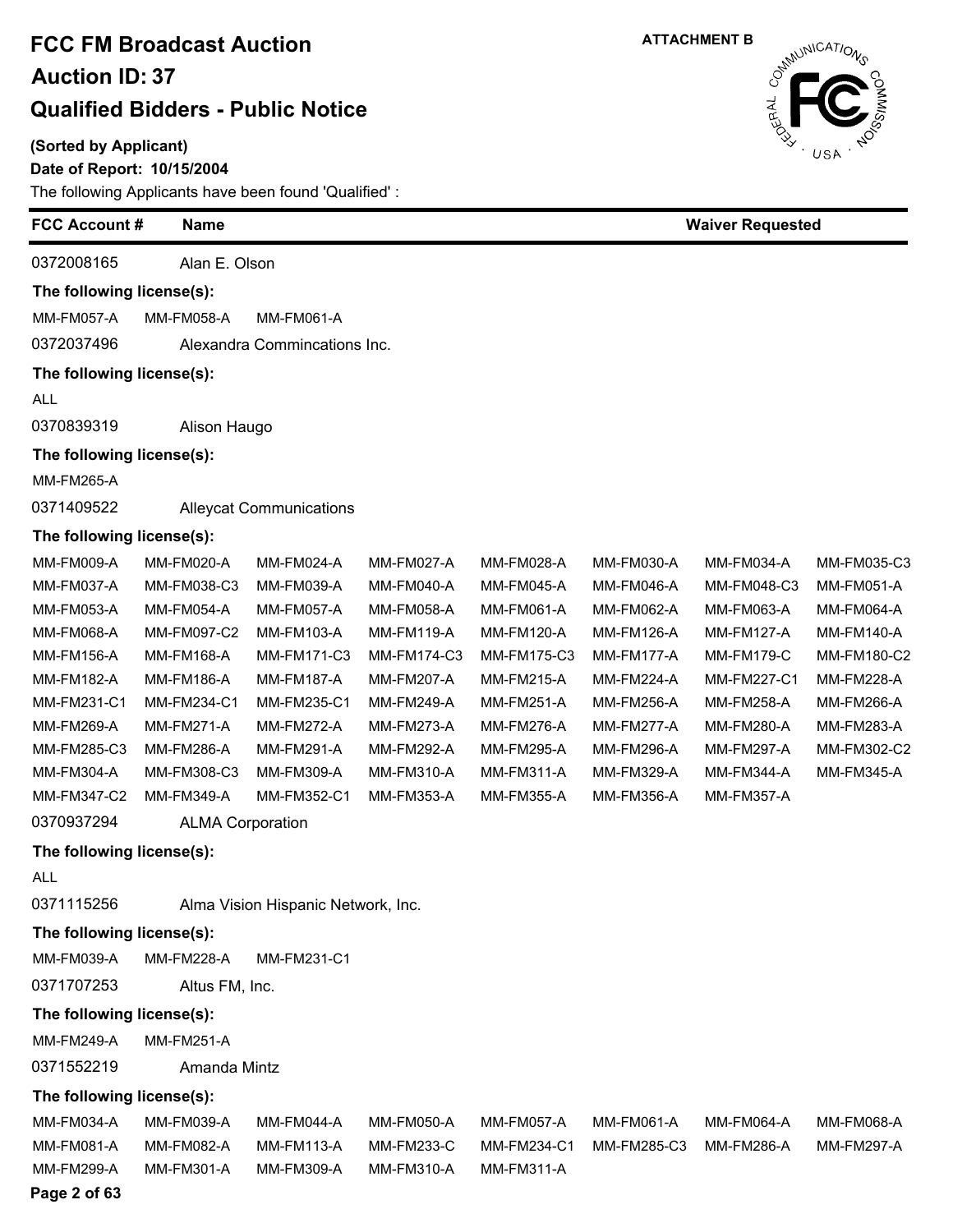#### **(Sorted by Applicant)**

### **Date of Report: 10/15/2004**



| <b>FCC Account #</b>      | <b>Name</b>                       |                                   |                   | <b>Waiver Requested</b> |                   |                   |                   |  |  |
|---------------------------|-----------------------------------|-----------------------------------|-------------------|-------------------------|-------------------|-------------------|-------------------|--|--|
| 0370930303                |                                   | American Family Association       |                   |                         |                   |                   |                   |  |  |
| The following license(s): |                                   |                                   |                   |                         |                   |                   |                   |  |  |
| ALL KY                    |                                   |                                   |                   |                         |                   |                   |                   |  |  |
| ALL LA                    |                                   |                                   |                   |                         |                   |                   |                   |  |  |
| ALL MS                    |                                   |                                   |                   |                         |                   |                   |                   |  |  |
| ALL TN                    |                                   |                                   |                   |                         |                   |                   |                   |  |  |
| ALL VA                    |                                   |                                   |                   |                         |                   |                   |                   |  |  |
| MM-FM012-A                | MM-FM031-A                        | MM-FM083-A                        | MM-FM090-A        | MM-FM091-A              | MM-FM092-A        | <b>MM-FM111-A</b> | <b>MM-FM112-A</b> |  |  |
| <b>MM-FM118-A</b>         | <b>MM-FM123-A</b>                 | <b>MM-FM176-A</b>                 | <b>MM-FM188-A</b> | <b>MM-FM194-C</b>       | <b>MM-FM195-C</b> | <b>MM-FM197-C</b> | MM-FM212-C2       |  |  |
| MM-FM267-C3               | MM-FM288-A                        | MM-FM290-A                        | <b>MM-FM294-A</b> | MM-FM301-A              | MM-FM338-A        |                   |                   |  |  |
| 0371332193                | Anderson Radio Broadcasting, Inc. |                                   |                   |                         |                   |                   |                   |  |  |
| The following license(s): |                                   |                                   |                   |                         |                   |                   |                   |  |  |
| MM-FM166-C2               | MM-FM171-C3                       | MM-FM173-A                        | <b>MM-FM178-A</b> | MM-FM180-C2             | <b>MM-FM182-A</b> | MM-FM183-C1       | <b>MM-FM184-A</b> |  |  |
| 0371420532                |                                   | Andrew J Gajkowski                |                   |                         |                   |                   |                   |  |  |
| The following license(s): |                                   |                                   |                   |                         |                   |                   |                   |  |  |
| <b>MM-FM295-A</b>         |                                   |                                   |                   |                         |                   |                   |                   |  |  |
| 0371039362                | <b>Anthony Spicola</b>            |                                   |                   |                         |                   |                   |                   |  |  |
| The following license(s): |                                   |                                   |                   |                         |                   |                   |                   |  |  |
| MM-FM058-A                |                                   |                                   |                   |                         |                   |                   |                   |  |  |
| 0371547479                |                                   | Arizona Communication Sites, LLC  |                   |                         |                   |                   |                   |  |  |
| The following license(s): |                                   |                                   |                   |                         |                   |                   |                   |  |  |
| ALL AZ                    |                                   |                                   |                   |                         |                   |                   |                   |  |  |
| ALL CA                    |                                   |                                   |                   |                         |                   |                   |                   |  |  |
| ALL CO                    |                                   |                                   |                   |                         |                   |                   |                   |  |  |
| ALL NM                    |                                   |                                   |                   |                         |                   |                   |                   |  |  |
| ALL UT                    |                                   |                                   |                   |                         |                   |                   |                   |  |  |
| 0371456431                |                                   | Arkansas Valley Broadcasting, LLC |                   |                         |                   |                   |                   |  |  |
| The following license(s): |                                   |                                   |                   |                         |                   |                   |                   |  |  |
| <b>MM-FM057-A</b>         |                                   |                                   |                   |                         |                   |                   |                   |  |  |
| 0371642277                | <b>Arthur Patrick</b>             |                                   |                   |                         |                   |                   |                   |  |  |
| The following license(s): |                                   |                                   |                   |                         |                   |                   |                   |  |  |
| <b>MM-FM247-A</b>         | <b>MM-FM249-A</b>                 | <b>MM-FM251-A</b>                 | <b>MM-FM252-A</b> |                         |                   |                   |                   |  |  |
| 0371641177                | Augusta Inns, Inc.                |                                   |                   |                         |                   |                   |                   |  |  |
| The following license(s): |                                   |                                   |                   |                         |                   |                   |                   |  |  |
| MM-FM139-A                |                                   |                                   |                   |                         |                   |                   |                   |  |  |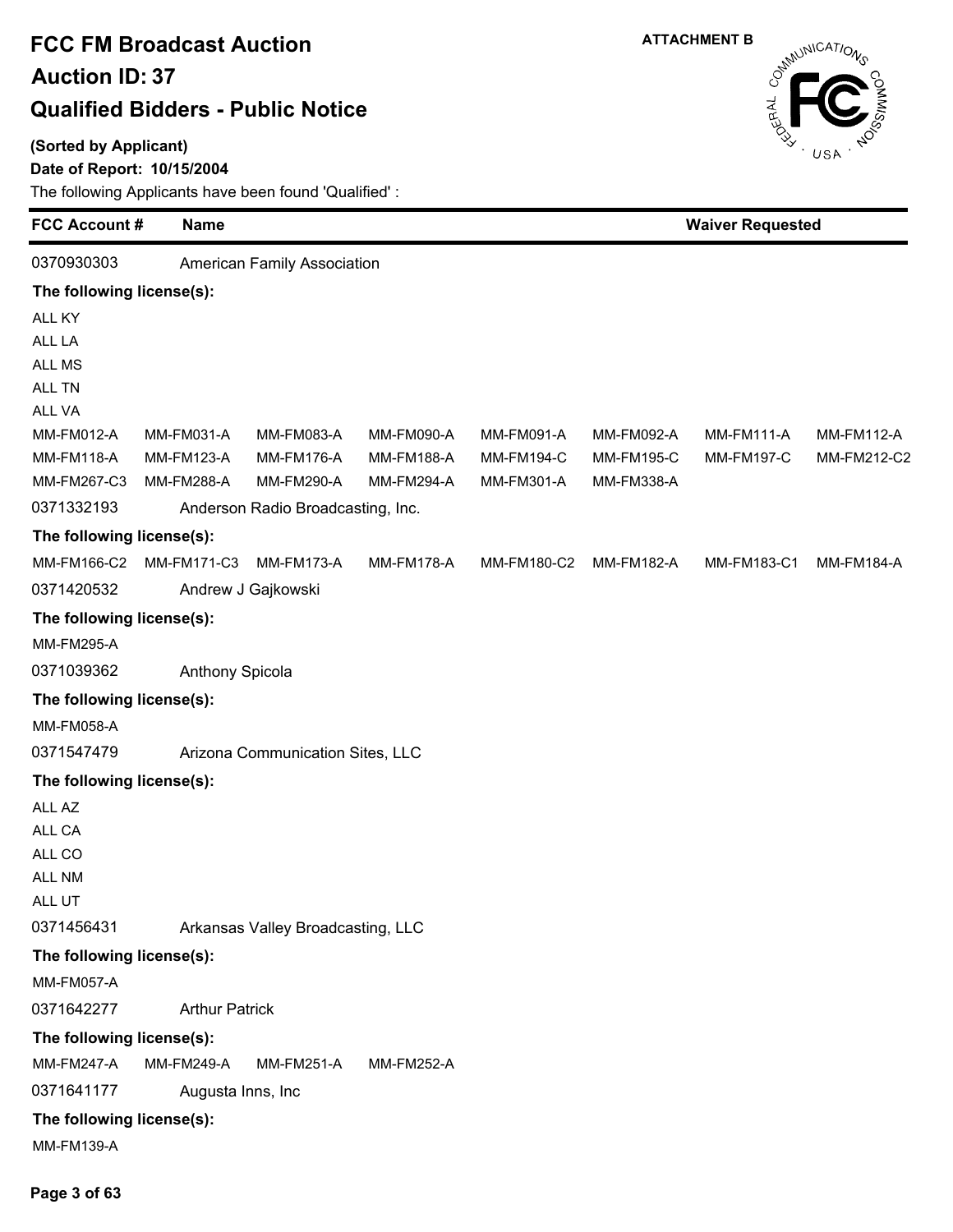**(Sorted by Applicant)**

### **Date of Report: 10/15/2004**



| <b>FCC Account#</b>                                                                                                                                                                                                                                                                           | <b>Name</b>                                                                                                                                                    |                                                                                                                                                                                  |                                                                                    |                                                                             |                                                                                  | <b>Waiver Requested</b>                                                           |                                                                                   |
|-----------------------------------------------------------------------------------------------------------------------------------------------------------------------------------------------------------------------------------------------------------------------------------------------|----------------------------------------------------------------------------------------------------------------------------------------------------------------|----------------------------------------------------------------------------------------------------------------------------------------------------------------------------------|------------------------------------------------------------------------------------|-----------------------------------------------------------------------------|----------------------------------------------------------------------------------|-----------------------------------------------------------------------------------|-----------------------------------------------------------------------------------|
| 0371847486                                                                                                                                                                                                                                                                                    |                                                                                                                                                                | Aurora Communications, Inc.                                                                                                                                                      |                                                                                    |                                                                             |                                                                                  |                                                                                   |                                                                                   |
| The following license(s):                                                                                                                                                                                                                                                                     |                                                                                                                                                                |                                                                                                                                                                                  |                                                                                    |                                                                             |                                                                                  |                                                                                   |                                                                                   |
| MM-FM024-A                                                                                                                                                                                                                                                                                    | <b>MM-FM028-A</b>                                                                                                                                              | MM-FM030-A                                                                                                                                                                       | MM-FM031-A                                                                         | MM-FM090-A                                                                  | <b>MM-FM091-A</b>                                                                | <b>MM-FM118-A</b>                                                                 | MM-FM220-C2                                                                       |
| MM-FM223-C2                                                                                                                                                                                                                                                                                   | <b>MM-FM233-C</b>                                                                                                                                              | MM-FM234-C1                                                                                                                                                                      | <b>MM-FM283-A</b>                                                                  | <b>MM-FM290-A</b>                                                           | <b>MM-FM299-A</b>                                                                |                                                                                   |                                                                                   |
| 0371234386                                                                                                                                                                                                                                                                                    | Aurora Media, LLC                                                                                                                                              |                                                                                                                                                                                  |                                                                                    |                                                                             |                                                                                  |                                                                                   |                                                                                   |
| The following license(s):                                                                                                                                                                                                                                                                     |                                                                                                                                                                |                                                                                                                                                                                  |                                                                                    |                                                                             |                                                                                  |                                                                                   |                                                                                   |
| ALL                                                                                                                                                                                                                                                                                           |                                                                                                                                                                |                                                                                                                                                                                  |                                                                                    |                                                                             |                                                                                  |                                                                                   |                                                                                   |
| 0371135114                                                                                                                                                                                                                                                                                    |                                                                                                                                                                | B & S Broadcasting Co.                                                                                                                                                           |                                                                                    |                                                                             |                                                                                  |                                                                                   |                                                                                   |
| The following license(s):                                                                                                                                                                                                                                                                     |                                                                                                                                                                |                                                                                                                                                                                  |                                                                                    |                                                                             |                                                                                  |                                                                                   |                                                                                   |
| ALL VA<br>MM-FM006-C2<br>MM-FM083-A<br><b>MM-FM118-A</b><br>MM-FM193-C1<br>MM-FM265-A<br>MM-FM348-C2<br>0371634051<br>The following license(s):<br>ALL<br>0371748053<br>The following license(s):<br>MM-FM034-A<br>0370618099<br>The following license(s):<br><b>MM-FM243-A</b><br>0371217479 | MM-FM026-A<br><b>MM-FM090-A</b><br><b>MM-FM123-A</b><br><b>MM-FM194-C</b><br>MM-FM267-C3<br>MM-FM354-A<br>B.I.L., LLC<br>MM-FM039-A<br><b>Barnegat Capital</b> | MM-FM028-A<br>MM-FM097-C2<br>MM-FM125-C3<br><b>MM-FM195-C</b><br><b>MM-FM286-A</b><br><b>MM-FM358-C</b><br>Bankers Hill Equities, LLC<br><b>Barkeaters Broadcasting Partners</b> | MM-FM031-A<br>MM-FM100-C3<br><b>MM-FM134-A</b><br>MM-FM202-C1<br><b>MM-FM294-A</b> | MM-FM056-C3<br>MM-FM109-A<br><b>MM-FM140-A</b><br>MM-FM212-C2<br>MM-FM326-A | <b>MM-FM063-A</b><br><b>MM-FM111-A</b><br>MM-FM162-A<br>MM-FM224-A<br>MM-FM335-A | <b>MM-FM064-A</b><br><b>MM-FM112-A</b><br>MM-FM164-C3<br>MM-FM241-A<br>MM-FM342-A | <b>MM-FM066-A</b><br><b>MM-FM113-A</b><br>MM-FM188-A<br>MM-FM260-A<br>MM-FM343-C2 |
| The following license(s):                                                                                                                                                                                                                                                                     |                                                                                                                                                                |                                                                                                                                                                                  |                                                                                    |                                                                             |                                                                                  |                                                                                   |                                                                                   |
| <b>MM-FM243-A</b>                                                                                                                                                                                                                                                                             |                                                                                                                                                                |                                                                                                                                                                                  |                                                                                    |                                                                             |                                                                                  |                                                                                   |                                                                                   |
| 0371103207                                                                                                                                                                                                                                                                                    |                                                                                                                                                                | Barry P. Lunderville                                                                                                                                                             |                                                                                    |                                                                             |                                                                                  |                                                                                   |                                                                                   |
| The following license(s):                                                                                                                                                                                                                                                                     |                                                                                                                                                                |                                                                                                                                                                                  |                                                                                    |                                                                             |                                                                                  |                                                                                   |                                                                                   |
| <b>ALL NH</b><br>ALL VT                                                                                                                                                                                                                                                                       |                                                                                                                                                                |                                                                                                                                                                                  |                                                                                    |                                                                             |                                                                                  |                                                                                   |                                                                                   |
| 0372209466                                                                                                                                                                                                                                                                                    |                                                                                                                                                                | <b>Basin Broadcasting LLC</b>                                                                                                                                                    |                                                                                    |                                                                             |                                                                                  |                                                                                   |                                                                                   |
| The following license(s):                                                                                                                                                                                                                                                                     |                                                                                                                                                                |                                                                                                                                                                                  |                                                                                    |                                                                             |                                                                                  |                                                                                   |                                                                                   |
| MM-FM098-A                                                                                                                                                                                                                                                                                    | <b>MM-FM101-A</b>                                                                                                                                              | MM-FM102-A                                                                                                                                                                       | MM-FM103-A                                                                         | MM-FM168-A                                                                  | MM-FM177-A                                                                       | <b>MM-FM185-A</b>                                                                 | MM-FM353-A                                                                        |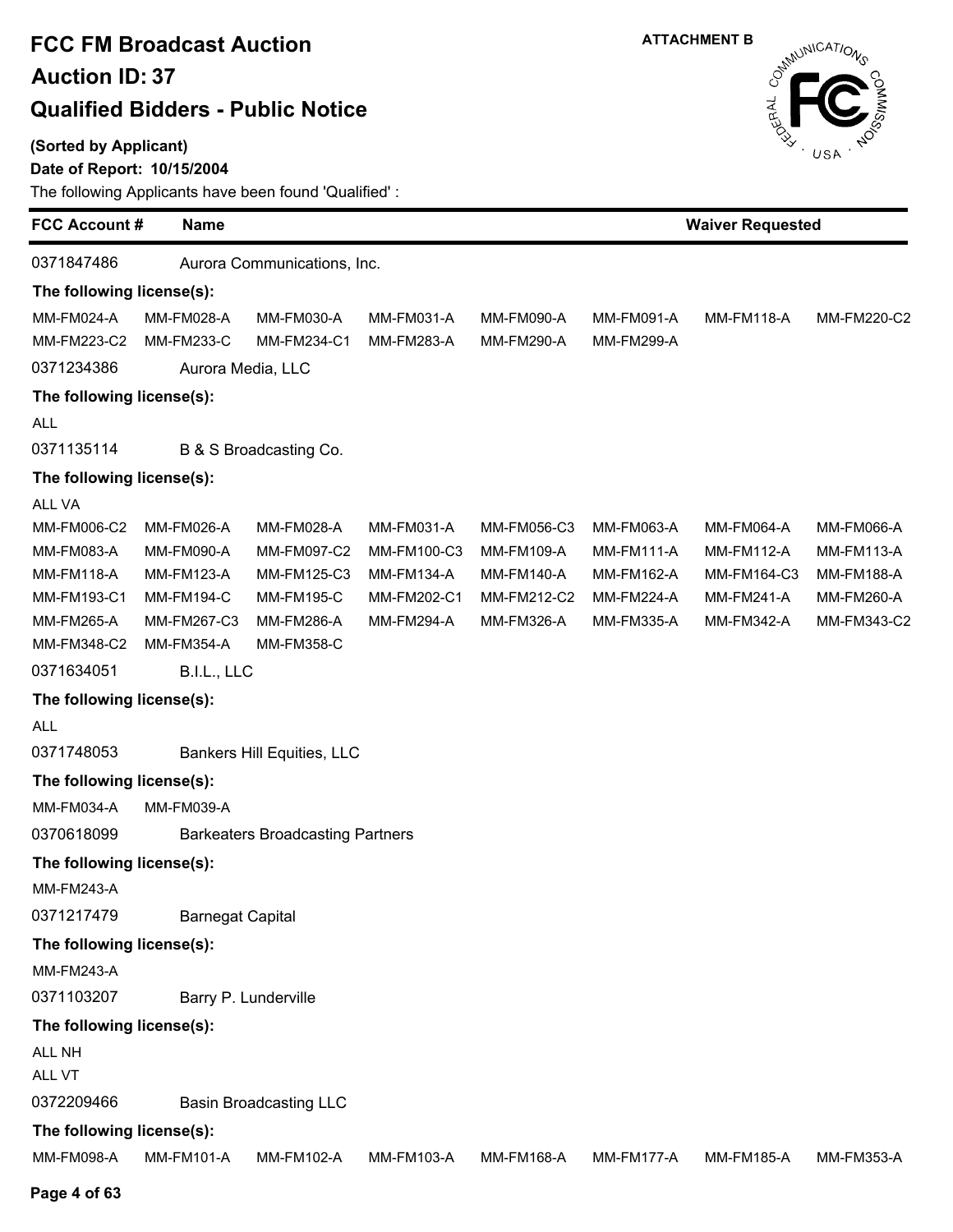### **(Sorted by Applicant)**

### **Date of Report: 10/15/2004**



| <b>FCC Account#</b>                    | <b>Name</b>                      |                                |                   | <b>Waiver Requested</b> |                   |                   |                   |  |  |
|----------------------------------------|----------------------------------|--------------------------------|-------------------|-------------------------|-------------------|-------------------|-------------------|--|--|
| 0372209466                             |                                  | <b>Basin Broadcasting LLC</b>  |                   |                         |                   |                   |                   |  |  |
| The following license(s):              |                                  |                                |                   |                         |                   |                   |                   |  |  |
| MM-FM359-C1                            |                                  |                                |                   |                         |                   |                   |                   |  |  |
| 0371447235                             |                                  | Bayview Capital Ventures, Inc. |                   |                         |                   |                   |                   |  |  |
| The following license(s):              |                                  |                                |                   |                         |                   |                   |                   |  |  |
| ALL MA                                 |                                  |                                |                   |                         |                   |                   |                   |  |  |
| 0371119262                             |                                  | Bechtel Broadcasting, LLC      |                   |                         |                   |                   |                   |  |  |
| The following license(s):              |                                  |                                |                   |                         |                   |                   |                   |  |  |
| <b>MM-FM074-C</b><br><b>MM-FM176-A</b> | <b>MM-FM075-C1</b><br>MM-FM338-A | <b>MM-FM078-C</b>              | MM-FM079-C2       | MM-FM081-A              | MM-FM082-A        | <b>MM-FM111-A</b> | <b>MM-FM112-A</b> |  |  |
| 0371059041                             |                                  | Ben Tunis Company, Inc.        |                   |                         |                   |                   |                   |  |  |
|                                        | The following license(s):        |                                |                   |                         |                   |                   |                   |  |  |
| ALL GU<br>ALL HI<br>ALL MA             |                                  |                                |                   |                         |                   |                   |                   |  |  |
| MM-FM006-C2                            | MM-FM015-C3                      | <b>MM-FM026-A</b>              | MM-FM031-A        | MM-FM056-C3             | <b>MM-FM066-A</b> | MM-FM069-C3       | MM-FM090-A        |  |  |
| MM-FM100-C3<br>MM-FM338-A              | <b>MM-FM118-A</b>                | MM-FM164-C3                    | <b>MM-FM224-A</b> | MM-FM233-C              | <b>MM-FM246-A</b> | MM-FM260-A        | <b>MM-FM294-A</b> |  |  |
| 0372045265                             | <b>Beverly Halpin</b>            |                                |                   |                         |                   |                   |                   |  |  |
| The following license(s):              |                                  |                                |                   |                         |                   |                   |                   |  |  |
| <b>MM-FM074-C</b>                      | MM-FM079-C2                      | MM-FM359-C1                    |                   |                         |                   |                   |                   |  |  |
| 0371434272                             |                                  | Bicoastal Holdings Co., LLC    |                   |                         |                   |                   |                   |  |  |
| The following license(s):              |                                  |                                |                   |                         |                   |                   |                   |  |  |
| <b>MM-FM260-A</b>                      |                                  |                                |                   |                         |                   |                   |                   |  |  |
| 0371709075                             |                                  | Big Broadcasting, Inc.         |                   |                         |                   |                   |                   |  |  |
| The following license(s):              |                                  |                                |                   |                         |                   |                   |                   |  |  |
| MM-FM030-A                             |                                  |                                |                   |                         |                   |                   |                   |  |  |
| 0371714136                             |                                  | Big Island Broadcasting Inc    |                   |                         |                   |                   |                   |  |  |
| The following license(s):              |                                  |                                |                   |                         |                   |                   |                   |  |  |
| MM-FM073-C1                            | MM-FM074-C                       | MM-FM076-C2                    | MM-FM079-C2       |                         |                   |                   |                   |  |  |
| 0371531118                             |                                  | Bigglesworth Broadcasting, LLC |                   |                         |                   |                   |                   |  |  |
| The following license(s):              |                                  |                                |                   |                         |                   |                   |                   |  |  |
| ALL                                    |                                  |                                |                   |                         |                   |                   |                   |  |  |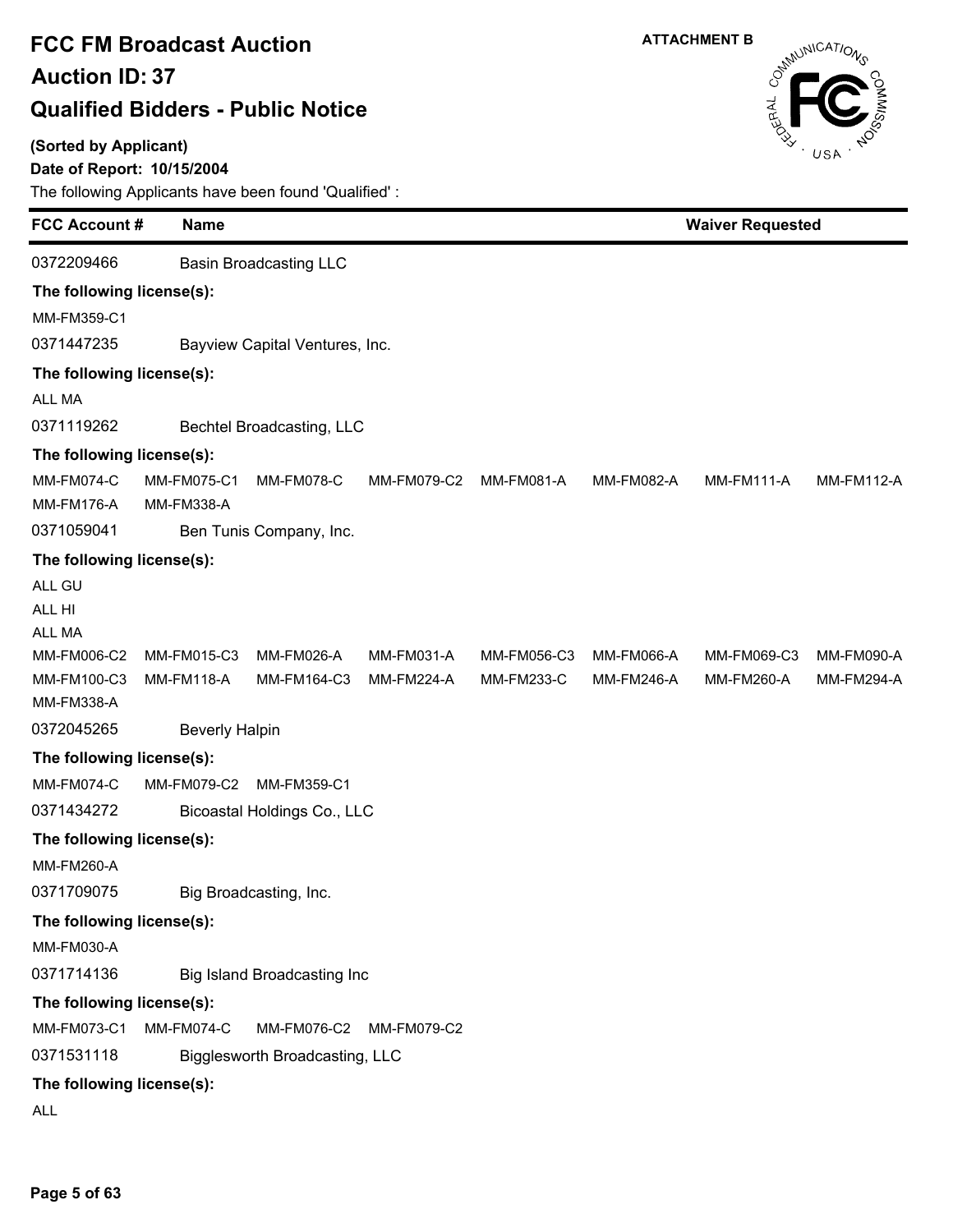### **(Sorted by Applicant)**

### **Date of Report: 10/15/2004**

The following Applicants have been found 'Qualified' :



| <b>FCC Account #</b>                   | <b>Name</b>         |                                       |                   |                   | <b>Waiver Requested</b> |                   |                   |  |
|----------------------------------------|---------------------|---------------------------------------|-------------------|-------------------|-------------------------|-------------------|-------------------|--|
| 0371115204                             |                     | <b>Blue Mountain Peak Radio</b>       |                   |                   |                         |                   |                   |  |
| The following license(s):              |                     |                                       |                   |                   |                         |                   |                   |  |
| <b>MM-FM296-A</b>                      |                     |                                       |                   |                   |                         |                   |                   |  |
| 0371739117                             |                     | Bootheel Broadcasting, Inc.           |                   |                   |                         |                   |                   |  |
| The following license(s):              |                     |                                       |                   |                   |                         |                   |                   |  |
| MM-FM130-A                             | <b>MM-FM131-A</b>   | <b>MM-FM134-A</b>                     | <b>MM-FM156-A</b> | <b>MM-FM157-A</b> |                         |                   |                   |  |
| 0371641302                             |                     | Bott Communications, Inc.             |                   |                   |                         |                   |                   |  |
| The following license(s):              |                     |                                       |                   |                   |                         |                   |                   |  |
| MM-FM008-A                             | MM-FM013-A          | MM-FM028-A                            | MM-FM034-A        | MM-FM039-A        | MM-FM042-A              | MM-FM044-A        | MM-FM050-A        |  |
| <b>MM-FM055-A</b>                      | MM-FM056-C3         | MM-FM064-A                            | MM-FM083-A        | <b>MM-FM090-A</b> | MM-FM091-A              | MM-FM092-A        | <b>MM-FM111-A</b> |  |
| <b>MM-FM112-A</b>                      | <b>MM-FM120-A</b>   | MM-FM122-C2                           | MM-FM125-C3       | <b>MM-FM127-A</b> | <b>MM-FM131-A</b>       | <b>MM-FM155-A</b> | <b>MM-FM156-A</b> |  |
| MM-FM204-A                             | MM-FM206-C1         | <b>MM-FM208-A</b>                     | MM-FM209-A        | MM-FM211-C1       | MM-FM212-C2             | MM-FM214-C1       | MM-FM265-A        |  |
| MM-FM267-C3                            | MM-FM270-C2         | <b>MM-FM342-A</b>                     | MM-FM343-C2       | <b>MM-FM354-A</b> |                         |                   |                   |  |
| 0371902238<br><b>Bradford Caldwell</b> |                     |                                       |                   |                   |                         |                   |                   |  |
| The following license(s):              |                     |                                       |                   |                   |                         |                   |                   |  |
| MM-FM009-A                             | MM-FM010-A          | <b>MM-FM159-A</b>                     |                   |                   |                         |                   |                   |  |
| 0371645136                             |                     | Brenda L. Hodge-Johnson               |                   |                   |                         |                   |                   |  |
| The following license(s):              |                     |                                       |                   |                   |                         |                   |                   |  |
| MM-FM028-A                             | MM-FM030-A          | MM-FM034-A                            | MM-FM037-A        | MM-FM039-A        |                         |                   |                   |  |
| 0371747594                             |                     | Brewster Community Broadcasting, Inc. |                   |                   |                         |                   |                   |  |
| The following license(s):              |                     |                                       |                   |                   |                         |                   |                   |  |
| ALL MA                                 |                     |                                       |                   |                   |                         |                   |                   |  |
| 0371655504                             | <b>Brian Butler</b> |                                       |                   |                   |                         |                   |                   |  |
| The following license(s):              |                     |                                       |                   |                   |                         |                   |                   |  |
| MM-FM026-A MM-FM233-C                  |                     | MM-FM234-C1 MM-FM260-A                |                   | MM-FM326-A        | <b>MM-FM328-A</b>       | MM-FM330-A        |                   |  |
| 0371043578                             | Bruce T. Foster     |                                       |                   |                   |                         |                   |                   |  |
| The following license(s):              |                     |                                       |                   |                   |                         |                   |                   |  |
| <b>MM-FM109-A</b>                      |                     |                                       |                   |                   |                         |                   |                   |  |
| 0371922512                             |                     | <b>Bruton Communications LLC</b>      |                   |                   |                         |                   |                   |  |
| The following license(s):              |                     |                                       |                   |                   |                         |                   |                   |  |
| <b>ALL</b>                             |                     |                                       |                   |                   |                         |                   |                   |  |
| 0371643445                             |                     | Butler Broadcasting Company, LLC      |                   |                   |                         |                   |                   |  |
| The following license(s):              |                     |                                       |                   |                   |                         |                   |                   |  |
| MM-FM016-A                             | <b>MM-FM018-A</b>   | MM-FM069-C3                           |                   |                   |                         |                   |                   |  |

#### **Page 6 of 63**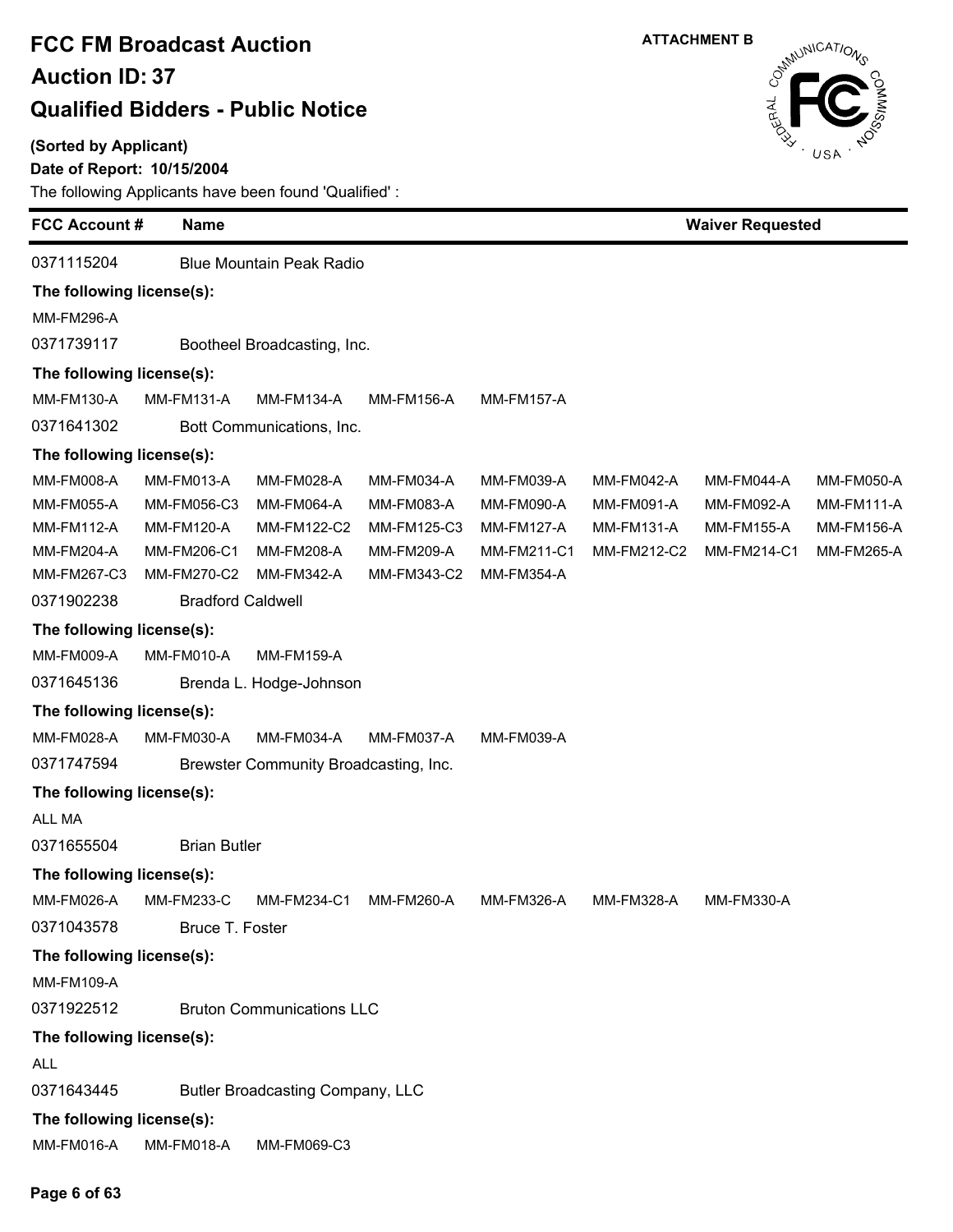### **(Sorted by Applicant)**

### **Date of Report: 10/15/2004**

The following Applicants have been found 'Qualified' :

| <b>FCC Account #</b>      | <b>Name</b>                              | <b>Waiver Requested</b> |  |
|---------------------------|------------------------------------------|-------------------------|--|
| 0372340288                | C.R. COMMUNICATIONS, INC.                |                         |  |
| The following license(s): |                                          |                         |  |
| MM-FM103-A                | MM-FM174-C3<br>MM-FM207-A<br>MM-FM234-C1 |                         |  |
| 0371931589                | California Communications                |                         |  |
| The following license(s): |                                          |                         |  |
| MM-FM023-A                | <b>MM-FM034-A</b><br>MM-FM223-C2         |                         |  |
| 0371447505                | Calvary Chapel of Olympia                |                         |  |
| The following license(s): |                                          |                         |  |
| ALL WA                    |                                          |                         |  |
| 0371849587                | Cameron Broadcasting, Inc.               |                         |  |
| The following license(s): |                                          |                         |  |
| MM-FM016-A                | MM-FM228-A<br>MM-FM234-C1                |                         |  |
| 0371714251                | Capstar TX Limited Partnership           |                         |  |
| The following license(s): |                                          |                         |  |
| <b>MM-FM173-A</b>         | MM-FM178-A<br><b>MM-FM182-A</b>          |                         |  |
| 0371544192                | Carl Frye                                |                         |  |
| The following license(s): |                                          |                         |  |
| MM-FM186-A                | <b>MM-FM187-A</b>                        |                         |  |
| 0371209522                | Cathedral Communication, LLC             |                         |  |
| The following license(s): |                                          |                         |  |
| <b>MM-FM233-C</b>         |                                          |                         |  |
| 0371302502                | Catholic Media Institute                 |                         |  |
| The following license(s): |                                          |                         |  |
| <b>MM-FM283-A</b>         |                                          |                         |  |
| 0371718534                | CCB Texas Licenses, L.P.                 |                         |  |
| The following license(s): |                                          |                         |  |
| <b>MM-FM290-A</b>         |                                          |                         |  |
| 0371604114                | CCR-Helena IV, LLC                       |                         |  |
| The following license(s): |                                          |                         |  |
| <b>MM-FM184-A</b>         |                                          |                         |  |
| 0370953239                | CD Broadcasting, Inc.                    |                         |  |
| The following license(s): |                                          |                         |  |
| MM-FM093-A                |                                          |                         |  |



**Page 7 of 63**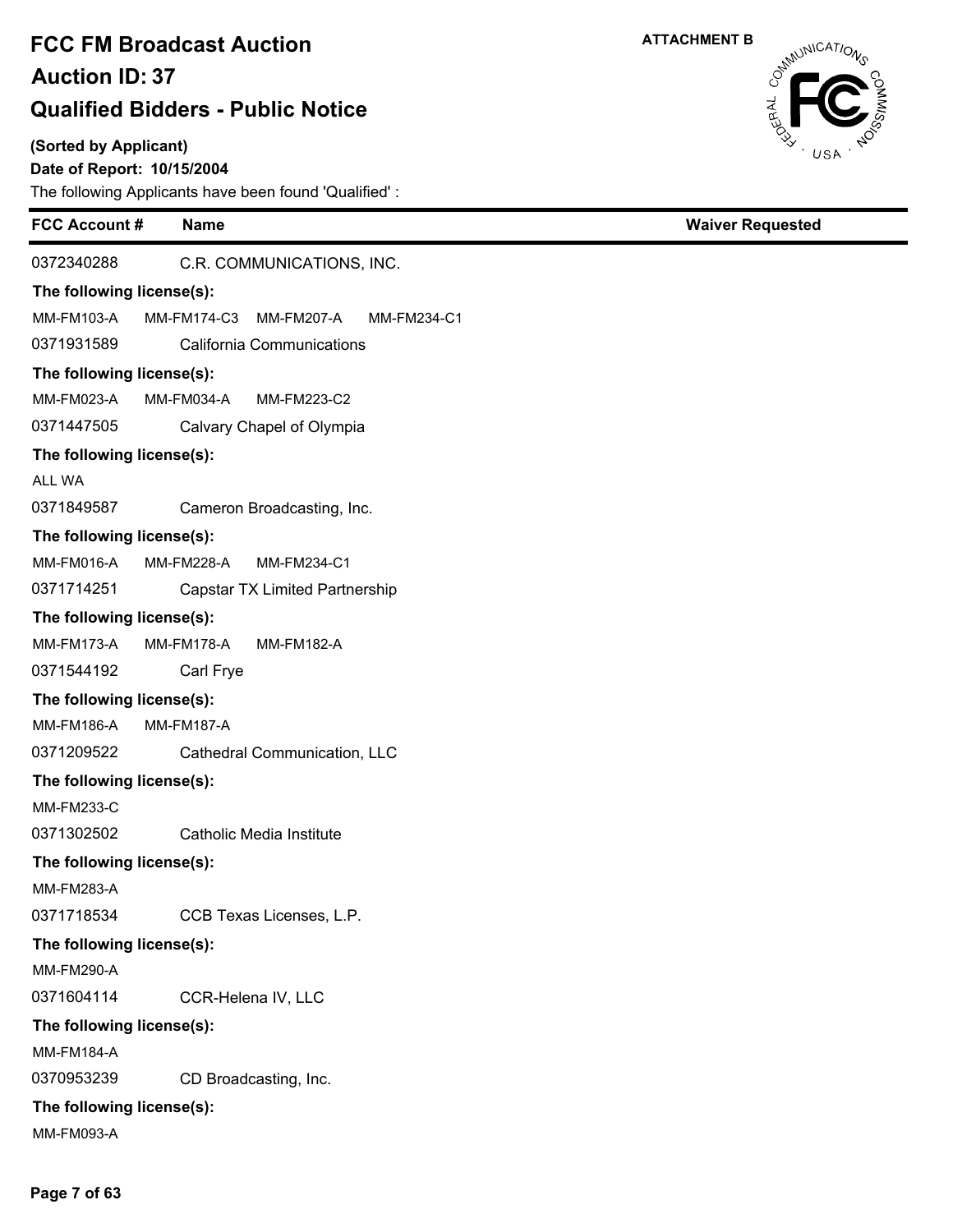### **(Sorted by Applicant)**

### **Date of Report: 10/15/2004**



| <b>FCC Account#</b><br><b>Name</b> |                           |                              |                                         |                   | <b>Waiver Requested</b> |                   |                   |  |
|------------------------------------|---------------------------|------------------------------|-----------------------------------------|-------------------|-------------------------|-------------------|-------------------|--|
| 0371558315                         | CD&L, Ilc                 |                              |                                         |                   |                         |                   |                   |  |
| The following license(s):          |                           |                              |                                         |                   |                         |                   |                   |  |
| <b>MM-FM018-A</b>                  | MM-FM026-A                | MM-FM028-A                   | MM-FM030-A                              | MM-FM069-C3       | MM-FM161-A              | MM-FM229-C3       | MM-FM243-A        |  |
| <b>MM-FM246-A</b>                  | MM-FM338-A                | MM-FM342-A                   | MM-FM343-C2                             |                   |                         |                   |                   |  |
| 0371839547                         |                           |                              | CENTRAL ILLINOIS RADIO FELLOWSHIP, INC. |                   |                         |                   |                   |  |
| The following license(s):          |                           |                              |                                         |                   |                         |                   |                   |  |
| <b>MM-FM111-A</b>                  | <b>MM-FM112-A</b>         |                              |                                         |                   |                         |                   |                   |  |
| 0371518199                         |                           | Chadrad Communcations, Inc.  |                                         |                   |                         |                   |                   |  |
| The following license(s):          |                           |                              |                                         |                   |                         |                   |                   |  |
| MM-FM205-C1                        |                           |                              |                                         |                   |                         |                   |                   |  |
| 0371632533                         |                           | Chaparral Broadcasting, Inc. |                                         |                   |                         |                   |                   |  |
| The following license(s):          |                           |                              |                                         |                   |                         |                   |                   |  |
| ALL HI                             |                           |                              |                                         |                   |                         |                   |                   |  |
| MM-FM063-A                         | <b>MM-FM098-A</b>         | MM-FM100-C3                  | MM-FM105-A                              | <b>MM-FM168-A</b> | MM-FM175-C3             | <b>MM-FM176-A</b> | MM-FM177-A        |  |
| <b>MM-FM184-A</b>                  | <b>MM-FM224-A</b>         | MM-FM347-C2                  | MM-FM348-C2                             | <b>MM-FM351-C</b> | MM-FM359-C1             |                   |                   |  |
| 0371729519                         | <b>Charles Hall</b>       |                              |                                         |                   |                         |                   |                   |  |
| The following license(s):          |                           |                              |                                         |                   |                         |                   |                   |  |
| MM-FM047-C1                        | MM-FM316-C2               | MM-FM318-C2                  |                                         |                   |                         |                   |                   |  |
| 0371420431                         | <b>Charles Williamson</b> |                              |                                         |                   |                         |                   |                   |  |
| The following license(s):          |                           |                              |                                         |                   |                         |                   |                   |  |
| ALL FL                             |                           |                              |                                         |                   |                         |                   |                   |  |
| <b>ALL MI</b>                      |                           |                              |                                         |                   |                         |                   |                   |  |
| ALL NH                             |                           |                              |                                         |                   |                         |                   |                   |  |
| ALL OR                             |                           |                              |                                         |                   |                         |                   |                   |  |
| ALL PA                             |                           |                              |                                         |                   |                         |                   |                   |  |
| ALL VT<br>MM-FM013-A               | MM-FM016-A                | MM-FM017-A                   | MM-FM018-A                              | MM-FM020-A        | MM-FM023-A              | MM-FM024-A        | <b>MM-FM027-A</b> |  |
| MM-FM028-A                         | MM-FM030-A                | MM-FM034-A                   | MM-FM035-C3                             | MM-FM037-A        | MM-FM038-C3             | MM-FM039-A        | MM-FM040-A        |  |
| MM-FM073-C1                        | MM-FM075-C1               | MM-FM076-C2                  | MM-FM077-C2                             | MM-FM080-A        | MM-FM097-C2             | MM-FM102-A        | MM-FM105-A        |  |
| <b>MM-FM119-A</b>                  | <b>MM-FM120-A</b>         | MM-FM126-A                   | MM-FM127-A                              | <b>MM-FM186-A</b> | MM-FM187-A              | MM-FM239-A        | MM-FM241-A        |  |
| MM-FM242-A                         | MM-FM243-A                | <b>MM-FM244-A</b>            | MM-FM246-A                              | MM-FM276-A        | MM-FM277-A              | MM-FM278-A        | MM-FM280-A        |  |
| MM-FM283-A                         | MM-FM285-C3               | <b>MM-FM286-A</b>            | MM-FM287-A                              | MM-FM291-A        | MM-FM292-A              | MM-FM293-C3       | MM-FM295-A        |  |
| MM-FM296-A                         | MM-FM297-A                | MM-FM299-A                   | MM-FM301-A                              | MM-FM302-C2       | MM-FM304-A              | MM-FM305-C2       | MM-FM308-C3       |  |
| MM-FM309-A                         | MM-FM310-A                | MM-FM311-A                   | MM-FM327-C3                             | MM-FM328-A        | MM-FM329-A              | MM-FM331-A        | MM-FM339-A        |  |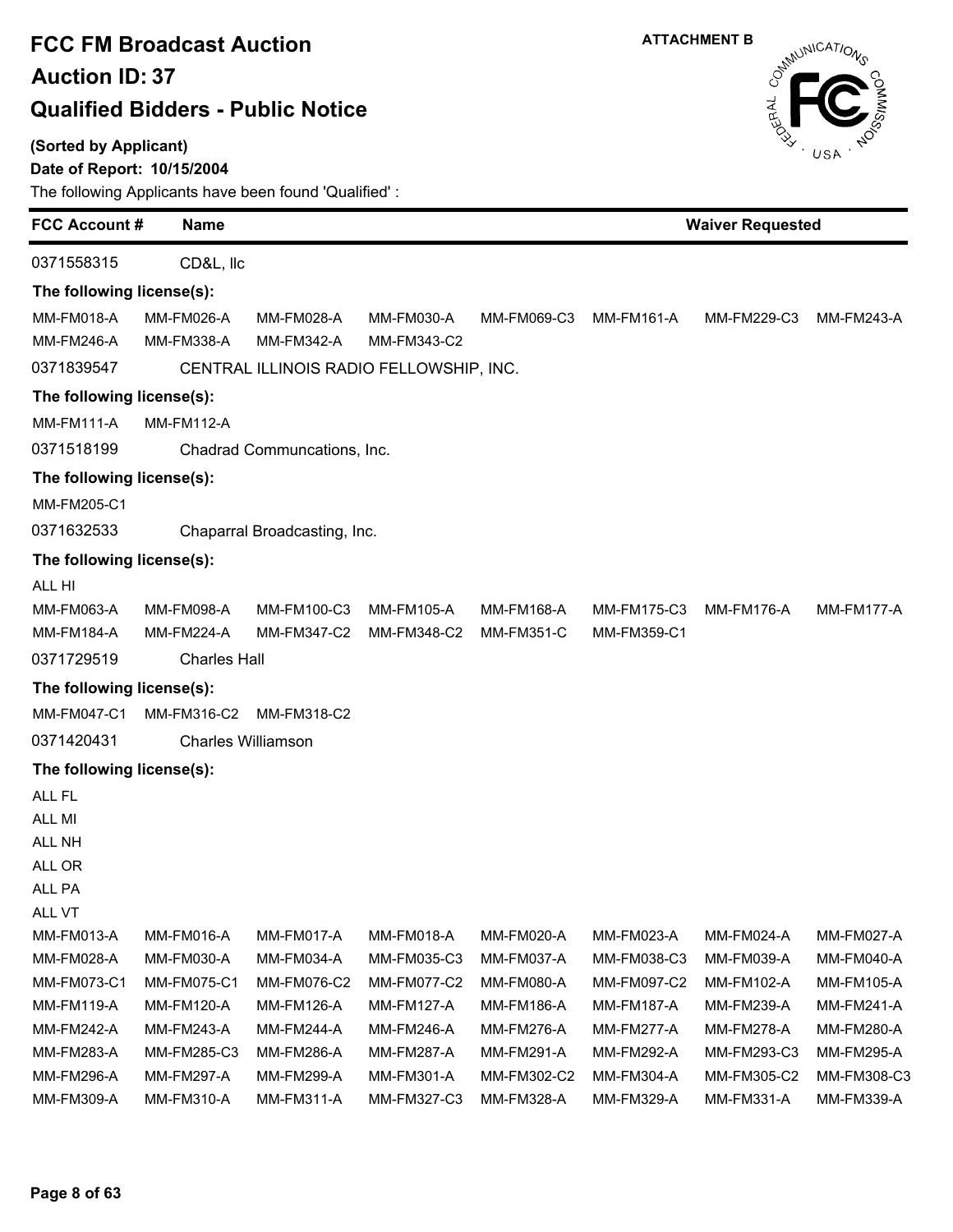**(Sorted by Applicant)**

**Date of Report: 10/15/2004**

| <b>FCC Account#</b>       | Name              |                         |                   | <b>Waiver Requested</b> |                   |                    |                   |
|---------------------------|-------------------|-------------------------|-------------------|-------------------------|-------------------|--------------------|-------------------|
| 0371909384                |                   | <b>Choice Phone LLC</b> |                   |                         |                   |                    |                   |
| The following license(s): |                   |                         |                   |                         |                   |                    |                   |
| ALL AR                    |                   |                         |                   |                         |                   |                    |                   |
| ALL AS                    |                   |                         |                   |                         |                   |                    |                   |
| ALL AZ                    |                   |                         |                   |                         |                   |                    |                   |
| ALL FL                    |                   |                         |                   |                         |                   |                    |                   |
| ALL GU                    |                   |                         |                   |                         |                   |                    |                   |
| ALL KY                    |                   |                         |                   |                         |                   |                    |                   |
| ALL LA                    |                   |                         |                   |                         |                   |                    |                   |
| ALL MI                    |                   |                         |                   |                         |                   |                    |                   |
| ALL MN                    |                   |                         |                   |                         |                   |                    |                   |
| ALL MO                    |                   |                         |                   |                         |                   |                    |                   |
| ALL NC                    |                   |                         |                   |                         |                   |                    |                   |
| ALL NH                    |                   |                         |                   |                         |                   |                    |                   |
| ALL NM                    |                   |                         |                   |                         |                   |                    |                   |
| ALL NY                    |                   |                         |                   |                         |                   |                    |                   |
| ALL PA                    |                   |                         |                   |                         |                   |                    |                   |
| ALL TN                    |                   |                         |                   |                         |                   |                    |                   |
| ALL UT                    |                   |                         |                   |                         |                   |                    |                   |
| ALL VA                    |                   |                         |                   |                         |                   |                    |                   |
| ALL VT                    |                   |                         |                   |                         |                   |                    |                   |
| ALL WA                    |                   |                         |                   |                         |                   |                    |                   |
| ALL WI                    |                   |                         |                   |                         |                   |                    |                   |
| MM-FM001-C3               | MM-FM002-A        | MM-FM003-A              | MM-FM004-A        | MM-FM005-C2             | <b>MM-FM027-A</b> | MM-FM028-A         | MM-FM030-A        |
| MM-FM034-A                | MM-FM035-C3       | MM-FM037-A              | MM-FM038-C3       | MM-FM039-A              | MM-FM040-A        | <b>MM-FM042-A</b>  | MM-FM044-A        |
| <b>MM-FM045-A</b>         | <b>MM-FM046-A</b> | MM-FM047-C1             | MM-FM048-C3       | MM-FM049-C1             | <b>MM-FM050-A</b> | <b>MM-FM051-A</b>  | <b>MM-FM052-A</b> |
| <b>MM-FM053-A</b>         | <b>MM-FM054-A</b> | <b>MM-FM055-A</b>       | <b>MM-FM057-A</b> | MM-FM058-A              | MM-FM059-C2       | MM-FM060-C3        | MM-FM061-A        |
| <b>MM-FM062-A</b>         | MM-FM073-C1       | MM-FM075-C1             | MM-FM076-C2       | <b>MM-FM077-C2</b>      | <b>MM-FM080-A</b> | <b>MM-FM087-A</b>  | MM-FM089-A        |
| MM-FM091-A                | MM-FM092-A        | MM-FM093-A              | <b>MM-FM095-A</b> | <b>MM-FM096-A</b>       | MM-FM097-C2       | MM-FM098-A         | MM-FM101-A        |
| MM-FM102-A                | MM-FM103-A        | MM-FM104-A              | MM-FM105-A        | MM-FM109-A              | MM-FM113-A        | MM-FM114-A         | MM-FM119-A        |
| MM-FM120-A                | MM-FM122-C2       | MM-FM123-A              | MM-FM124-C1       | MM-FM125-C3             | MM-FM126-A        | MM-FM127-A         | MM-FM159-A        |
| MM-FM161-A                | MM-FM163-A        | MM-FM165-A              | MM-FM166-C2       | MM-FM167-A              | MM-FM168-A        | <b>MM-FM170-C1</b> | MM-FM171-C3       |
| MM-FM172-C2               | MM-FM173-A        | MM-FM174-C3             | MM-FM175-C3       | MM-FM177-A              | <b>MM-FM178-A</b> | <b>MM-FM179-C</b>  | MM-FM180-C2       |
| MM-FM182-A                | MM-FM183-C1       | MM-FM184-A              | MM-FM185-A        | MM-FM191-C1             | MM-FM198-C        | MM-FM199-C         | <b>MM-FM201-C</b> |
| MM-FM203-C1               | MM-FM204-A        | MM-FM205-C1             | MM-FM206-C1       | MM-FM207-A              | MM-FM208-A        | MM-FM209-A         | MM-FM210-C2       |
| MM-FM211-C1               | MM-FM213-C1       | MM-FM227-C1             | MM-FM228-A        | MM-FM229-C3             | MM-FM230-C1       | MM-FM231-C1        | MM-FM232-C1       |
| MM-FM234-C1               | MM-FM235-C1       | <b>MM-FM247-A</b>       | MM-FM249-A        | <b>MM-FM251-A</b>       | <b>MM-FM252-A</b> | <b>MM-FM255-A</b>  | MM-FM256-A        |
| MM-FM258-A                | MM-FM259-C3       | MM-FM261-C3             | MM-FM266-A        | MM-FM268-A              | MM-FM269-A        | MM-FM270-C2        | MM-FM271-A        |
| MM-FM272-A                | MM-FM273-A        | MM-FM276-A              | MM-FM277-A        | <b>MM-FM278-A</b>       | <b>MM-FM279-A</b> | MM-FM280-A         | MM-FM283-A        |



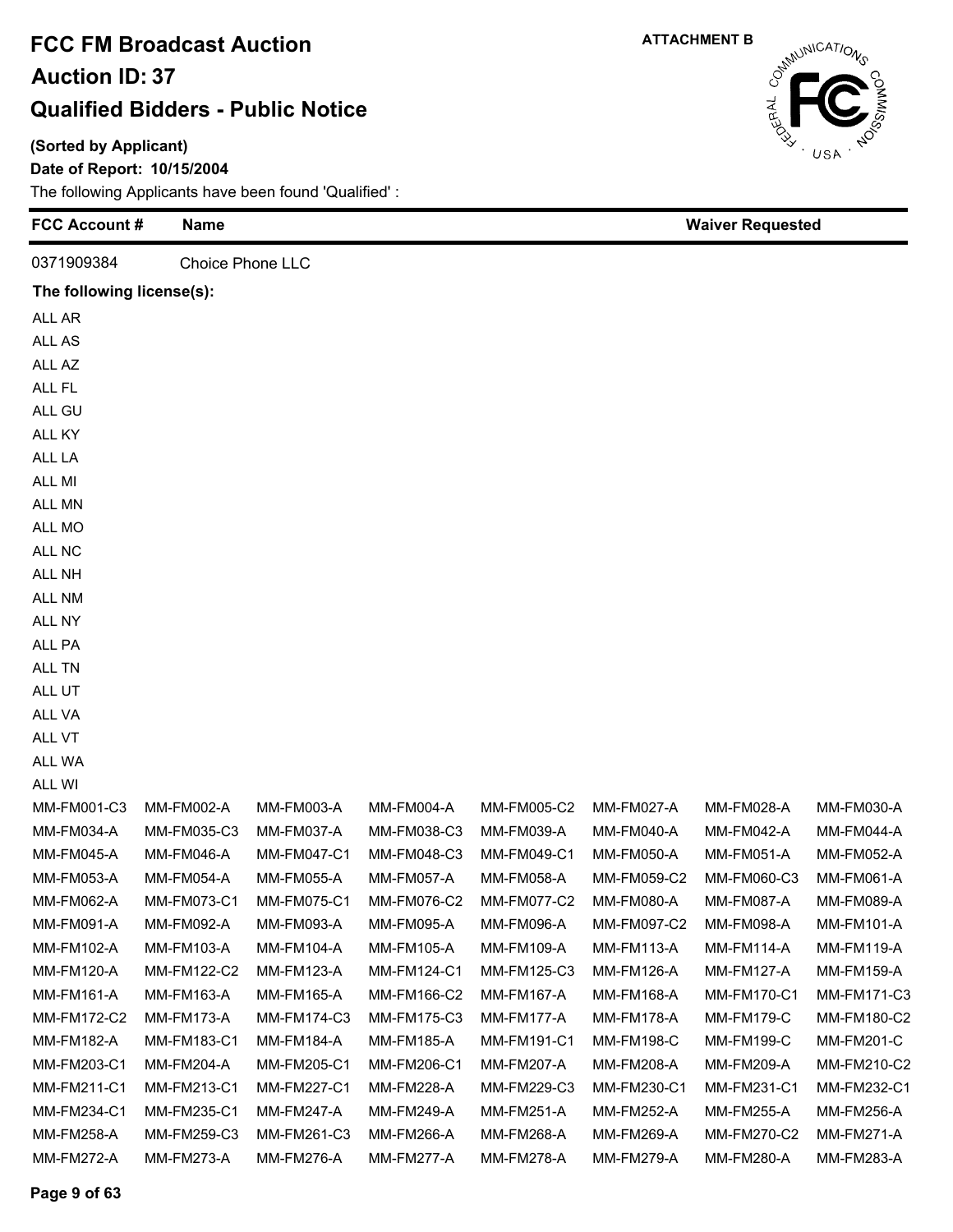#### **(Sorted by Applicant)**

#### **Date of Report: 10/15/2004**

The following Applicants have been found 'Qualified' :

| <b>FCC Account#</b>       | <b>Name</b>               |                                    |             |                   |                   | <b>Waiver Requested</b> |                   |
|---------------------------|---------------------------|------------------------------------|-------------|-------------------|-------------------|-------------------------|-------------------|
| 0371909384                |                           | <b>Choice Phone LLC</b>            |             |                   |                   |                         |                   |
| The following license(s): |                           |                                    |             |                   |                   |                         |                   |
| MM-FM285-C3               | <b>MM-FM286-A</b>         | <b>MM-FM287-A</b>                  | MM-FM288-A  | MM-FM290-A        | MM-FM291-A        | <b>MM-FM292-A</b>       | MM-FM293-C3       |
| MM-FM295-A                | <b>MM-FM296-A</b>         | <b>MM-FM297-A</b>                  | MM-FM298-C2 | <b>MM-FM299-A</b> | MM-FM301-A        | MM-FM302-C2             | MM-FM304-A        |
| MM-FM305-C2               | MM-FM308-C3               | MM-FM309-A                         | MM-FM310-A  | MM-FM311-A        | MM-FM339-A        | MM-FM342-A              | <b>MM-FM344-A</b> |
| MM-FM345-A                | MM-FM346-C1               | MM-FM347-C2                        | MM-FM348-C2 | MM-FM349-A        | <b>MM-FM351-C</b> |                         |                   |
| 0371617395                |                           | Christian Broadcasting, Inc.       |             |                   |                   |                         |                   |
| The following license(s): |                           |                                    |             |                   |                   |                         |                   |
| MM-FM005-C2               | MM-FM006-C2               |                                    |             |                   |                   |                         |                   |
| 0371725297                |                           | Christian Ministries of the Valley |             |                   |                   |                         |                   |
| The following license(s): |                           |                                    |             |                   |                   |                         |                   |
| MM-FM299-A                | MM-FM301-A                |                                    |             |                   |                   |                         |                   |
| 0372112081                |                           | Christina Bourdeaux                |             |                   |                   |                         |                   |
| The following license(s): |                           |                                    |             |                   |                   |                         |                   |
| MM-FM075-C1               |                           |                                    |             |                   |                   |                         |                   |
| 0371640458                | <b>Christopher Miller</b> |                                    |             |                   |                   |                         |                   |
| The following license(s): |                           |                                    |             |                   |                   |                         |                   |
| MM-FM044-A                | MM-FM050-A                | <b>MM-FM055-A</b>                  |             |                   |                   |                         |                   |
| 0370911139                |                           | Christyahna Broadcasting, Inc.     |             |                   |                   |                         |                   |
| The following license(s): |                           |                                    |             |                   |                   |                         |                   |
| ALL AK                    |                           |                                    |             |                   |                   |                         |                   |
| ALL AS                    |                           |                                    |             |                   |                   |                         |                   |
| ALL CA                    |                           |                                    |             |                   |                   |                         |                   |
| ALL CO                    |                           |                                    |             |                   |                   |                         |                   |
| ALL FL                    |                           |                                    |             |                   |                   |                         |                   |
| ALL GU                    |                           |                                    |             |                   |                   |                         |                   |
| ALL HI                    |                           |                                    |             |                   |                   |                         |                   |
| ALL IA                    |                           |                                    |             |                   |                   |                         |                   |
| ALL ID                    |                           |                                    |             |                   |                   |                         |                   |
| ALL IL                    |                           |                                    |             |                   |                   |                         |                   |
| ALL KS<br>ALL KY          |                           |                                    |             |                   |                   |                         |                   |
| ALL LA                    |                           |                                    |             |                   |                   |                         |                   |
| ALL MA                    |                           |                                    |             |                   |                   |                         |                   |
| ALL MI                    |                           |                                    |             |                   |                   |                         |                   |
| ALL MN                    |                           |                                    |             |                   |                   |                         |                   |
| ALL MO                    |                           |                                    |             |                   |                   |                         |                   |

**Page 10 of 63**

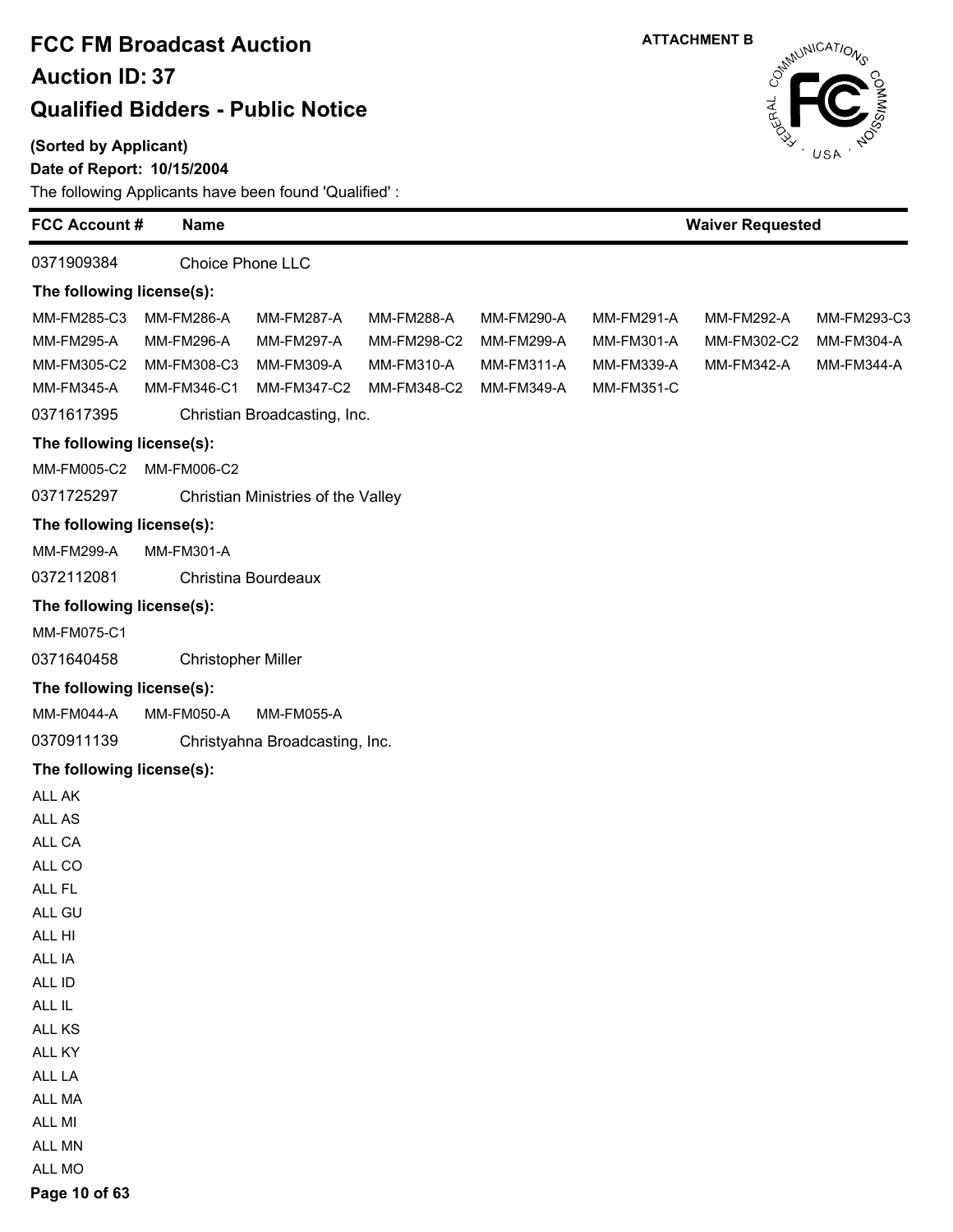#### **(Sorted by Applicant)**

#### **Date of Report: 10/15/2004**

The following Applicants have been found 'Qualified' :

| 0370911139<br>Christyahna Broadcasting, Inc.<br>The following license(s):<br>ALL MS<br>ALL MT<br>ALL NC<br>ALL ND<br>ALL NE<br>ALL NH<br>ALL NM<br>ALL NV |
|-----------------------------------------------------------------------------------------------------------------------------------------------------------|
|                                                                                                                                                           |
|                                                                                                                                                           |
|                                                                                                                                                           |
|                                                                                                                                                           |
|                                                                                                                                                           |
|                                                                                                                                                           |
|                                                                                                                                                           |
|                                                                                                                                                           |
|                                                                                                                                                           |
|                                                                                                                                                           |
| ALL NY                                                                                                                                                    |
| ALL OK                                                                                                                                                    |
| $\mathsf{ALL}$ OR                                                                                                                                         |
| ALL PA                                                                                                                                                    |
| ALL SD                                                                                                                                                    |
| ALL TN                                                                                                                                                    |
| ALL TX                                                                                                                                                    |
| ALL UT                                                                                                                                                    |
| ALL VA                                                                                                                                                    |
| ALL VT                                                                                                                                                    |
| ALL WA                                                                                                                                                    |
| ALL WI<br>ALL WV                                                                                                                                          |
| ALL WY                                                                                                                                                    |
| <b>MM-FM008-A</b><br>MM-FM010-A<br>MM-FM011-A<br>MM-FM012-A<br>MM-FM016-A<br>MM-FM017-A<br>MM-FM018-A<br><b>MM-FM020-A</b>                                |
| MM-FM024-A<br>MM-FM022-C1<br>MM-FM023-A                                                                                                                   |
| 0371524161<br>Chue Charles Vang                                                                                                                           |
| The following license(s):                                                                                                                                 |
| ALL CA                                                                                                                                                    |
| 0371749081<br>Cimarron Communications Co., LLC                                                                                                            |
| The following license(s):                                                                                                                                 |
| ALL AK                                                                                                                                                    |
| ALL AR                                                                                                                                                    |
| ALL AS                                                                                                                                                    |
| ALL AZ                                                                                                                                                    |
| ALL CA                                                                                                                                                    |
| ALL CO                                                                                                                                                    |
| ALL FL                                                                                                                                                    |

# CantillonicATIONS **ATTACHMENT B**

**Page 11 of 63**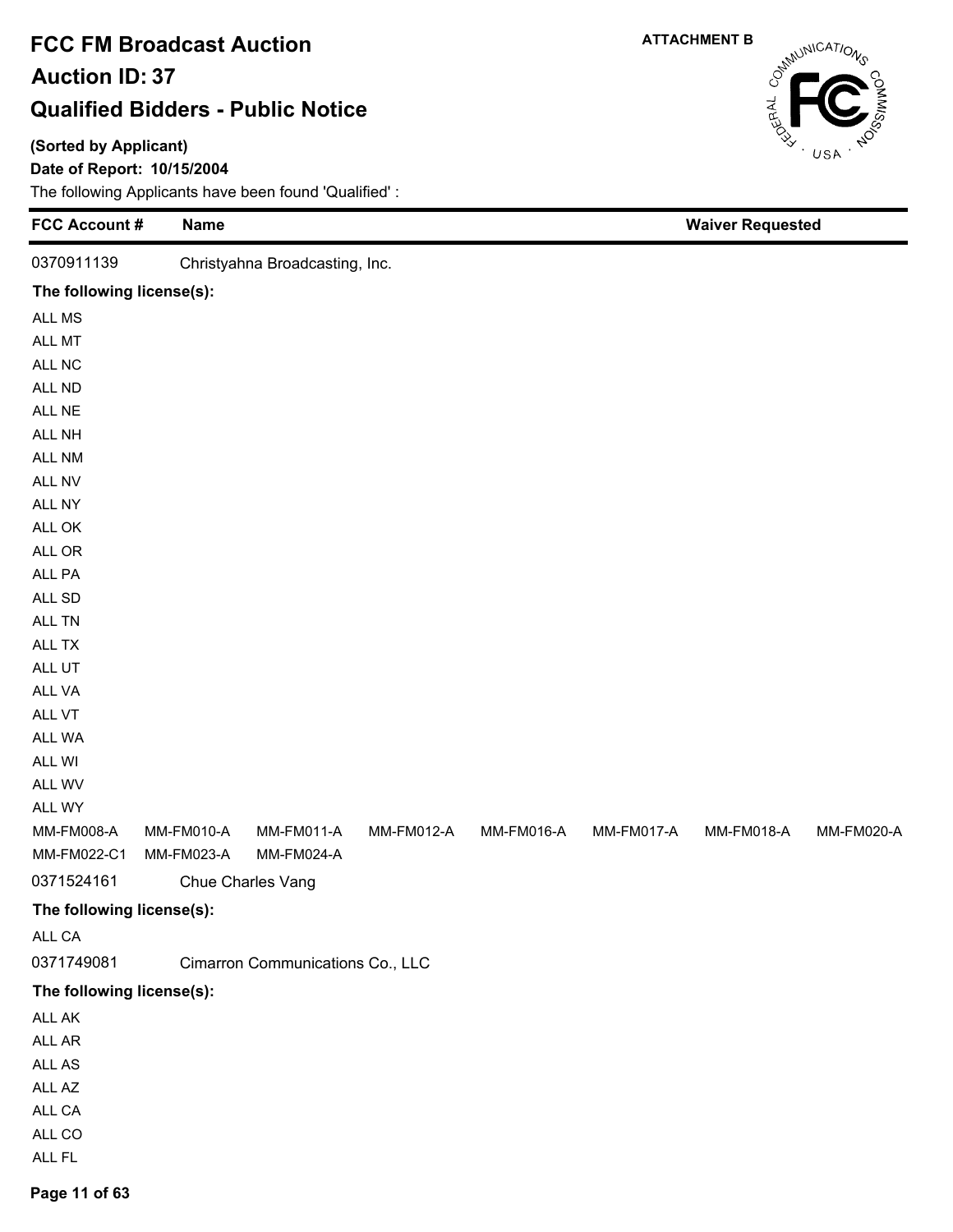#### **(Sorted by Applicant)**

#### **Date of Report: 10/15/2004**

| <b>FCC Account #</b>            | <b>Name</b> |                                     |            |             |             | <b>Waiver Requested</b> |            |
|---------------------------------|-------------|-------------------------------------|------------|-------------|-------------|-------------------------|------------|
| 0371749081                      |             | Cimarron Communications Co., LLC    |            |             |             |                         |            |
| The following license(s):       |             |                                     |            |             |             |                         |            |
| ALL GU                          |             |                                     |            |             |             |                         |            |
| ALL HI                          |             |                                     |            |             |             |                         |            |
| ALL IA                          |             |                                     |            |             |             |                         |            |
| ALL ID                          |             |                                     |            |             |             |                         |            |
| $\sf ALL\; IL$                  |             |                                     |            |             |             |                         |            |
| ALL KS                          |             |                                     |            |             |             |                         |            |
| ALL KY                          |             |                                     |            |             |             |                         |            |
| ALL LA                          |             |                                     |            |             |             |                         |            |
| ALL MA                          |             |                                     |            |             |             |                         |            |
| ALL MI                          |             |                                     |            |             |             |                         |            |
| ALL MN                          |             |                                     |            |             |             |                         |            |
| ALL MO                          |             |                                     |            |             |             |                         |            |
| ALL MS                          |             |                                     |            |             |             |                         |            |
| ALL MT                          |             |                                     |            |             |             |                         |            |
| ALL NC                          |             |                                     |            |             |             |                         |            |
| ALL ND                          |             |                                     |            |             |             |                         |            |
| ALL NE                          |             |                                     |            |             |             |                         |            |
| ALL NH                          |             |                                     |            |             |             |                         |            |
| ALL NM                          |             |                                     |            |             |             |                         |            |
| ALL NV                          |             |                                     |            |             |             |                         |            |
| ALL NY                          |             |                                     |            |             |             |                         |            |
| ALL OK                          |             |                                     |            |             |             |                         |            |
| ALL OR                          |             |                                     |            |             |             |                         |            |
| ALL PA                          |             |                                     |            |             |             |                         |            |
| ALL SD                          |             |                                     |            |             |             |                         |            |
| ALL UT                          |             |                                     |            |             |             |                         |            |
| ALL VA                          |             |                                     |            |             |             |                         |            |
| ALL VT                          |             |                                     |            |             |             |                         |            |
| ALL WA                          |             |                                     |            |             |             |                         |            |
| ALL WI                          |             |                                     |            |             |             |                         |            |
| ALL WV                          |             |                                     |            |             |             |                         |            |
| ALL WY                          |             |                                     |            |             |             |                         |            |
| <b>MM-FM299-A</b><br>MM-FM311-A | MM-FM301-A  | MM-FM302-C2                         | MM-FM304-A | MM-FM305-C2 | MM-FM308-C3 | MM-FM309-A              | MM-FM310-A |
| 0371534128                      |             |                                     |            |             |             |                         |            |
|                                 |             | <b>Citadel Broadcasting Company</b> |            |             |             |                         |            |
| The following license(s):       |             |                                     |            |             |             |                         |            |
| ALL MA                          |             |                                     |            |             |             |                         |            |



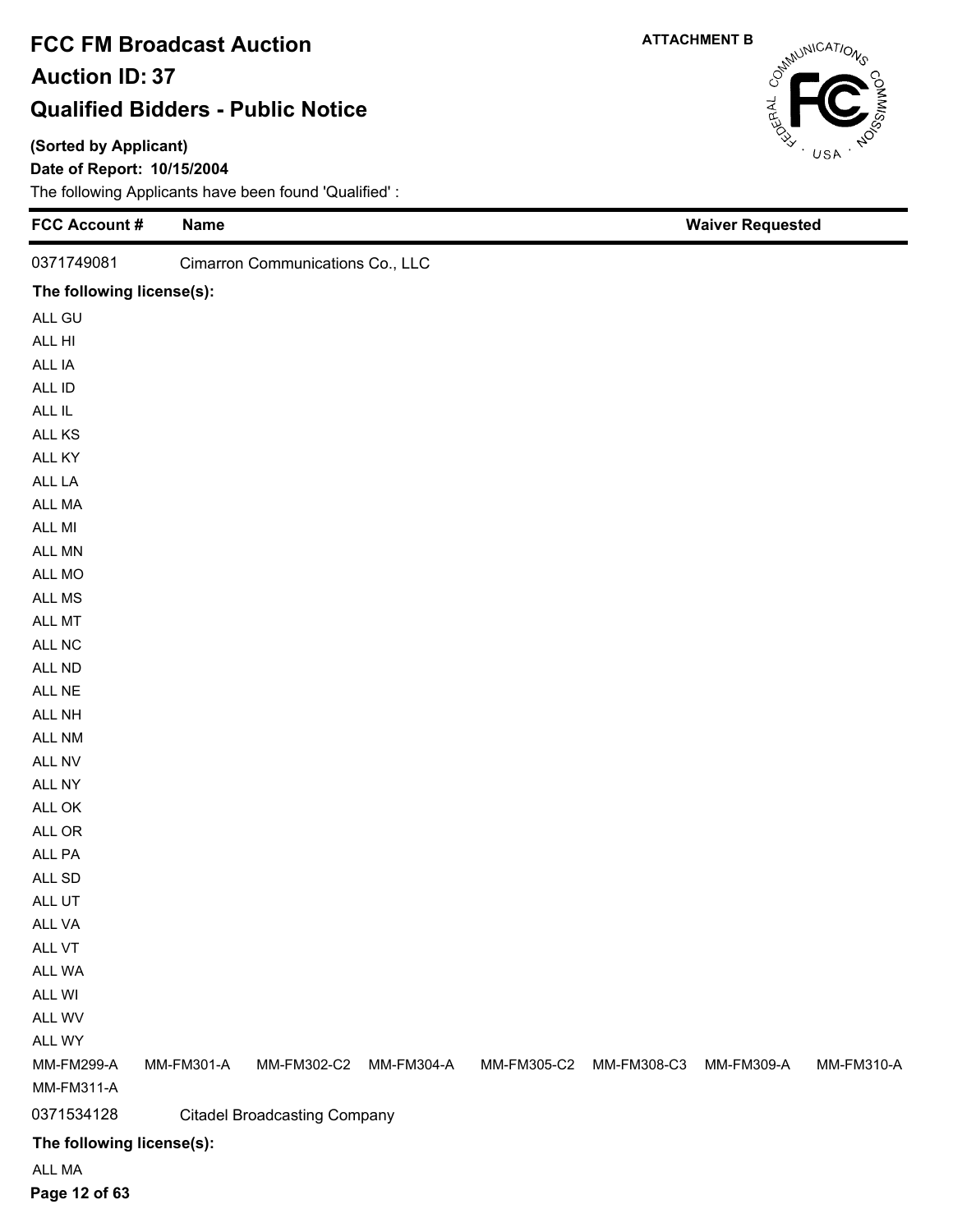#### **(Sorted by Applicant)**

### **Date of Report: 10/15/2004**

The following Applicants have been found 'Qualified' :

| 0371534128<br>The following license(s):<br><b>MM-FM009-A</b><br>0371706379 | MM-FM010-A                 | <b>Citadel Broadcasting Company</b><br><b>MM-FM011-A</b><br>Citicasters Licenses, L.P. | MM-FM012-A                |                           |                            |                           |             |
|----------------------------------------------------------------------------|----------------------------|----------------------------------------------------------------------------------------|---------------------------|---------------------------|----------------------------|---------------------------|-------------|
|                                                                            |                            |                                                                                        |                           |                           |                            |                           |             |
|                                                                            |                            |                                                                                        |                           |                           |                            |                           |             |
|                                                                            |                            |                                                                                        |                           | <b>MM-FM159-A</b>         |                            |                           |             |
|                                                                            |                            |                                                                                        |                           |                           |                            |                           |             |
| The following license(s):                                                  |                            |                                                                                        |                           |                           |                            |                           |             |
| MM-FM083-A                                                                 | <b>MM-FM326-A</b>          |                                                                                        |                           |                           |                            |                           |             |
| 0372029504                                                                 |                            | <b>Clarke Broadcasting Corporation</b>                                                 |                           |                           |                            |                           |             |
| The following license(s):                                                  |                            |                                                                                        |                           |                           |                            |                           |             |
| MM-FM233-C                                                                 | MM-FM234-C1                | MM-FM259-C3                                                                            | MM-FM314-C3               |                           |                            |                           |             |
| 0371709405                                                                 |                            | Clear Channel Broadcasting Licenses, Inc.                                              |                           |                           |                            |                           |             |
| The following license(s):                                                  |                            |                                                                                        |                           |                           |                            |                           |             |
| <b>MM-FM087-A</b>                                                          |                            |                                                                                        |                           |                           |                            |                           |             |
| 0371638113                                                                 |                            | Cochise Broadcasting, LLC                                                              |                           |                           |                            |                           |             |
| The following license(s):                                                  |                            |                                                                                        |                           |                           |                            |                           |             |
| ALL AZ                                                                     |                            |                                                                                        |                           |                           |                            |                           |             |
| ALL GU                                                                     |                            |                                                                                        |                           |                           |                            |                           |             |
| ALL HI                                                                     |                            |                                                                                        |                           |                           |                            |                           |             |
| ALL MT                                                                     |                            |                                                                                        |                           |                           |                            |                           |             |
| ALL UT                                                                     |                            |                                                                                        |                           |                           |                            |                           |             |
| ALL WY                                                                     |                            |                                                                                        |                           |                           |                            |                           |             |
| MM-FM042-A                                                                 | MM-FM044-A                 | <b>MM-FM045-A</b>                                                                      | <b>MM-FM046-A</b>         | MM-FM047-C1               | MM-FM048-C3                | MM-FM049-C1               | MM-FM050-A  |
| <b>MM-FM051-A</b>                                                          | <b>MM-FM052-A</b>          | MM-FM053-A                                                                             | MM-FM054-A                | MM-FM055-A                | MM-FM056-C3                | MM-FM059-C2               | MM-FM060-C3 |
| MM-FM062-A                                                                 | MM-FM097-C2                | MM-FM098-A                                                                             | MM-FM101-A                | MM-FM102-A                | MM-FM103-A                 | MM-FM104-A                | MM-FM218-C3 |
| MM-FM219-C3<br>MM-FM232-C1                                                 | MM-FM220-C2<br>MM-FM233-C  | MM-FM223-C2<br>MM-FM234-C1                                                             | <b>MM-FM225-A</b>         | MM-FM226-C3               | MM-FM227-C1                | <b>MM-FM228-A</b>         | MM-FM231-C1 |
| 0371005493                                                                 | CODO Group, LLC            |                                                                                        |                           |                           |                            |                           |             |
|                                                                            |                            |                                                                                        |                           |                           |                            |                           |             |
| The following license(s):                                                  |                            |                                                                                        |                           |                           |                            |                           |             |
| MM-FM028-A                                                                 | MM-FM039-A                 | <b>MM-FM042-A</b>                                                                      | MM-FM073-C1               | MM-FM074-C                | MM-FM075-C1                | MM-FM076-C2               | MM-FM077-C2 |
| <b>MM-FM078-C</b><br>MM-FM313-C2                                           | MM-FM079-C2<br>MM-FM314-C3 | <b>MM-FM081-A</b><br>MM-FM316-C2                                                       | MM-FM082-A<br>MM-FM318-C2 | MM-FM227-C1<br>MM-FM320-A | MM-FM230-C1<br>MM-FM321-C3 | MM-FM233-C<br>MM-FM347-C2 | MM-FM234-C1 |
| 0371143221                                                                 |                            | College Creek Broadcasting, Inc.                                                       |                           |                           |                            |                           |             |
|                                                                            |                            |                                                                                        |                           |                           |                            |                           |             |
| The following license(s):                                                  |                            |                                                                                        |                           |                           |                            |                           |             |
| ALL AR<br>ALL CA                                                           |                            |                                                                                        |                           |                           |                            |                           |             |
| ALL FL                                                                     |                            |                                                                                        |                           |                           |                            |                           |             |



ALL IA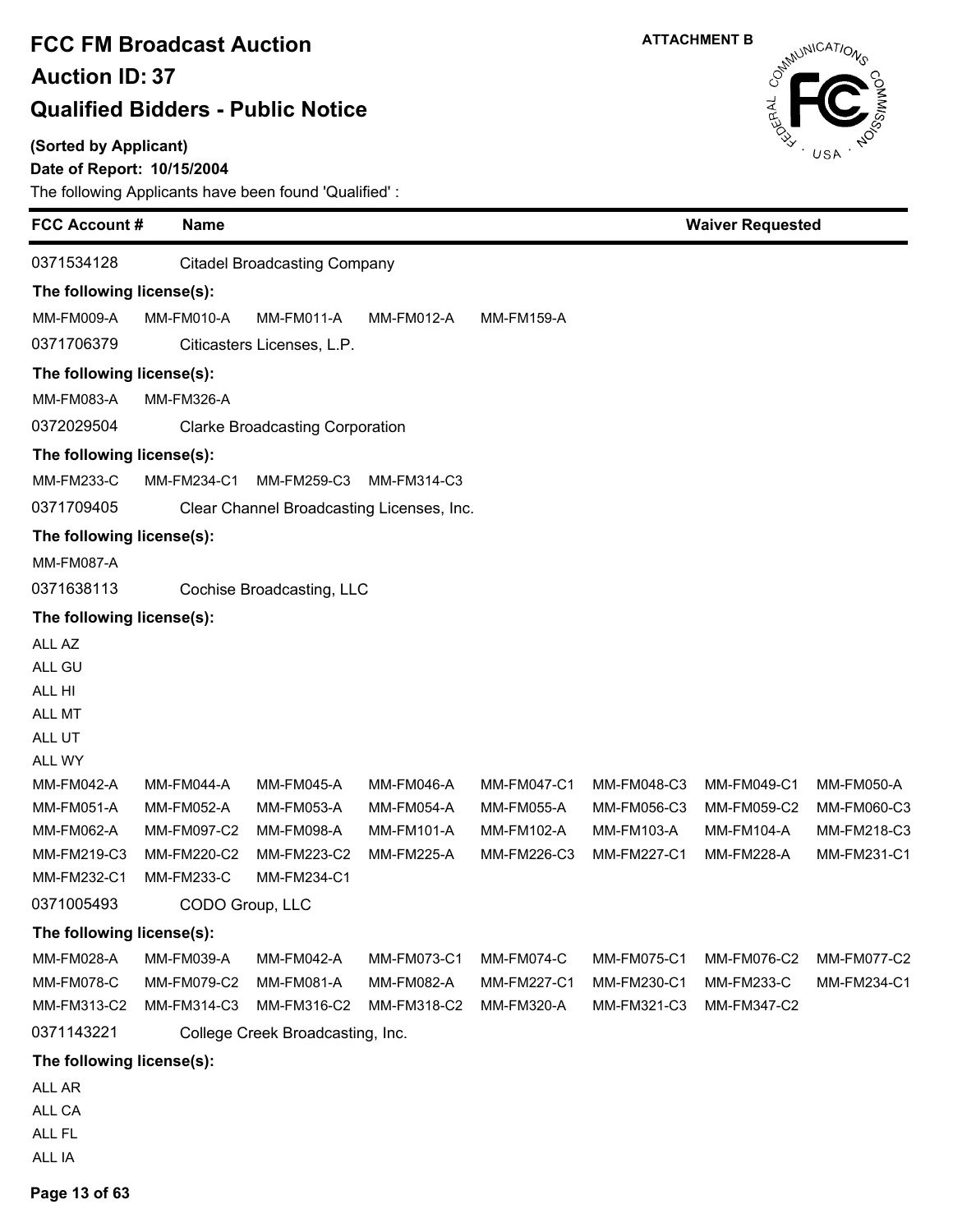#### **(Sorted by Applicant)**

#### **Date of Report: 10/15/2004**

| <b>FCC Account #</b>      | <b>Name</b> |                                  |             |             |                   | <b>Waiver Requested</b> |                   |
|---------------------------|-------------|----------------------------------|-------------|-------------|-------------------|-------------------------|-------------------|
| 0371143221                |             | College Creek Broadcasting, Inc. |             |             |                   |                         |                   |
| The following license(s): |             |                                  |             |             |                   |                         |                   |
| ALL ID                    |             |                                  |             |             |                   |                         |                   |
| ALL IL                    |             |                                  |             |             |                   |                         |                   |
| ALL KY                    |             |                                  |             |             |                   |                         |                   |
| ALL LA                    |             |                                  |             |             |                   |                         |                   |
| ALL MA                    |             |                                  |             |             |                   |                         |                   |
| ALL MI                    |             |                                  |             |             |                   |                         |                   |
| ALL MN                    |             |                                  |             |             |                   |                         |                   |
| ALL MO                    |             |                                  |             |             |                   |                         |                   |
| ALL MS                    |             |                                  |             |             |                   |                         |                   |
| ALL NC                    |             |                                  |             |             |                   |                         |                   |
| ALL ND                    |             |                                  |             |             |                   |                         |                   |
| ALL NE                    |             |                                  |             |             |                   |                         |                   |
| ALL NV                    |             |                                  |             |             |                   |                         |                   |
| ALL NY                    |             |                                  |             |             |                   |                         |                   |
| ALL OK                    |             |                                  |             |             |                   |                         |                   |
| ALL OR                    |             |                                  |             |             |                   |                         |                   |
| ALL PA                    |             |                                  |             |             |                   |                         |                   |
| ALL SD                    |             |                                  |             |             |                   |                         |                   |
| ALL TN                    |             |                                  |             |             |                   |                         |                   |
| ALL UT                    |             |                                  |             |             |                   |                         |                   |
| ALL VA                    |             |                                  |             |             |                   |                         |                   |
| ALL VT                    |             |                                  |             |             |                   |                         |                   |
| ALL WA                    |             |                                  |             |             |                   |                         |                   |
| ALL WI                    |             |                                  |             |             |                   |                         |                   |
| ALL WV                    |             |                                  |             |             |                   |                         |                   |
| MM-FM005-C2               | MM-FM006-C2 | MM-FM016-A                       | MM-FM018-A  | MM-FM020-A  | MM-FM022-C1       | MM-FM023-A              | MM-FM024-A        |
| MM-FM042-A                | MM-FM045-A  | MM-FM046-A                       | MM-FM047-C1 | MM-FM048-C3 | <b>MM-FM051-A</b> | <b>MM-FM052-A</b>       | MM-FM053-A        |
| MM-FM054-A                | MM-FM056-C3 | <b>MM-FM057-A</b>                | MM-FM058-A  | MM-FM060-C3 | MM-FM061-A        | <b>MM-FM118-A</b>       | <b>MM-FM119-A</b> |
| <b>MM-FM120-A</b>         | MM-FM122-C2 | <b>MM-FM123-A</b>                | MM-FM124-C1 | MM-FM126-A  | MM-FM166-C2       | <b>MM-FM167-A</b>       | MM-FM168-A        |
| <b>MM-FM170-C1</b>        | MM-FM171-C3 | MM-FM172-C2                      | MM-FM174-C3 | MM-FM175-C3 | <b>MM-FM176-A</b> | <b>MM-FM179-C</b>       | MM-FM183-C1       |
| <b>MM-FM185-A</b>         | MM-FM215-A  | <b>MM-FM217-A</b>                | MM-FM218-C3 | MM-FM219-C3 | MM-FM220-C2       | MM-FM223-C2             | <b>MM-FM225-A</b> |
| MM-FM226-C3               | MM-FM276-A  | MM-FM277-A                       | MM-FM278-A  | MM-FM280-A  | MM-FM283-A        | MM-FM285-C3             | <b>MM-FM286-A</b> |
| <b>MM-FM287-A</b>         | MM-FM288-A  | MM-FM290-A                       | MM-FM291-A  | MM-FM292-A  | MM-FM293-C3       | <b>MM-FM294-A</b>       | MM-FM295-A        |
| <b>MM-FM296-A</b>         | MM-FM298-C2 | MM-FM299-A                       | MM-FM301-A  | MM-FM302-C2 | MM-FM304-A        | MM-FM305-C2             | MM-FM308-C3       |
| MM-FM309-A                | MM-FM310-A  | <b>MM-FM311-A</b>                | MM-FM342-A  | MM-FM343-C2 | MM-FM347-C2       | MM-FM348-C2             | <b>MM-FM351-C</b> |
| MM-FM352-C1               | MM-FM353-A  | <b>MM-FM354-A</b>                | MM-FM355-A  | MM-FM357-A  | <b>MM-FM358-C</b> | MM-FM359-C1             |                   |



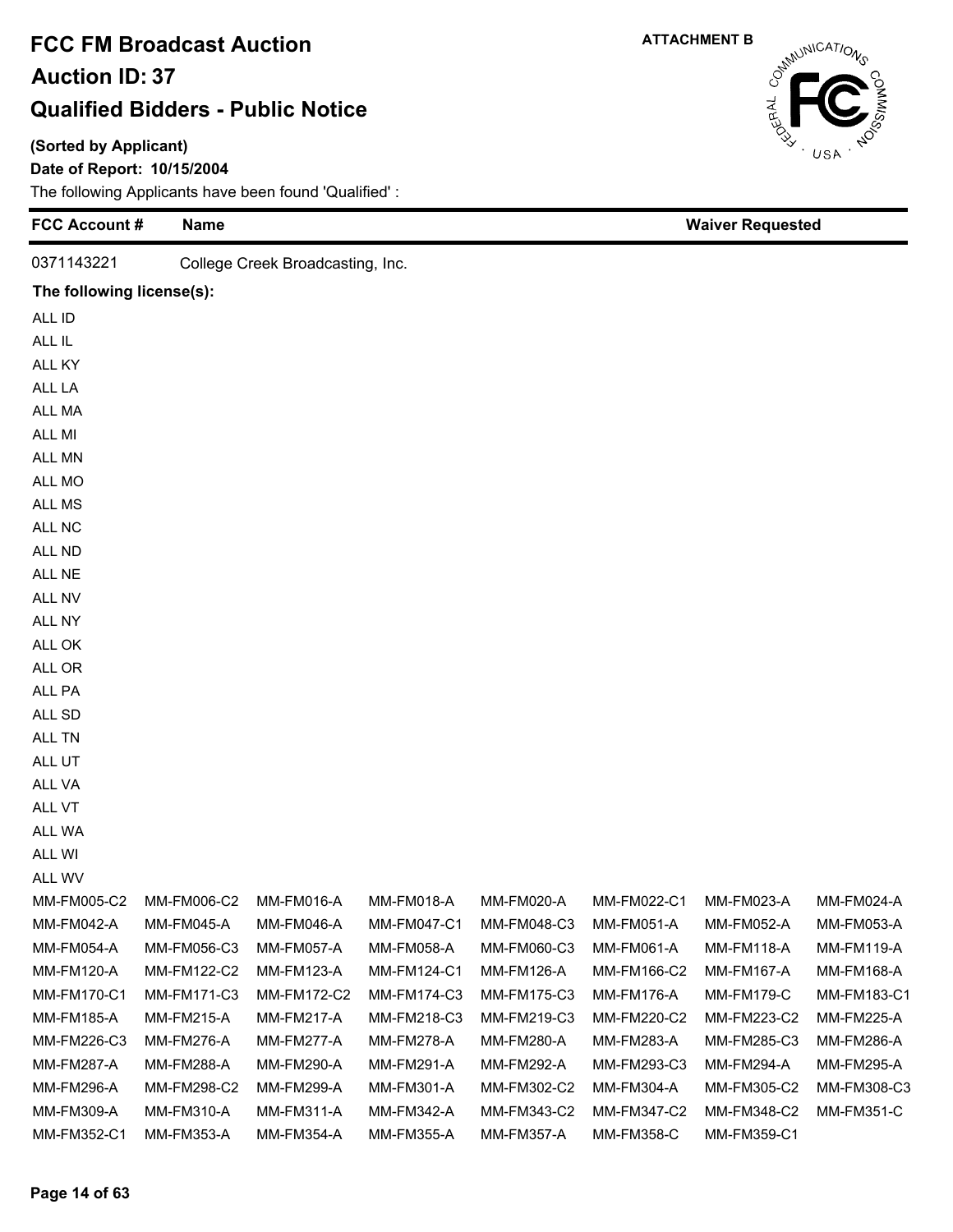#### **(Sorted by Applicant)**

### **Date of Report: 10/15/2004**

The following Applicants have been found 'Qualified' :

| <b>FCC Account #</b>                                              | <b>Name</b>                                                         |                                                                    |                                                             | <b>Waiver Requested</b>                                     |                                               |                                                      |                                                |
|-------------------------------------------------------------------|---------------------------------------------------------------------|--------------------------------------------------------------------|-------------------------------------------------------------|-------------------------------------------------------------|-----------------------------------------------|------------------------------------------------------|------------------------------------------------|
| 0371421416                                                        |                                                                     | Coloma Broadcasting, LLC                                           |                                                             |                                                             |                                               |                                                      |                                                |
| The following license(s):                                         |                                                                     |                                                                    |                                                             |                                                             |                                               |                                                      |                                                |
| <b>ALL</b>                                                        |                                                                     |                                                                    |                                                             |                                                             |                                               |                                                      |                                                |
| 0370455098                                                        |                                                                     | CommonBond Media Group, Inc.                                       |                                                             |                                                             |                                               |                                                      |                                                |
| The following license(s):                                         |                                                                     |                                                                    |                                                             |                                                             |                                               |                                                      |                                                |
| MM-FM027-A<br>MM-FM346-C1                                         | MM-FM030-A                                                          | MM-FM077-C2                                                        | MM-FM097-C2                                                 | MM-FM103-A                                                  | MM-FM223-C2                                   | MM-FM224-A                                           | <b>MM-FM345-A</b>                              |
| 0371203399                                                        |                                                                     |                                                                    | <b>COMMONWEALTH Broadcasting Corporation</b>                |                                                             |                                               |                                                      |                                                |
| The following license(s):                                         |                                                                     |                                                                    |                                                             |                                                             |                                               |                                                      |                                                |
| <b>MM-FM130-A</b>                                                 |                                                                     |                                                                    |                                                             |                                                             |                                               |                                                      |                                                |
| 0370001062                                                        |                                                                     |                                                                    | COMMONWEALTH BROADCASTING GROUP, INC.                       |                                                             |                                               |                                                      |                                                |
| The following license(s):                                         |                                                                     |                                                                    |                                                             |                                                             |                                               |                                                      |                                                |
| MM-FM034-A                                                        | MM-FM039-A                                                          | MM-FM056-C3                                                        | MM-FM338-A                                                  |                                                             |                                               |                                                      |                                                |
| 0370552051                                                        |                                                                     | Commonwealth Broadcasting, LLC                                     |                                                             |                                                             |                                               |                                                      |                                                |
| The following license(s):                                         |                                                                     |                                                                    |                                                             |                                                             |                                               |                                                      |                                                |
| <b>ALL VA</b>                                                     |                                                                     |                                                                    |                                                             |                                                             |                                               |                                                      |                                                |
| 0370005436                                                        |                                                                     | <b>Community Oriented Radio Partners</b>                           |                                                             |                                                             |                                               |                                                      |                                                |
| The following license(s):                                         |                                                                     |                                                                    |                                                             |                                                             |                                               |                                                      |                                                |
| MM-FM097-C2                                                       | <b>MM-FM228-A</b>                                                   | MM-FM231-C1                                                        | <b>MM-FM256-A</b>                                           | MM-FM258-A                                                  | MM-FM327-C3                                   | <b>MM-FM331-A</b>                                    |                                                |
| 0371128362                                                        |                                                                     | <b>COMMUNITY RADIO, INC</b>                                        |                                                             |                                                             |                                               |                                                      |                                                |
| The following license(s):                                         |                                                                     |                                                                    |                                                             |                                                             |                                               |                                                      |                                                |
| ALL IA<br>ALL KS<br>ALL MA<br>ALL MN<br>ALL NE<br>ALL SD          |                                                                     |                                                                    |                                                             |                                                             |                                               |                                                      |                                                |
| ALL VT<br>MM-FM006-C2<br>MM-FM064-A<br>MM-FM164-C3<br>MM-FM202-C1 | MM-FM015-C3<br><b>MM-FM066-A</b><br><b>MM-FM187-A</b><br>MM-FM238-A | MM-FM016-A<br>MM-FM068-A<br><b>MM-FM194-C</b><br><b>MM-FM246-A</b> | MM-FM017-A<br>MM-FM074-C<br><b>MM-FM195-C</b><br>MM-FM338-A | MM-FM028-A<br>MM-FM081-A<br><b>MM-FM196-C</b><br>MM-FM340-A | MM-FM031-A<br>MM-FM082-A<br><b>MM-FM197-C</b> | MM-FM044-A<br><b>MM-FM111-A</b><br><b>MM-FM198-C</b> | MM-FM056-C3<br><b>MM-FM112-A</b><br>MM-FM200-C |
| 0371441329                                                        |                                                                     | Community Radio, Inc.                                              |                                                             |                                                             |                                               |                                                      |                                                |

**The following license(s):**

MM-FM293-C3

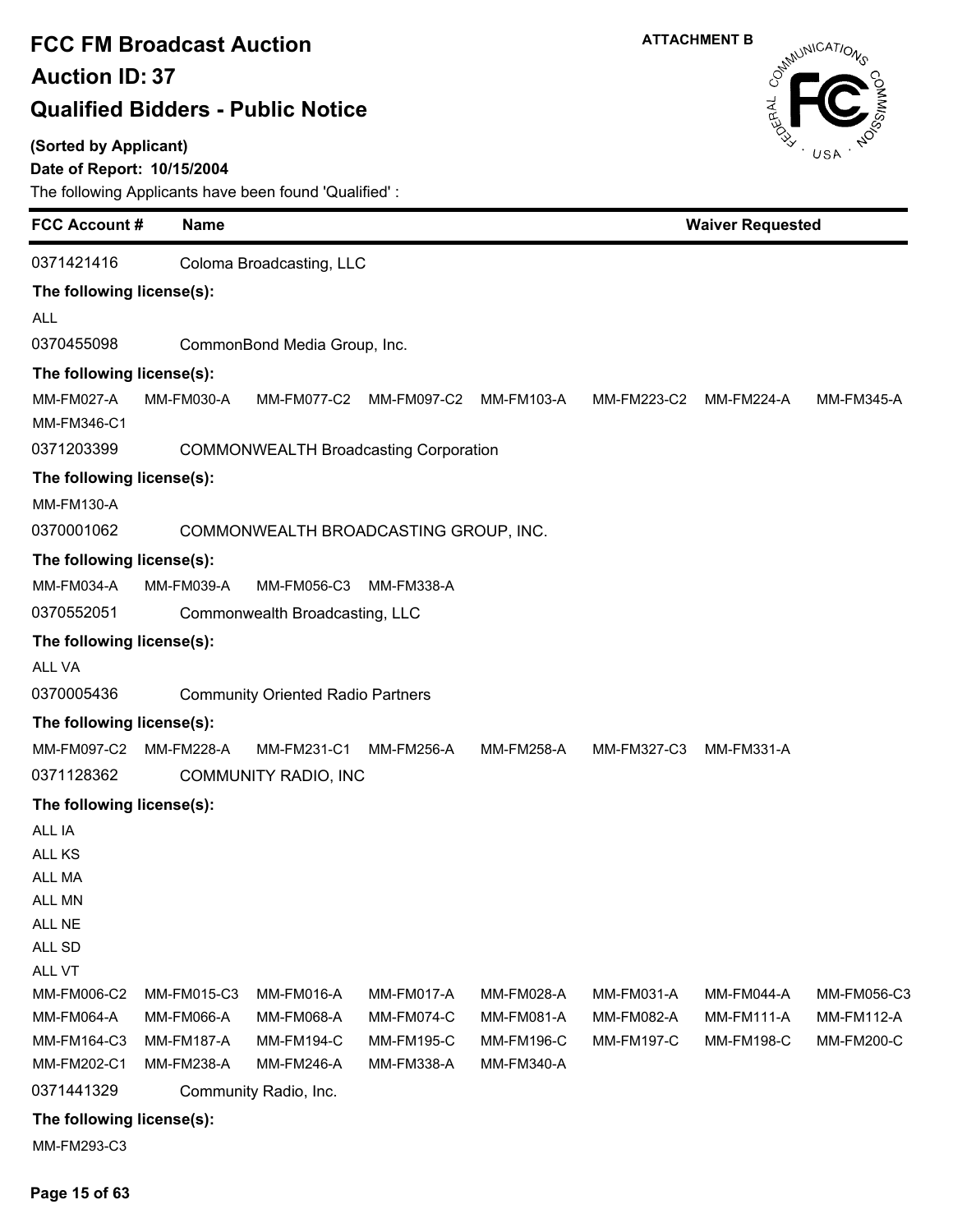#### **(Sorted by Applicant)**

 $\blacksquare$ 

### **Date of Report: 10/15/2004**

| <b>FCC Account #</b>             | <b>Name</b>          |                                  |                   | <b>Waiver Requested</b> |                   |                        |                   |
|----------------------------------|----------------------|----------------------------------|-------------------|-------------------------|-------------------|------------------------|-------------------|
| 0371553364                       |                      | <b>Conner Media Corporation</b>  |                   |                         |                   |                        |                   |
| The following license(s):        |                      |                                  |                   |                         |                   |                        |                   |
| <b>MM-FM186-A</b>                | <b>MM-FM187-A</b>    |                                  |                   |                         |                   |                        |                   |
| 0371712341                       |                      | Contemporary Communications, LLC |                   |                         |                   |                        |                   |
| The following license(s):        |                      |                                  |                   |                         |                   |                        |                   |
| <b>MM-FM040-A</b>                | MM-FM227-C1          | <b>MM-FM228-A</b>                | MM-FM231-C1       | MM-FM232-C1             | MM-FM234-C1       | MM-FM312-C3            | MM-FM313-C2       |
| MM-FM316-C2<br><b>MM-FM353-A</b> | MM-FM317-C1          | MM-FM318-C2                      | <b>MM-FM320-A</b> | MM-FM321-C3             | <b>MM-FM345-A</b> | MM-FM347-C2            | MM-FM348-C2       |
| 0371405186                       |                      | CRB Media, Inc.                  |                   |                         |                   |                        |                   |
| The following license(s):        |                      |                                  |                   |                         |                   |                        |                   |
| ALL MA                           |                      |                                  |                   |                         |                   |                        |                   |
| 0371314279                       |                      | Cumberland Broadcast Group, LLC  |                   |                         |                   |                        |                   |
| The following license(s):        |                      |                                  |                   |                         |                   |                        |                   |
| ALL TN                           |                      |                                  |                   |                         |                   |                        |                   |
| MM-FM015-C3                      | MM-FM017-A           | MM-FM026-A                       | <b>MM-FM058-A</b> | MM-FM060-C3             | <b>MM-FM064-A</b> | <b>MM-FM118-A</b>      | <b>MM-FM120-A</b> |
| MM-FM132-A                       | <b>MM-FM134-A</b>    | <b>MM-FM338-A</b>                |                   |                         |                   |                        |                   |
| 0371253292                       |                      | <b>Cumulus Licensing LLC</b>     |                   |                         |                   |                        |                   |
| The following license(s):        |                      |                                  |                   |                         |                   |                        |                   |
| MM-FM013-A                       | MM-FM034-A           | MM-FM037-A                       | MM-FM039-A        | MM-FM047-C1             | MM-FM056-C3       | MM-FM081-A             | MM-FM082-A        |
| MM-FM083-A                       | <b>MM-FM090-A</b>    | <b>MM-FM118-A</b>                | <b>MM-FM153-A</b> | <b>MM-FM158-A</b>       | <b>MM-FM161-A</b> | MM-FM162-A             | MM-FM164-C3       |
| <b>MM-FM194-C</b>                | <b>MM-FM195-C</b>    | <b>MM-FM197-C</b>                | <b>MM-FM204-A</b> | <b>MM-FM207-A</b>       | <b>MM-FM233-C</b> | MM-FM234-C1            | MM-FM267-C3       |
| MM-FM298-C2                      | MM-FM342-A           | MM-FM343-C2                      |                   |                         |                   |                        |                   |
| 0371659268                       |                      | Dakota Communications, Ltd.      |                   |                         |                   |                        |                   |
| The following license(s):        |                      |                                  |                   |                         |                   |                        |                   |
| <b>MM-FM120-A</b>                |                      |                                  |                   |                         |                   |                        |                   |
| 0371712501                       | <b>Dalhart Radio</b> |                                  |                   |                         |                   |                        |                   |
| The following license(s):        |                      |                                  |                   |                         |                   |                        |                   |
| MM-FM028-A<br>MM-FM348-C2        | MM-FM034-A           | MM-FM037-A                       | MM-FM039-A        | <b>MM-FM228-A</b>       | <b>MM-FM233-C</b> | MM-FM234-C1 MM-FM276-A |                   |
| 0372356024                       | Daniels media        |                                  |                   |                         |                   |                        |                   |
| The following license(s):        |                      |                                  |                   |                         |                   |                        |                   |
| <b>MM-FM008-A</b>                | MM-FM017-A           | MM-FM153-A                       | MM-FM259-C3       | <b>MM-FM288-A</b>       | MM-FM327-C3       |                        |                   |
| 0371547265                       | David L. Smith       |                                  |                   |                         |                   |                        |                   |
| The following license(s):        |                      |                                  |                   |                         |                   |                        |                   |
| MM-FM148-C3                      |                      |                                  |                   |                         |                   |                        |                   |

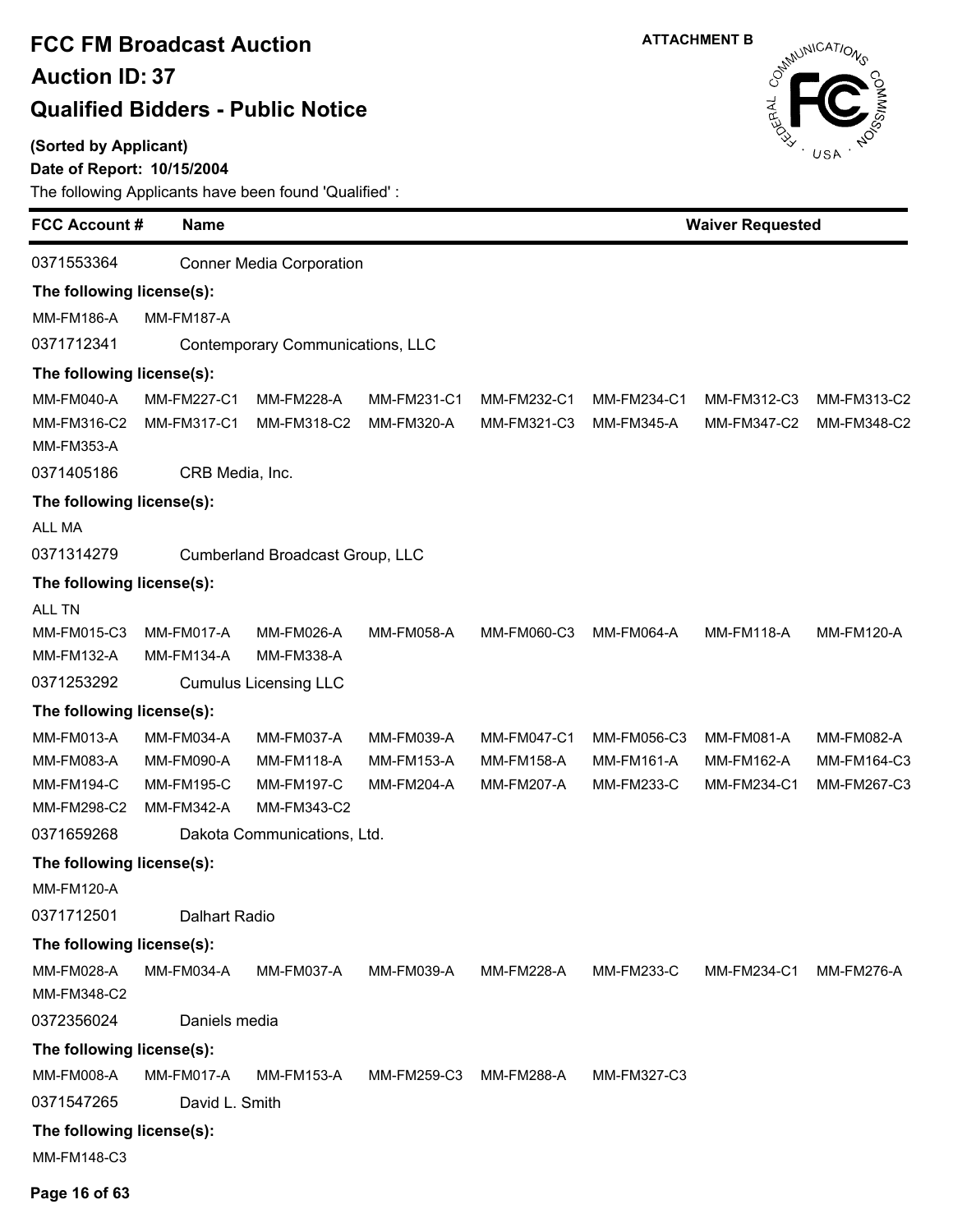**(Sorted by Applicant)**

### **Date of Report: 10/15/2004**

The following Applicants have been found 'Qualified' :

| <b>FCC Account#</b>       |                   | <b>Name</b>       |                                       |             |                   | <b>Waiver Requested</b> |                    |                   |
|---------------------------|-------------------|-------------------|---------------------------------------|-------------|-------------------|-------------------------|--------------------|-------------------|
| 0371540597                |                   | David M Radigan   |                                       |             |                   |                         |                    |                   |
| The following license(s): |                   |                   |                                       |             |                   |                         |                    |                   |
| <b>MM-FM242-A</b>         | <b>MM-FM244-A</b> |                   |                                       |             |                   |                         |                    |                   |
| 0371706497                |                   | David Wilson      |                                       |             |                   |                         |                    |                   |
| The following license(s): |                   |                   |                                       |             |                   |                         |                    |                   |
| ALL NC                    |                   |                   |                                       |             |                   |                         |                    |                   |
| <b>ALL VA</b>             |                   |                   |                                       |             |                   |                         |                    |                   |
| 0371723108                |                   | Dday              |                                       |             |                   |                         |                    |                   |
| The following license(s): |                   |                   |                                       |             |                   |                         |                    |                   |
| <b>MM-FM357-A</b>         |                   |                   |                                       |             |                   |                         |                    |                   |
| 0371707588                |                   |                   | Delta Media Corporation               |             |                   |                         |                    |                   |
| The following license(s): |                   |                   |                                       |             |                   |                         |                    |                   |
| ALL LA                    |                   |                   |                                       |             |                   |                         |                    |                   |
| <b>MM-FM064-A</b>         |                   | MM-FM221-C1       | <b>MM-FM224-A</b>                     |             |                   |                         |                    |                   |
| 0371721418                |                   |                   | Denver Educational Broadcasting, Inc. |             |                   |                         |                    |                   |
| The following license(s): |                   |                   |                                       |             |                   |                         |                    |                   |
| MM-FM049-C1               |                   | <b>MM-FM050-A</b> | <b>MM-FM055-A</b>                     | MM-FM056-C3 | <b>MM-FM058-A</b> | MM-FM343-C2             |                    |                   |
| 0371402291                |                   |                   | Desert-Mountain Institute, Inc.       |             |                   |                         |                    |                   |
| The following license(s): |                   |                   |                                       |             |                   |                         |                    |                   |
| <b>MM-FM295-A</b>         |                   |                   |                                       |             |                   |                         |                    |                   |
| 0370918027                |                   | Diana H. Hogg     |                                       |             |                   |                         |                    |                   |
| The following license(s): |                   |                   |                                       |             |                   |                         |                    |                   |
| <b>ALL MA</b>             |                   |                   |                                       |             |                   |                         |                    |                   |
| ALL VA                    |                   |                   |                                       |             |                   |                         |                    |                   |
| MM-FM015-C3               | MM-FM017-A        |                   | MM-FM026-A                            | MM-FM044-A  | <b>MM-FM050-A</b> | MM-FM056-C3             | MM-FM063-A         | <b>MM-FM064-A</b> |
| <b>MM-FM066-A</b>         |                   | <b>MM-FM101-A</b> | MM-FM166-C2                           | MM-FM167-A  | MM-FM168-A        | <b>MM-FM170-C1</b>      | <b>MM-FM172-C2</b> | <b>MM-FM173-A</b> |
| MM-FM174-C3               |                   | MM-FM177-A        | <b>MM-FM178-A</b>                     | MM-FM180-C2 | MM-FM182-A        | MM-FM183-C1             | MM-FM184-A         | <b>MM-FM185-A</b> |
| MM-FM186-A                |                   | <b>MM-FM187-A</b> | MM-FM221-C1                           | MM-FM224-A  | <b>MM-FM233-C</b> | MM-FM234-C1             | MM-FM243-A         | <b>MM-FM255-A</b> |
| MM-FM265-A                |                   | MM-FM270-C2       | MM-FM314-C3                           | MM-FM316-C2 | MM-FM318-C2       | MM-FM320-A              | MM-FM328-A         | MM-FM330-A        |
| MM-FM335-A                |                   | MM-FM342-A        | MM-FM343-C2                           | MM-FM354-A  |                   |                         |                    |                   |
| 0372133008                |                   |                   | DMC Broadcasting Inc.                 |             |                   |                         |                    |                   |
| The following license(s): |                   |                   |                                       |             |                   |                         |                    |                   |

MM-FM221-C1 MM-FM224-A

**ATTACHMENT B**

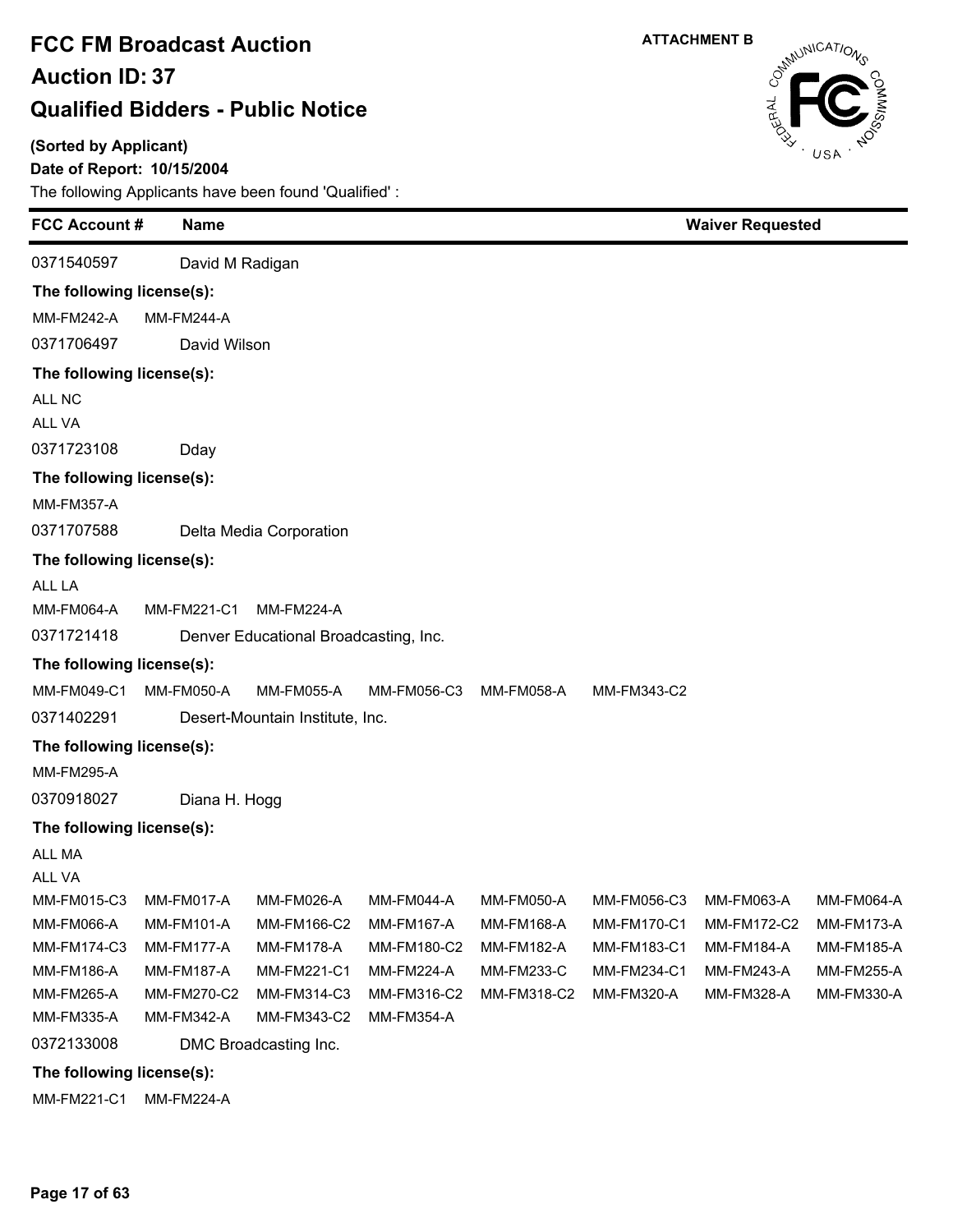#### **(Sorted by Applicant)**

Ė

 $\blacksquare$ 

#### **Date of Report: 10/15/2004**

The following Applicants have been found 'Qualified' :

| <b>FCC Account#</b>                 |                   | <b>Name</b> |                                   |                   |                   |                   | <b>Waiver Requested</b> |             |  |  |
|-------------------------------------|-------------------|-------------|-----------------------------------|-------------------|-------------------|-------------------|-------------------------|-------------|--|--|
| 0371211053                          |                   |             | Dockins Communications, Inc.      |                   |                   |                   |                         |             |  |  |
| The following license(s):           |                   |             |                                   |                   |                   |                   |                         |             |  |  |
| <b>MM-FM155-A</b>                   |                   |             |                                   |                   |                   |                   |                         |             |  |  |
| 0371139471                          |                   | Don Tlapek  |                                   |                   |                   |                   |                         |             |  |  |
| The following license(s):           |                   |             |                                   |                   |                   |                   |                         |             |  |  |
| MM-FM015-C3                         |                   | MM-FM314-C3 |                                   |                   |                   |                   |                         |             |  |  |
| 0372344114                          |                   |             | Donegal Enterprises Inc           |                   |                   |                   |                         |             |  |  |
| The following license(s):           |                   |             |                                   |                   |                   |                   |                         |             |  |  |
| MM-FM231-C1                         |                   |             |                                   |                   |                   |                   |                         |             |  |  |
| 0371917023                          |                   |             | Double Diamond Broadcasting, Inc. |                   |                   |                   |                         |             |  |  |
|                                     |                   |             |                                   |                   |                   |                   |                         |             |  |  |
| The following license(s):<br>ALL NC |                   |             |                                   |                   |                   |                   |                         |             |  |  |
| ALL VA                              |                   |             |                                   |                   |                   |                   |                         |             |  |  |
| MM-FM001-C3                         | MM-FM002-A        |             | MM-FM003-A                        | MM-FM004-A        | MM-FM008-A        | MM-FM009-A        | MM-FM010-A              | MM-FM013-A  |  |  |
| <b>MM-FM020-A</b>                   | MM-FM023-A        |             | MM-FM024-A                        | MM-FM027-A        | MM-FM040-A        | <b>MM-FM042-A</b> | MM-FM045-A              | MM-FM046-A  |  |  |
| MM-FM048-C3                         | MM-FM049-C1       |             | MM-FM051-A                        | MM-FM053-A        | MM-FM054-A        | <b>MM-FM058-A</b> | MM-FM059-C2             | MM-FM060-C3 |  |  |
| MM-FM061-A                          | MM-FM062-A        |             | MM-FM064-A                        | MM-FM068-A        | MM-FM069-C3       | MM-FM097-C2       | MM-FM098-A              | MM-FM102-A  |  |  |
| <b>MM-FM119-A</b>                   | <b>MM-FM120-A</b> |             | MM-FM124-C1                       | <b>MM-FM126-A</b> | MM-FM127-A        | <b>MM-FM140-A</b> | <b>MM-FM155-A</b>       | MM-FM159-A  |  |  |
| MM-FM166-C2                         | MM-FM168-A        |             | MM-FM170-C1                       | MM-FM171-C3       | MM-FM174-C3       | MM-FM180-C2       | MM-FM182-A              | MM-FM183-C1 |  |  |
| MM-FM219-C3                         | MM-FM223-C2       |             | <b>MM-FM224-A</b>                 | MM-FM227-C1       | <b>MM-FM228-A</b> | MM-FM229-C3       | MM-FM230-C1             | MM-FM231-C1 |  |  |
| MM-FM232-C1                         | MM-FM234-C1       |             | MM-FM235-C1                       | <b>MM-FM242-A</b> | MM-FM244-A        | <b>MM-FM251-A</b> | <b>MM-FM255-A</b>       | MM-FM256-A  |  |  |
| <b>MM-FM258-A</b>                   | MM-FM261-C3       |             | MM-FM266-A                        | MM-FM269-A        | MM-FM270-C2       | <b>MM-FM272-A</b> | <b>MM-FM276-A</b>       | MM-FM280-A  |  |  |
| MM-FM283-A                          | MM-FM285-C3       |             | <b>MM-FM286-A</b>                 | <b>MM-FM287-A</b> | MM-FM292-A        | MM-FM296-A        | <b>MM-FM297-A</b>       | MM-FM298-C2 |  |  |
| <b>MM-FM299-A</b>                   | MM-FM302-C2       |             | MM-FM304-A                        | MM-FM305-C2       | MM-FM308-C3       | MM-FM310-A        | MM-FM311-A              | MM-FM328-A  |  |  |
| <b>MM-FM329-A</b>                   | MM-FM335-A        |             | MM-FM344-A                        | MM-FM346-C1       | MM-FM347-C2       | <b>MM-FM349-A</b> | MM-FM352-C1             | MM-FM356-A  |  |  |
| <b>MM-FM357-A</b>                   |                   |             |                                   |                   |                   |                   |                         |             |  |  |
| 0371714414                          |                   |             | Double O Radio Corporation        |                   |                   |                   |                         |             |  |  |

#### **The following license(s):**

- ALL HI ALL IA ALL IL ALL KY ALL MA ALL MS ALL NH ALL PA
- ALL VT

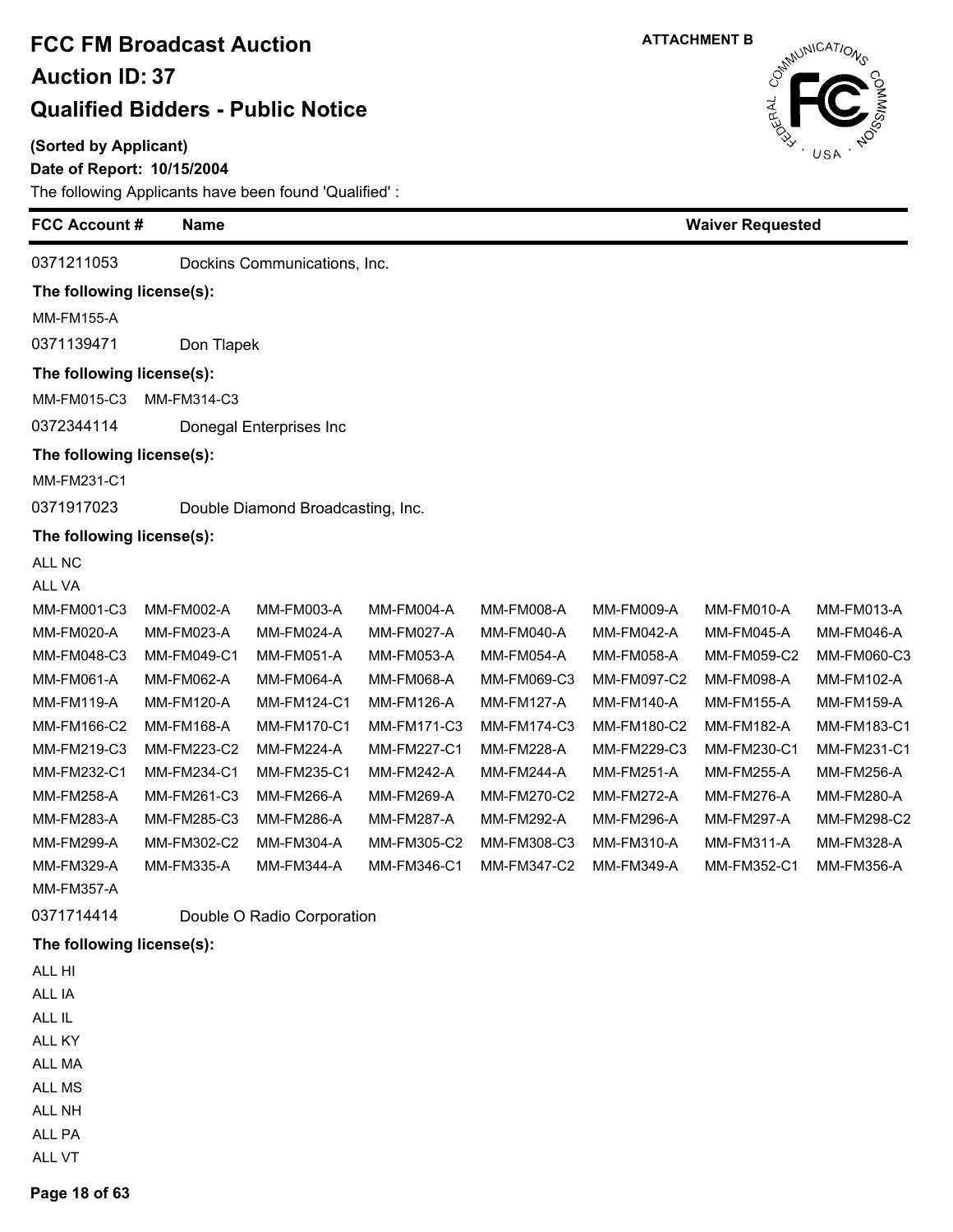**(Sorted by Applicant)**

#### Date of  $\vert$

The follo

| Report: 10/15/2004                           |  |
|----------------------------------------------|--|
| wing Applicants have been found 'Qualified': |  |

**FCC Account # Name** 0371714414 Double O Radio Corporation **The following license(s):**

**ATTACHMENT B**

**Waiver Requested**



MM-FM194-C MM-FM195-C MM-FM196-C MM-FM197-C MM-FM198-C MM-FM199-C MM-FM200-C MM-FM202-C1 MM-FM204-A MM-FM206-C1 MM-FM208-A MM-FM209-A MM-FM210-C2 MM-FM211-C1 MM-FM212-C2 MM-FM214-C1 MM-FM218-C3 MM-FM220-C2 MM-FM225-A MM-FM226-C3 MM-FM229-C3 MM-FM230-C1 MM-FM233-C MM-FM234-C1 MM-FM238-A MM-FM239-A MM-FM241-A MM-FM246-A MM-FM250-C1 MM-FM259-C3 MM-FM260-A MM-FM261-C3 MM-FM265-A MM-FM267-C3 MM-FM287-A MM-FM288-A MM-FM290-A MM-FM293-C3 MM-FM294-A MM-FM297-A MM-FM313-C2 MM-FM314-C3 MM-FM321-C3 MM-FM326-A MM-FM328-A MM-FM329-A MM-FM330-A MM-FM335-A MM-FM338-A MM-FM340-A MM-FM342-A MM-FM343-C2 MM-FM348-C2 MM-FM351-C MM-FM354-A MM-FM358-C 0371602341 Douglas Broadcasting, Inc. MM-FM345-A MM-FM346-C1 MM-FM352-C1 0371614035 Duquesne University of the Holy Ghost

### 0371434547 Eagle Communications, Inc.

ALL PA MM-FM340-A

**The following license(s):**

# ALL KS

| MM-FM049-C1<br>MM-FM207-A | <b>MM-FM051-A</b><br>MM-FM208-A | <b>MM-FM054-A</b><br><b>MM-FM209-A</b> | MM-FM062-A<br>MM-FM210-C2 | MM-FM090-A<br><b>MM-FM211-C1</b> | <b>MM-FM204-A</b><br>MM-FM212-C2 | MM-FM205-C1<br><b>MM-FM214-C1</b> | MM-FM206-C1<br>MM-FM250-C1 |  |  |  |
|---------------------------|---------------------------------|----------------------------------------|---------------------------|----------------------------------|----------------------------------|-----------------------------------|----------------------------|--|--|--|
| <b>MM-FM271-A</b>         |                                 |                                        |                           |                                  |                                  |                                   |                            |  |  |  |
| 0371503258                | Earnest R. Hopseker             |                                        |                           |                                  |                                  |                                   |                            |  |  |  |
| The following license(s): |                                 |                                        |                           |                                  |                                  |                                   |                            |  |  |  |
| <b>MM-FM256-A</b>         |                                 |                                        |                           |                                  |                                  |                                   |                            |  |  |  |
| 0371245461                |                                 | Educational Media Foundation           |                           |                                  |                                  |                                   |                            |  |  |  |
| The following license(s): |                                 |                                        |                           |                                  |                                  |                                   |                            |  |  |  |

MM-FM010-A MM-FM011-A MM-FM012-A MM-FM015-C3 MM-FM017-A MM-FM022-C1 MM-FM026-A MM-FM028-A MM-FM031-A MM-FM034-A MM-FM037-A MM-FM039-A MM-FM042-A MM-FM044-A MM-FM047-C1 MM-FM050-A MM-FM056-C3 MM-FM064-A MM-FM066-A MM-FM068-A MM-FM069-C3 MM-FM097-C2 MM-FM100-C3 MM-FM105-A MM-FM118-A MM-FM122-C2 MM-FM123-A MM-FM124-C1 MM-FM125-C3 MM-FM140-A MM-FM146-C3 MM-FM149-C3 MM-FM152-A MM-FM154-A MM-FM157-A MM-FM158-A MM-FM167-A MM-FM170-C1 MM-FM172-C2 MM-FM173-A MM-FM175-C3 MM-FM176-A MM-FM177-A MM-FM178-A MM-FM182-A MM-FM184-A MM-FM188-A MM-FM193-C1

ALL



**The following license(s):**

**The following license(s):**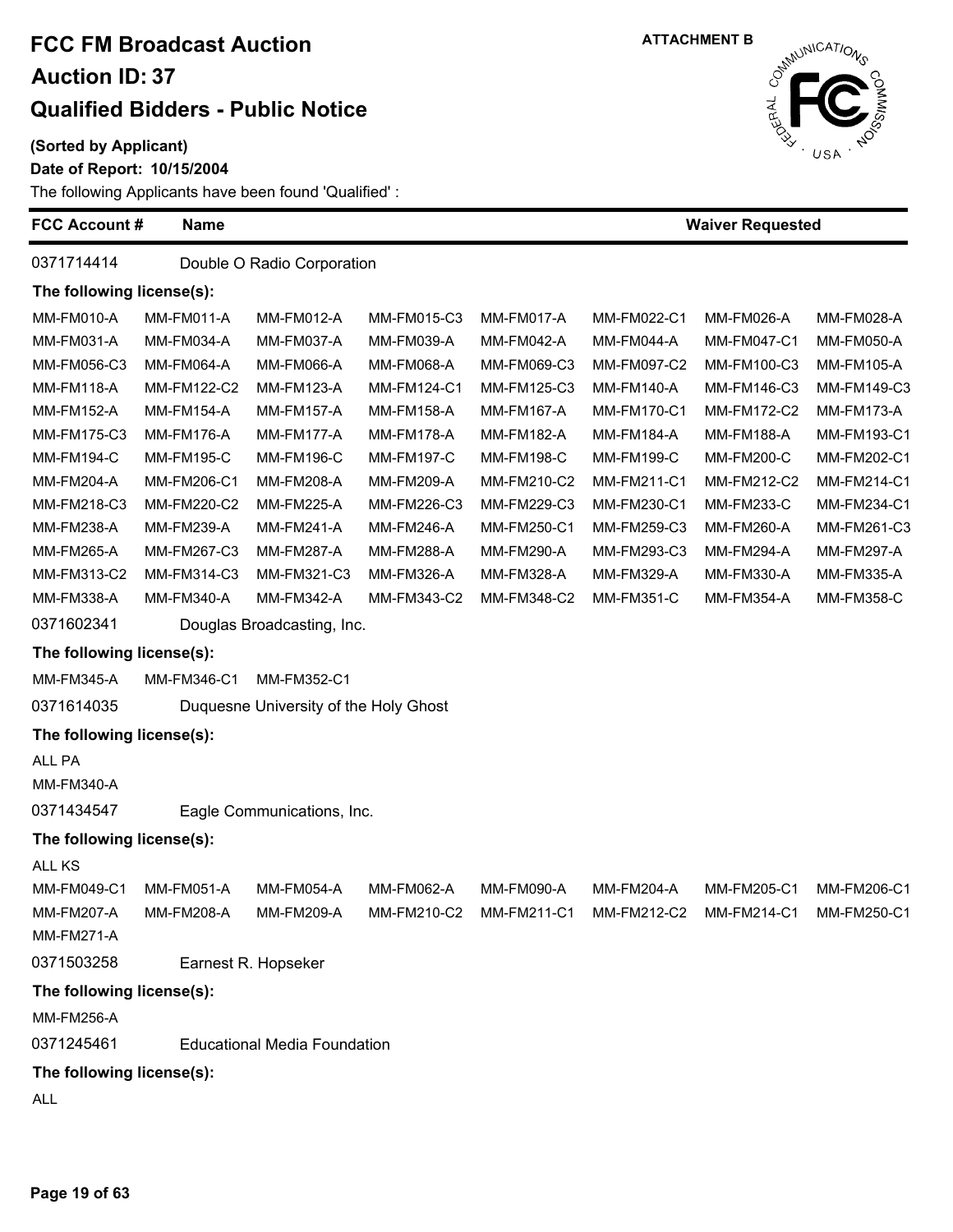**(Sorted by Applicant)**

### **Date of Report: 10/15/2004**

The following Applicants have been found 'Qualified' :

| <b>FCC Account#</b>                            | <b>Name</b>                                    |                                                |                                  | <b>Waiver Requested</b>                  |                                                |                                                      |                                               |
|------------------------------------------------|------------------------------------------------|------------------------------------------------|----------------------------------|------------------------------------------|------------------------------------------------|------------------------------------------------------|-----------------------------------------------|
| 0372249021                                     | <b>Edward Magnus</b>                           |                                                |                                  |                                          |                                                |                                                      |                                               |
| The following license(s):                      |                                                |                                                |                                  |                                          |                                                |                                                      |                                               |
| MM-FM038-C3<br>MM-FM220-C2<br>0371559118       | MM-FM060-C3<br>MM-FM223-C2<br>Edward S. Morgan | MM-FM069-C3<br><b>MM-FM233-C</b>               | <b>MM-FM078-C</b><br>MM-FM234-C1 | <b>MM-FM124-C1</b><br>MM-FM343-C2        | MM-FM125-C3                                    | MM-FM164-C3                                          | MM-FM212-C2                                   |
|                                                |                                                |                                                |                                  |                                          |                                                |                                                      |                                               |
| The following license(s):<br><b>MM-FM243-A</b> |                                                |                                                |                                  |                                          |                                                |                                                      |                                               |
| 0371437508                                     |                                                |                                                |                                  |                                          |                                                |                                                      |                                               |
|                                                |                                                | Elko Broadcasting Company                      |                                  |                                          |                                                |                                                      |                                               |
| The following license(s):                      |                                                |                                                |                                  |                                          |                                                |                                                      |                                               |
| MM-FM229-C3<br>0370803082                      | MM-FM230-C1<br>Ellen C. Williams               | MM-FM235-C1                                    |                                  |                                          |                                                |                                                      |                                               |
|                                                |                                                |                                                |                                  |                                          |                                                |                                                      |                                               |
| The following license(s):<br>MM-FM068-A        |                                                |                                                |                                  |                                          |                                                |                                                      |                                               |
| 0371719176                                     |                                                | Encore Broadcasting, LLC                       |                                  |                                          |                                                |                                                      |                                               |
|                                                |                                                |                                                |                                  |                                          |                                                |                                                      |                                               |
| The following license(s):<br><b>MM-FM286-A</b> |                                                |                                                |                                  |                                          |                                                |                                                      |                                               |
| 0371153329                                     | <b>Endre Kovacs</b>                            |                                                |                                  |                                          |                                                |                                                      |                                               |
|                                                |                                                |                                                |                                  |                                          |                                                |                                                      |                                               |
| The following license(s):                      |                                                |                                                |                                  |                                          |                                                |                                                      |                                               |
| MM-FM063-A<br>0371725272                       | <b>MM-FM066-A</b>                              |                                                |                                  |                                          |                                                |                                                      |                                               |
|                                                |                                                | Entravision Holdings, LLC                      |                                  |                                          |                                                |                                                      |                                               |
| The following license(s):<br><b>MM-FM023-A</b> | MM-FM044-A                                     |                                                | <b>MM-FM055-A</b>                |                                          |                                                |                                                      |                                               |
| MM-FM209-A<br><b>MM-FM286-A</b><br>MM-FM343-C2 | MM-FM210-C2<br><b>MM-FM297-A</b>               | <b>MM-FM050-A</b><br>MM-FM211-C1<br>MM-FM301-A | <b>MM-FM233-C</b><br>MM-FM305-C2 | MM-FM056-C3<br>MM-FM259-C3<br>MM-FM310-A | MM-FM118-A<br>MM-FM261-C3<br><b>MM-FM311-A</b> | MM-FM120-A<br><b>MM-FM279-A</b><br><b>MM-FM329-A</b> | <b>MM-FM208-A</b><br>MM-FM283-A<br>MM-FM342-A |
| 0371555514                                     |                                                | <b>Equinox Broadcasting Corporation</b>        |                                  |                                          |                                                |                                                      |                                               |
| The following license(s):                      |                                                |                                                |                                  |                                          |                                                |                                                      |                                               |
| <b>MM-FM246-A</b>                              |                                                |                                                |                                  |                                          |                                                |                                                      |                                               |
| 0371048369                                     |                                                | E-String Wireless, Ltd.                        |                                  |                                          |                                                |                                                      |                                               |
| The following license(s):                      |                                                |                                                |                                  |                                          |                                                |                                                      |                                               |
| <b>ALL</b>                                     |                                                |                                                |                                  |                                          |                                                |                                                      |                                               |
| 0371438437                                     |                                                | Eureka Broadcasting Co., Inc.                  |                                  |                                          |                                                |                                                      |                                               |
| The following license(s):                      |                                                |                                                |                                  |                                          |                                                |                                                      |                                               |
| MM-FM026-A                                     |                                                |                                                |                                  |                                          |                                                |                                                      |                                               |

**ATTACHMENT B**

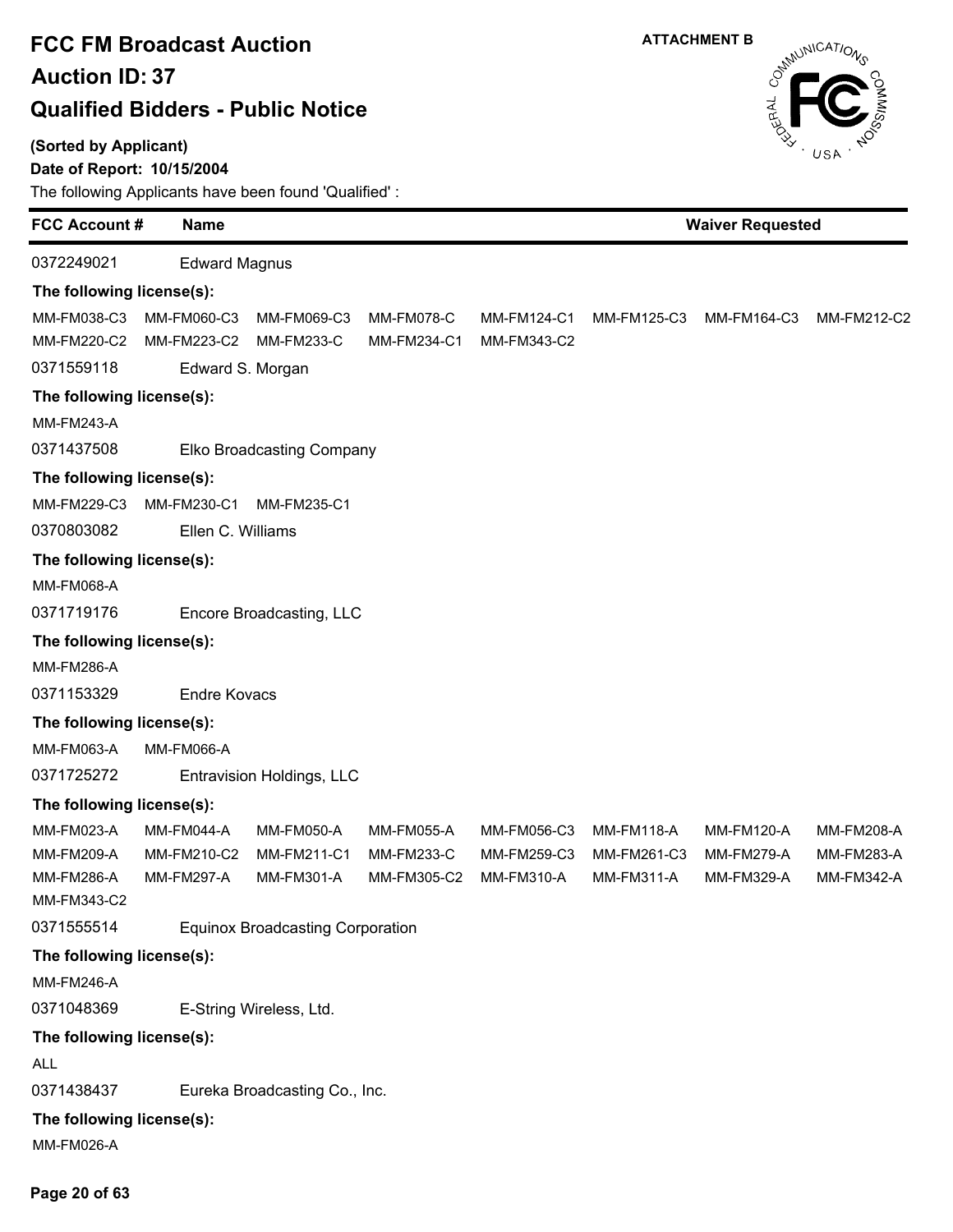**(Sorted by Applicant)**

**Page 21 of 63**

### **Date of Report: 10/15/2004**

| <b>FCC Account #</b>      | <b>Name</b>       |                                            |                    |                   |                   | <b>Waiver Requested</b> |                   |
|---------------------------|-------------------|--------------------------------------------|--------------------|-------------------|-------------------|-------------------------|-------------------|
| 0371808552                |                   | F.T.G. Broadcasting, Inc.                  |                    |                   |                   |                         |                   |
| The following license(s): |                   |                                            |                    |                   |                   |                         |                   |
| <b>MM-FM128-A</b>         | <b>MM-FM129-A</b> | <b>MM-FM132-A</b>                          |                    |                   |                   |                         |                   |
| 0371628578                |                   | Family Life Ministries, Inc.               |                    |                   |                   |                         |                   |
| The following license(s): |                   |                                            |                    |                   |                   |                         |                   |
| ALL PA                    |                   |                                            |                    |                   |                   |                         |                   |
| MM-FM239-A                | <b>MM-FM241-A</b> | MM-FM246-A                                 |                    |                   |                   |                         |                   |
| 0371455314                |                   | Family Stations, Inc.                      |                    |                   |                   |                         |                   |
| The following license(s): |                   |                                            |                    |                   |                   |                         |                   |
| ALL TN                    |                   |                                            |                    |                   |                   |                         |                   |
| <b>MM-FM008-A</b>         | <b>MM-FM009-A</b> | <b>MM-FM010-A</b>                          | MM-FM011-A         | MM-FM017-A        | MM-FM023-A        | MM-FM027-A              | MM-FM028-A        |
| MM-FM035-C3               | MM-FM037-A        | MM-FM039-A                                 | MM-FM042-A         | <b>MM-FM055-A</b> | MM-FM064-A        | MM-FM066-A              | MM-FM077-C2       |
| <b>MM-FM078-C</b>         | MM-FM081-A        | MM-FM082-A                                 | MM-FM083-A         | MM-FM087-A        | <b>MM-FM092-A</b> | MM-FM095-A              | MM-FM097-C2       |
| MM-FM104-A                | <b>MM-FM112-A</b> | MM-FM113-A                                 | <b>MM-FM118-A</b>  | <b>MM-FM120-A</b> | <b>MM-FM128-A</b> | MM-FM129-A              | MM-FM130-A        |
| MM-FM132-A                | <b>MM-FM140-A</b> | <b>MM-FM153-A</b>                          | <b>MM-FM155-A</b>  | <b>MM-FM158-A</b> | <b>MM-FM161-A</b> | MM-FM164-C3             | MM-FM165-A        |
| MM-FM166-C2               | <b>MM-FM167-A</b> | <b>MM-FM170-C1</b>                         | <b>MM-FM172-C2</b> | MM-FM174-C3       | MM-FM175-C3       | MM-FM177-A              | MM-FM182-A        |
| <b>MM-FM188-A</b>         | MM-FM204-A        | MM-FM215-A                                 | <b>MM-FM228-A</b>  | MM-FM232-C1       | MM-FM241-A        | MM-FM246-A              | <b>MM-FM249-A</b> |
| MM-FM258-A                | <b>MM-FM265-A</b> | MM-FM280-A                                 | MM-FM285-C3        | MM-FM287-A        | MM-FM293-C3       |                         |                   |
| 0372132492                |                   | Family Voice Communications, LLC           |                    |                   |                   |                         |                   |
| The following license(s): |                   |                                            |                    |                   |                   |                         |                   |
| MM-FM015-C3               | MM-FM017-A        | MM-FM020-A                                 | <b>MM-FM058-A</b>  | MM-FM097-C2       | MM-FM219-C3       | MM-FM229-C3             | MM-FM230-C1       |
| MM-FM266-A                | MM-FM269-A        | <b>MM-FM272-A</b>                          | MM-FM273-A         | MM-FM344-A        | MM-FM349-A        | MM-FM355-A              |                   |
| 0371349118                |                   | Farmworker Educational Radio Network, Inc. |                    |                   |                   |                         |                   |
| The following license(s): |                   |                                            |                    |                   |                   |                         |                   |
| ALL AR                    |                   |                                            |                    |                   |                   |                         |                   |
| ALL FL                    |                   |                                            |                    |                   |                   |                         |                   |
| ALL ID                    |                   |                                            |                    |                   |                   |                         |                   |
| ALL MN                    |                   |                                            |                    |                   |                   |                         |                   |
| ALL MS                    |                   |                                            |                    |                   |                   |                         |                   |
| ALL NC                    |                   |                                            |                    |                   |                   |                         |                   |
| ALL NE                    |                   |                                            |                    |                   |                   |                         |                   |
| ALL NM                    |                   |                                            |                    |                   |                   |                         |                   |
| ALL TN                    |                   |                                            |                    |                   |                   |                         |                   |
| ALL WA                    |                   |                                            |                    |                   |                   |                         |                   |
| ALL WI                    |                   |                                            |                    |                   |                   |                         |                   |
| MM-FM015-C3               | <b>MM-FM017-A</b> | MM-FM018-A                                 | MM-FM020-A         | MM-FM022-C1       | MM-FM023-A        | MM-FM024-A              | MM-FM026-A        |
| MM-FM028-A                | MM-FM030-A        | MM-FM031-A                                 | MM-FM034-A         | MM-FM035-C3       | MM-FM037-A        | MM-FM038-C3             | MM-FM039-A        |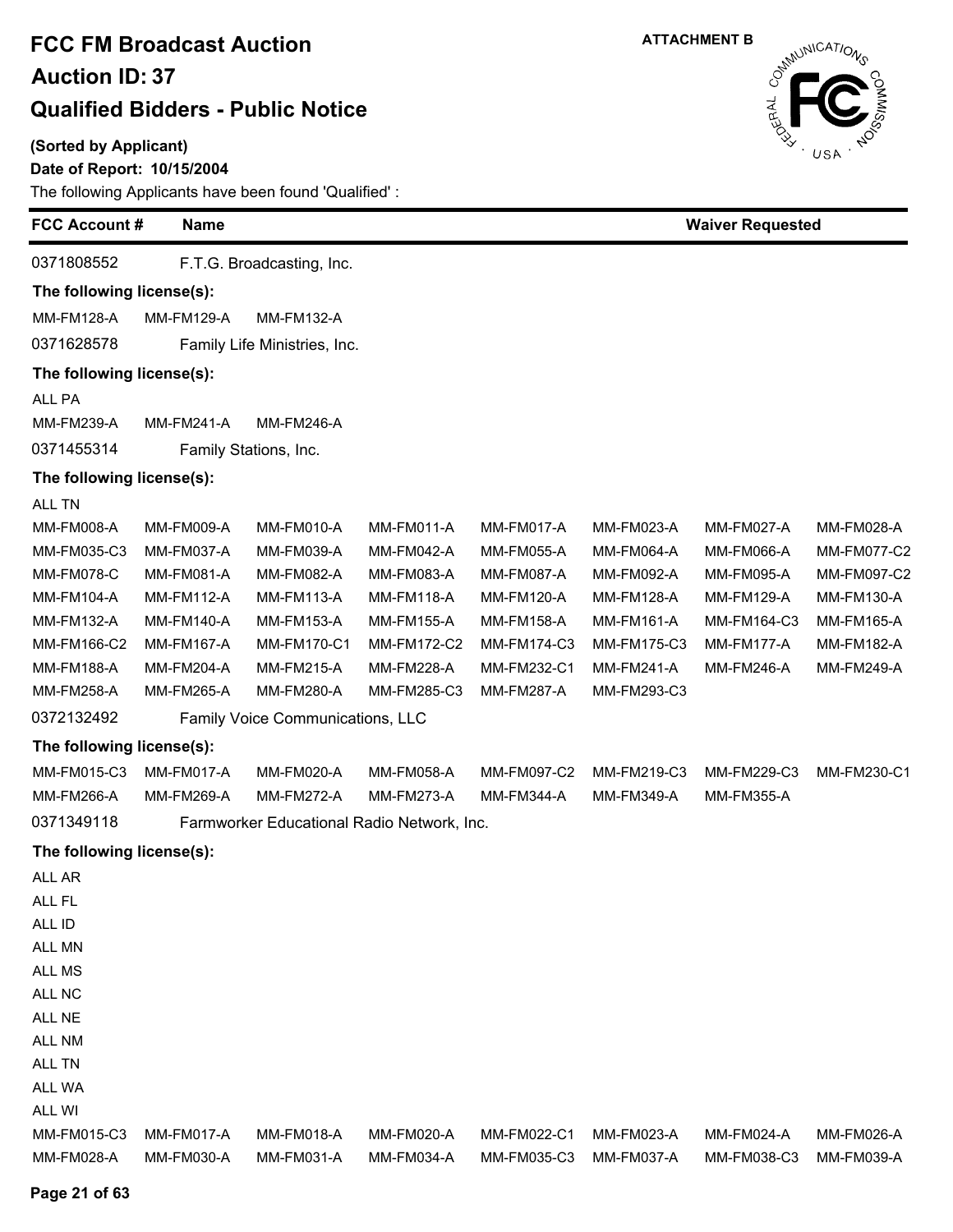#### **(Sorted by Applicant)**

### **Date of Report: 10/15/2004**

**FCC Account # Name**

The following Applicants have been found 'Qualified' :

| 0371349118                |                                  | Farmworker Educational Radio Network, Inc. |                   |                    |                        |                   |                   |
|---------------------------|----------------------------------|--------------------------------------------|-------------------|--------------------|------------------------|-------------------|-------------------|
| The following license(s): |                                  |                                            |                   |                    |                        |                   |                   |
| MM-FM042-A                | MM-FM044-A                       | MM-FM045-A                                 | MM-FM046-A        | <b>MM-FM047-C1</b> | MM-FM048-C3            | MM-FM049-C1       | MM-FM050-A        |
| <b>MM-FM051-A</b>         | MM-FM052-A                       | MM-FM053-A                                 | MM-FM054-A        | <b>MM-FM055-A</b>  | MM-FM056-C3            | <b>MM-FM058-A</b> | MM-FM059-C2       |
| MM-FM062-A                | MM-FM083-A                       | MM-FM087-A                                 | MM-FM089-A        | MM-FM090-A         | MM-FM091-A             | MM-FM092-A        | MM-FM093-A        |
| MM-FM095-A                | MM-FM109-A                       | MM-FM111-A                                 | <b>MM-FM112-A</b> | <b>MM-FM113-A</b>  | MM-FM118-A             | MM-FM119-A        | MM-FM120-A        |
| MM-FM122-C2               | <b>MM-FM123-A</b>                | MM-FM125-C3                                | <b>MM-FM126-A</b> | <b>MM-FM127-A</b>  | MM-FM155-A             | <b>MM-FM156-A</b> | MM-FM229-C3       |
| MM-FM230-C1               | MM-FM231-C1                      | MM-FM232-C1                                | <b>MM-FM233-C</b> | MM-FM235-C1        | MM-FM255-A             | MM-FM256-A        | MM-FM258-A        |
| MM-FM260-A                | MM-FM261-C3                      | MM-FM276-A                                 | MM-FM277-A        | MM-FM279-A         | MM-FM280-A             | MM-FM283-A        | MM-FM285-C3       |
| MM-FM286-A                | <b>MM-FM287-A</b>                | MM-FM292-A                                 | MM-FM293-C3       | <b>MM-FM294-A</b>  | MM-FM295-A             | MM-FM296-A        | MM-FM301-A        |
| MM-FM304-A                | MM-FM305-C2                      | MM-FM310-A                                 |                   |                    |                        |                   |                   |
| 0371724193                | <b>Fields Pond Group</b>         |                                            |                   |                    |                        |                   |                   |
| The following license(s): |                                  |                                            |                   |                    |                        |                   |                   |
| MM-FM015-C3               | MM-FM031-A                       | MM-FM037-A                                 | MM-FM044-A        | MM-FM059-C2        | MM-FM100-C3            |                   |                   |
| 0371547232                |                                  | Fifth Avenue Broadcasting Company, Inc.    |                   |                    |                        |                   |                   |
| The following license(s): |                                  |                                            |                   |                    |                        |                   |                   |
| MM-FM338-A                |                                  |                                            |                   |                    |                        |                   |                   |
| 0371750571                | Fireside Media                   |                                            |                   |                    |                        |                   |                   |
| The following license(s): |                                  |                                            |                   |                    |                        |                   |                   |
| ALL                       |                                  |                                            |                   |                    |                        |                   |                   |
| 0371541425                |                                  | First Media Radio, LLC.                    |                   |                    |                        |                   |                   |
| The following license(s): |                                  |                                            |                   |                    |                        |                   |                   |
| MM-FM188-A                |                                  |                                            |                   |                    |                        |                   |                   |
| 0371413597                |                                  | Fisher Radio Regional Group, Inc.          |                   |                    |                        |                   |                   |
| The following license(s): |                                  |                                            |                   |                    |                        |                   |                   |
| MM-FM097-C2               | MM-FM166-C2                      | MM-FM167-A                                 | MM-FM170-C1       | MM-FM172-C2        | <b>MM-FM173-A</b>      | MM-FM175-C3       | <b>MM-FM176-A</b> |
|                           | MM-FM178-A MM-FM182-A MM-FM185-A |                                            | MM-FM260-A        | MM-FM326-A         | MM-FM327-C3 MM-FM328-A |                   | MM-FM329-A        |
| <b>MM-FM330-A</b>         |                                  |                                            |                   |                    |                        |                   |                   |
| 0371546547                |                                  | FLAGSHIP COMMUNICATIONS, INC.              |                   |                    |                        |                   |                   |
| The following license(s): |                                  |                                            |                   |                    |                        |                   |                   |
| ALL FL                    |                                  |                                            |                   |                    |                        |                   |                   |
| 0371617547                | FM Idaho Co., LLC                |                                            |                   |                    |                        |                   |                   |
| The following license(s): |                                  |                                            |                   |                    |                        |                   |                   |
| MM-FM100-C3 MM-FM105-A    |                                  |                                            |                   |                    |                        |                   |                   |

**Waiver Requested**

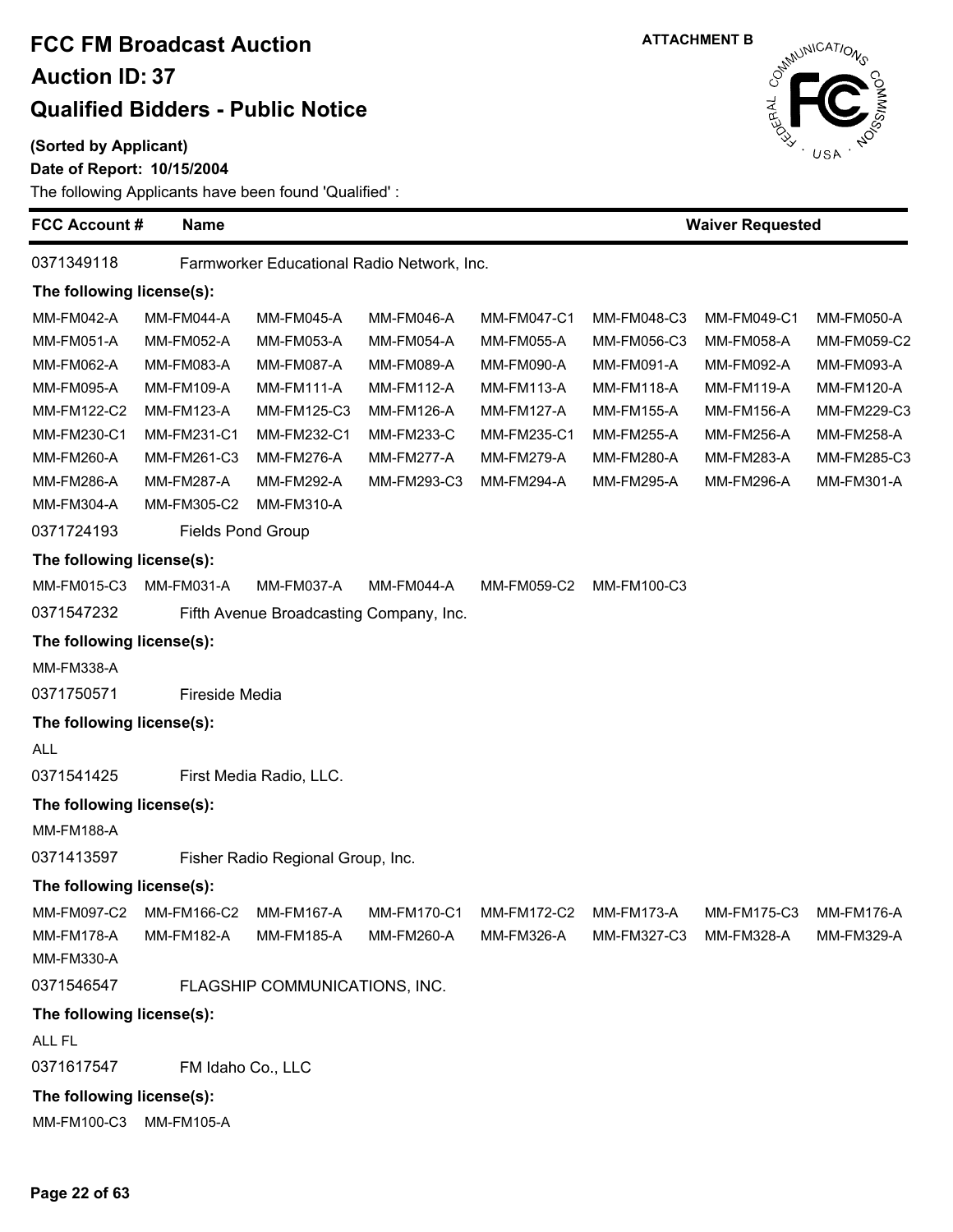### **(Sorted by Applicant)**

### **Date of Report: 10/15/2004**

The following Applicants have been found 'Qualified' :



| <b>FCC Account #</b>      | <b>Name</b>       |                                      |                   |             |                   | <b>Waiver Requested</b> |                   |  |  |
|---------------------------|-------------------|--------------------------------------|-------------------|-------------|-------------------|-------------------------|-------------------|--|--|
| 0371436233                |                   | Four Rivers Broadcasting, Inc.       |                   |             |                   |                         |                   |  |  |
| The following license(s): |                   |                                      |                   |             |                   |                         |                   |  |  |
| MM-FM035-C3               |                   |                                      |                   |             |                   |                         |                   |  |  |
| 0370948255                | Frightmare, LLC   |                                      |                   |             |                   |                         |                   |  |  |
| The following license(s): |                   |                                      |                   |             |                   |                         |                   |  |  |
| MM-FM006-C2               | MM-FM015-C3       | MM-FM016-A                           | <b>MM-FM017-A</b> | MM-FM022-C1 | MM-FM026-A        | MM-FM031-A              | MM-FM034-A        |  |  |
| MM-FM037-A                | MM-FM039-A        | MM-FM074-C                           | MM-FM078-C        | MM-FM079-C2 | MM-FM081-A        | MM-FM082-A              | MM-FM097-C2       |  |  |
| MM-FM100-C3               | MM-FM105-A        | MM-FM111-A                           | <b>MM-FM112-A</b> | MM-FM172-C2 | <b>MM-FM173-A</b> | MM-FM175-C3             | <b>MM-FM176-A</b> |  |  |
| <b>MM-FM178-A</b>         | <b>MM-FM194-C</b> | <b>MM-FM195-C</b>                    | <b>MM-FM197-C</b> | MM-FM218-C3 | MM-FM220-C2       | MM-FM223-C2             | <b>MM-FM224-A</b> |  |  |
| <b>MM-FM225-A</b>         | MM-FM226-C3       | MM-FM229-C3                          | MM-FM230-C1       | MM-FM233-C  | MM-FM234-C1       |                         |                   |  |  |
| 0371113068                |                   | <b>Fuller Belendiuk Broadcasting</b> |                   |             |                   |                         |                   |  |  |
| The following license(s): |                   |                                      |                   |             |                   |                         |                   |  |  |
| <b>MM-FM176-A</b>         | MM-FM338-A        | MM-FM340-A                           |                   |             |                   |                         |                   |  |  |
| 0371631224                |                   | FUN-TAN PROMOTIONS, Inc.             |                   |             |                   |                         |                   |  |  |
| The following license(s): |                   |                                      |                   |             |                   |                         |                   |  |  |
| ALL FL                    |                   |                                      |                   |             |                   |                         |                   |  |  |
| 0371652514                |                   | FWJR Communications, Inc.            |                   |             |                   |                         |                   |  |  |
| The following license(s): |                   |                                      |                   |             |                   |                         |                   |  |  |
| MM-FM063-A                | MM-FM068-A        | MM-FM069-C3                          |                   |             |                   |                         |                   |  |  |
| 0370912032                | <b>Gary Katz</b>  |                                      |                   |             |                   |                         |                   |  |  |
| The following license(s): |                   |                                      |                   |             |                   |                         |                   |  |  |
| MM-FM035-C3               | MM-FM038-C3       |                                      |                   |             |                   |                         |                   |  |  |
| 0371038102                | Gary P. Savoie    |                                      |                   |             |                   |                         |                   |  |  |
| The following license(s): |                   |                                      |                   |             |                   |                         |                   |  |  |
| ALL NH                    |                   |                                      |                   |             |                   |                         |                   |  |  |
| 0371829543                |                   | GBH Telecommunications, Inc.         |                   |             |                   |                         |                   |  |  |
| The following license(s): |                   |                                      |                   |             |                   |                         |                   |  |  |
| ALL MA                    |                   |                                      |                   |             |                   |                         |                   |  |  |
| 0371949167                |                   | George S. Flinn, Jr.                 |                   |             |                   |                         |                   |  |  |
| The following license(s): |                   |                                      |                   |             |                   |                         |                   |  |  |
| ALL AR                    |                   |                                      |                   |             |                   |                         |                   |  |  |
| ALL FL                    |                   |                                      |                   |             |                   |                         |                   |  |  |
| ALL ID                    |                   |                                      |                   |             |                   |                         |                   |  |  |
| ALL IL                    |                   |                                      |                   |             |                   |                         |                   |  |  |
| ALL LA                    |                   |                                      |                   |             |                   |                         |                   |  |  |

#### **Page 23 of 63**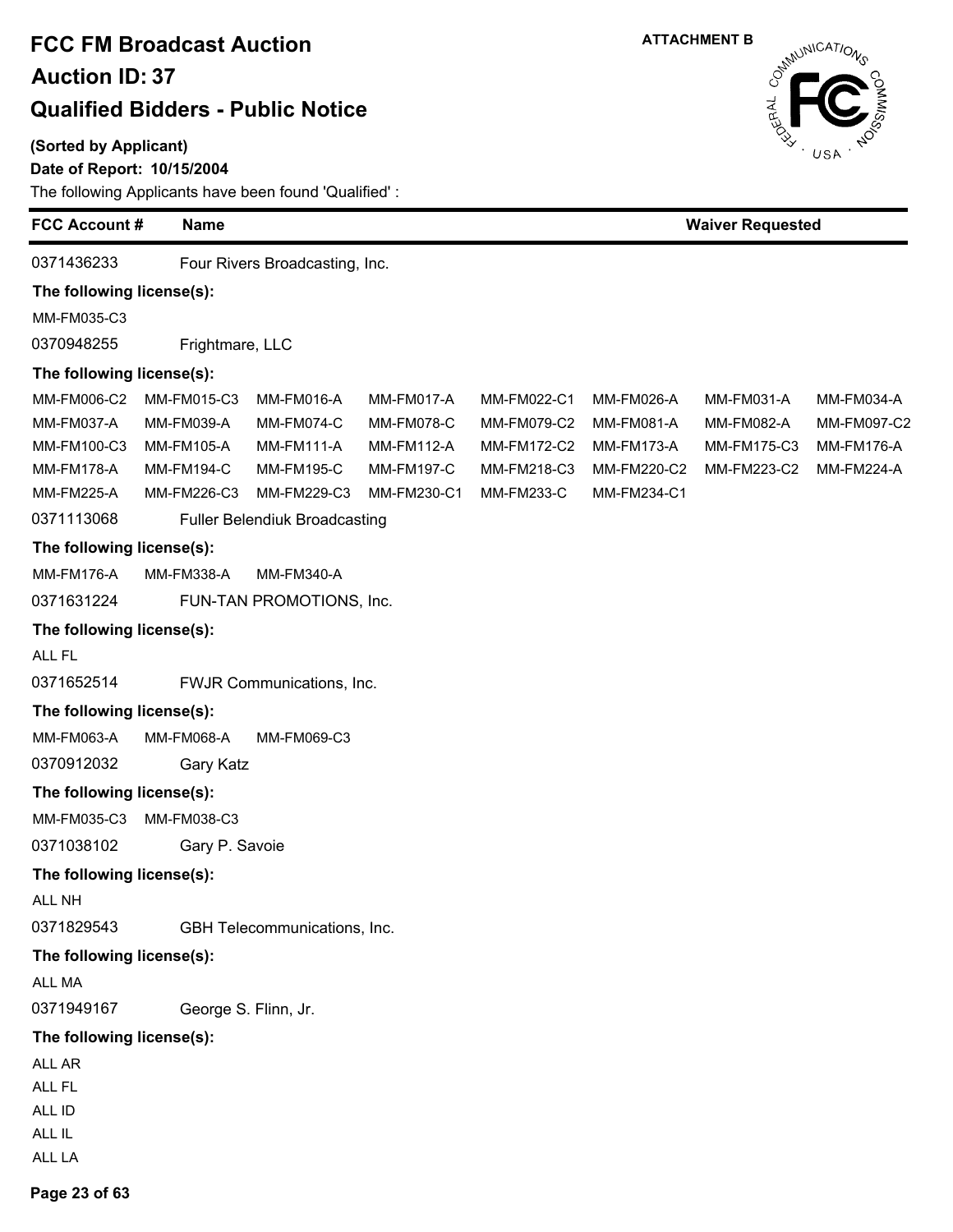**(Sorted by Applicant)**

**Date of Report: 10/15/2004**

The following Applicants have been found 'Qualified' :



| <b>FCC Account #</b>      | <b>Name</b>             |                            |                   |                   |                    | <b>Waiver Requested</b> |                   |
|---------------------------|-------------------------|----------------------------|-------------------|-------------------|--------------------|-------------------------|-------------------|
| 0371949167                | George S. Flinn, Jr.    |                            |                   |                   |                    |                         |                   |
| The following license(s): |                         |                            |                   |                   |                    |                         |                   |
| ALL MA                    |                         |                            |                   |                   |                    |                         |                   |
| ALL MS                    |                         |                            |                   |                   |                    |                         |                   |
| ALL NC                    |                         |                            |                   |                   |                    |                         |                   |
| ALL VA                    |                         |                            |                   |                   |                    |                         |                   |
| <b>MM-FM002-A</b>         | MM-FM006-C2             | MM-FM015-C3                | MM-FM016-A        | MM-FM017-A        | MM-FM018-A         | MM-FM022-C1             | MM-FM023-A        |
| MM-FM024-A                | MM-FM026-A              | MM-FM027-A                 | MM-FM028-A        | MM-FM030-A        | <b>MM-FM031-A</b>  | MM-FM034-A              | MM-FM035-C3       |
| MM-FM038-C3               | MM-FM039-A              | MM-FM040-A                 | MM-FM044-A        | MM-FM045-A        | MM-FM047-C1        | MM-FM048-C3             | MM-FM050-A        |
| MM-FM056-C3               | <b>MM-FM058-A</b>       | MM-FM061-A                 | MM-FM078-C        | MM-FM081-A        | <b>MM-FM082-A</b>  | MM-FM083-A              | MM-FM090-A        |
| <b>MM-FM091-A</b>         | MM-FM092-A              | <b>MM-FM096-A</b>          | <b>MM-FM118-A</b> | <b>MM-FM123-A</b> | MM-FM124-C1        | <b>MM-FM131-A</b>       | <b>MM-FM134-A</b> |
| <b>MM-FM153-A</b>         | <b>MM-FM154-A</b>       | <b>MM-FM157-A</b>          | <b>MM-FM167-A</b> | <b>MM-FM168-A</b> | <b>MM-FM170-C1</b> | MM-FM171-C3             | MM-FM172-C2       |
| <b>MM-FM173-A</b>         | <b>MM-FM175-C3</b>      | <b>MM-FM176-A</b>          | MM-FM177-A        | <b>MM-FM178-A</b> | <b>MM-FM182-A</b>  | MM-FM184-A              | <b>MM-FM194-C</b> |
| <b>MM-FM195-C</b>         | <b>MM-FM197-C</b>       | MM-FM218-C3                | MM-FM220-C2       | MM-FM221-C1       | MM-FM223-C2        | <b>MM-FM224-A</b>       | <b>MM-FM225-A</b> |
| MM-FM226-C3               | <b>MM-FM227-C1</b>      | MM-FM229-C3                | MM-FM230-C1       | MM-FM231-C1       | MM-FM232-C1        | MM-FM233-C              | MM-FM234-C1       |
| MM-FM235-C1               | MM-FM238-A              | <b>MM-FM239-A</b>          | MM-FM241-A        | MM-FM243-A        | <b>MM-FM246-A</b>  | <b>MM-FM255-A</b>       | MM-FM260-A        |
| MM-FM265-A                | <b>MM-FM266-A</b>       | MM-FM267-C3                | MM-FM269-A        | <b>MM-FM272-A</b> | <b>MM-FM273-A</b>  | <b>MM-FM276-A</b>       | MM-FM286-A        |
| MM-FM288-A                | <b>MM-FM290-A</b>       | <b>MM-FM294-A</b>          | <b>MM-FM297-A</b> | MM-FM298-C2       | MM-FM299-A         | MM-FM301-A              | MM-FM309-A        |
| MM-FM313-C2               | MM-FM314-C3             | MM-FM318-C2                | MM-FM321-C3       | MM-FM326-A        | MM-FM335-A         | MM-FM338-A              | MM-FM340-A        |
| MM-FM342-A                | MM-FM343-C2             | MM-FM345-A                 | MM-FM346-C1       | MM-FM347-C2       | MM-FM348-C2        | <b>MM-FM351-C</b>       | MM-FM354-A        |
| MM-FM355-A                | <b>MM-FM357-A</b>       | <b>MM-FM358-C</b>          | MM-FM359-C1       |                   |                    |                         |                   |
| 0371004437                | <b>Gerald Benavides</b> |                            |                   |                   |                    |                         |                   |
| The following license(s): |                         |                            |                   |                   |                    |                         |                   |
| ALL FL                    |                         |                            |                   |                   |                    |                         |                   |
| MM-FM015-C3               | MM-FM016-A              | MM-FM023-A                 | MM-FM028-A        | MM-FM034-A        | MM-FM037-A         | MM-FM039-A              | MM-FM040-A        |
| MM-FM218-C3               | MM-FM220-C2             | MM-FM223-C2                | MM-FM226-C3       | MM-FM227-C1       | <b>MM-FM228-A</b>  | MM-FM229-C3             | MM-FM230-C1       |
| <b>MM-FM233-C</b>         | MM-FM234-C1             | <b>MM-FM249-A</b>          | <b>MM-FM251-A</b> | <b>MM-FM276-A</b> | <b>MM-FM279-A</b>  | <b>MM-FM283-A</b>       | MM-FM285-C3       |
| <b>MM-FM286-A</b>         | <b>MM-FM288-A</b>       | <b>MM-FM290-A</b>          | MM-FM292-A        | <b>MM-FM296-A</b> | <b>MM-FM297-A</b>  | MM-FM298-C2             | <b>MM-FM299-A</b> |
| MM-FM301-A                | MM-FM302-C2             | MM-FM305-C2                | <b>MM-FM309-A</b> | MM-FM310-A        | MM-FM311-A         |                         |                   |
| 0371105176                | Gerald M. Vigil         |                            |                   |                   |                    |                         |                   |
| The following license(s): |                         |                            |                   |                   |                    |                         |                   |
| <b>MM-FM045-A</b>         | <b>MM-FM046-A</b>       | <b>MM-FM052-A</b>          |                   |                   |                    |                         |                   |
| 0371340210                |                         | Glory Communications, Inc. |                   |                   |                    |                         |                   |
| The following license(s): |                         |                            |                   |                   |                    |                         |                   |
| ALL FL                    |                         |                            |                   |                   |                    |                         |                   |
| ALL LA                    |                         |                            |                   |                   |                    |                         |                   |
| ALL MS                    |                         |                            |                   |                   |                    |                         |                   |
| <b>MM-FM188-A</b>         | <b>MM-FM294-A</b>       |                            |                   |                   |                    |                         |                   |

**Page 24 of 63**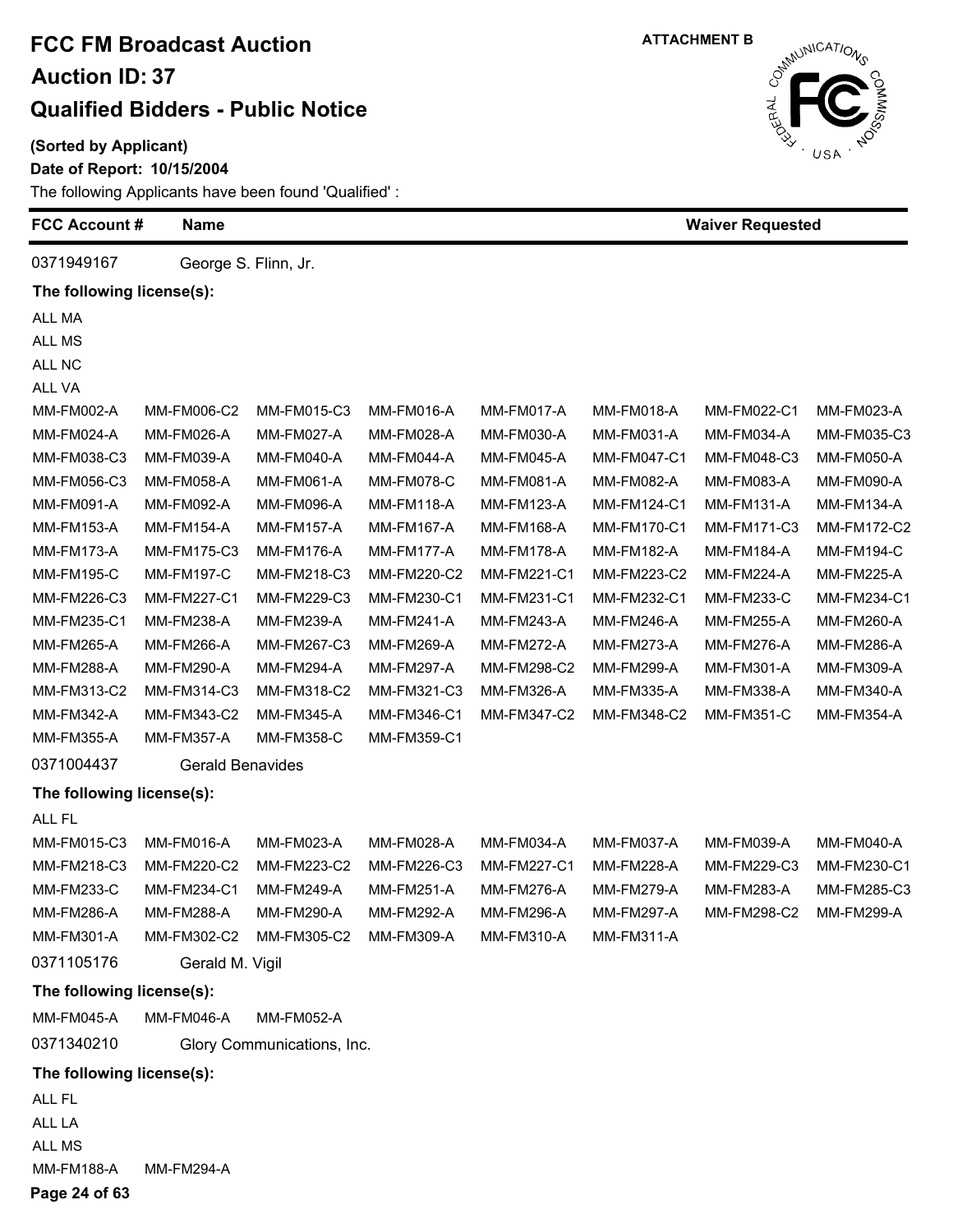#### **(Sorted by Applicant)**

### **Date of Report: 10/15/2004**

The following Applicants have been found 'Qualified' :

| <b>FCC Account #</b>      | <b>Name</b>                                   | <b>Waiver Requested</b> |
|---------------------------|-----------------------------------------------|-------------------------|
| 0371326561                | Good News Radio, Inc.                         |                         |
| The following license(s): |                                               |                         |
| <b>MM-FM114-A</b>         |                                               |                         |
| 0371615467                | Graham Newspapers, Inc.                       |                         |
| The following license(s): |                                               |                         |
| <b>MM-FM277-A</b>         |                                               |                         |
| 0371725293                | Grand Valley Public Radio Co., Inc.           |                         |
| The following license(s): |                                               |                         |
| MM-FM056-C3               |                                               |                         |
| 0371445092                | Great Plains Strategies, Inc.                 |                         |
| The following license(s): |                                               |                         |
| ALL CO                    |                                               |                         |
| ALL KS                    |                                               |                         |
| ALL NE                    |                                               |                         |
| <b>ALL NM</b>             |                                               |                         |
| ALL OK                    |                                               |                         |
| ALL TX                    |                                               |                         |
| 0371125413                | Guam Broadcast Services, Inc.                 |                         |
| The following license(s): |                                               |                         |
| <b>ALL</b>                |                                               |                         |
| 0371017134                | Guardian Communications, Inc.                 |                         |
| The following license(s): |                                               |                         |
| MM-FM220-C2               | MM-FM223-C2                                   |                         |
| 0370226383                | Gulf Shores Broadcasting, Inc.                |                         |
| The following license(s): |                                               |                         |
| <b>MM-FM064-A</b>         |                                               |                         |
| 0371357466                | Guyann Corp                                   |                         |
| The following license(s): |                                               |                         |
| MM-FM015-C3               | MM-FM017-A<br><b>MM-FM018-A</b><br>MM-FM024-A |                         |
| 0370612492                | Hall Communications, Inc.                     |                         |
| The following license(s): |                                               |                         |
| MM-FM238-A                |                                               |                         |
| 0370855494                | Hallwood Partners Inc.                        |                         |
| The following license(s): |                                               |                         |
| ALL MA                    |                                               |                         |
| Page 25 of 63             |                                               |                         |

USA

**ATTACHMENT B**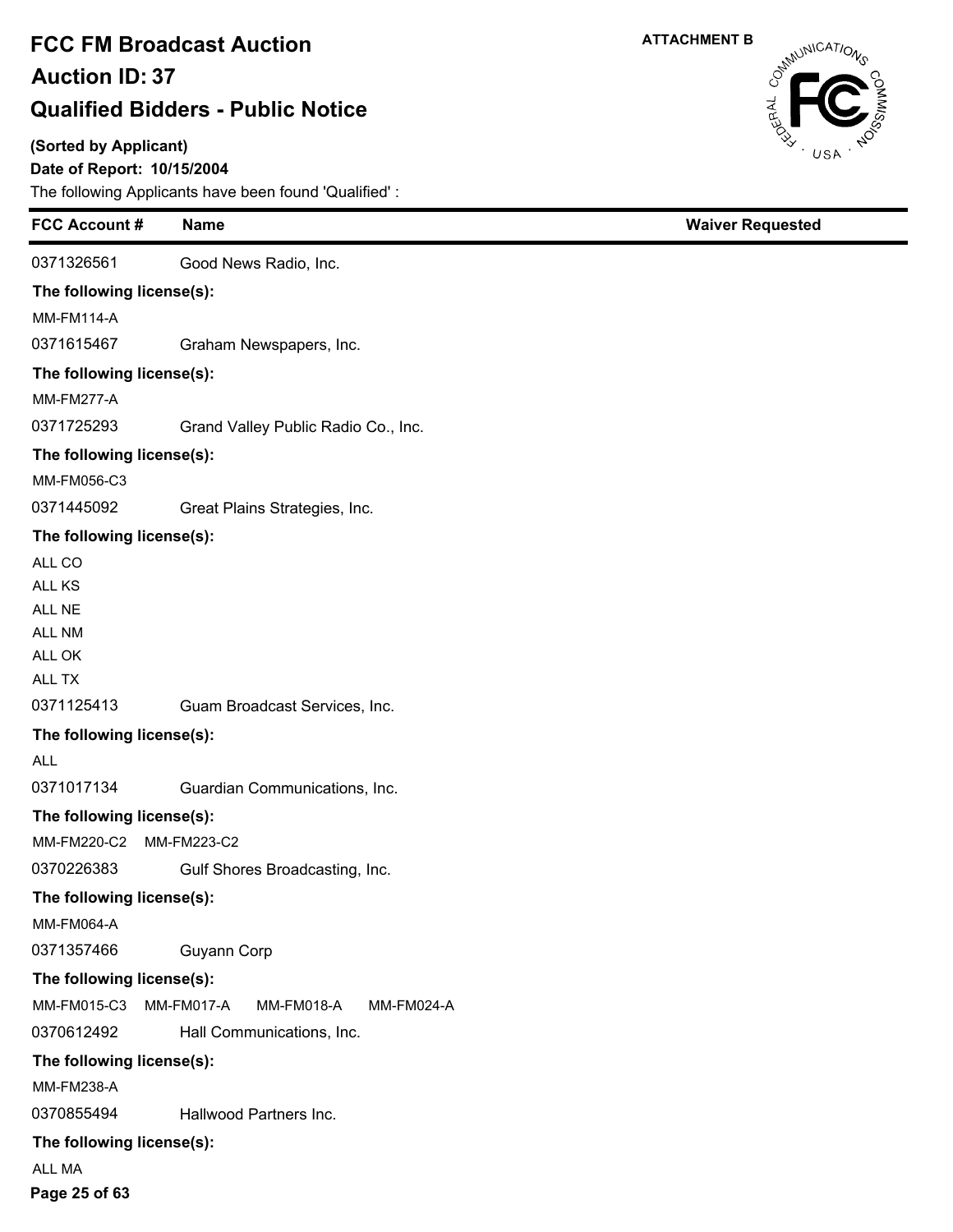**(Sorted by Applicant)**

 $\blacksquare$ 

Ė

#### **Date of Report: 10/15/2004**

The following Applicants have been found 'Qualified' :

| <b>FCC Account #</b><br><b>Name</b> |                                                                                                   |                                                                                                                                                          |                                                                                |                                                                 |                   |                                                 |
|-------------------------------------|---------------------------------------------------------------------------------------------------|----------------------------------------------------------------------------------------------------------------------------------------------------------|--------------------------------------------------------------------------------|-----------------------------------------------------------------|-------------------|-------------------------------------------------|
|                                     |                                                                                                   |                                                                                                                                                          |                                                                                |                                                                 |                   |                                                 |
| The following license(s):           |                                                                                                   |                                                                                                                                                          |                                                                                |                                                                 |                   |                                                 |
| MM-FM343-C2                         |                                                                                                   |                                                                                                                                                          |                                                                                |                                                                 |                   |                                                 |
|                                     |                                                                                                   |                                                                                                                                                          |                                                                                |                                                                 |                   |                                                 |
| The following license(s):           |                                                                                                   |                                                                                                                                                          |                                                                                |                                                                 |                   |                                                 |
| MM-FM048-C3                         | MM-FM058-A                                                                                        | <b>MM-FM061-A</b>                                                                                                                                        | MM-FM063-A                                                                     | MM-FM097-C2                                                     | MM-FM186-A        | <b>MM-FM187-A</b>                               |
| MM-FM269-A                          | <b>MM-FM272-A</b>                                                                                 | <b>MM-FM276-A</b>                                                                                                                                        | <b>MM-FM283-A</b>                                                              | MM-FM302-C2                                                     |                   |                                                 |
|                                     |                                                                                                   |                                                                                                                                                          |                                                                                |                                                                 |                   |                                                 |
| The following license(s):           |                                                                                                   |                                                                                                                                                          |                                                                                |                                                                 |                   |                                                 |
|                                     |                                                                                                   |                                                                                                                                                          |                                                                                |                                                                 |                   |                                                 |
|                                     |                                                                                                   |                                                                                                                                                          |                                                                                |                                                                 |                   |                                                 |
| The following license(s):           |                                                                                                   |                                                                                                                                                          |                                                                                |                                                                 |                   |                                                 |
|                                     |                                                                                                   |                                                                                                                                                          |                                                                                |                                                                 |                   |                                                 |
|                                     |                                                                                                   |                                                                                                                                                          |                                                                                |                                                                 |                   |                                                 |
|                                     |                                                                                                   |                                                                                                                                                          |                                                                                |                                                                 |                   |                                                 |
|                                     |                                                                                                   |                                                                                                                                                          |                                                                                |                                                                 |                   |                                                 |
| <b>MM-FM112-A</b>                   | <b>MM-FM131-A</b>                                                                                 | <b>MM-FM134-A</b>                                                                                                                                        | <b>MM-FM161-A</b>                                                              | MM-FM164-C3                                                     |                   |                                                 |
|                                     |                                                                                                   |                                                                                                                                                          |                                                                                |                                                                 |                   |                                                 |
| The following license(s):           |                                                                                                   |                                                                                                                                                          |                                                                                |                                                                 |                   |                                                 |
| MM-FM175-C3<br>MM-FM176-A           |                                                                                                   |                                                                                                                                                          |                                                                                |                                                                 |                   |                                                 |
|                                     |                                                                                                   |                                                                                                                                                          |                                                                                |                                                                 |                   |                                                 |
|                                     |                                                                                                   |                                                                                                                                                          |                                                                                |                                                                 |                   |                                                 |
| MM-FM063-A                          | <b>MM-FM066-A</b>                                                                                 | MM-FM068-A                                                                                                                                               | <b>MM-FM187-A</b>                                                              | MM-FM223-C2                                                     | MM-FM338-A        | <b>MM-FM340-A</b>                               |
|                                     |                                                                                                   |                                                                                                                                                          |                                                                                |                                                                 |                   |                                                 |
|                                     |                                                                                                   |                                                                                                                                                          |                                                                                |                                                                 |                   |                                                 |
|                                     |                                                                                                   |                                                                                                                                                          |                                                                                |                                                                 |                   |                                                 |
|                                     |                                                                                                   |                                                                                                                                                          |                                                                                |                                                                 |                   |                                                 |
| <b>MM-FM018-A</b>                   | MM-FM023-A                                                                                        | MM-FM024-A                                                                                                                                               | MM-FM028-A                                                                     | <b>MM-FM030-A</b>                                               | MM-FM031-A        | MM-FM034-A                                      |
| MM-FM039-A                          | MM-FM040-A                                                                                        | MM-FM058-A                                                                                                                                               | MM-FM064-A                                                                     | MM-FM066-A                                                      | <b>MM-FM068-A</b> | MM-FM069-C3                                     |
| MM-FM090-A                          | MM-FM092-A                                                                                        | MM-FM168-A                                                                                                                                               | <b>MM-FM185-A</b>                                                              | <b>MM-FM188-A</b>                                               | MM-FM228-A        | MM-FM232-C1                                     |
| <b>MM-FM241-A</b>                   | MM-FM242-A                                                                                        | MM-FM243-A                                                                                                                                               | <b>MM-FM244-A</b>                                                              | <b>MM-FM276-A</b>                                               | MM-FM278-A        | MM-FM283-A                                      |
|                                     |                                                                                                   |                                                                                                                                                          |                                                                                |                                                                 |                   |                                                 |
|                                     |                                                                                                   |                                                                                                                                                          |                                                                                |                                                                 |                   |                                                 |
|                                     | The following license(s):<br>The following license(s):<br>The following license(s):<br>MM-FM295-A | Hallwood Partners Inc.<br>Harold Kozlowski<br>Henson Media, Inc.<br>Herman J. Elenbaas<br>Hilda Weigle Berry<br>MM-FM297-A<br><b>Hodson Broadcasting</b> | Hellroaring Communications L.L.C.<br>Hispanic Target Media, Inc.<br>MM-FM299-A | Heidi A. Olivares d/b/a/ La Nina Education Assoc.<br>MM-FM301-A | MM-FM310-A        | <b>Waiver Requested</b><br>MM-FM311-A<br>$\ast$ |

#### **The following license(s):**

ALL CA

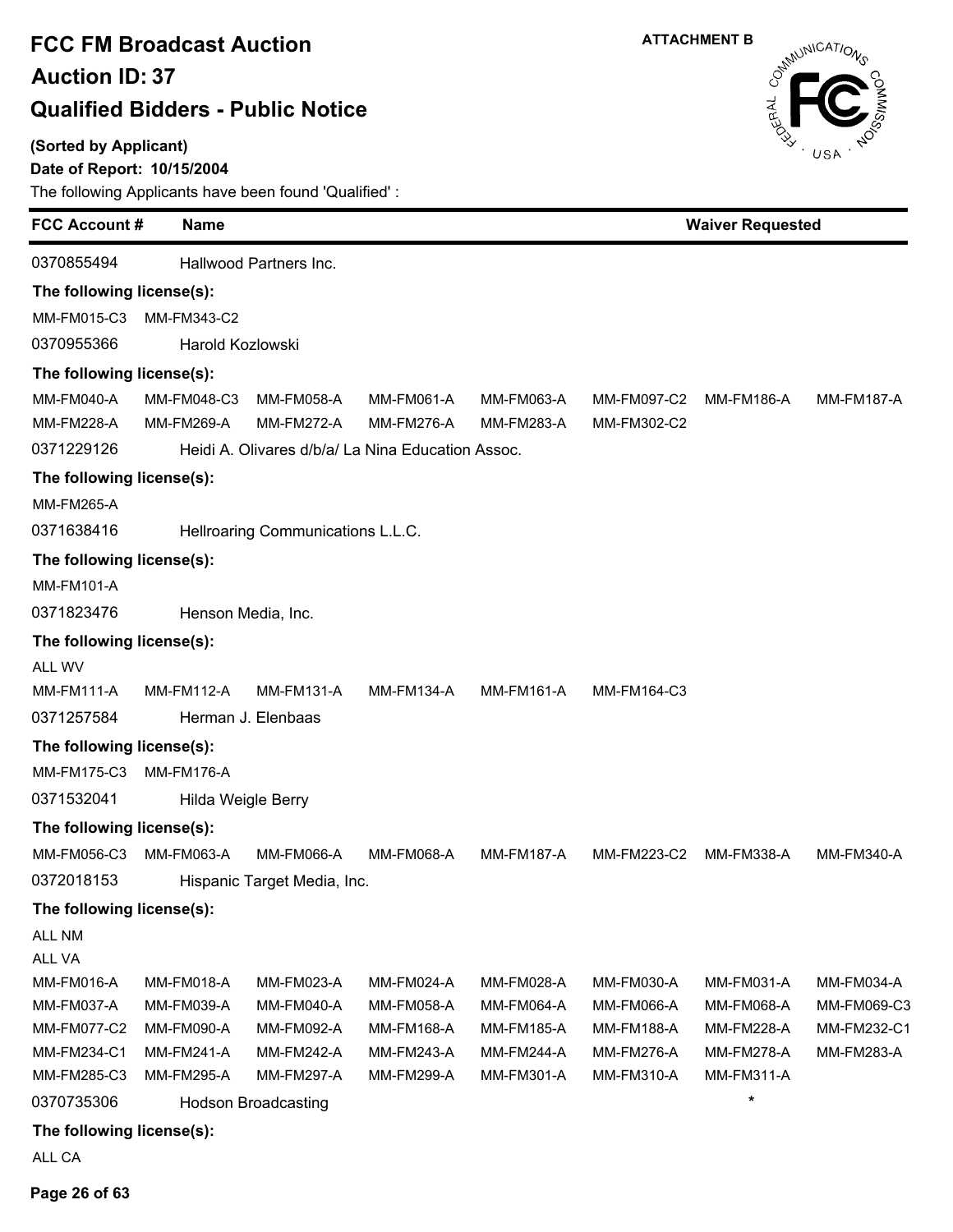#### **(Sorted by Applicant)**

### **Date of Report: 10/15/2004**



| <b>FCC Account #</b>      | <b>Name</b>                                                               | <b>Waiver Requested</b>  |
|---------------------------|---------------------------------------------------------------------------|--------------------------|
| 0370735306                | <b>Hodson Broadcasting</b>                                                | $\star$                  |
| The following license(s): |                                                                           |                          |
| ALL NV                    |                                                                           |                          |
| ALL UT                    |                                                                           |                          |
| MM-FM015-C3               | MM-FM016-A<br>MM-FM017-A<br><b>MM-FM018-A</b><br>MM-FM020-A               | MM-FM023-A<br>MM-FM024-A |
| 0371746244                | Holladay Broadcasting of Louisiana, L.L.C.                                |                          |
| The following license(s): |                                                                           |                          |
| <b>MM-FM140-A</b>         | <b>MM-FM163-A</b>                                                         |                          |
| 0371406102                | Hometown Broadcasting of Danville, Inc.                                   |                          |
| The following license(s): |                                                                           |                          |
| <b>MM-FM129-A</b>         | <b>MM-FM132-A</b>                                                         |                          |
| 0371656107                | HOMETOWN BROADCASTING, INC.                                               |                          |
| The following license(s): |                                                                           |                          |
| ALL MN                    |                                                                           |                          |
| 0371521226                | Hooterville Broadcasting, Inc.                                            |                          |
| The following license(s): |                                                                           |                          |
| <b>MM-FM113-A</b>         | <b>MM-FM114-A</b>                                                         |                          |
| 0371735068                | Horizon Broadcasting Group LLC                                            |                          |
| The following license(s): |                                                                           |                          |
| <b>MM-FM255-A</b>         |                                                                           |                          |
| 0371659194                | Howard E Hale                                                             |                          |
| The following license(s): |                                                                           |                          |
| MM-FM232-C1               | MM-FM234-C1                                                               |                          |
| 0371356112                | Howard G. Bill                                                            |                          |
| The following license(s): |                                                                           |                          |
| MM-FM109-A                | MM-FM111-A<br><b>MM-FM112-A</b><br><b>MM-FM152-A</b><br><b>MM-FM154-A</b> | MM-FM335-A               |
| 0371517338                | Huryan Family Media, LLC                                                  |                          |
| The following license(s): |                                                                           |                          |
| ALL AZ                    |                                                                           |                          |
| ALL CO                    |                                                                           |                          |
| ALL FL                    |                                                                           |                          |
| ALL KY                    |                                                                           |                          |
| ALL LA<br>ALL MS          |                                                                           |                          |
| ALL NC                    |                                                                           |                          |
|                           |                                                                           |                          |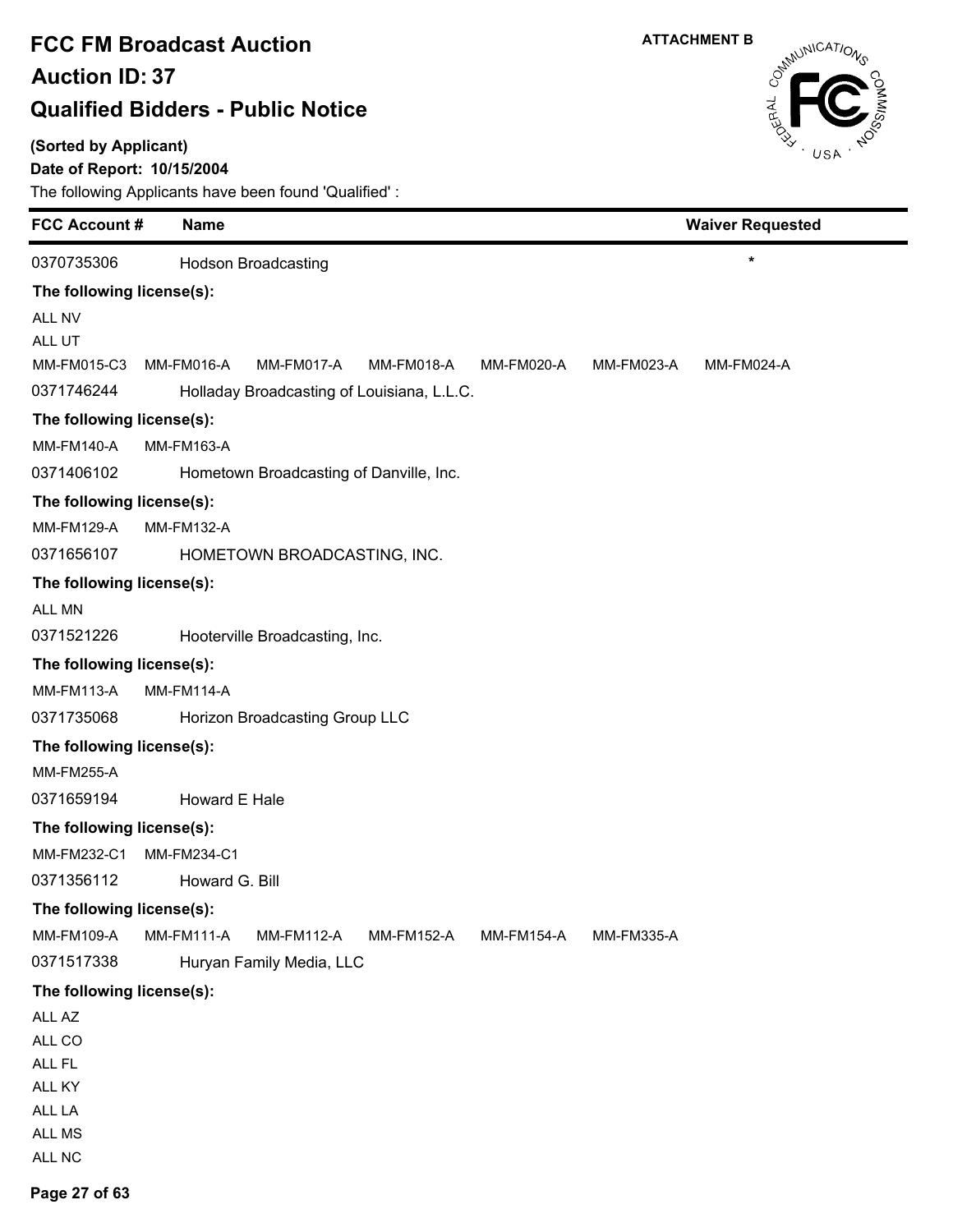#### **(Sorted by Applicant)**

### **Date of Report: 10/15/2004**

| <b>FCC Account#</b>        | <b>Name</b>          |                                      |             |                   | <b>Waiver Requested</b> |                   |             |  |
|----------------------------|----------------------|--------------------------------------|-------------|-------------------|-------------------------|-------------------|-------------|--|
| 0371517338                 |                      | Huryan Family Media, LLC             |             |                   |                         |                   |             |  |
| The following license(s):  |                      |                                      |             |                   |                         |                   |             |  |
| ALL OK                     |                      |                                      |             |                   |                         |                   |             |  |
| ALL TN                     |                      |                                      |             |                   |                         |                   |             |  |
| ALL TX                     |                      |                                      |             |                   |                         |                   |             |  |
| ALL UT                     |                      |                                      |             |                   |                         |                   |             |  |
| MM-FM218-C3<br>MM-FM343-C2 | MM-FM219-C3          | MM-FM220-C2                          | MM-FM221-C1 | MM-FM223-C2       | <b>MM-FM224-A</b>       | <b>MM-FM225-A</b> | MM-FM342-A  |  |
| 0371817011                 |                      | Icicle Broadcasting Inc.             |             |                   |                         |                   |             |  |
| The following license(s):  |                      |                                      |             |                   |                         |                   |             |  |
| MM-FM327-C3                | <b>MM-FM331-A</b>    |                                      |             |                   |                         |                   |             |  |
| 0371704146                 |                      | Idaho Wireless Corporation           |             |                   |                         |                   |             |  |
| The following license(s):  |                      |                                      |             |                   |                         |                   |             |  |
| <b>ALL</b>                 |                      |                                      |             |                   |                         |                   |             |  |
| 0371657464                 | Illinois Lotus Corp. |                                      |             |                   |                         |                   |             |  |
| The following license(s):  |                      |                                      |             |                   |                         |                   |             |  |
| MM-FM034-A                 | MM-FM039-A           |                                      |             |                   |                         |                   |             |  |
| 0371433383                 | In Vibration, Inc.   |                                      |             |                   |                         |                   |             |  |
| The following license(s):  |                      |                                      |             |                   |                         |                   |             |  |
| MM-FM063-A                 | <b>MM-FM066-A</b>    | <b>MM-FM068-A</b>                    | MM-FM069-C3 |                   |                         |                   |             |  |
| 0372146057                 |                      | Intermountain Media, LLC             |             |                   |                         |                   |             |  |
| The following license(s):  |                      |                                      |             |                   |                         |                   |             |  |
| MM-FM097-C2                | MM-FM098-A           | MM-FM105-A                           | MM-FM227-C1 | <b>MM-FM233-C</b> | MM-FM234-C1             | MM-FM312-C3       | MM-FM313-C2 |  |
| MM-FM314-C3                | MM-FM316-C2          | MM-FM318-C2                          | MM-FM320-A  | MM-FM321-C3       | MM-FM347-C2             |                   |             |  |
| 0371008321                 |                      | lorio Broadcasting, Inc.             |             |                   |                         |                   |             |  |
| The following license(s):  |                      |                                      |             |                   |                         |                   |             |  |
| ALL PA                     |                      |                                      |             |                   |                         |                   |             |  |
| MM-FM338-A                 |                      |                                      |             |                   |                         |                   |             |  |
| 0370808121                 |                      | Iroquois County Broadcasting Company |             |                   |                         |                   |             |  |
| The following license(s):  |                      |                                      |             |                   |                         |                   |             |  |
| <b>MM-FM114-A</b>          |                      |                                      |             |                   |                         |                   |             |  |
| 0371752323                 | <b>Island Media</b>  |                                      |             |                   |                         |                   |             |  |
| The following license(s):  |                      |                                      |             |                   |                         |                   |             |  |
| MM-FM063-A                 | MM-FM168-A           |                                      |             |                   |                         |                   |             |  |

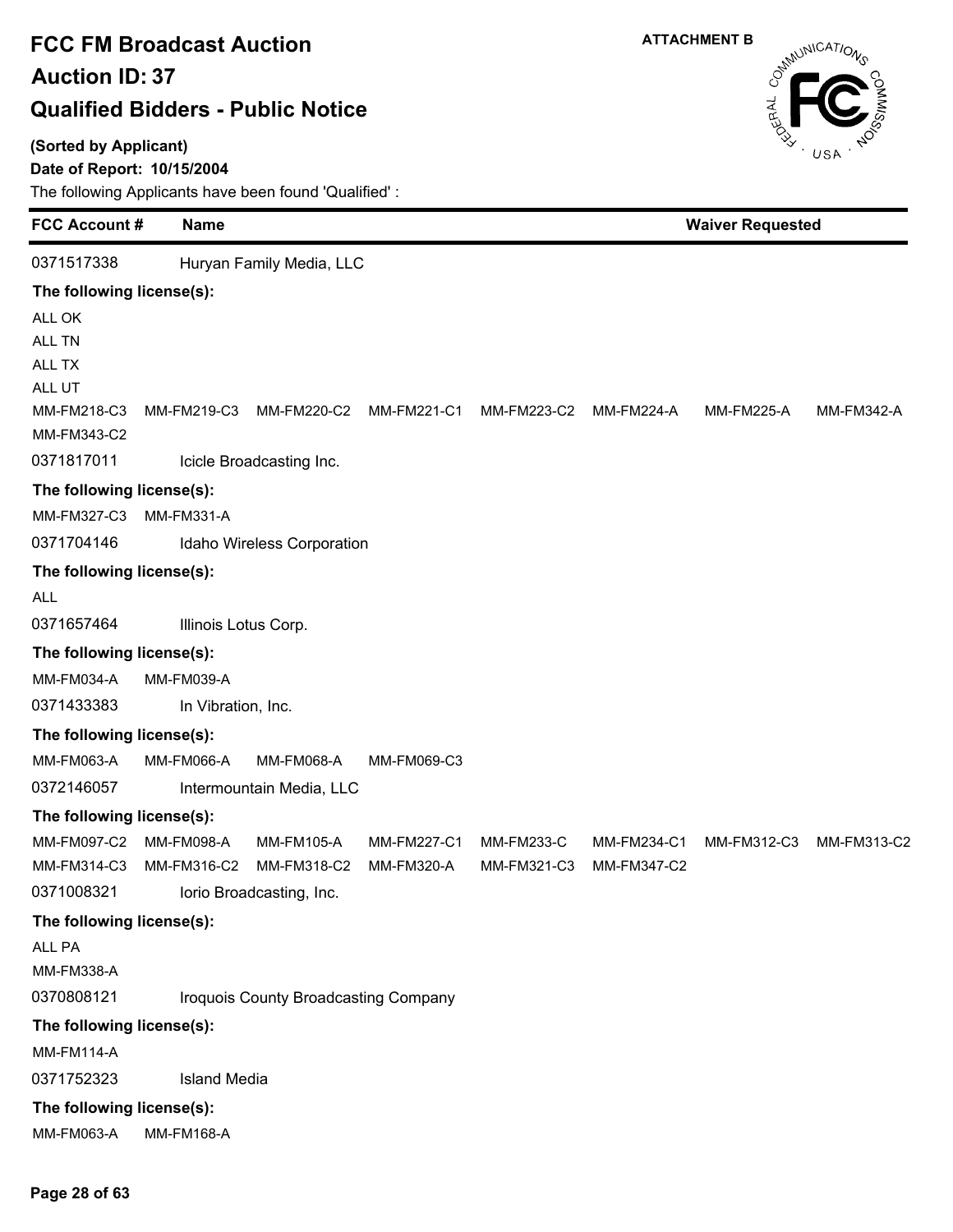**(Sorted by Applicant)**

### **Date of Report: 10/15/2004**



| <b>FCC Account#</b>       | <b>Name</b>       |                                          |                   |                   |                   | <b>Waiver Requested</b> |                   |
|---------------------------|-------------------|------------------------------------------|-------------------|-------------------|-------------------|-------------------------|-------------------|
| 0371618116                |                   | J. & J. Fritz Media, Ltd.                |                   |                   |                   |                         |                   |
| The following license(s): |                   |                                          |                   |                   |                   |                         |                   |
| <b>MM-FM283-A</b>         | <b>MM-FM296-A</b> |                                          |                   |                   |                   |                         |                   |
| 0371502432                | James B. Benns    |                                          |                   |                   |                   |                         |                   |
| The following license(s): |                   |                                          |                   |                   |                   |                         |                   |
| <b>ALL VA</b>             |                   |                                          |                   |                   |                   |                         |                   |
| MM-FM015-C3               | <b>MM-FM064-A</b> | MM-FM069-C3                              | <b>MM-FM131-A</b> | <b>MM-FM186-A</b> | <b>MM-FM188-A</b> | MM-FM220-C2             |                   |
| 0371720043                |                   | James D. Glassman                        |                   |                   |                   |                         |                   |
| The following license(s): |                   |                                          |                   |                   |                   |                         |                   |
| <b>MM-FM335-A</b>         |                   |                                          |                   |                   |                   |                         |                   |
| 0371524459                |                   | James David McDaniel                     |                   |                   |                   |                         |                   |
| The following license(s): |                   |                                          |                   |                   |                   |                         |                   |
| <b>ALL</b>                |                   |                                          |                   |                   |                   |                         |                   |
| 0371750559                | James Falcon      |                                          |                   |                   |                   |                         |                   |
| The following license(s): |                   |                                          |                   |                   |                   |                         |                   |
| ALL TX                    |                   |                                          |                   |                   |                   |                         |                   |
| MM-FM001-C3               | MM-FM016-A        | <b>MM-FM018-A</b>                        | <b>MM-FM027-A</b> | MM-FM028-A        | MM-FM037-A        | MM-FM038-C3             | MM-FM048-C3       |
| MM-FM062-A                | MM-FM063-A        | MM-FM068-A                               | MM-FM069-C3       | <b>MM-FM090-A</b> | <b>MM-FM091-A</b> | MM-FM193-C1             | <b>MM-FM199-C</b> |
| MM-FM200-C                | <b>MM-FM224-A</b> | <b>MM-FM225-A</b>                        | <b>MM-FM233-C</b> | MM-FM234-C1       | MM-FM249-A        | <b>MM-FM255-A</b>       | MM-FM268-A        |
| <b>MM-FM271-A</b>         | <b>MM-FM272-A</b> | MM-FM316-C2                              | MM-FM317-C1       | MM-FM329-A        | MM-FM330-A        | MM-FM342-A              | MM-FM343-C2       |
| MM-FM345-A                | MM-FM346-C1       | <b>MM-FM351-C</b>                        | MM-FM355-A        | <b>MM-FM356-A</b> | <b>MM-FM357-A</b> | MM-FM358-C              |                   |
| 0371104319                | James K. Davis    |                                          |                   |                   |                   |                         |                   |
| The following license(s): |                   |                                          |                   |                   |                   |                         |                   |
| MM-FM063-A                |                   |                                          |                   |                   |                   |                         |                   |
| 0371559104                | James R. Walker   |                                          |                   |                   |                   |                         |                   |
| The following license(s): |                   |                                          |                   |                   |                   |                         |                   |
| ALL FL                    |                   |                                          |                   |                   |                   |                         |                   |
| MM-FM074-C                | MM-FM079-C2       | <b>MM-FM162-A</b>                        | <b>MM-FM340-A</b> |                   |                   |                         |                   |
| 0371517523                |                   | James River Broadcasting, Inc.           |                   |                   |                   |                         |                   |
| The following license(s): |                   |                                          |                   |                   |                   |                         |                   |
| <b>MM-FM120-A</b>         | <b>MM-FM196-C</b> | <b>MM-FM198-C</b>                        | MM-FM203-C1       | MM-FM250-C1       | <b>MM-FM266-A</b> | MM-FM269-A              | <b>MM-FM272-A</b> |
| <b>MM-FM273-A</b>         |                   |                                          |                   |                   |                   |                         |                   |
| 0371213425                |                   | James S. Bumpous d/b/a/ Yellow Dog radio |                   |                   |                   |                         |                   |
| The following license(s): |                   |                                          |                   |                   |                   |                         |                   |
| <b>MM-FM046-A</b>         | MM-FM048-C3       | <b>MM-FM058-A</b>                        | MM-FM097-C2       | <b>MM-FM126-A</b> | <b>MM-FM168-A</b> | MM-FM174-C3             | <b>MM-FM204-A</b> |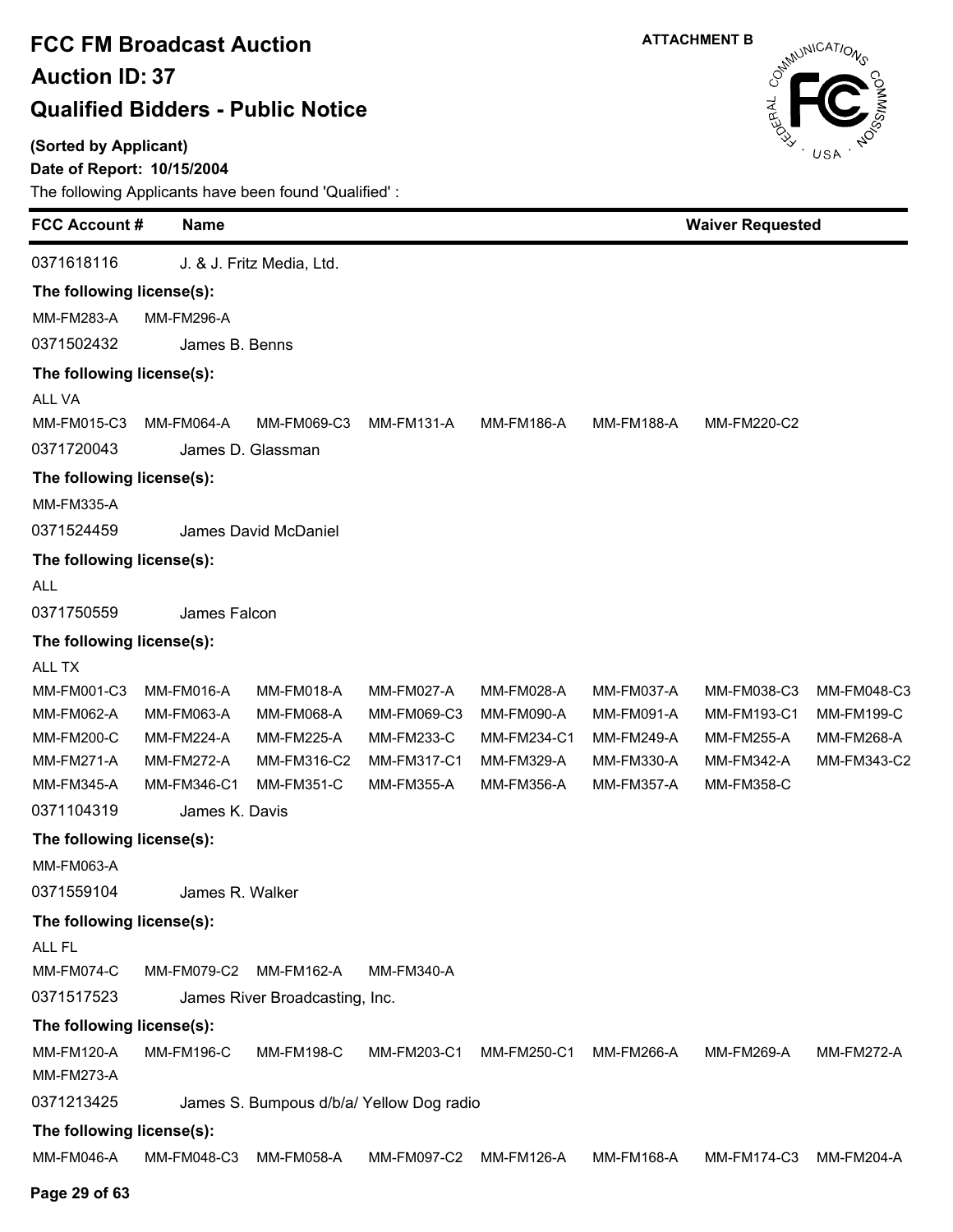#### **(Sorted by Applicant)**

### **Date of Report: 10/15/2004**

The following Applicants have been found 'Qualified' :

| <b>FCC Account#</b>       | <b>Name</b>              |                       |                                          |                   |                   | <b>Waiver Requested</b> |             |
|---------------------------|--------------------------|-----------------------|------------------------------------------|-------------------|-------------------|-------------------------|-------------|
| 0371213425                |                          |                       | James S. Bumpous d/b/a/ Yellow Dog radio |                   |                   |                         |             |
| The following license(s): |                          |                       |                                          |                   |                   |                         |             |
| MM-FM219-C3               | <b>MM-FM295-A</b>        | <b>MM-FM296-A</b>     | <b>MM-FM299-A</b>                        |                   |                   |                         |             |
| 0371430543                |                          | James Vincent Johnson |                                          |                   |                   |                         |             |
| The following license(s): |                          |                       |                                          |                   |                   |                         |             |
| MM-FM239-A                | <b>MM-FM242-A</b>        | MM-FM243-A            | <b>MM-FM246-A</b>                        |                   |                   |                         |             |
| 0372156146                | Janet E. Laytham         |                       |                                          |                   |                   |                         |             |
| The following license(s): |                          |                       |                                          |                   |                   |                         |             |
| <b>MM-FM239-A</b>         |                          |                       |                                          |                   |                   |                         |             |
| 0371657094                | Janet Jensen             |                       |                                          |                   |                   |                         |             |
| The following license(s): |                          |                       |                                          |                   |                   |                         |             |
| <b>MM-FM131-A</b>         |                          |                       |                                          |                   |                   |                         |             |
| 0371442589                | Jeff Huffman             |                       |                                          |                   |                   |                         |             |
| The following license(s): |                          |                       |                                          |                   |                   |                         |             |
| <b>ALL</b>                |                          |                       |                                          |                   |                   |                         |             |
| 0370937389                | Jeffrey Bradley          |                       |                                          |                   |                   |                         |             |
| The following license(s): |                          |                       |                                          |                   |                   |                         |             |
| MM-FM101-A                | <b>MM-FM103-A</b>        |                       |                                          |                   |                   |                         |             |
| 0371339248                | JER Licenses, LLC        |                       |                                          |                   |                   |                         |             |
| The following license(s): |                          |                       |                                          |                   |                   |                         |             |
| ALL MA                    |                          |                       |                                          |                   |                   |                         |             |
| ALL MI                    |                          |                       |                                          |                   |                   |                         |             |
| ALL MO                    |                          |                       |                                          |                   |                   |                         |             |
| MM-FM005-C2               | MM-FM009-A               | MM-FM011-A            | MM-FM016-A                               | MM-FM023-A        | MM-FM027-A        | MM-FM030-A              | MM-FM039-A  |
| MM-FM045-A                | MM-FM046-A               | MM-FM054-A            | MM-FM057-A                               | MM-FM064-A        | MM-FM068-A        | MM-FM091-A              | MM-FM102-A  |
| MM-FM105-A                | MM-FM122-C2              | <b>MM-FM128-A</b>     | <b>MM-FM132-A</b>                        | <b>MM-FM140-A</b> | <b>MM-FM152-A</b> | <b>MM-FM154-A</b>       | MM-FM159-A  |
| MM-FM161-A                | MM-FM162-A               | MM-FM163-A            | MM-FM165-A                               | MM-FM188-A        | MM-FM223-C2       | MM-FM232-C1             | MM-FM235-C1 |
| MM-FM239-A                | MM-FM241-A               | MM-FM247-A            | MM-FM249-A                               | <b>MM-FM256-A</b> | MM-FM259-C3       | MM-FM260-A              | MM-FM261-C3 |
| MM-FM267-C3               | MM-FM270-C2              | <b>MM-FM273-A</b>     | MM-FM280-A                               | <b>MM-FM287-A</b> | <b>MM-FM292-A</b> | MM-FM293-C3             | MM-FM311-A  |
| MM-FM326-A                | MM-FM328-A               | MM-FM338-A            | MM-FM339-A                               | MM-FM342-A        | MM-FM343-C2       |                         |             |
| 0371316525                | Jeremy Itz               |                       |                                          |                   |                   |                         |             |
|                           | $F_n$ llandww Baanaa/a). |                       |                                          |                   |                   |                         |             |

**The following license(s):**

MM-FM296-A

**Page 30 of 63**



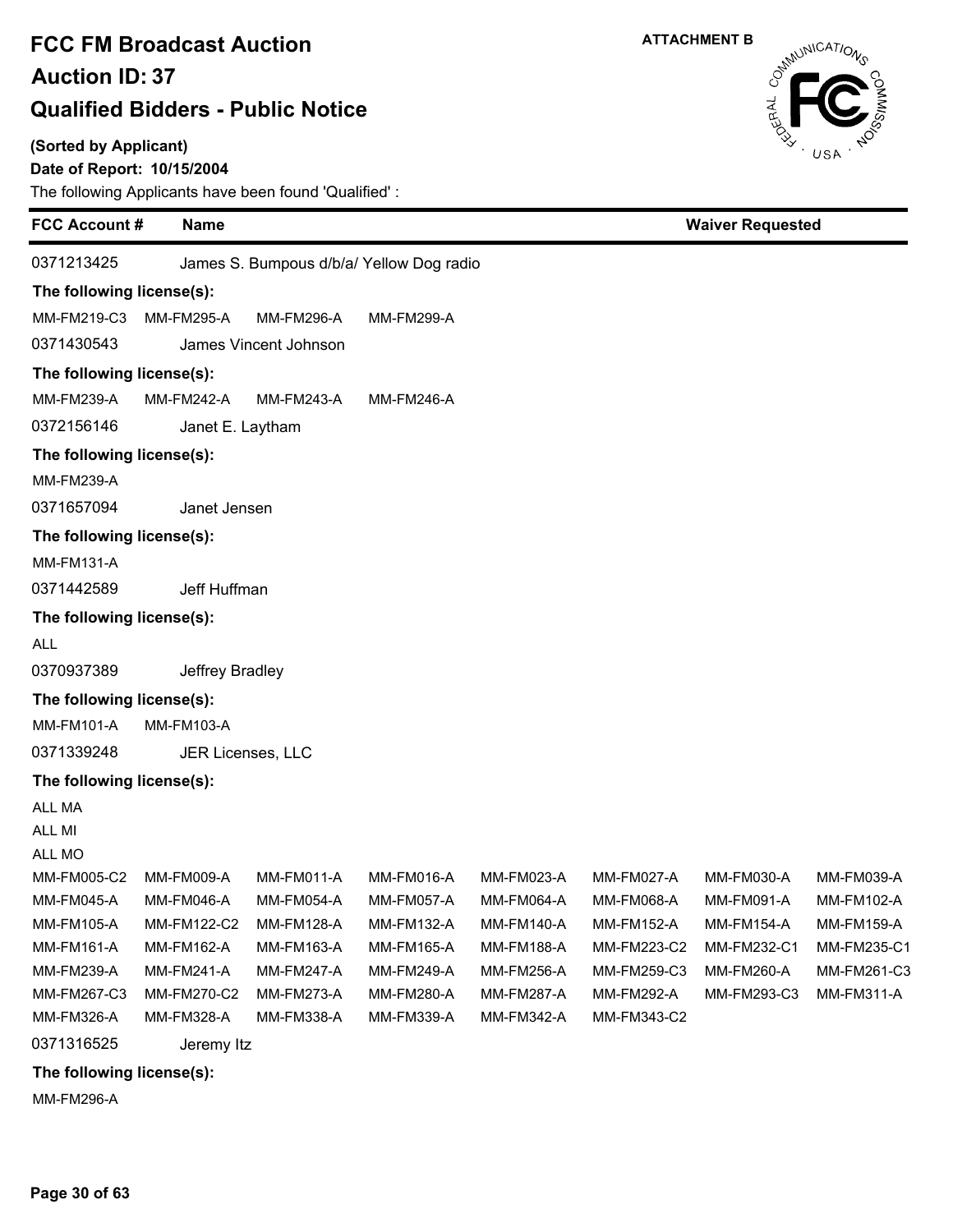### **(Sorted by Applicant)**

### **Date of Report: 10/15/2004**

The following Applicants have been found 'Qualified' :

|                           | The following Applicants have been found Qualified. |                         |
|---------------------------|-----------------------------------------------------|-------------------------|
| FCC Account #             | <b>Name</b>                                         | <b>Waiver Requested</b> |
| 0371229292                | Jesse Portillo d/b/a Big Radio Productions          |                         |
| The following license(s): |                                                     |                         |
| MM-FM034-A                | MM-FM039-A                                          |                         |
| 0371528097                | JMD, Inc.                                           |                         |
| The following license(s): |                                                     |                         |
| MM-FM164-C3               |                                                     |                         |
| 0370011112                | Jodesha Broadcasting, Inc.                          |                         |
|                           |                                                     |                         |
| The following license(s): |                                                     |                         |
| ALL AK                    |                                                     |                         |
| ALL AR                    |                                                     |                         |
| ALL AS                    |                                                     |                         |
| ALL AZ<br>ALL CO          |                                                     |                         |
| ALL FL                    |                                                     |                         |
| ALL GU                    |                                                     |                         |
| ALL HI                    |                                                     |                         |
| ALL IA                    |                                                     |                         |
| ALL ID                    |                                                     |                         |
| ALL IL                    |                                                     |                         |
| ALL KS                    |                                                     |                         |
| ALL KY                    |                                                     |                         |
| ALL LA                    |                                                     |                         |
| ALL MA                    |                                                     |                         |
| ALL MI                    |                                                     |                         |
| ALL MN                    |                                                     |                         |
| ALL MO                    |                                                     |                         |
| ALL MS                    |                                                     |                         |
| ALL MT                    |                                                     |                         |
| ALL NC                    |                                                     |                         |
| ALL ND                    |                                                     |                         |
| ALL NE                    |                                                     |                         |
| ALL NH                    |                                                     |                         |
| ALL NM                    |                                                     |                         |
| ALL NV                    |                                                     |                         |
| ALL NY                    |                                                     |                         |
| ALL OK                    |                                                     |                         |
| ALL OR                    |                                                     |                         |
| ALL PA                    |                                                     |                         |

CataluniCATIONS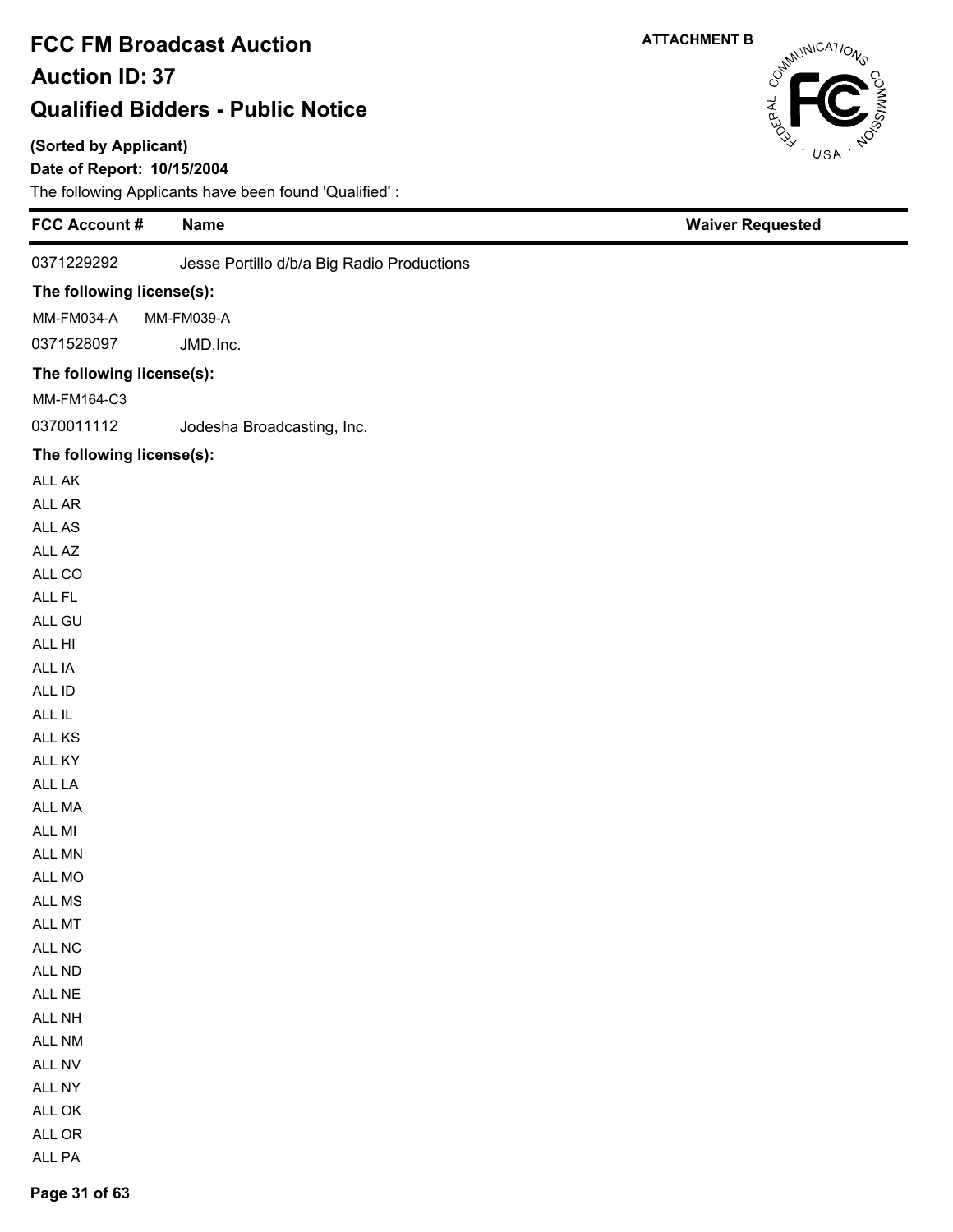### **(Sorted by Applicant)**

### **Date of Report: 10/15/2004**

The following Applicants have been found 'Qualified' :

| <b>FCC Account #</b>      | <b>Name</b>       |                            |            |            |             | <b>Waiver Requested</b> |                   |
|---------------------------|-------------------|----------------------------|------------|------------|-------------|-------------------------|-------------------|
| 0370011112                |                   | Jodesha Broadcasting, Inc. |            |            |             |                         |                   |
| The following license(s): |                   |                            |            |            |             |                         |                   |
| ALL SD                    |                   |                            |            |            |             |                         |                   |
| ALL TN                    |                   |                            |            |            |             |                         |                   |
| ALL TX                    |                   |                            |            |            |             |                         |                   |
| ALL UT                    |                   |                            |            |            |             |                         |                   |
| ALL VA                    |                   |                            |            |            |             |                         |                   |
| ALL VT                    |                   |                            |            |            |             |                         |                   |
| ALL WA                    |                   |                            |            |            |             |                         |                   |
| ALL WI<br>ALL WV          |                   |                            |            |            |             |                         |                   |
| ALL WY                    |                   |                            |            |            |             |                         |                   |
| MM-FM026-A                | MM-FM027-A        | MM-FM028-A                 | MM-FM031-A | MM-FM034-A | MM-FM035-C3 | MM-FM037-A              | MM-FM038-C3       |
| MM-FM039-A                | MM-FM040-A        |                            |            |            |             |                         |                   |
| 0371224504                | Joel J. Kinlow    |                            |            |            |             |                         |                   |
| The following license(s): |                   |                            |            |            |             |                         |                   |
| <b>MM-FM009-A</b>         | MM-FM010-A        | <b>MM-FM011-A</b>          | MM-FM012-A | MM-FM013-A | MM-FM034-A  | MM-FM039-A              | <b>MM-FM140-A</b> |
| MM-FM161-A                | MM-FM163-A        | MM-FM326-A                 |            |            |             |                         |                   |
| 0371548293                | Joel W. Hanson    |                            |            |            |             |                         |                   |
| The following license(s): |                   |                            |            |            |             |                         |                   |
| MM-FM260-A                |                   |                            |            |            |             |                         |                   |
| 0371357337                |                   | JoeMyers Productions, Inc. |            |            |             |                         |                   |
| The following license(s): |                   |                            |            |            |             |                         |                   |
| MM-FM130-A                | <b>MM-FM134-A</b> |                            |            |            |             |                         |                   |
| 0371643091                | John H. King      |                            |            |            |             |                         |                   |
| The following license(s): |                   |                            |            |            |             |                         |                   |
| MM-FM218-C3               |                   |                            |            |            |             |                         |                   |
| 0370942223                | John J. Fuller    |                            |            |            |             |                         |                   |
| The following license(s): |                   |                            |            |            |             |                         |                   |
| ALL MA                    |                   |                            |            |            |             |                         |                   |
| 0372318438                |                   | <b>JOHN M MCKINLEY</b>     |            |            |             |                         |                   |
| The following license(s): |                   |                            |            |            |             |                         |                   |
| MM-FM063-A                |                   |                            |            |            |             |                         |                   |
| 0371712004                | John Squyres      |                            |            |            |             |                         |                   |
| The following license(s): |                   |                            |            |            |             |                         |                   |
| MM-FM031-A                |                   |                            |            |            |             |                         |                   |
|                           |                   |                            |            |            |             |                         |                   |



**Page 32 of 63**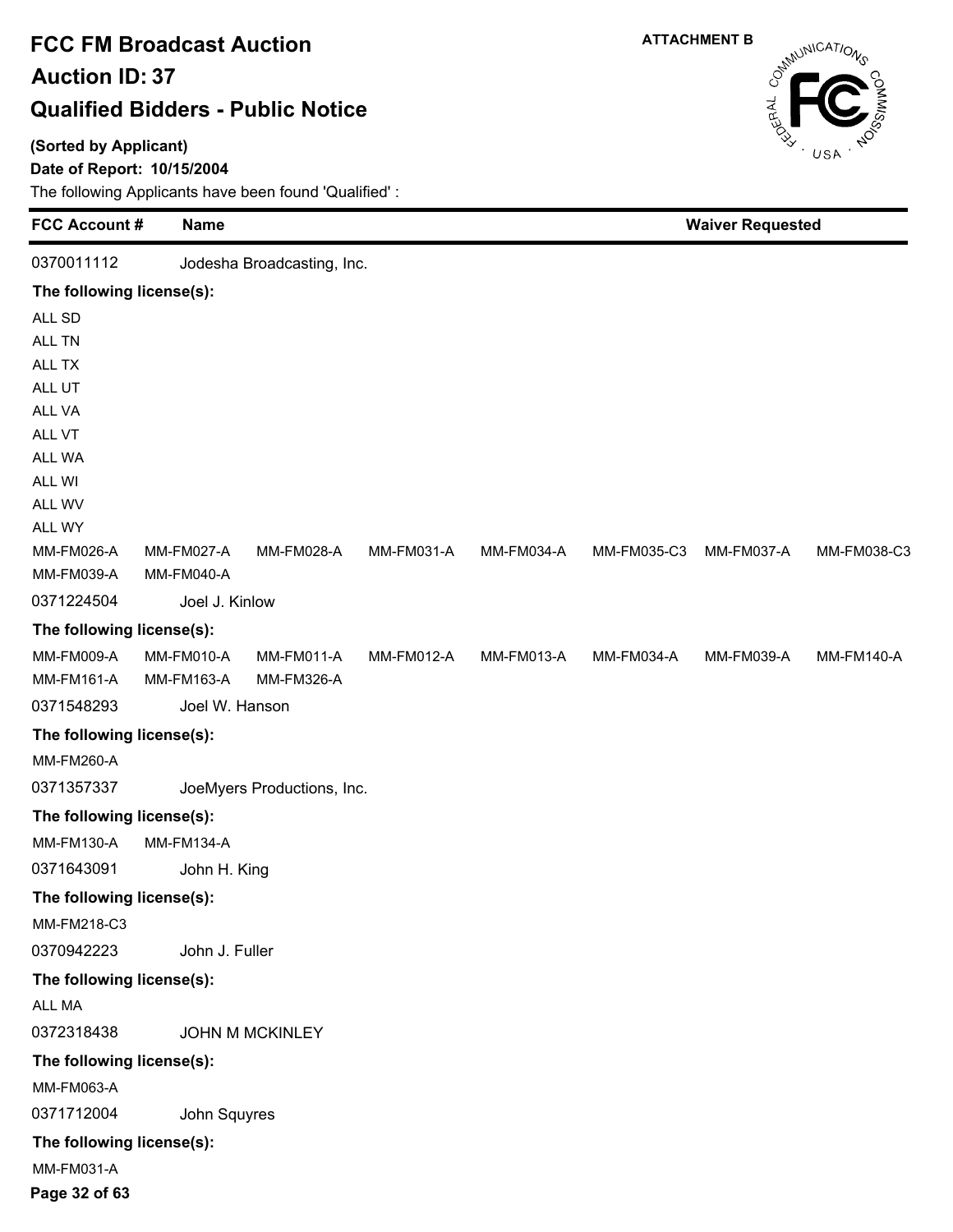#### **(Sorted by Applicant)**

#### **Date of Report: 10/15/2004**

The following Applicants have been found 'Qualified' :

| <b>FCC Account #</b>      | <b>Name</b>           |                                    |                   |                   |                   | <b>Waiver Requested</b> |                   |
|---------------------------|-----------------------|------------------------------------|-------------------|-------------------|-------------------|-------------------------|-------------------|
| 0370054324                | Jon Nida              |                                    |                   |                   |                   |                         |                   |
| The following license(s): |                       |                                    |                   |                   |                   |                         |                   |
| <b>ALL MN</b>             |                       |                                    |                   |                   |                   |                         |                   |
| MM-FM034-A                | MM-FM039-A            | <b>MM-FM058-A</b>                  | MM-FM073-C1       | MM-FM076-C2       | MM-FM077-C2       | MM-FM080-A              | MM-FM091-A        |
| MM-FM092-A                | MM-FM234-C1           | <b>MM-FM335-A</b>                  |                   |                   |                   |                         |                   |
| 0371230459                | Jordan E. Zeller      |                                    |                   |                   |                   |                         |                   |
| The following license(s): |                       |                                    |                   |                   |                   |                         |                   |
| MM-FM266-A                | MM-FM269-A            | <b>MM-FM272-A</b>                  |                   |                   |                   |                         |                   |
| 0371249585                |                       | Jose Cardoza Vasquez               |                   |                   |                   |                         |                   |
| The following license(s): |                       |                                    |                   |                   |                   |                         |                   |
| <b>MM-FM023-A</b>         |                       |                                    |                   |                   |                   |                         |                   |
| 0371541298                | JPI Radio, Inc.       |                                    |                   |                   |                   |                         |                   |
| The following license(s): |                       |                                    |                   |                   |                   |                         |                   |
| <b>MM-FM228-A</b>         |                       |                                    |                   |                   |                   |                         |                   |
| 0371659516                | <b>JPR Foundation</b> |                                    |                   |                   |                   |                         |                   |
| The following license(s): |                       |                                    |                   |                   |                   |                         |                   |
| MM-FM035-C3               |                       |                                    |                   |                   |                   |                         |                   |
| 0370958398                | Julie Epperson        |                                    |                   |                   |                   |                         |                   |
| The following license(s): |                       |                                    |                   |                   |                   |                         |                   |
| ALL NC                    |                       |                                    |                   |                   |                   |                         |                   |
| ALL VA                    |                       |                                    |                   |                   |                   |                         |                   |
| <b>MM-FM026-A</b>         | <b>MM-FM034-A</b>     | MM-FM039-A                         | MM-FM075-C1       | MM-FM077-C2       | <b>MM-FM080-A</b> | MM-FM081-A              | <b>MM-FM082-A</b> |
| MM-FM090-A                | MM-FM091-A            | MM-FM122-C2                        | <b>MM-FM123-A</b> | <b>MM-FM338-A</b> |                   |                         |                   |
| 0371810314                | K & D Group, Inc.     |                                    |                   |                   |                   |                         |                   |
| The following license(s): |                       |                                    |                   |                   |                   |                         |                   |
| <b>MM-FM329-A</b>         | <b>MM-FM331-A</b>     |                                    |                   |                   |                   |                         |                   |
| 0371556177                |                       | Kansas City Catholic Network, Inc. |                   |                   |                   |                         |                   |
| The following license(s): |                       |                                    |                   |                   |                   |                         |                   |
| <b>MM-FM118-A</b>         | <b>MM-FM119-A</b>     | MM-FM122-C2                        | <b>MM-FM123-A</b> | MM-FM124-C1       | MM-FM125-C3       | <b>MM-FM127-A</b>       |                   |
| 0371453441                |                       | KASA FAMILY LIMITED PARTNERSHIP    |                   |                   |                   |                         |                   |
| The following license(s): |                       |                                    |                   |                   |                   |                         |                   |
| <b>MM-FM280-A</b>         | <b>MM-FM294-A</b>     |                                    |                   |                   |                   |                         |                   |
| 0371058247                | <b>Keily Miller</b>   |                                    |                   |                   |                   |                         |                   |
| The following license(s): |                       |                                    |                   |                   |                   |                         |                   |
| MM-FM040-A                | MM-FM231-C1           |                                    |                   |                   |                   |                         |                   |

**ATTACHMENT B**

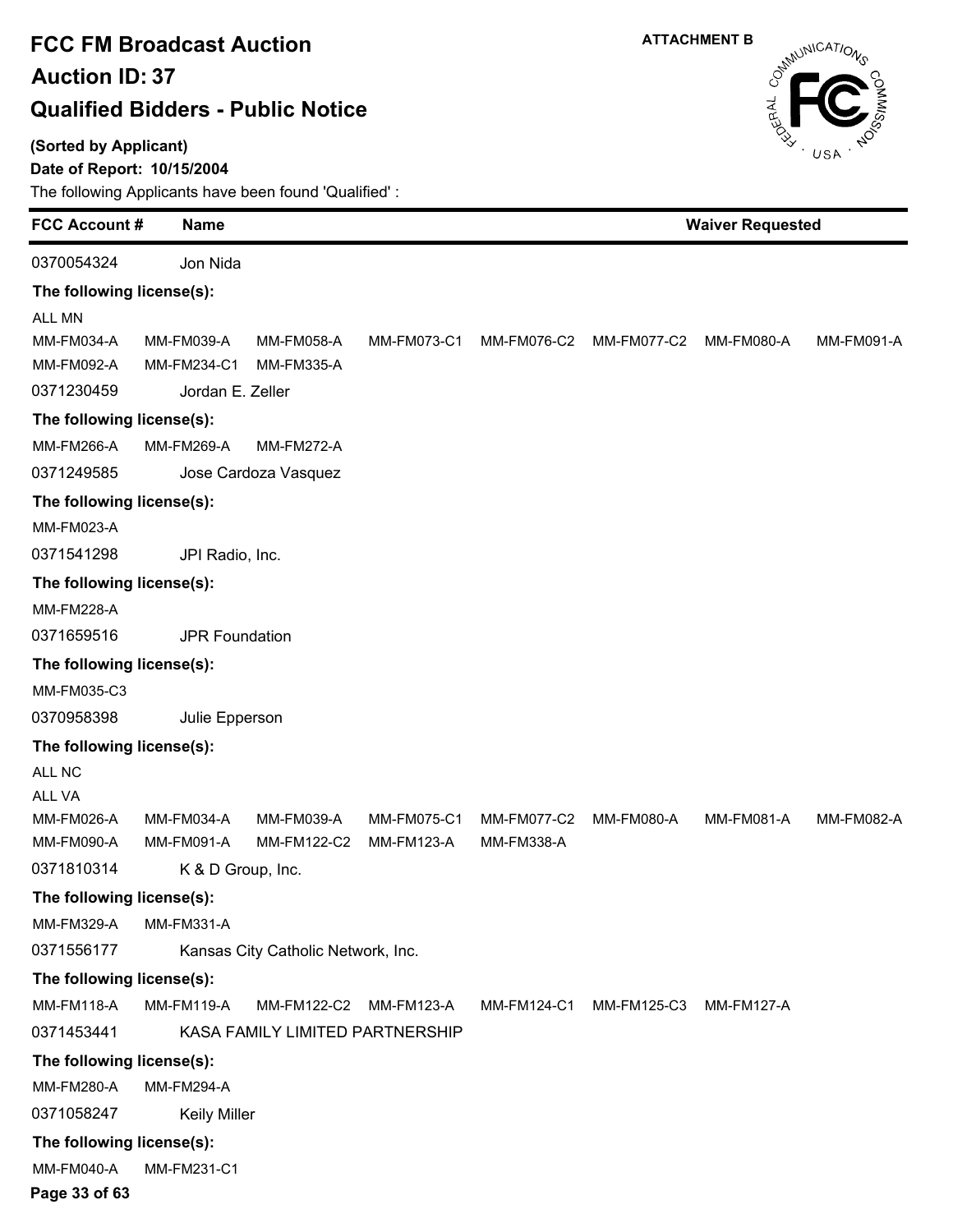### **(Sorted by Applicant)**

### **Date of Report: 10/15/2004**

| <b>ATTACHMENT B</b> |
|---------------------|
|                     |



| <b>FCC Account #</b>      | <b>Name</b>        |                                   |                   |                   |                   | <b>Waiver Requested</b> |                   |  |  |
|---------------------------|--------------------|-----------------------------------|-------------------|-------------------|-------------------|-------------------------|-------------------|--|--|
| 0371552129                |                    | Kelly Research, Inc.              |                   |                   |                   |                         |                   |  |  |
| The following license(s): |                    |                                   |                   |                   |                   |                         |                   |  |  |
| MM-FM063-A                | <b>MM-FM066-A</b>  |                                   |                   |                   |                   |                         |                   |  |  |
| 0370913261                |                    | Kemp Communications, Inc.         |                   |                   |                   |                         |                   |  |  |
| The following license(s): |                    |                                   |                   |                   |                   |                         |                   |  |  |
| MM-FM015-C3               | MM-FM016-A         | MM-FM017-A                        | MM-FM018-A        | MM-FM020-A        | MM-FM024-A        | <b>MM-FM078-C</b>       | <b>MM-FM081-A</b> |  |  |
| MM-FM082-A                | MM-FM219-C3        | <b>MM-FM227-C1</b>                | MM-FM228-A        | <b>MM-FM233-C</b> | MM-FM234-C1       | MM-FM314-C3             | MM-FM318-C2       |  |  |
| 0371632546                |                    | Kenneth W. Kuenzie                |                   |                   |                   |                         |                   |  |  |
| The following license(s): |                    |                                   |                   |                   |                   |                         |                   |  |  |
| <b>MM-FM064-A</b>         |                    |                                   |                   |                   |                   |                         |                   |  |  |
| 0371741323                | kent smith         |                                   |                   |                   |                   |                         |                   |  |  |
| The following license(s): |                    |                                   |                   |                   |                   |                         |                   |  |  |
| <b>MM-FM349-A</b>         |                    |                                   |                   |                   |                   |                         |                   |  |  |
| 0371755464                |                    | Kevin M. Fitzgerald               |                   |                   |                   |                         |                   |  |  |
| The following license(s): |                    |                                   |                   |                   |                   |                         |                   |  |  |
| <b>MM-FM020-A</b>         | <b>MM-FM023-A</b>  | MM-FM024-A                        | <b>MM-FM040-A</b> | MM-FM220-C2       | MM-FM223-C2       | MM-FM224-A              | MM-FM227-C1       |  |  |
| <b>MM-FM242-A</b>         | <b>MM-FM244-A</b>  |                                   |                   |                   |                   |                         |                   |  |  |
| 0371932056                | <b>Kevin Terry</b> |                                   |                   |                   |                   |                         |                   |  |  |
| The following license(s): |                    |                                   |                   |                   |                   |                         |                   |  |  |
| <b>MM-FM173-A</b>         | MM-FM177-A         | <b>MM-FM178-A</b>                 | MM-FM182-A        | <b>MM-FM184-A</b> |                   |                         |                   |  |  |
| 0371641383                |                    | Keystone Broadcasting Corporation |                   |                   |                   |                         |                   |  |  |
| The following license(s): |                    |                                   |                   |                   |                   |                         |                   |  |  |
| <b>MM-FM247-A</b>         |                    |                                   |                   |                   |                   |                         |                   |  |  |
| 0371215394                | KLZ Radio, Inc.    |                                   |                   |                   |                   |                         |                   |  |  |
| The following license(s): |                    |                                   |                   |                   |                   |                         |                   |  |  |
| MM-FM056-C3               | MM-FM058-A         | MM-FM343-C2                       |                   |                   |                   |                         |                   |  |  |
| 0371607539                |                    | KM Communications, Inc.           |                   |                   |                   |                         |                   |  |  |
| The following license(s): |                    |                                   |                   |                   |                   |                         |                   |  |  |
| MM-FM015-C3               | <b>MM-FM023-A</b>  | MM-FM024-A                        | MM-FM028-A        | MM-FM030-A        | <b>MM-FM034-A</b> | MM-FM037-A              | MM-FM083-A        |  |  |
| MM-FM092-A                | MM-FM097-C2        | <b>MM-FM111-A</b>                 | MM-FM113-A        | <b>MM-FM114-A</b> | MM-FM140-A        | MM-FM234-C1             | <b>MM-FM276-A</b> |  |  |
| MM-FM280-A                | MM-FM286-A         | <b>MM-FM287-A</b>                 | MM-FM293-C3       | <b>MM-FM299-A</b> |                   |                         |                   |  |  |
| 0371755139                |                    | KMB Broadcasting, Inc.            |                   |                   |                   |                         |                   |  |  |
| The following license(s): |                    |                                   |                   |                   |                   |                         |                   |  |  |
| <b>MM-FM145-A</b>         | MM-FM146-C3        |                                   |                   |                   |                   |                         |                   |  |  |
|                           |                    |                                   |                   |                   |                   |                         |                   |  |  |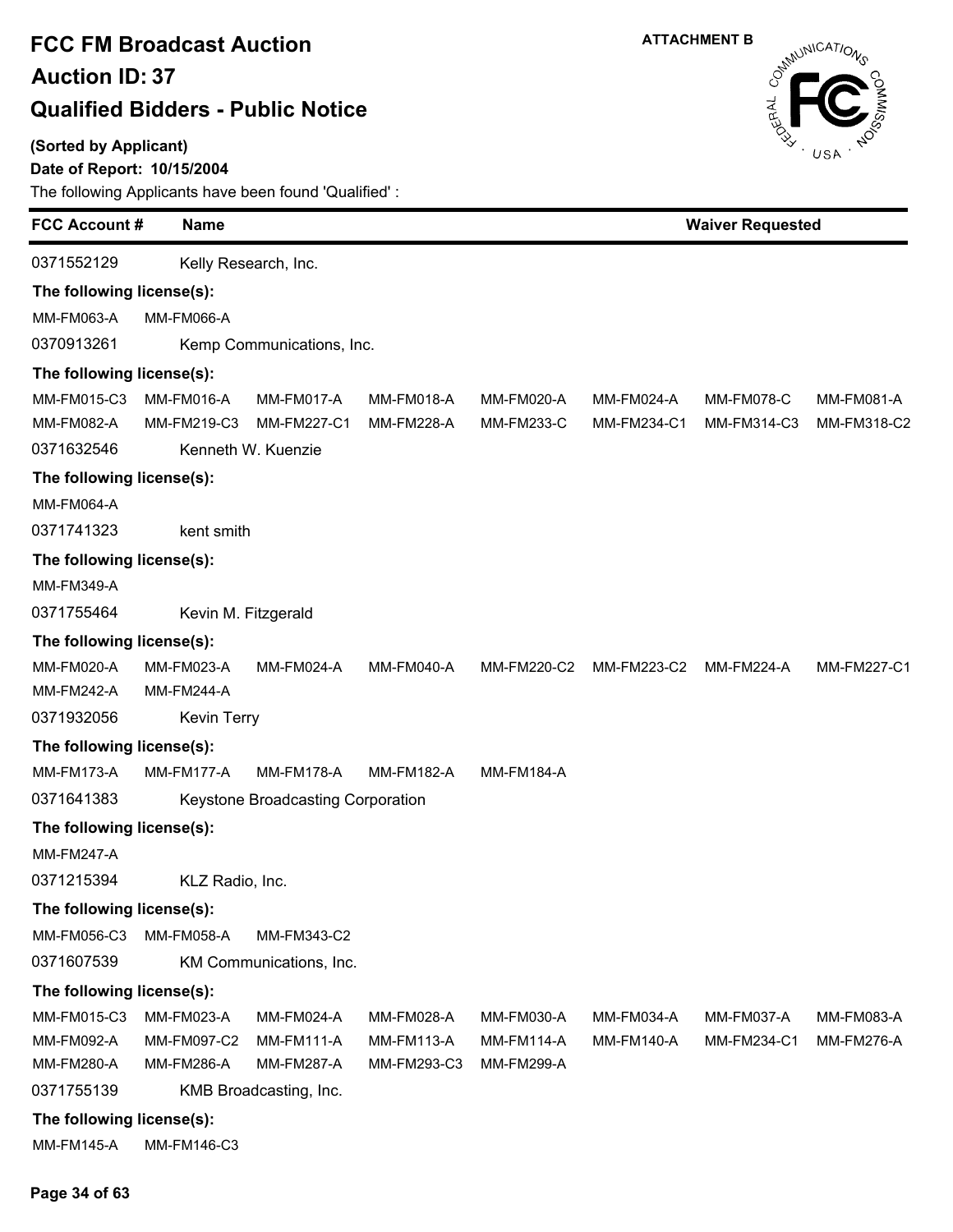### **(Sorted by Applicant)**

### **Date of Report: 10/15/2004**



| <b>FCC Account #</b><br><b>Name</b> |                                                                                                                                                                                         |                                                                                                                                                           | <b>Waiver Requested</b>                                                                                                                             |                                                 |                                 |                                        |
|-------------------------------------|-----------------------------------------------------------------------------------------------------------------------------------------------------------------------------------------|-----------------------------------------------------------------------------------------------------------------------------------------------------------|-----------------------------------------------------------------------------------------------------------------------------------------------------|-------------------------------------------------|---------------------------------|----------------------------------------|
|                                     |                                                                                                                                                                                         |                                                                                                                                                           |                                                                                                                                                     |                                                 |                                 |                                        |
| The following license(s):           |                                                                                                                                                                                         |                                                                                                                                                           |                                                                                                                                                     |                                                 |                                 |                                        |
|                                     |                                                                                                                                                                                         |                                                                                                                                                           |                                                                                                                                                     |                                                 |                                 |                                        |
|                                     |                                                                                                                                                                                         |                                                                                                                                                           |                                                                                                                                                     |                                                 |                                 |                                        |
| The following license(s):           |                                                                                                                                                                                         |                                                                                                                                                           |                                                                                                                                                     |                                                 |                                 |                                        |
|                                     |                                                                                                                                                                                         |                                                                                                                                                           |                                                                                                                                                     |                                                 |                                 |                                        |
|                                     |                                                                                                                                                                                         |                                                                                                                                                           |                                                                                                                                                     |                                                 |                                 |                                        |
| The following license(s):           |                                                                                                                                                                                         |                                                                                                                                                           |                                                                                                                                                     |                                                 |                                 |                                        |
|                                     |                                                                                                                                                                                         |                                                                                                                                                           |                                                                                                                                                     |                                                 |                                 |                                        |
|                                     |                                                                                                                                                                                         |                                                                                                                                                           |                                                                                                                                                     |                                                 |                                 |                                        |
| The following license(s):           |                                                                                                                                                                                         |                                                                                                                                                           |                                                                                                                                                     |                                                 |                                 |                                        |
|                                     |                                                                                                                                                                                         |                                                                                                                                                           |                                                                                                                                                     |                                                 |                                 |                                        |
| MM-FM017-A                          | MM-FM044-A                                                                                                                                                                              | MM-FM050-A                                                                                                                                                | MM-FM125-C3                                                                                                                                         | <b>MM-FM127-A</b>                               | MM-FM180-C2                     | MM-FM216-A                             |
| <b>MM-FM224-A</b>                   | <b>MM-FM279-A</b>                                                                                                                                                                       | <b>MM-FM297-A</b>                                                                                                                                         | <b>MM-FM344-A</b>                                                                                                                                   | <b>MM-FM345-A</b>                               | MM-FM346-C1                     | MM-FM349-A                             |
|                                     |                                                                                                                                                                                         |                                                                                                                                                           |                                                                                                                                                     |                                                 |                                 |                                        |
|                                     |                                                                                                                                                                                         |                                                                                                                                                           |                                                                                                                                                     |                                                 |                                 |                                        |
|                                     |                                                                                                                                                                                         |                                                                                                                                                           |                                                                                                                                                     |                                                 |                                 |                                        |
|                                     |                                                                                                                                                                                         |                                                                                                                                                           |                                                                                                                                                     |                                                 |                                 |                                        |
|                                     |                                                                                                                                                                                         |                                                                                                                                                           |                                                                                                                                                     |                                                 |                                 |                                        |
|                                     |                                                                                                                                                                                         |                                                                                                                                                           |                                                                                                                                                     |                                                 |                                 |                                        |
|                                     |                                                                                                                                                                                         |                                                                                                                                                           |                                                                                                                                                     |                                                 |                                 |                                        |
|                                     |                                                                                                                                                                                         |                                                                                                                                                           |                                                                                                                                                     |                                                 |                                 |                                        |
| The following license(s):           |                                                                                                                                                                                         |                                                                                                                                                           |                                                                                                                                                     |                                                 |                                 |                                        |
|                                     |                                                                                                                                                                                         |                                                                                                                                                           |                                                                                                                                                     |                                                 |                                 |                                        |
|                                     |                                                                                                                                                                                         |                                                                                                                                                           |                                                                                                                                                     |                                                 |                                 | MM-FM091-A<br>MM-FM290-A               |
|                                     |                                                                                                                                                                                         |                                                                                                                                                           |                                                                                                                                                     |                                                 |                                 |                                        |
|                                     |                                                                                                                                                                                         |                                                                                                                                                           |                                                                                                                                                     |                                                 |                                 |                                        |
|                                     |                                                                                                                                                                                         |                                                                                                                                                           |                                                                                                                                                     |                                                 |                                 |                                        |
|                                     |                                                                                                                                                                                         |                                                                                                                                                           |                                                                                                                                                     |                                                 |                                 |                                        |
|                                     |                                                                                                                                                                                         |                                                                                                                                                           |                                                                                                                                                     |                                                 |                                 |                                        |
|                                     |                                                                                                                                                                                         |                                                                                                                                                           |                                                                                                                                                     |                                                 |                                 |                                        |
| <b>MM-FM018-A</b>                   | <b>MM-FM064-A</b>                                                                                                                                                                       | MM-FM076-C2                                                                                                                                               | MM-FM097-C2                                                                                                                                         | <b>MM-FM118-A</b>                               | <b>MM-FM182-A</b>               | <b>MM-FM228-A</b>                      |
|                                     | The following license(s):<br>MM-FM022-C1<br>The following license(s):<br><b>MM-FM063-A</b><br><b>MM-FM111-A</b><br>The following license(s):<br>MM-FM092-A<br>The following license(s): | <b>KMBQ Corporation</b><br>KNZA, Inc.<br>KOFI, Inc.<br>Kona Coast Radio, LLC<br>KRJG, Inc.<br>MM-FM042-A<br>KSRM, Inc.<br>MM-FM064-A<br><b>MM-FM112-A</b> | MM-FM048-C3<br>Kudzu Communications, Inc.<br><b>MM-FM066-A</b><br><b>MM-FM118-A</b><br><b>KXLQ Insight Sports LLC</b><br>L. Topaz Enterprises, Inc. | MM-FM317-C1<br>MM-FM069-C3<br><b>MM-FM188-A</b> | MM-FM083-A<br><b>MM-FM277-A</b> | <b>MM-FM090-A</b><br><b>MM-FM279-A</b> |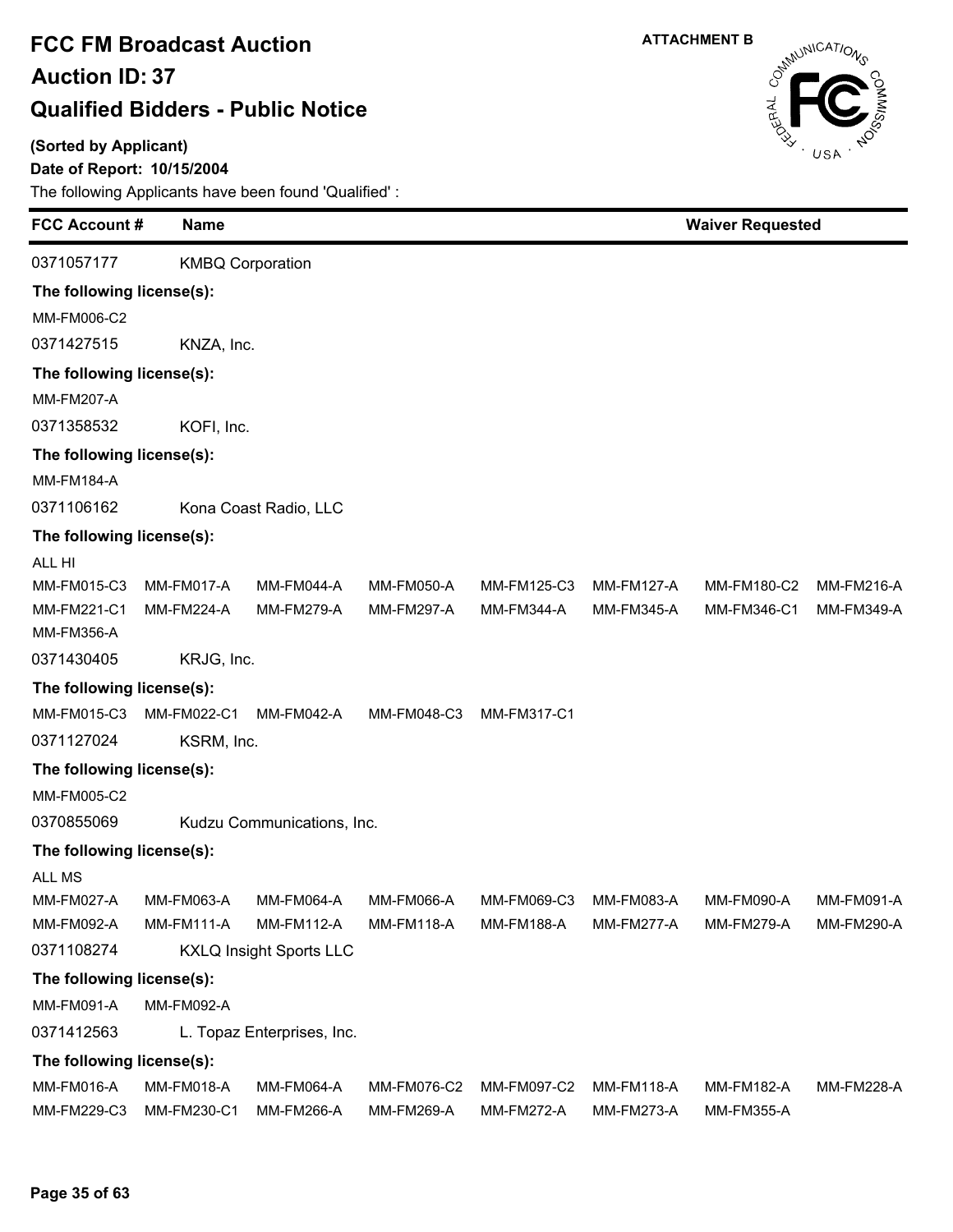**(Sorted by Applicant)**

### **Date of Report: 10/15/2004**

| <b>FCC Account #</b><br><b>Name</b>                                 | <b>Waiver Requested</b>                                     |
|---------------------------------------------------------------------|-------------------------------------------------------------|
| 0372029285<br>La Favorita Broadcasting, Inc.                        |                                                             |
| The following license(s):                                           |                                                             |
| MM-FM030-A<br>MM-FM034-A<br>MM-FM039-A                              |                                                             |
| 0371256077<br>La Isla Radio Group, Inc.                             |                                                             |
| The following license(s):                                           |                                                             |
| MM-FM034-A<br>MM-FM037-A<br>MM-FM039-A                              |                                                             |
| 0371807561<br>La Promesa Foundation                                 |                                                             |
| The following license(s):                                           |                                                             |
| <b>MM-FM276-A</b><br><b>MM-FM295-A</b>                              |                                                             |
| 0371231118<br>LaGrange Broadcasting Corporation                     |                                                             |
| The following license(s):                                           |                                                             |
| <b>MM-FM280-A</b><br><b>MM-FM287-A</b><br>MM-FM290-A<br>MM-FM293-C3 | MM-FM294-A<br>MM-FM296-A<br>MM-FM297-A<br><b>MM-FM299-A</b> |
| MM-FM302-C2<br>MM-FM309-A                                           |                                                             |
| 0371057155<br>Lake Michigan Broadcasting, Inc                       |                                                             |
| The following license(s):                                           |                                                             |
| <b>MM-FM151-A</b>                                                   |                                                             |
| 0371450486<br>LANCE BROADCASTING LLC                                |                                                             |
| The following license(s):                                           |                                                             |
| <b>MM-FM042-A</b><br><b>MM-FM224-A</b>                              |                                                             |
| 0371838599<br>Larry Dean                                            |                                                             |
| The following license(s):                                           |                                                             |
| <b>MM-FM349-A</b>                                                   |                                                             |
| 0371605453<br>Legend Communications of Wyoming, LLC                 |                                                             |
| The following license(s):                                           |                                                             |
| <b>MM-FM351-C</b><br><b>MM-FM355-A</b>                              |                                                             |
| 0371250412<br><b>LEON HUNT</b>                                      |                                                             |
| The following license(s):                                           |                                                             |
| MM-FM293-C3                                                         |                                                             |
| 0370900413<br>Lexington Park Broadcasters, Inc.                     |                                                             |
| The following license(s):                                           |                                                             |
| <b>ALL</b>                                                          |                                                             |
| 0370012566<br>Lina Jones                                            |                                                             |
| The following license(s):                                           |                                                             |
| ALL IL                                                              |                                                             |
|                                                                     |                                                             |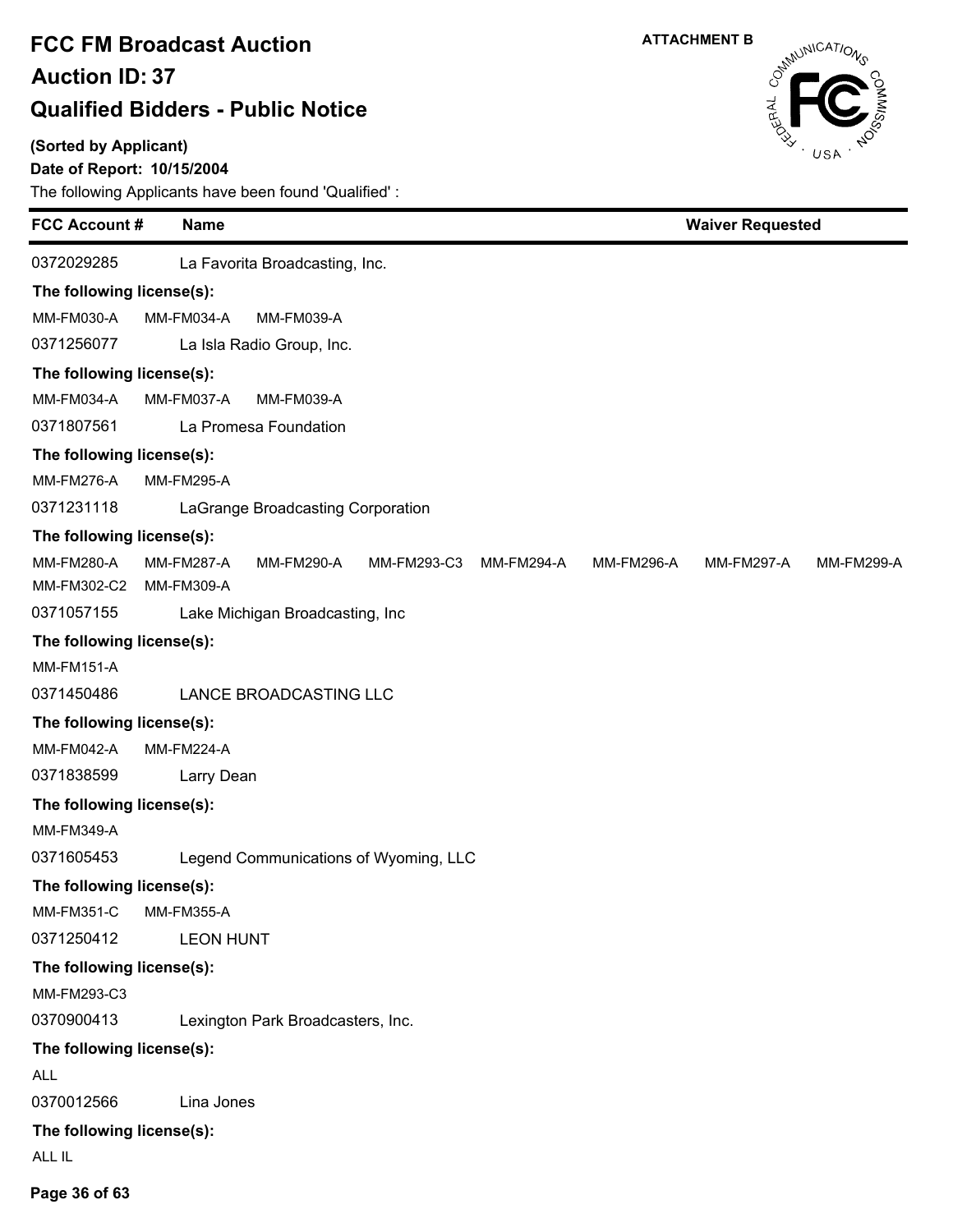#### **(Sorted by Applicant)**

#### **Date of Report: 10/15/2004**

The following Applicants have been found 'Qualified' :

| <b>FCC Account #</b>                                                                                                                                                   | <b>Name</b>                                                                |                                                                       |                                                       |                                                              |                                                             | <b>Waiver Requested</b>                                      |                                                        |
|------------------------------------------------------------------------------------------------------------------------------------------------------------------------|----------------------------------------------------------------------------|-----------------------------------------------------------------------|-------------------------------------------------------|--------------------------------------------------------------|-------------------------------------------------------------|--------------------------------------------------------------|--------------------------------------------------------|
| 0370012566                                                                                                                                                             | Lina Jones                                                                 |                                                                       |                                                       |                                                              |                                                             |                                                              |                                                        |
| The following license(s):                                                                                                                                              |                                                                            |                                                                       |                                                       |                                                              |                                                             |                                                              |                                                        |
| MM-FM010-A<br><b>MM-FM046-A</b><br><b>MM-FM158-A</b><br>MM-FM226-C3<br>MM-FM330-A                                                                                      | MM-FM015-C3<br>MM-FM052-A<br><b>MM-FM159-A</b><br>MM-FM260-A<br>MM-FM342-A | MM-FM016-A<br>MM-FM060-C3<br>MM-FM163-A<br>MM-FM267-C3<br>MM-FM343-C2 | MM-FM017-A<br>MM-FM090-A<br>MM-FM164-C3<br>MM-FM288-A | MM-FM018-A<br>MM-FM097-C2<br><b>MM-FM188-A</b><br>MM-FM290-A | MM-FM023-A<br>MM-FM103-A<br>MM-FM201-C<br><b>MM-FM294-A</b> | MM-FM027-A<br><b>MM-FM104-A</b><br>MM-FM218-C3<br>MM-FM326-A | MM-FM028-A<br>MM-FM124-C1<br>MM-FM223-C2<br>MM-FM328-A |
| 0371204352                                                                                                                                                             |                                                                            | LKCM Radio Group, LP                                                  |                                                       |                                                              |                                                             |                                                              |                                                        |
|                                                                                                                                                                        |                                                                            |                                                                       |                                                       |                                                              |                                                             |                                                              |                                                        |
| The following license(s):                                                                                                                                              |                                                                            |                                                                       |                                                       |                                                              |                                                             |                                                              |                                                        |
| ALL AK<br>ALL AR<br>ALL AS<br>ALL AZ<br>ALL CA<br>ALL CO<br>ALL FL<br>ALL HI<br>ALL IA<br>ALL ID<br>ALL IL<br>ALL KS<br>ALL KY<br>ALL LA<br>ALL MA<br>ALL MI<br>ALL MN |                                                                            |                                                                       |                                                       |                                                              |                                                             |                                                              |                                                        |
| ALL MO<br>ALL MS                                                                                                                                                       |                                                                            |                                                                       |                                                       |                                                              |                                                             |                                                              |                                                        |
| ALL MT                                                                                                                                                                 |                                                                            |                                                                       |                                                       |                                                              |                                                             |                                                              |                                                        |
| ALL NC                                                                                                                                                                 |                                                                            |                                                                       |                                                       |                                                              |                                                             |                                                              |                                                        |
| ALL ND                                                                                                                                                                 |                                                                            |                                                                       |                                                       |                                                              |                                                             |                                                              |                                                        |
| ALL NE                                                                                                                                                                 |                                                                            |                                                                       |                                                       |                                                              |                                                             |                                                              |                                                        |
| ALL NH                                                                                                                                                                 |                                                                            |                                                                       |                                                       |                                                              |                                                             |                                                              |                                                        |
| ALL NM                                                                                                                                                                 |                                                                            |                                                                       |                                                       |                                                              |                                                             |                                                              |                                                        |
| ALL NV                                                                                                                                                                 |                                                                            |                                                                       |                                                       |                                                              |                                                             |                                                              |                                                        |
| ALL NY                                                                                                                                                                 |                                                                            |                                                                       |                                                       |                                                              |                                                             |                                                              |                                                        |
| ALL OK                                                                                                                                                                 |                                                                            |                                                                       |                                                       |                                                              |                                                             |                                                              |                                                        |
| ALL OR                                                                                                                                                                 |                                                                            |                                                                       |                                                       |                                                              |                                                             |                                                              |                                                        |
| ALL PA                                                                                                                                                                 |                                                                            |                                                                       |                                                       |                                                              |                                                             |                                                              |                                                        |

**ATTACHMENT B**

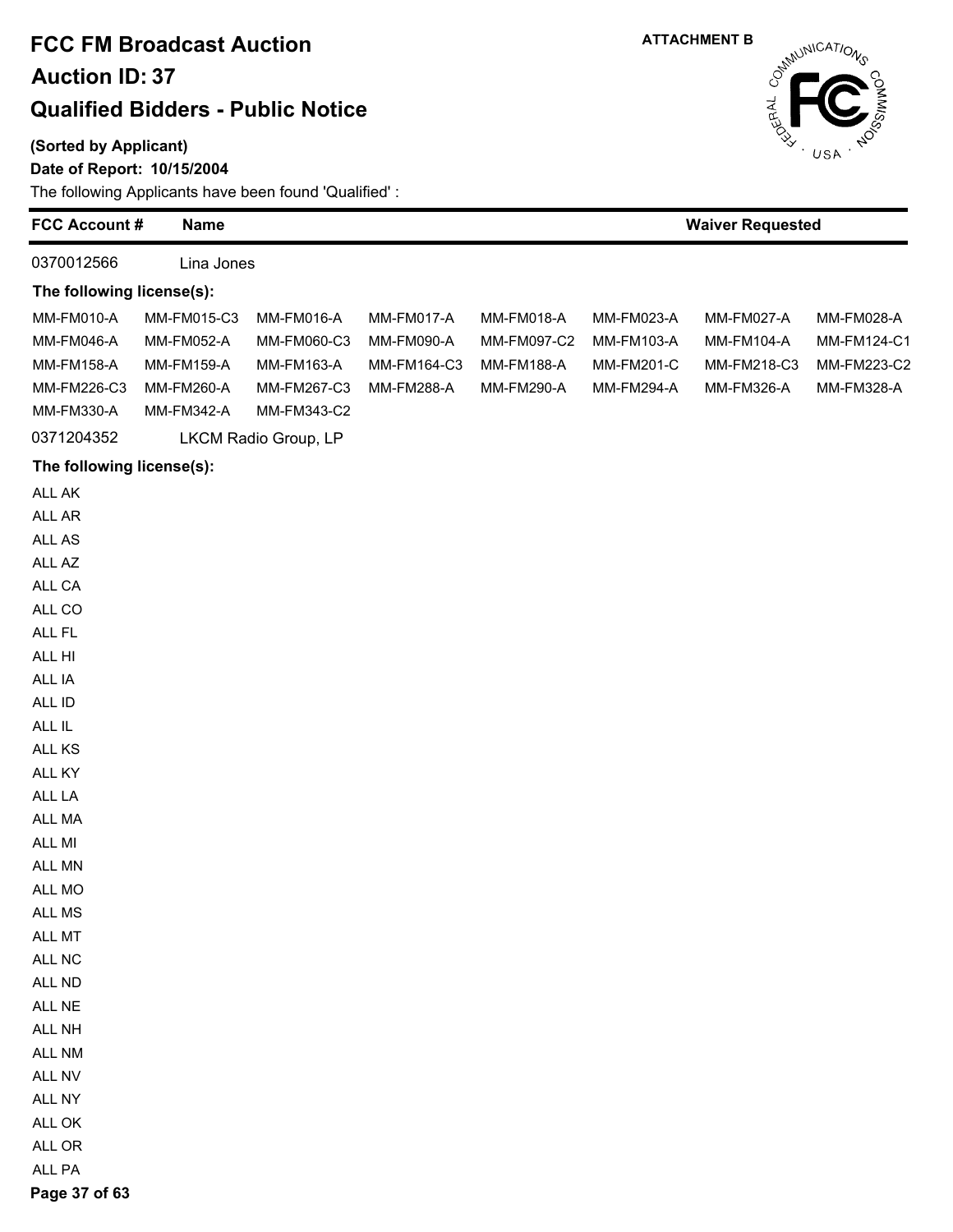### **(Sorted by Applicant)**

### **Date of Report: 10/15/2004**

The following Applicants have been found 'Qualified' :

| <b>FCC Account #</b>      | <b>Name</b>       |                                    |            |                   |                   | <b>Waiver Requested</b> |                   |
|---------------------------|-------------------|------------------------------------|------------|-------------------|-------------------|-------------------------|-------------------|
| 0371204352                |                   | LKCM Radio Group, LP               |            |                   |                   |                         |                   |
| The following license(s): |                   |                                    |            |                   |                   |                         |                   |
| ALL SD                    |                   |                                    |            |                   |                   |                         |                   |
| ALL TN                    |                   |                                    |            |                   |                   |                         |                   |
| ALL TX                    |                   |                                    |            |                   |                   |                         |                   |
| ALL UT                    |                   |                                    |            |                   |                   |                         |                   |
| ALL VA                    |                   |                                    |            |                   |                   |                         |                   |
| ALL VT                    |                   |                                    |            |                   |                   |                         |                   |
| ALL WA                    |                   |                                    |            |                   |                   |                         |                   |
| ALL WI                    |                   |                                    |            |                   |                   |                         |                   |
| ALL WV<br>ALL WY          |                   |                                    |            |                   |                   |                         |                   |
| 0372108132                | Lois A. Mandel    |                                    |            |                   |                   |                         |                   |
| The following license(s): |                   |                                    |            |                   |                   |                         |                   |
| MM-FM015-C3               | MM-FM028-A        |                                    |            |                   |                   |                         |                   |
| 0372044097                |                   | <b>Longfoot Communications LLC</b> |            |                   |                   |                         |                   |
| The following license(s): |                   |                                    |            |                   |                   |                         |                   |
| MM-FM016-A                | MM-FM020-A        | MM-FM024-A                         |            |                   |                   |                         |                   |
| 0371249325                | Lorenz Proietti   |                                    |            |                   |                   |                         |                   |
| The following license(s): |                   |                                    |            |                   |                   |                         |                   |
| MM-FM342-A                | MM-FM343-C2       |                                    |            |                   |                   |                         |                   |
| 0371405534                | Lou Silverstein   |                                    |            |                   |                   |                         |                   |
| The following license(s): |                   |                                    |            |                   |                   |                         |                   |
| MM-FM015-C3               | MM-FM018-A        | MM-FM024-A                         |            |                   |                   |                         |                   |
| 0371655326                | Louis Vitali      |                                    |            |                   |                   |                         |                   |
| The following license(s): |                   |                                    |            |                   |                   |                         |                   |
| <b>ALL</b>                |                   |                                    |            |                   |                   |                         |                   |
| 0371609351                | Lovcom, Inc.      |                                    |            |                   |                   |                         |                   |
| The following license(s): |                   |                                    |            |                   |                   |                         |                   |
| <b>MM-FM351-C</b>         |                   |                                    |            |                   |                   |                         |                   |
| 0371314579                |                   | LP Broadcasting Partnership        |            |                   |                   |                         |                   |
| The following license(s): |                   |                                    |            |                   |                   |                         |                   |
| MM-FM015-C3               | MM-FM016-A        | MM-FM017-A                         | MM-FM023-A | MM-FM028-A        | MM-FM034-A        | MM-FM037-A              | MM-FM039-A        |
| MM-FM044-A                | MM-FM050-A        | MM-FM056-C3                        | MM-FM068-A | MM-FM069-C3       | MM-FM074-C        | <b>MM-FM078-C</b>       | <b>MM-FM118-A</b> |
| <b>MM-FM119-A</b>         | <b>MM-FM120-A</b> | <b>MM-FM127-A</b>                  | MM-FM132-A | <b>MM-FM215-A</b> | <b>MM-FM228-A</b> | MM-FM238-A              | MM-FM239-A        |
| MM-FM243-A                | MM-FM338-A        |                                    |            |                   |                   |                         |                   |
| Page 38 of 63             |                   |                                    |            |                   |                   |                         |                   |

CataluniCATIONS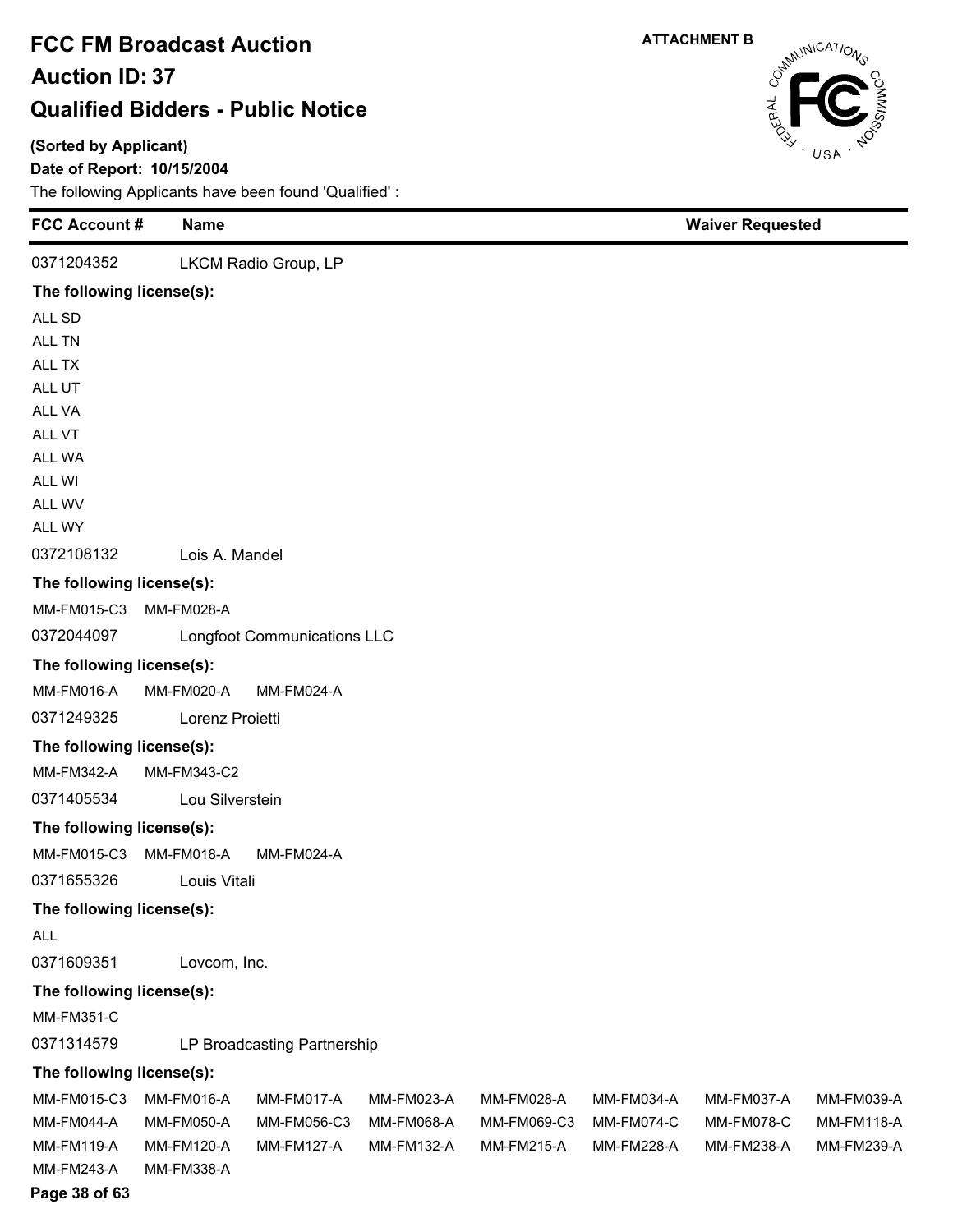#### **(Sorted by Applicant)**

**Date of Report: 10/15/2004**

The following Applicants have been found 'Qualified' :

| FCC Account #             | <b>Name</b>           | <b>Waiver Requested</b> |
|---------------------------|-----------------------|-------------------------|
| 0371211109                | LUK Broadcasting, LLC |                         |
| The following license(s): |                       |                         |
| ALL AK                    |                       |                         |
| ALL AR                    |                       |                         |
| ALL AZ                    |                       |                         |
| ALL CA                    |                       |                         |
| ALL CO                    |                       |                         |
| ALL FL                    |                       |                         |
| ALL HI                    |                       |                         |
| ALL IA                    |                       |                         |
| ALL ID                    |                       |                         |
| ALL IL                    |                       |                         |
| ALL KS                    |                       |                         |
| ALL KY                    |                       |                         |
| ALL LA                    |                       |                         |
| ALL MA                    |                       |                         |
| ALL MI                    |                       |                         |
| ALL MN                    |                       |                         |
| ALL MO                    |                       |                         |
| ALL MS                    |                       |                         |
| ALL MT                    |                       |                         |
| ALL NC                    |                       |                         |
| ALL ND                    |                       |                         |
| ALL NE                    |                       |                         |
| ALL NH                    |                       |                         |
| ALL NM                    |                       |                         |
| ALL NV                    |                       |                         |
| ALL NY                    |                       |                         |
| ALL OK                    |                       |                         |
| ALL OR                    |                       |                         |
| ALL PA                    |                       |                         |
| $\sf ALL$ SD              |                       |                         |
| ALL TN                    |                       |                         |
| ALL TX                    |                       |                         |
| ALL UT                    |                       |                         |
| ALL VA                    |                       |                         |
| ALL VT                    |                       |                         |
| ALL WA                    |                       |                         |
| ALL WI                    |                       |                         |



**Page 39 of 63**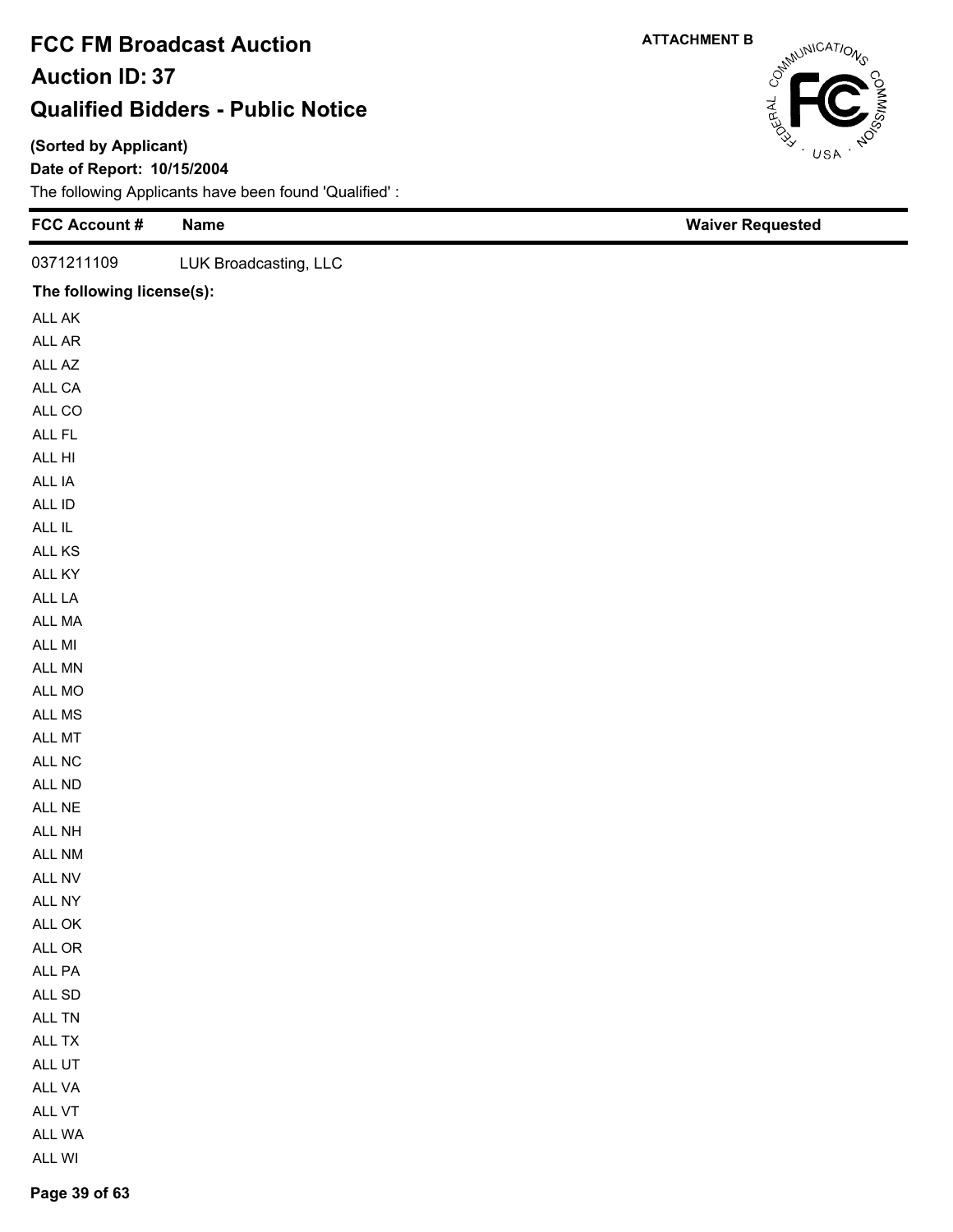#### **(Sorted by Applicant)**

### **Date of Report: 10/15/2004**

**FCC Account # Name**

The following Applicants have been found 'Qualified' :

| 0371211109                |                        | LUK Broadcasting, LLC                   |             |                                                             |                   |                   |             |
|---------------------------|------------------------|-----------------------------------------|-------------|-------------------------------------------------------------|-------------------|-------------------|-------------|
| The following license(s): |                        |                                         |             |                                                             |                   |                   |             |
| ALL WV                    |                        |                                         |             |                                                             |                   |                   |             |
| ALL WY                    |                        |                                         |             |                                                             |                   |                   |             |
| 0371021391                |                        | M&M Broadcasters, Ltd.                  |             |                                                             |                   |                   |             |
| The following license(s): |                        |                                         |             |                                                             |                   |                   |             |
| <b>MM-FM297-A</b>         |                        |                                         |             |                                                             |                   |                   |             |
| 0371957258                |                        | M. Kent Frandsen                        |             |                                                             |                   |                   |             |
| The following license(s): |                        |                                         |             |                                                             |                   |                   |             |
|                           | MM-FM097-C2 MM-FM098-A |                                         |             | MM-FM227-C1 MM-FM234-C1 MM-FM314-C3 MM-FM318-C2 MM-FM347-C2 |                   |                   |             |
| 0371003467                |                        | Magnum Broadcasting, Inc.               |             |                                                             |                   |                   |             |
| The following license(s): |                        |                                         |             |                                                             |                   |                   |             |
| ALL PA                    |                        |                                         |             |                                                             |                   |                   |             |
| 0370024288                |                        | Malvern Entertainment Corporation       |             |                                                             |                   |                   |             |
| The following license(s): |                        |                                         |             |                                                             |                   |                   |             |
| ALL AR                    |                        |                                         |             |                                                             |                   |                   |             |
| MM-FM044-A                | <b>MM-FM050-A</b>      | MM-FM055-A                              | MM-FM159-A  | MM-FM163-A                                                  | MM-FM277-A        | <b>MM-FM304-A</b> |             |
| 0371038139                |                        | Marcos Rodriguez c/o Cohn and Marks LLP |             |                                                             |                   |                   |             |
| The following license(s): |                        |                                         |             |                                                             |                   |                   |             |
| MM-FM044-A                | <b>MM-FM050-A</b>      |                                         |             |                                                             |                   |                   |             |
| 0371739199                | Marfa Radio, Inc.      |                                         |             |                                                             |                   |                   |             |
| The following license(s): |                        |                                         |             |                                                             |                   |                   |             |
| ALL                       |                        |                                         |             |                                                             |                   |                   |             |
| 0371624007                |                        | Mark and Mickie Evans                   |             |                                                             |                   |                   |             |
| The following license(s): |                        |                                         |             |                                                             |                   |                   |             |
| ALL VT                    |                        |                                         |             |                                                             |                   |                   |             |
| MM-FM015-C3               |                        | MM-FM097-C2 MM-FM103-A                  | MM-FM166-C2 | <b>MM-FM243-A</b>                                           | <b>MM-FM246-A</b> | <b>MM-FM297-A</b> | MM-FM298-C2 |
| 0370052267                | Mark T. Hogan          |                                         |             |                                                             |                   |                   |             |
| The following license(s): |                        |                                         |             |                                                             |                   |                   |             |
| MM-FM063-A                |                        |                                         |             |                                                             |                   |                   |             |
| 0371132487                |                        | Marquee Broadcasting, Inc.              |             |                                                             |                   |                   |             |
| The following license(s): |                        |                                         |             |                                                             |                   |                   |             |
| ALL AZ                    |                        |                                         |             |                                                             |                   |                   |             |
| ALL CA                    |                        |                                         |             |                                                             |                   |                   |             |
| ALL FL                    |                        |                                         |             |                                                             |                   |                   |             |

**Waiver Requested**

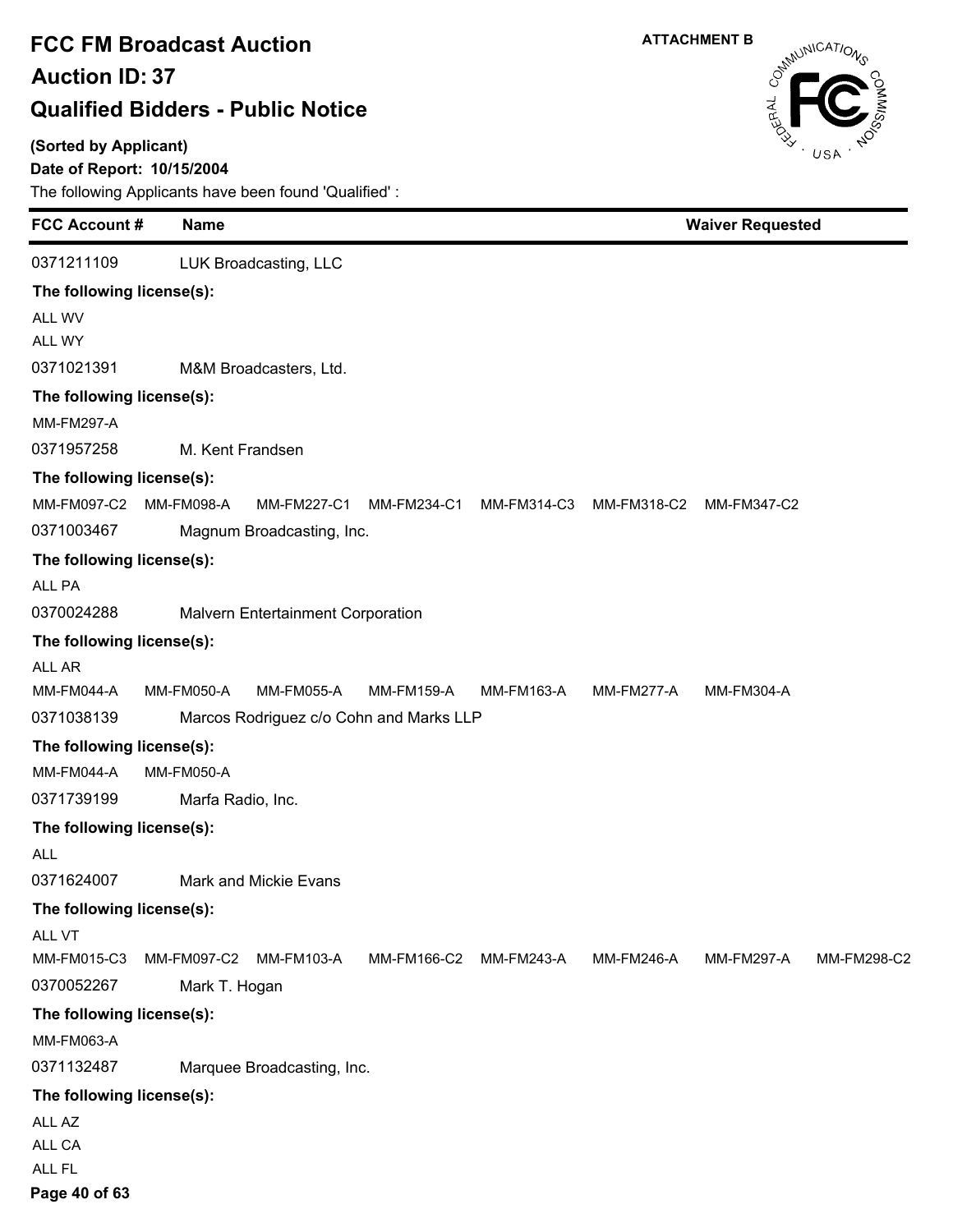#### **(Sorted by Applicant)**

### **Date of Report: 10/15/2004**

| <b>FCC Account #</b>      | <b>Name</b>       |                              |                   |                   |                   | <b>Waiver Requested</b> |                   |  |
|---------------------------|-------------------|------------------------------|-------------------|-------------------|-------------------|-------------------------|-------------------|--|
| 0371132487                |                   | Marquee Broadcasting, Inc.   |                   |                   |                   |                         |                   |  |
| The following license(s): |                   |                              |                   |                   |                   |                         |                   |  |
| ALL HI                    |                   |                              |                   |                   |                   |                         |                   |  |
| ALL NM                    |                   |                              |                   |                   |                   |                         |                   |  |
| ALL NV                    |                   |                              |                   |                   |                   |                         |                   |  |
| ALL VA                    |                   |                              |                   |                   |                   |                         |                   |  |
| 0371447187                | Martin L. Gibbs   |                              |                   |                   |                   |                         |                   |  |
| The following license(s): |                   |                              |                   |                   |                   |                         |                   |  |
| <b>MM-FM329-A</b>         |                   |                              |                   |                   |                   |                         |                   |  |
| 0371314299                | Mary Ketelsen     |                              |                   |                   |                   |                         |                   |  |
| The following license(s): |                   |                              |                   |                   |                   |                         |                   |  |
| <b>MM-FM083-A</b>         |                   |                              |                   |                   |                   |                         |                   |  |
| 0371043243                | Massmedia, Inc.   |                              |                   |                   |                   |                         |                   |  |
| The following license(s): |                   |                              |                   |                   |                   |                         |                   |  |
| ALL FL                    |                   |                              |                   |                   |                   |                         |                   |  |
| ALL NH                    |                   |                              |                   |                   |                   |                         |                   |  |
| MM-FM016-A                | <b>MM-FM042-A</b> | <b>MM-FM050-A</b>            | <b>MM-FM055-A</b> | <b>MM-FM057-A</b> | <b>MM-FM058-A</b> | MM-FM060-C3             | MM-FM097-C2       |  |
| <b>MM-FM167-A</b>         | <b>MM-FM168-A</b> | <b>MM-FM186-A</b>            | MM-FM187-A        | MM-FM223-C2       | <b>MM-FM276-A</b> | MM-FM277-A              | <b>MM-FM279-A</b> |  |
| MM-FM285-C3               | <b>MM-FM299-A</b> | MM-FM347-C2                  | <b>MM-FM356-A</b> | <b>MM-FM357-A</b> |                   |                         |                   |  |
| 0371745506                |                   | Matinee Radio, LLC           |                   |                   |                   |                         |                   |  |
| The following license(s): |                   |                              |                   |                   |                   |                         |                   |  |
| <b>ALL</b>                |                   |                              |                   |                   |                   |                         |                   |  |
| 0371636101                |                   | <b>Matthew Provenzano</b>    |                   |                   |                   |                         |                   |  |
| The following license(s): |                   |                              |                   |                   |                   |                         |                   |  |
| <b>MM-FM280-A</b>         | <b>MM-FM287-A</b> |                              |                   |                   |                   |                         |                   |  |
| 0372232563                | Maxim Media       |                              |                   |                   |                   |                         |                   |  |
| The following license(s): |                   |                              |                   |                   |                   |                         |                   |  |
| MM-FM024-A                | <b>MM-FM027-A</b> | MM-FM028-A                   | <b>MM-FM064-A</b> | <b>MM-FM228-A</b> | MM-FM234-C1       | MM-FM285-C3             | <b>MM-FM297-A</b> |  |
| 0371503306                |                   | MBC Grand Broadcasting, Inc. |                   |                   |                   |                         |                   |  |
| The following license(s): |                   |                              |                   |                   |                   |                         |                   |  |
| MM-FM044-A                | <b>MM-FM050-A</b> | <b>MM-FM055-A</b>            |                   |                   |                   |                         |                   |  |
| 0371508243                |                   | McCook Radio Group           |                   |                   |                   |                         |                   |  |
| The following license(s): |                   |                              |                   |                   |                   |                         |                   |  |
| MM-FM062-A                | MM-FM205-C1       | MM-FM206-C1                  | MM-FM211-C1       | MM-FM214-C1       |                   |                         |                   |  |



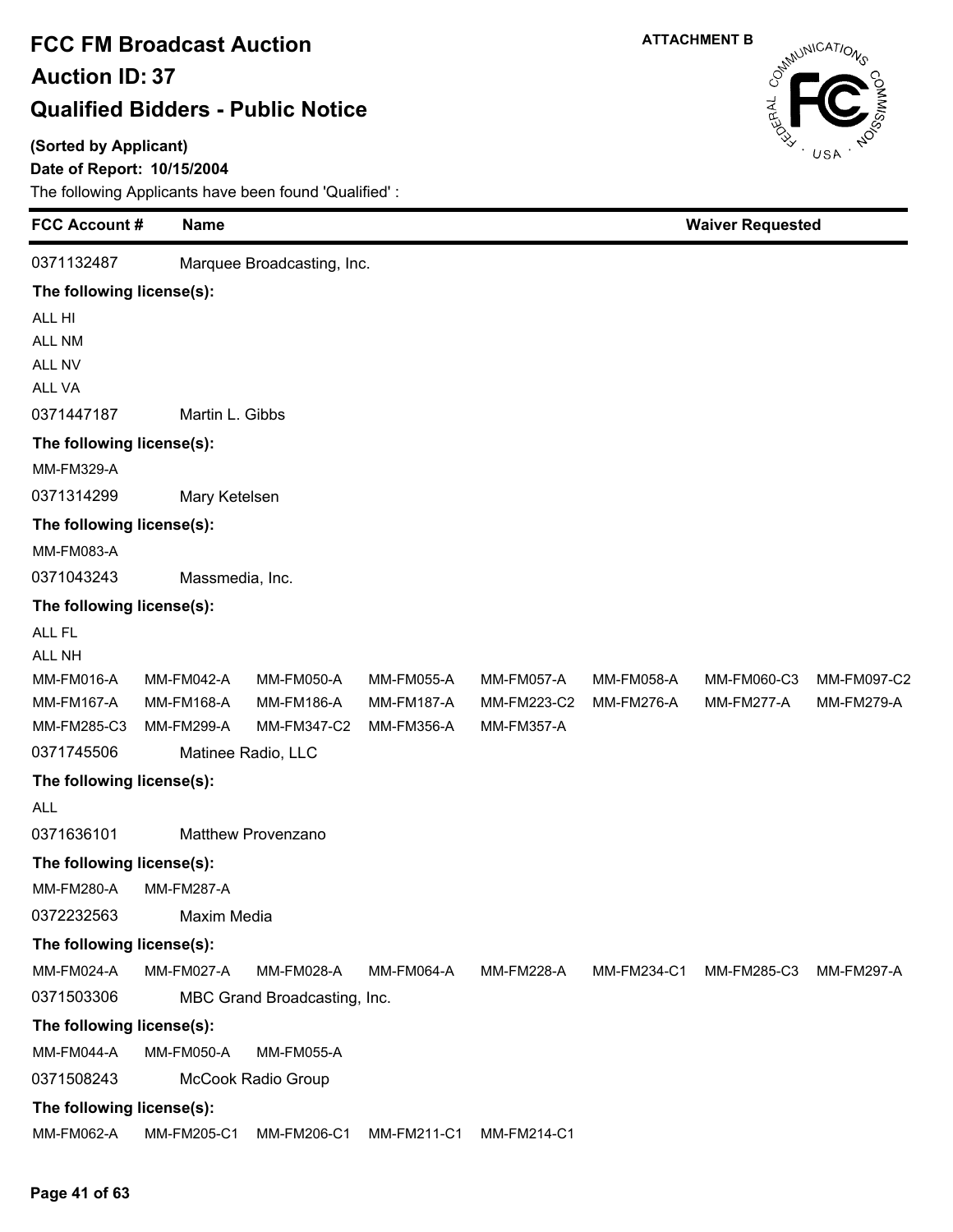#### **(Sorted by Applicant)**

### **Date of Report: 10/15/2004**

The following Applicants have been found 'Qualified' :

| <b>FCC Account#</b>       | <b>Name</b>                   |                                                |                   |                   |             | <b>Waiver Requested</b> |            |  |  |
|---------------------------|-------------------------------|------------------------------------------------|-------------------|-------------------|-------------|-------------------------|------------|--|--|
| 0371453367                |                               | Metro Broadcasters - Texas, Inc.               |                   |                   |             |                         |            |  |  |
| The following license(s): |                               |                                                |                   |                   |             |                         |            |  |  |
| <b>MM-FM297-A</b>         |                               |                                                |                   |                   |             |                         |            |  |  |
| 0372017305                | Michael B. Glinter            |                                                |                   |                   |             |                         |            |  |  |
| The following license(s): |                               |                                                |                   |                   |             |                         |            |  |  |
| MM-FM063-A                |                               |                                                |                   |                   |             |                         |            |  |  |
| 0371612543                |                               | MID SOUTH COMMUINICATIONS COMPANY, INC.        |                   |                   |             |                         |            |  |  |
| The following license(s): |                               |                                                |                   |                   |             |                         |            |  |  |
| <b>MM-FM140-A</b>         |                               |                                                |                   |                   |             |                         |            |  |  |
| 0370929583                |                               | Midcontinent Radio of South Dakota, Inc.       |                   |                   |             |                         |            |  |  |
| The following license(s): |                               |                                                |                   |                   |             |                         |            |  |  |
| MM-FM267-C3               |                               |                                                |                   |                   |             |                         |            |  |  |
| 0371841301                |                               | Milner Broadcasting Co.                        |                   |                   |             |                         |            |  |  |
| The following license(s): |                               |                                                |                   |                   |             |                         |            |  |  |
| <b>MM-FM113-A</b>         | <b>MM-FM114-A</b>             |                                                |                   |                   |             |                         |            |  |  |
| 0370429322                | Minas Management Nevada, Inc. |                                                |                   |                   |             |                         |            |  |  |
| The following license(s): |                               |                                                |                   |                   |             |                         |            |  |  |
| <b>MM-FM224-A</b>         |                               |                                                |                   |                   |             |                         |            |  |  |
| 0371646548                |                               | Minnesota Public Radio                         |                   |                   |             |                         |            |  |  |
| The following license(s): |                               |                                                |                   |                   |             |                         |            |  |  |
| <b>MM-FM153-A</b>         |                               |                                                |                   |                   |             |                         |            |  |  |
| 0371107288                |                               | Minnesota Valley Broadcasting Co.              |                   |                   |             |                         |            |  |  |
| The following license(s): |                               |                                                |                   |                   |             |                         |            |  |  |
| <b>MM-FM152-A</b>         | <b>MM-FM154-A</b>             |                                                |                   |                   |             |                         |            |  |  |
| 0371623401                |                               | Moon Holdings, LLC                             |                   |                   |             |                         |            |  |  |
| The following license(s): |                               |                                                |                   |                   |             |                         |            |  |  |
| <b>MM-FM027-A</b>         | MM-FM097-C2                   | MM-FM100-C3                                    | MM-FM105-A        | <b>MM-FM118-A</b> | MM-FM261-C3 | MM-FM327-C3             | MM-FM329-A |  |  |
| 0371250105                |                               | Multicultural Radio Broadcasting Licensee, LLC |                   |                   |             |                         |            |  |  |
| The following license(s): |                               |                                                |                   |                   |             |                         |            |  |  |
| MM-FM030-A                | <b>MM-FM034-A</b>             | <b>MM-FM037-A</b>                              | <b>MM-FM039-A</b> | <b>MM-FM233-C</b> | MM-FM234-C1 |                         |            |  |  |
| 0371030065                |                               | Multimedia Holdings Corporation                |                   |                   |             |                         |            |  |  |
| The following license(s): |                               |                                                |                   |                   |             |                         |            |  |  |
| MM-FM267-C3               |                               |                                                |                   |                   |             |                         |            |  |  |

CataluniCATIONS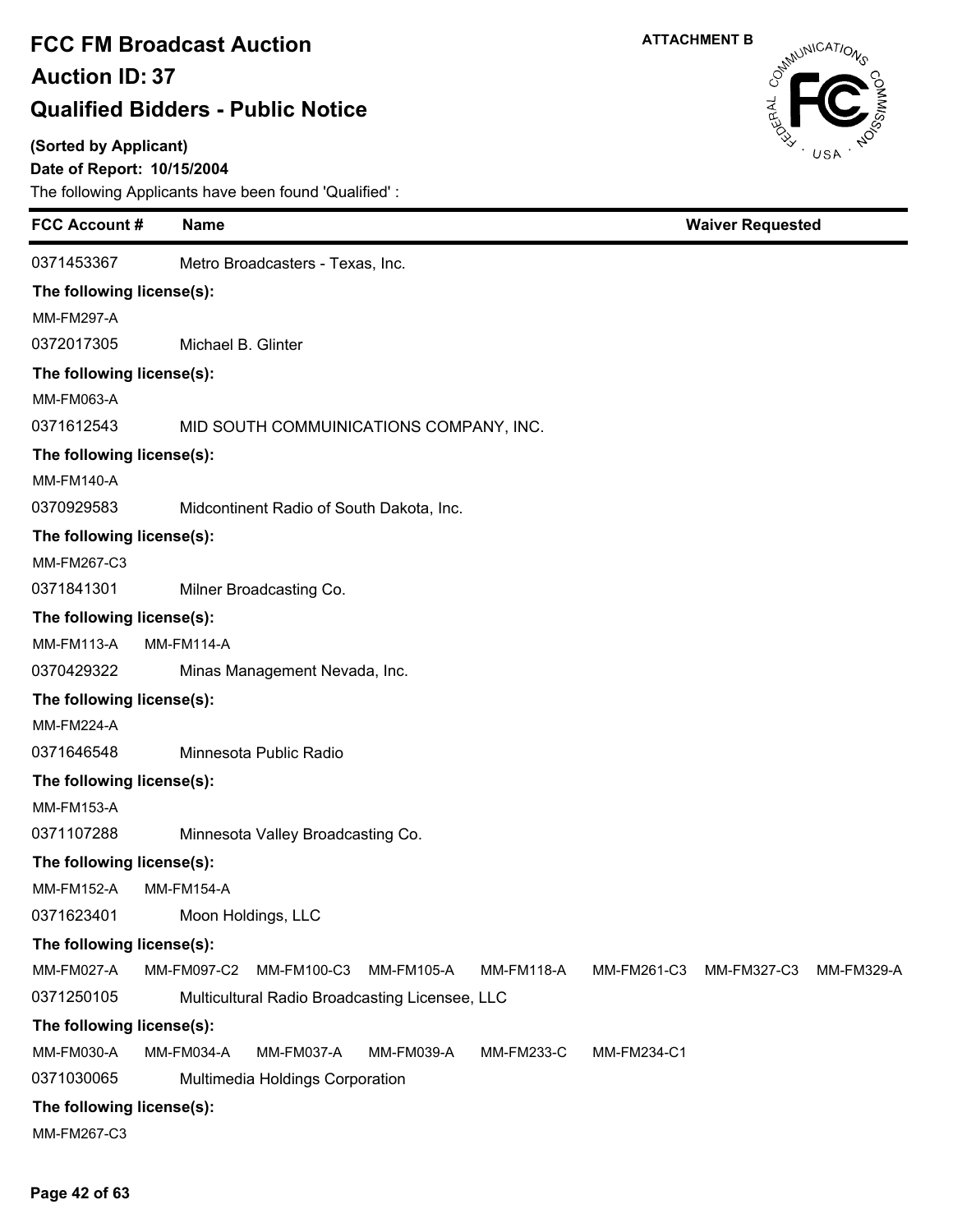#### **(Sorted by Applicant)**

### **Date of Report: 10/15/2004**

The following Applicants have been found 'Qualified' :

|                           | <b>FCC Account #</b><br><b>Name</b> |                                     |                   |             | <b>Waiver Requested</b> |                   |                   |  |
|---------------------------|-------------------------------------|-------------------------------------|-------------------|-------------|-------------------------|-------------------|-------------------|--|
| 0371328346                |                                     | Munbilla Broadcast Properties, Ltd. |                   |             |                         |                   |                   |  |
| The following license(s): |                                     |                                     |                   |             |                         |                   |                   |  |
| <b>MM-FM296-A</b>         |                                     |                                     |                   |             |                         |                   |                   |  |
| 0371633387                |                                     | Nampa Leasing Co., LLC              |                   |             |                         |                   |                   |  |
| The following license(s): |                                     |                                     |                   |             |                         |                   |                   |  |
| MM-FM097-C2               | <b>MM-FM103-A</b>                   | <b>MM-FM168-A</b>                   | <b>MM-FM228-A</b> | MM-FM231-C1 | MM-FM232-C1             | MM-FM234-C1       | MM-FM269-A        |  |
| <b>MM-FM272-A</b>         | <b>MM-FM276-A</b>                   | <b>MM-FM283-A</b>                   | MM-FM292-A        | MM-FM296-A  | MM-FM302-C2             | <b>MM-FM344-A</b> | <b>MM-FM349-A</b> |  |
| MM-FM355-A                | <b>MM-FM356-A</b>                   | <b>MM-FM357-A</b>                   |                   |             |                         |                   |                   |  |
| 0371553002                |                                     | Nassau Broadcasting Holdings, Inc.  |                   |             |                         |                   |                   |  |
| The following license(s): |                                     |                                     |                   |             |                         |                   |                   |  |
| ALL NH                    |                                     |                                     |                   |             |                         |                   |                   |  |
| ALL VT                    |                                     |                                     |                   |             |                         |                   |                   |  |
| MM-FM238-A                | <b>MM-FM242-A</b>                   | MM-FM243-A                          | <b>MM-FM244-A</b> |             |                         |                   |                   |  |
| 0371845211                |                                     | Nassawadox Broadcasting Company     |                   |             |                         |                   |                   |  |
| The following license(s): |                                     |                                     |                   |             |                         |                   |                   |  |
| ALL VA                    |                                     |                                     |                   |             |                         |                   |                   |  |
| 0371621218                |                                     | Natural Broadcast Systems, Inc.     |                   |             |                         |                   |                   |  |
| The following license(s): |                                     |                                     |                   |             |                         |                   |                   |  |
| MM-FM283-A                | <b>MM-FM288-A</b>                   | MM-FM290-A                          | <b>MM-FM299-A</b> | MM-FM309-A  |                         |                   |                   |  |
| 0371929307                |                                     | Nevada Public Radio                 |                   |             |                         |                   |                   |  |
| The following license(s): |                                     |                                     |                   |             |                         |                   |                   |  |
| ALL NV                    |                                     |                                     |                   |             |                         |                   |                   |  |
| MM-FM016-A                | MM-FM037-A                          | <b>MM-FM040-A</b>                   | MM-FM314-C3       | MM-FM318-C2 |                         |                   |                   |  |
| 0371351531                |                                     | New Hampshire Public Radio          |                   |             |                         |                   |                   |  |
| The following license(s): |                                     |                                     |                   |             |                         |                   |                   |  |
| <b>MM-FM216-A</b>         | <b>MM-FM217-A</b>                   |                                     |                   |             |                         |                   |                   |  |
| 0371324425                |                                     | New Mind Broadcasting, LLC          |                   |             |                         |                   |                   |  |
| The following license(s): |                                     |                                     |                   |             |                         |                   |                   |  |
| <b>MM-FM064-A</b>         | <b>MM-FM068-A</b>                   | MM-FM069-C3                         | MM-FM224-A        | MM-FM314-C3 |                         |                   |                   |  |
| 0370342472                |                                     | New Star Broadcasting LLC           |                   |             |                         |                   |                   |  |
| The following license(s): |                                     |                                     |                   |             |                         |                   |                   |  |
| <b>MM-FM020-A</b>         | MM-FM048-C3                         | <b>MM-FM320-A</b>                   |                   |             |                         |                   |                   |  |
| 0371442551                | NT Radio, LLC                       |                                     |                   |             |                         |                   |                   |  |
| The following license(s): |                                     |                                     |                   |             |                         |                   |                   |  |
|                           |                                     |                                     |                   |             |                         |                   |                   |  |

ALL

**Page 43 of 63**

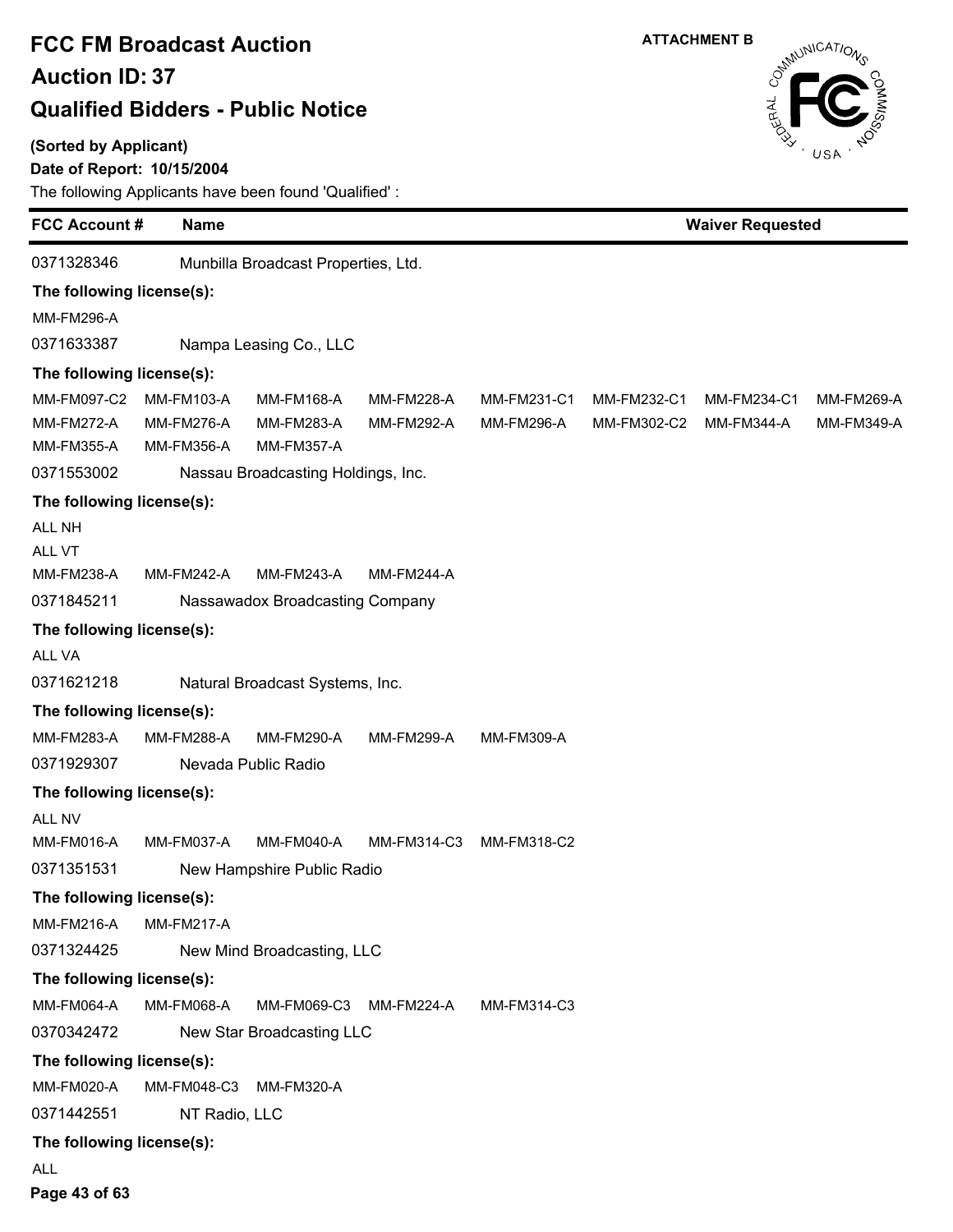**(Sorted by Applicant)**

### **Date of Report: 10/15/2004**



| <b>FCC Account#</b>       | <b>Name</b>       |                              |                   |                   |                   |                   | <b>Waiver Requested</b> |  |  |
|---------------------------|-------------------|------------------------------|-------------------|-------------------|-------------------|-------------------|-------------------------|--|--|
| 0370117235                | Ortega Media      |                              |                   |                   |                   |                   |                         |  |  |
| The following license(s): |                   |                              |                   |                   |                   |                   |                         |  |  |
| MM-FM083-A                |                   |                              |                   |                   |                   |                   |                         |  |  |
| 0372158142                |                   | Owensville Communication LLC |                   |                   |                   |                   |                         |  |  |
| The following license(s): |                   |                              |                   |                   |                   |                   |                         |  |  |
| <b>ALL VA</b>             |                   |                              |                   |                   |                   |                   |                         |  |  |
| <b>MM-FM009-A</b>         | MM-FM034-A        | MM-FM039-A                   | <b>MM-FM045-A</b> | <b>MM-FM053-A</b> | <b>MM-FM058-A</b> | MM-FM059-C2       | MM-FM061-A              |  |  |
| <b>MM-FM064-A</b>         | <b>MM-FM140-A</b> | <b>MM-FM186-A</b>            | <b>MM-FM187-A</b> | MM-FM220-C2       | <b>MM-FM228-A</b> | MM-FM231-C1       | MM-FM232-C1             |  |  |
| <b>MM-FM255-A</b>         | <b>MM-FM266-A</b> | MM-FM285-C3                  | MM-FM299-A        | MM-FM327-C3       | <b>MM-FM331-A</b> | MM-FM349-A        |                         |  |  |
| 0371402365                |                   | PACIFIC EMPIRE RADIO CORP    |                   |                   |                   |                   |                         |  |  |
| The following license(s): |                   |                              |                   |                   |                   |                   |                         |  |  |
| MM-FM097-C2               | <b>MM-FM098-A</b> | MM-FM100-C3                  | MM-FM103-A        | <b>MM-FM104-A</b> | <b>MM-FM105-A</b> | <b>MM-FM184-A</b> | <b>MM-FM256-A</b>       |  |  |
| <b>MM-FM258-A</b>         | MM-FM261-C3       |                              |                   |                   |                   |                   |                         |  |  |
| 0370243438                |                   | Palomas Broadcasting LLC     |                   |                   |                   |                   |                         |  |  |
| The following license(s): |                   |                              |                   |                   |                   |                   |                         |  |  |
| MM-FM220-C2               | MM-FM221-C1       | MM-FM223-C2                  | <b>MM-FM224-A</b> |                   |                   |                   |                         |  |  |
| 0371637525                |                   | Pamal Broadcasting, Ltd.     |                   |                   |                   |                   |                         |  |  |
| The following license(s): |                   |                              |                   |                   |                   |                   |                         |  |  |
| <b>ALL MA</b>             |                   |                              |                   |                   |                   |                   |                         |  |  |
| MM-FM063-A                | <b>MM-FM066-A</b> | <b>MM-FM244-A</b>            |                   |                   |                   |                   |                         |  |  |
| 0372106147                |                   | Parallel Broadcasting, Inc.  |                   |                   |                   |                   |                         |  |  |
| The following license(s): |                   |                              |                   |                   |                   |                   |                         |  |  |
| MM-FM015-C3               | MM-FM017-A        | <b>MM-FM018-A</b>            | MM-FM024-A        | MM-FM027-A        | <b>MM-FM028-A</b> | MM-FM040-A        | <b>MM-FM228-A</b>       |  |  |
| MM-FM234-C1               |                   |                              |                   |                   |                   |                   |                         |  |  |
| 0372207546                |                   | PATRICIA VAN ZANDT           |                   |                   |                   |                   |                         |  |  |
| The following license(s): |                   |                              |                   |                   |                   |                   |                         |  |  |
| ALL FL                    |                   |                              |                   |                   |                   |                   |                         |  |  |
| ALL MO                    |                   |                              |                   |                   |                   |                   |                         |  |  |
| <b>MM-FM091-A</b>         | MM-FM092-A        | <b>MM-FM109-A</b>            | <b>MM-FM111-A</b> | <b>MM-FM112-A</b> | <b>MM-FM130-A</b> | <b>MM-FM131-A</b> | <b>MM-FM145-A</b>       |  |  |
| MM-FM148-C3               | <b>MM-FM186-A</b> | <b>MM-FM187-A</b>            | <b>MM-FM255-A</b> | MM-FM299-A        | <b>MM-FM335-A</b> |                   |                         |  |  |
| 0371943134                | Paul M. Anderson  |                              |                   |                   |                   |                   |                         |  |  |
| The following license(s): |                   |                              |                   |                   |                   |                   |                         |  |  |
| MM-FM312-C3               | MM-FM313-C2       | MM-FM321-C3                  |                   |                   |                   |                   |                         |  |  |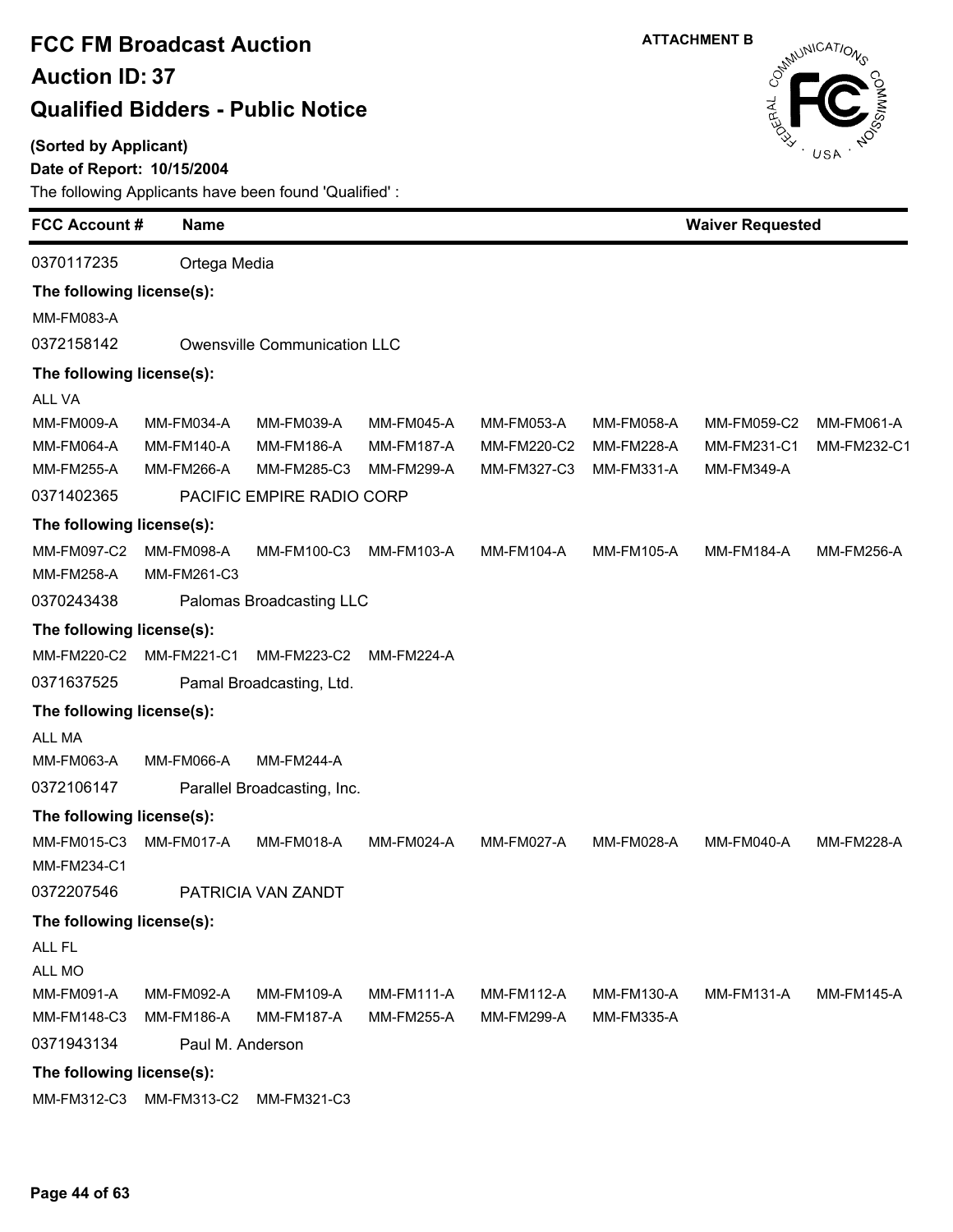#### **(Sorted by Applicant)**

### **Date of Report: 10/15/2004**



| Paula J. Teegardin<br>The following license(s):<br><b>MM-FM279-A</b><br>Pecos Valley Broadcasting Company<br>The following license(s):<br>MM-FM218-C3<br>PENINSULA COMMUNICATIONS, INC.<br>The following license(s):<br>MM-FM005-C2<br>Peter Mieuli<br>The following license(s):<br>MM-FM028-A<br>PFRE LLC<br>The following license(s):<br><b>ALL VA</b><br>MM-FM028-A<br><b>MM-FM224-A</b><br><b>MM-FM244-A</b><br><b>MM-FM050-A</b><br><b>MM-FM063-A</b><br>MM-FM069-C3<br>MM-FM168-A<br><b>MM-FM243-A</b><br>MM-FM325-A<br>0371145007<br>Philip K. Moore<br>The following license(s):<br><b>MM-FM027-A</b><br><b>MM-FM228-A</b><br>0371518074<br><b>Pilot Communications</b><br>The following license(s):<br>MM-FM015-C3<br>MM-FM016-A<br><b>MM-FM027-A</b><br>MM-FM191-C1<br><b>MM-FM228-A</b><br><b>MM-FM028-A</b><br>MM-FM030-A<br>MM-FM200-C<br>MM-FM229-C3<br>MM-FM231-C1 | <b>FCC Account#</b> | <b>Name</b> | <b>Waiver Requested</b> |             |  |  |  |  |
|-----------------------------------------------------------------------------------------------------------------------------------------------------------------------------------------------------------------------------------------------------------------------------------------------------------------------------------------------------------------------------------------------------------------------------------------------------------------------------------------------------------------------------------------------------------------------------------------------------------------------------------------------------------------------------------------------------------------------------------------------------------------------------------------------------------------------------------------------------------------------------------|---------------------|-------------|-------------------------|-------------|--|--|--|--|
|                                                                                                                                                                                                                                                                                                                                                                                                                                                                                                                                                                                                                                                                                                                                                                                                                                                                                   | 0371425393          |             |                         |             |  |  |  |  |
|                                                                                                                                                                                                                                                                                                                                                                                                                                                                                                                                                                                                                                                                                                                                                                                                                                                                                   |                     |             |                         |             |  |  |  |  |
|                                                                                                                                                                                                                                                                                                                                                                                                                                                                                                                                                                                                                                                                                                                                                                                                                                                                                   |                     |             |                         |             |  |  |  |  |
|                                                                                                                                                                                                                                                                                                                                                                                                                                                                                                                                                                                                                                                                                                                                                                                                                                                                                   | 0371536153          |             |                         |             |  |  |  |  |
|                                                                                                                                                                                                                                                                                                                                                                                                                                                                                                                                                                                                                                                                                                                                                                                                                                                                                   |                     |             |                         |             |  |  |  |  |
|                                                                                                                                                                                                                                                                                                                                                                                                                                                                                                                                                                                                                                                                                                                                                                                                                                                                                   |                     |             |                         |             |  |  |  |  |
|                                                                                                                                                                                                                                                                                                                                                                                                                                                                                                                                                                                                                                                                                                                                                                                                                                                                                   | 0371446376          |             |                         |             |  |  |  |  |
|                                                                                                                                                                                                                                                                                                                                                                                                                                                                                                                                                                                                                                                                                                                                                                                                                                                                                   |                     |             |                         |             |  |  |  |  |
|                                                                                                                                                                                                                                                                                                                                                                                                                                                                                                                                                                                                                                                                                                                                                                                                                                                                                   |                     |             |                         |             |  |  |  |  |
|                                                                                                                                                                                                                                                                                                                                                                                                                                                                                                                                                                                                                                                                                                                                                                                                                                                                                   | 0371225044          |             |                         |             |  |  |  |  |
|                                                                                                                                                                                                                                                                                                                                                                                                                                                                                                                                                                                                                                                                                                                                                                                                                                                                                   |                     |             |                         |             |  |  |  |  |
|                                                                                                                                                                                                                                                                                                                                                                                                                                                                                                                                                                                                                                                                                                                                                                                                                                                                                   |                     |             |                         |             |  |  |  |  |
|                                                                                                                                                                                                                                                                                                                                                                                                                                                                                                                                                                                                                                                                                                                                                                                                                                                                                   | 0371135275          |             |                         |             |  |  |  |  |
|                                                                                                                                                                                                                                                                                                                                                                                                                                                                                                                                                                                                                                                                                                                                                                                                                                                                                   |                     |             |                         |             |  |  |  |  |
|                                                                                                                                                                                                                                                                                                                                                                                                                                                                                                                                                                                                                                                                                                                                                                                                                                                                                   |                     |             |                         |             |  |  |  |  |
|                                                                                                                                                                                                                                                                                                                                                                                                                                                                                                                                                                                                                                                                                                                                                                                                                                                                                   |                     |             |                         |             |  |  |  |  |
|                                                                                                                                                                                                                                                                                                                                                                                                                                                                                                                                                                                                                                                                                                                                                                                                                                                                                   |                     |             |                         |             |  |  |  |  |
|                                                                                                                                                                                                                                                                                                                                                                                                                                                                                                                                                                                                                                                                                                                                                                                                                                                                                   |                     |             |                         |             |  |  |  |  |
|                                                                                                                                                                                                                                                                                                                                                                                                                                                                                                                                                                                                                                                                                                                                                                                                                                                                                   |                     |             |                         |             |  |  |  |  |
|                                                                                                                                                                                                                                                                                                                                                                                                                                                                                                                                                                                                                                                                                                                                                                                                                                                                                   |                     |             |                         |             |  |  |  |  |
|                                                                                                                                                                                                                                                                                                                                                                                                                                                                                                                                                                                                                                                                                                                                                                                                                                                                                   |                     |             |                         |             |  |  |  |  |
|                                                                                                                                                                                                                                                                                                                                                                                                                                                                                                                                                                                                                                                                                                                                                                                                                                                                                   |                     |             |                         |             |  |  |  |  |
|                                                                                                                                                                                                                                                                                                                                                                                                                                                                                                                                                                                                                                                                                                                                                                                                                                                                                   |                     |             |                         |             |  |  |  |  |
| 0371032013                                                                                                                                                                                                                                                                                                                                                                                                                                                                                                                                                                                                                                                                                                                                                                                                                                                                        |                     | MM-FM230-C1 |                         | MM-FM232-C1 |  |  |  |  |
| Platte River Radio, Inc.                                                                                                                                                                                                                                                                                                                                                                                                                                                                                                                                                                                                                                                                                                                                                                                                                                                          |                     |             |                         |             |  |  |  |  |
| The following license(s):<br>MM-FM212-C2                                                                                                                                                                                                                                                                                                                                                                                                                                                                                                                                                                                                                                                                                                                                                                                                                                          |                     |             |                         |             |  |  |  |  |
| Positive Radio, LLC                                                                                                                                                                                                                                                                                                                                                                                                                                                                                                                                                                                                                                                                                                                                                                                                                                                               | 0371411248          |             |                         |             |  |  |  |  |
|                                                                                                                                                                                                                                                                                                                                                                                                                                                                                                                                                                                                                                                                                                                                                                                                                                                                                   |                     |             |                         |             |  |  |  |  |
| The following license(s):<br><b>MM-FM288-A</b><br><b>MM-FM290-A</b>                                                                                                                                                                                                                                                                                                                                                                                                                                                                                                                                                                                                                                                                                                                                                                                                               |                     |             |                         |             |  |  |  |  |
| Powell Broadcasting Company, Inc.                                                                                                                                                                                                                                                                                                                                                                                                                                                                                                                                                                                                                                                                                                                                                                                                                                                 | 0371737527          |             |                         |             |  |  |  |  |
| The following license(s):                                                                                                                                                                                                                                                                                                                                                                                                                                                                                                                                                                                                                                                                                                                                                                                                                                                         |                     |             |                         |             |  |  |  |  |
| <b>MM-FM204-A</b>                                                                                                                                                                                                                                                                                                                                                                                                                                                                                                                                                                                                                                                                                                                                                                                                                                                                 |                     |             |                         |             |  |  |  |  |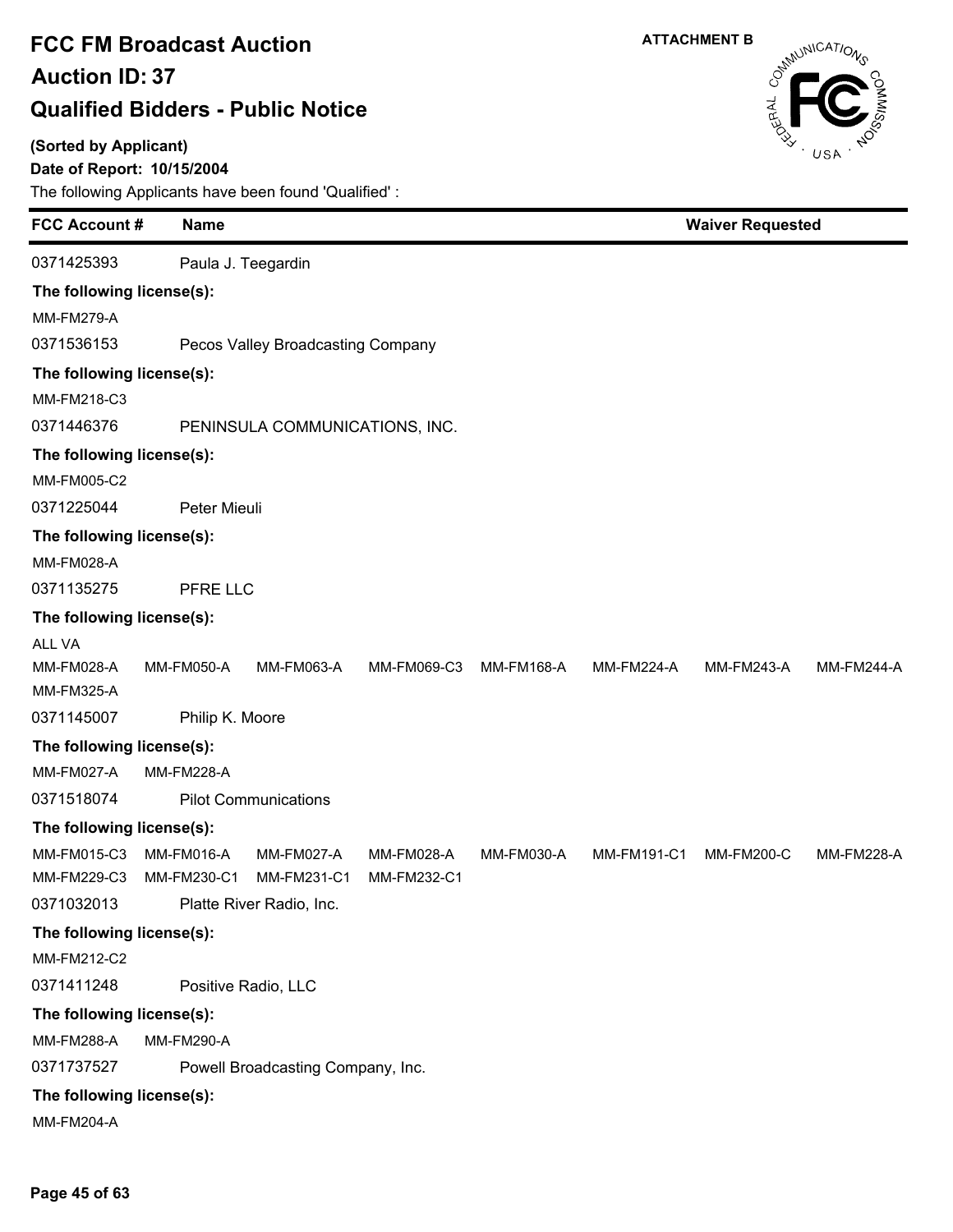### **(Sorted by Applicant)**

### **Date of Report: 10/15/2004**



| <b>FCC Account#</b>       | <b>Name</b>       |                                         |                   |                    |                    |                    | <b>Waiver Requested</b> |  |  |
|---------------------------|-------------------|-----------------------------------------|-------------------|--------------------|--------------------|--------------------|-------------------------|--|--|
| 0372036327                |                   | Premier Broadcasters, Inc.              |                   |                    |                    |                    |                         |  |  |
| The following license(s): |                   |                                         |                   |                    |                    |                    |                         |  |  |
| MM-FM326-A                |                   |                                         |                   |                    |                    |                    |                         |  |  |
| 0371647156                |                   | Preston M. Pollack                      |                   |                    |                    |                    |                         |  |  |
| The following license(s): |                   |                                         |                   |                    |                    |                    |                         |  |  |
| <b>MM-FM017-A</b>         | MM-FM020-A        | MM-FM024-A                              | <b>MM-FM241-A</b> |                    |                    |                    |                         |  |  |
| 0371146441                |                   | ProActive Communications, Inc.          |                   |                    |                    |                    |                         |  |  |
| The following license(s): |                   |                                         |                   |                    |                    |                    |                         |  |  |
| ALL HI                    |                   |                                         |                   |                    |                    |                    |                         |  |  |
| MM-FM015-C3               | MM-FM017-A        | MM-FM026-A                              | MM-FM028-A        | MM-FM030-A         | <b>MM-FM031-A</b>  | MM-FM034-A         | MM-FM037-A              |  |  |
| MM-FM038-C3               | MM-FM039-A        | MM-FM173-A                              | <b>MM-FM178-A</b> | MM-FM285-C3        | <b>MM-FM299-A</b>  | <b>MM-FM342-A</b>  | MM-FM343-C2             |  |  |
| 0371748233                |                   | Programmers Broadcasting, Inc.          |                   |                    |                    |                    |                         |  |  |
| The following license(s): |                   |                                         |                   |                    |                    |                    |                         |  |  |
| MM-FM193-C1               | MM-FM202-C1       |                                         |                   |                    |                    |                    |                         |  |  |
| 0371807238                |                   | Qantum of Cape Cod License Company, LLC |                   |                    |                    |                    |                         |  |  |
| The following license(s): |                   |                                         |                   |                    |                    |                    |                         |  |  |
| ALL MA                    |                   |                                         |                   |                    |                    |                    |                         |  |  |
| 0371600315                |                   | Radick Construction, Inc.               |                   |                    |                    |                    |                         |  |  |
| The following license(s): |                   |                                         |                   |                    |                    |                    |                         |  |  |
| MM-FM003-A                | MM-FM013-A        | MM-FM018-A                              | MM-FM023-A        | <b>MM-FM027-A</b>  | <b>MM-FM042-A</b>  | MM-FM044-A         | MM-FM048-C3             |  |  |
| MM-FM053-A                | MM-FM054-A        | <b>MM-FM055-A</b>                       | <b>MM-FM057-A</b> | <b>MM-FM058-A</b>  | MM-FM059-C2        | <b>MM-FM077-C2</b> | MM-FM097-C2             |  |  |
| MM-FM098-A                | MM-FM102-A        | MM-FM103-A                              | MM-FM109-A        | <b>MM-FM111-A</b>  | <b>MM-FM112-A</b>  | <b>MM-FM114-A</b>  | <b>MM-FM150-A</b>       |  |  |
| <b>MM-FM155-A</b>         | <b>MM-FM156-A</b> | MM-FM166-C2                             | MM-FM168-A        | <b>MM-FM170-C1</b> | <b>MM-FM171-C3</b> | MM-FM175-C3        | MM-FM177-A              |  |  |
| <b>MM-FM178-A</b>         | <b>MM-FM179-C</b> | MM-FM180-C2                             | MM-FM182-A        | <b>MM-FM184-A</b>  | <b>MM-FM185-A</b>  | <b>MM-FM224-A</b>  | <b>MM-FM228-A</b>       |  |  |
| MM-FM229-C3               | MM-FM231-C1       | MM-FM232-C1                             | <b>MM-FM255-A</b> | <b>MM-FM256-A</b>  | <b>MM-FM258-A</b>  | <b>MM-FM266-A</b>  | MM-FM327-C3             |  |  |
| MM-FM329-A                | MM-FM331-A        | <b>MM-FM345-A</b>                       | MM-FM346-C1       | <b>MM-FM347-C2</b> | <b>MM-FM356-A</b>  |                    |                         |  |  |
| 0371722118                |                   | Radio Bilingüe, Inc.                    |                   |                    |                    |                    |                         |  |  |
| The following license(s): |                   |                                         |                   |                    |                    |                    |                         |  |  |
| MM-FM023-A                | MM-FM027-A        | MM-FM219-C3                             | MM-FM230-C1       | MM-FM261-C3        | MM-FM278-A         | MM-FM295-A         | <b>MM-FM301-A</b>       |  |  |
| MM-FM310-A                |                   |                                         |                   |                    |                    |                    |                         |  |  |
| 0372340002                | Radio Club        |                                         |                   |                    |                    |                    |                         |  |  |
| The following license(s): |                   |                                         |                   |                    |                    |                    |                         |  |  |
| MM-FM242-A                | <b>MM-FM244-A</b> | <b>MM-FM246-A</b>                       |                   |                    |                    |                    |                         |  |  |
|                           |                   |                                         |                   |                    |                    |                    |                         |  |  |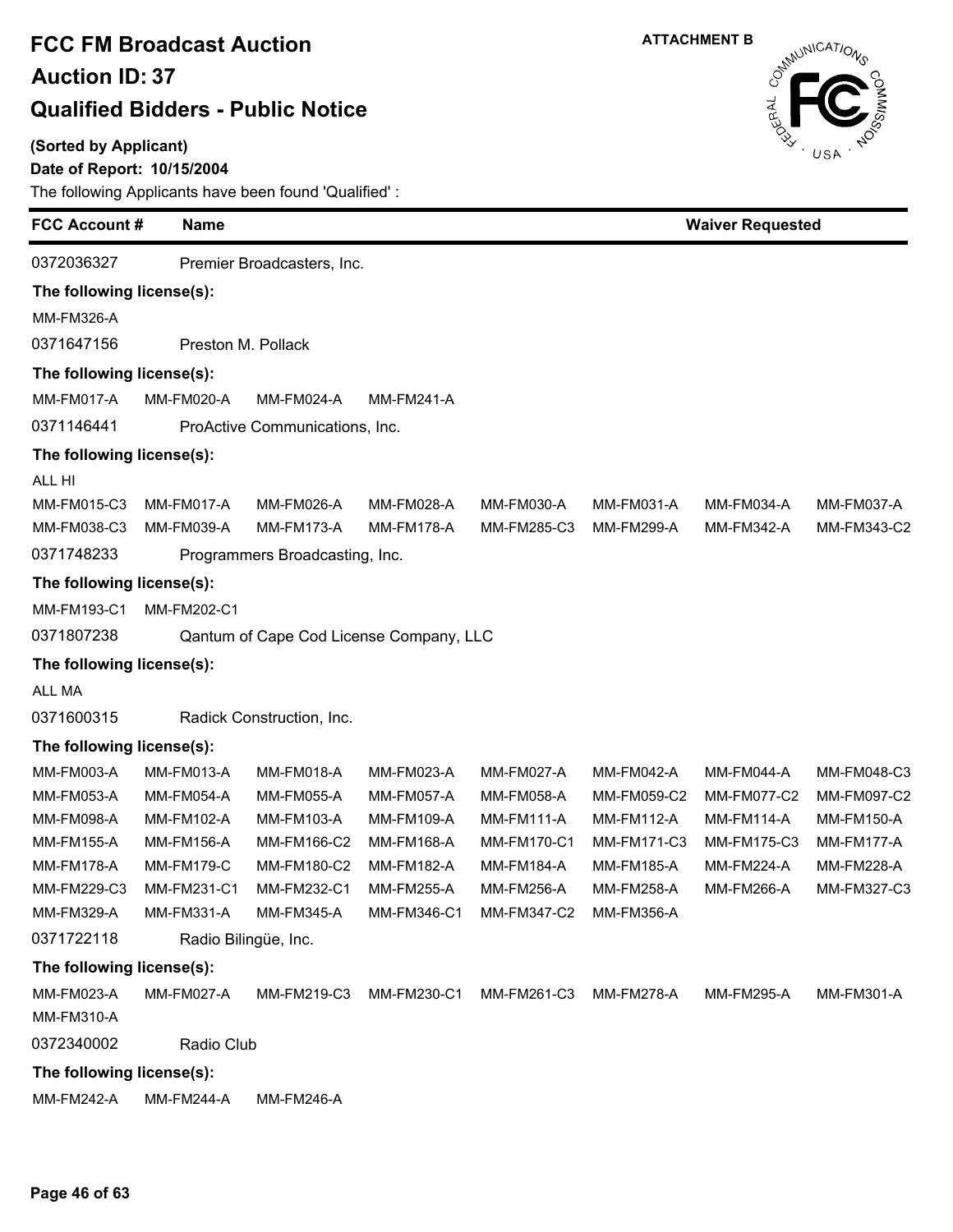#### **(Sorted by Applicant)**

### **Date of Report: 10/15/2004**



| <b>FCC Account #</b>      | <b>Name</b>           |                     |                   |                   | <b>Waiver Requested</b> |                   |                   |
|---------------------------|-----------------------|---------------------|-------------------|-------------------|-------------------------|-------------------|-------------------|
| 0371133176                | Radio Dos Manos       |                     |                   |                   |                         |                   |                   |
| The following license(s): |                       |                     |                   |                   |                         |                   |                   |
| MM-FM015-C3               | MM-FM028-A            | <b>MM-FM050-A</b>   | <b>MM-FM342-A</b> |                   |                         |                   |                   |
| 0371945352                | Radio Layne, LLC      |                     |                   |                   |                         |                   |                   |
| The following license(s): |                       |                     |                   |                   |                         |                   |                   |
| MM-FM002-A                | MM-FM003-A            | MM-FM020-A          | MM-FM024-A        | <b>MM-FM040-A</b> | MM-FM048-C3             | <b>MM-FM051-A</b> | MM-FM058-A        |
| <b>MM-FM061-A</b>         | <b>MM-FM063-A</b>     | MM-FM097-C2         | MM-FM102-A        | <b>MM-FM168-A</b> | <b>MM-FM186-A</b>       | <b>MM-FM187-A</b> | MM-FM227-C1       |
| <b>MM-FM228-A</b>         | MM-FM231-C1           | MM-FM232-C1         | MM-FM234-C1       | <b>MM-FM242-A</b> | <b>MM-FM244-A</b>       | MM-FM256-A        | MM-FM266-A        |
| <b>MM-FM269-A</b>         | <b>MM-FM272-A</b>     | <b>MM-FM273-A</b>   | <b>MM-FM292-A</b> | MM-FM302-C2       | MM-FM320-A              | MM-FM331-A        | <b>MM-FM344-A</b> |
| MM-FM349-A                | <b>MM-FM353-A</b>     | <b>MM-FM355-A</b>   | <b>MM-FM356-A</b> | <b>MM-FM357-A</b> |                         |                   |                   |
| 0371412567                |                       | Radio Millenium LLC |                   |                   |                         |                   |                   |
| The following license(s): |                       |                     |                   |                   |                         |                   |                   |
| MM-FM027-A                |                       |                     |                   |                   |                         |                   |                   |
| 0371513013                | Radio One, Inc.       |                     |                   |                   |                         |                   |                   |
| The following license(s): |                       |                     |                   |                   |                         |                   |                   |
| ALL LA                    |                       |                     |                   |                   |                         |                   |                   |
| MM-FM015-C3               | MM-FM017-A            | MM-FM034-A          | MM-FM039-A        | <b>MM-FM053-A</b> | <b>MM-FM058-A</b>       | MM-FM060-C3       | MM-FM064-A        |
| <b>MM-FM090-A</b>         | MM-FM091-A            | MM-FM092-A          | <b>MM-FM118-A</b> | <b>MM-FM161-A</b> | <b>MM-FM162-A</b>       | MM-FM163-A        | MM-FM164-C3       |
| MM-FM220-C2               | MM-FM223-C2           | <b>MM-FM227-C1</b>  | <b>MM-FM228-A</b> | <b>MM-FM233-C</b> | MM-FM234-C1             | <b>MM-FM255-A</b> | MM-FM260-A        |
| <b>MM-FM297-A</b>         | <b>MM-FM299-A</b>     | <b>MM-FM304-A</b>   | MM-FM305-C2       | MM-FM309-A        | <b>MM-FM342-A</b>       | MM-FM343-C2       |                   |
| 0371246186                | Radio Ranch, Ltd.     |                     |                   |                   |                         |                   |                   |
| The following license(s): |                       |                     |                   |                   |                         |                   |                   |
| <b>MM-FM276-A</b>         | <b>MM-FM277-A</b>     | <b>MM-FM278-A</b>   | <b>MM-FM279-A</b> | <b>MM-FM280-A</b> | <b>MM-FM283-A</b>       | MM-FM285-C3       | <b>MM-FM286-A</b> |
| <b>MM-FM287-A</b>         | MM-FM288-A            | <b>MM-FM290-A</b>   | <b>MM-FM291-A</b> | <b>MM-FM292-A</b> | MM-FM293-C3             | <b>MM-FM294-A</b> | MM-FM295-A        |
| <b>MM-FM296-A</b>         | MM-FM298-C2           | <b>MM-FM299-A</b>   | MM-FM301-A        | MM-FM302-C2       | MM-FM304-A              | MM-FM305-C2       | MM-FM308-C3       |
| MM-FM309-A                | MM-FM310-A MM-FM311-A |                     |                   |                   |                         |                   |                   |
| 0371623541                | Radioactive, LLC      |                     |                   |                   |                         |                   |                   |
| The following license(s): |                       |                     |                   |                   |                         |                   |                   |
| MM-FM015-C3               | MM-FM017-A            | MM-FM026-A          | MM-FM031-A        | MM-FM063-A        | MM-FM064-A              | MM-FM066-A        | MM-FM090-A        |
| MM-FM093-A                | MM-FM095-A            | MM-FM111-A          | <b>MM-FM112-A</b> | MM-FM113-A        | <b>MM-FM114-A</b>       | MM-FM118-A        | <b>MM-FM119-A</b> |
| <b>MM-FM120-A</b>         | MM-FM122-C2           | <b>MM-FM123-A</b>   | MM-FM125-C3       | MM-FM129-A        | <b>MM-FM131-A</b>       | MM-FM132-A        | <b>MM-FM145-A</b> |
| MM-FM146-C3               | MM-FM149-C3           | MM-FM150-A          | MM-FM151-A        | MM-FM153-A        | <b>MM-FM154-A</b>       | MM-FM158-A        | MM-FM188-A        |
| <b>MM-FM233-C</b>         | MM-FM234-C1           | MM-FM238-A          | <b>MM-FM242-A</b> | MM-FM243-A        | MM-FM288-A              | MM-FM314-C3       | MM-FM318-C2       |
| MM-FM326-A                | MM-FM335-A            | MM-FM339-A          | MM-FM340-A        |                   |                         |                   |                   |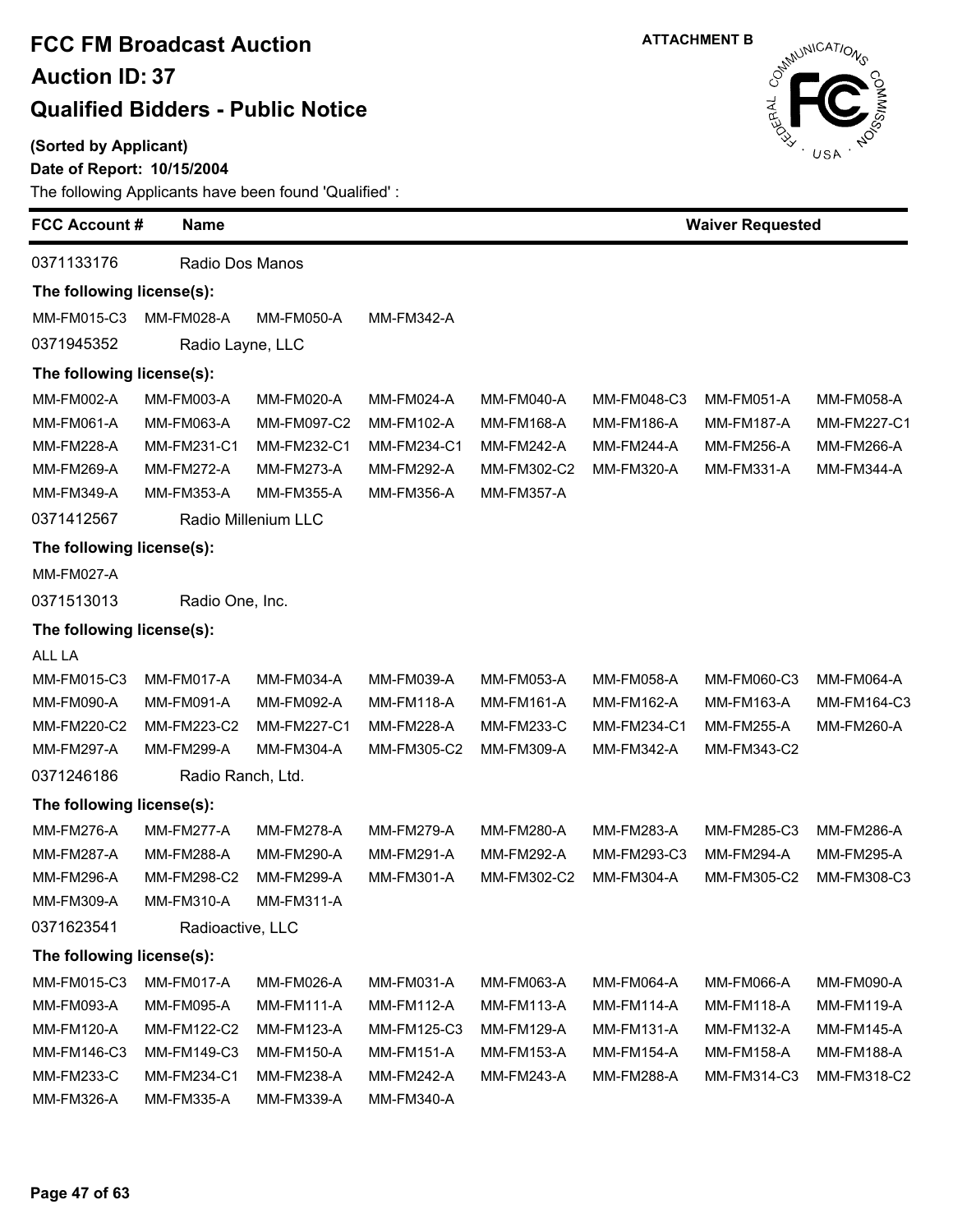### **(Sorted by Applicant)**

**Page 48 of 63**

### **Date of Report: 10/15/2004**

The following Applicants have been found 'Qualified' :

| <b>FCC Account #</b>      | <b>Name</b>                 | <b>Waiver Requested</b> |
|---------------------------|-----------------------------|-------------------------|
| 0371300266                | Randolph L. Zimin           |                         |
| The following license(s): |                             |                         |
| MM-FM003-A                |                             |                         |
| 0371146236                | Rare Air of Charleston, LLC |                         |
| The following license(s): |                             |                         |
| ALL AK                    |                             |                         |
| ALL AR                    |                             |                         |
| ALL AS                    |                             |                         |
| ALL AZ                    |                             |                         |
| ALL CA                    |                             |                         |
| ALL CO                    |                             |                         |
| ALL FL                    |                             |                         |
| ALL GU                    |                             |                         |
| ALL HI                    |                             |                         |
| ALL IA                    |                             |                         |
| ALL ID                    |                             |                         |
| $\sf ALL\; IL$            |                             |                         |
| ALL KS                    |                             |                         |
| ALL KY                    |                             |                         |
| ALL LA                    |                             |                         |
| ALL MA                    |                             |                         |
| ALL MI                    |                             |                         |
| ALL MN                    |                             |                         |
| ALL MO                    |                             |                         |
| ALL MS                    |                             |                         |
| ALL MT                    |                             |                         |
| ALL NC                    |                             |                         |
| ALL ND                    |                             |                         |
| ALL NE                    |                             |                         |
| ALL NH                    |                             |                         |
| ALL NM                    |                             |                         |
| ALL NV                    |                             |                         |
| ALL NY                    |                             |                         |
| $\mathsf{ALL}$ OK         |                             |                         |
| ALL OR                    |                             |                         |
| ALL PA                    |                             |                         |
| ALL SD                    |                             |                         |
| ALL TN                    |                             |                         |
| ALL UT                    |                             |                         |

Cathrunications USA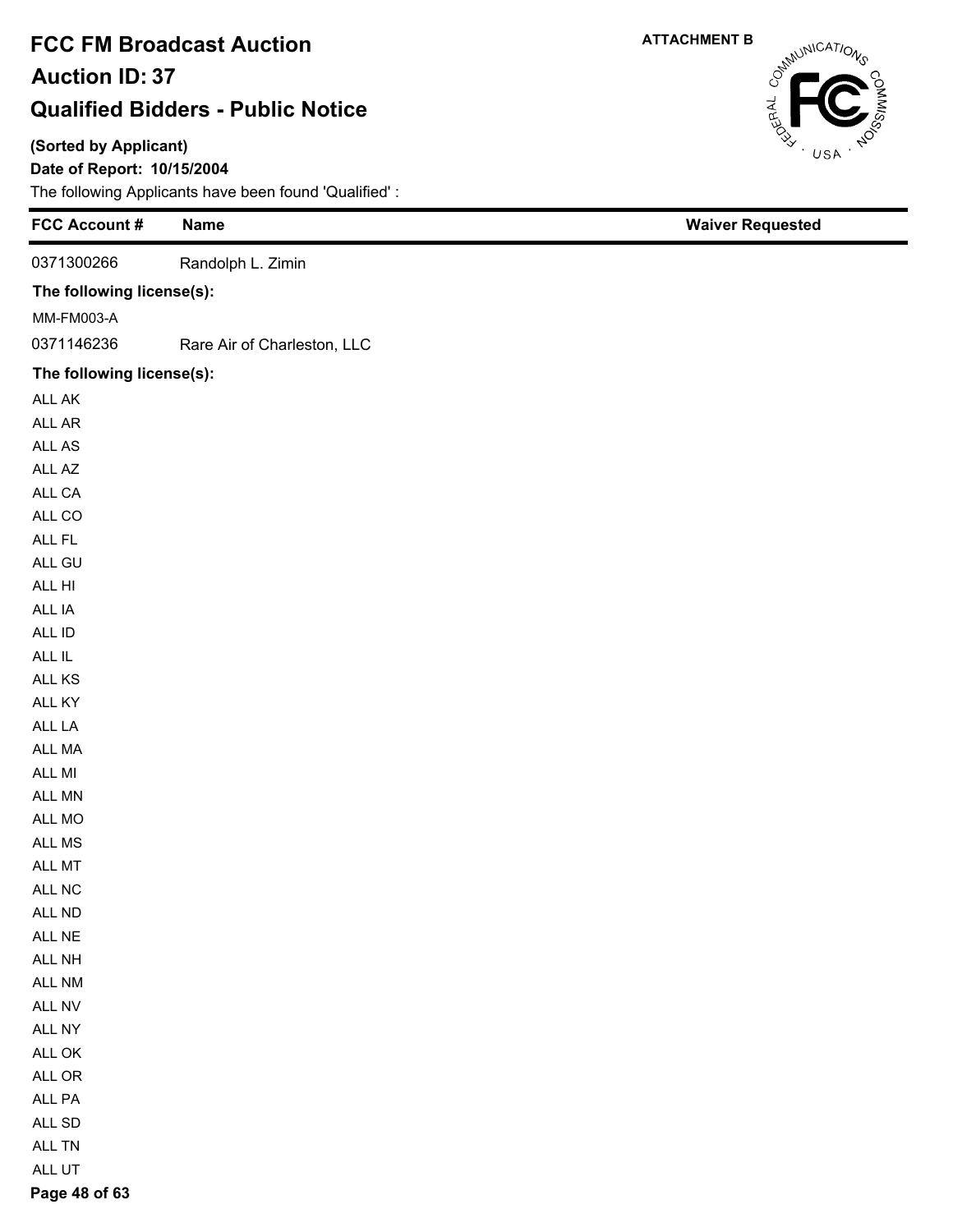#### **(Sorted by Applicant)**

### **Date of Report: 10/15/2004**



| <b>FCC Account#</b>                     | Name                   |                                      |                                             |                   | <b>Waiver Requested</b> |                   |                   |
|-----------------------------------------|------------------------|--------------------------------------|---------------------------------------------|-------------------|-------------------------|-------------------|-------------------|
| 0371146236                              |                        | Rare Air of Charleston, LLC          |                                             |                   |                         |                   |                   |
| The following license(s):               |                        |                                      |                                             |                   |                         |                   |                   |
| ALL VA                                  |                        |                                      |                                             |                   |                         |                   |                   |
| ALL VT                                  |                        |                                      |                                             |                   |                         |                   |                   |
| ALL WA                                  |                        |                                      |                                             |                   |                         |                   |                   |
| ALL WI                                  |                        |                                      |                                             |                   |                         |                   |                   |
| ALL WV                                  |                        |                                      |                                             |                   |                         |                   |                   |
| ALL WY                                  |                        |                                      |                                             |                   |                         |                   |                   |
| <b>MM-FM276-A</b>                       | <b>MM-FM277-A</b>      | <b>MM-FM278-A</b>                    | MM-FM280-A                                  | MM-FM283-A        | MM-FM285-C3             | <b>MM-FM286-A</b> | <b>MM-FM287-A</b> |
| MM-FM288-A                              | <b>MM-FM290-A</b>      | MM-FM291-A                           | <b>MM-FM292-A</b>                           | MM-FM293-C3       | <b>MM-FM294-A</b>       | <b>MM-FM295-A</b> | MM-FM296-A        |
| <b>MM-FM297-A</b>                       | MM-FM298-C2            | <b>MM-FM299-A</b>                    | MM-FM301-A                                  | MM-FM302-C2       | MM-FM304-A              | MM-FM305-C2       | MM-FM308-C3       |
| MM-FM309-A<br>0371542252                | MM-FM310-A             | MM-FM311-A<br>Ray Broadcasting, Inc. |                                             |                   |                         |                   |                   |
|                                         |                        |                                      |                                             |                   |                         |                   |                   |
| The following license(s):<br><b>ALL</b> |                        |                                      |                                             |                   |                         |                   |                   |
| 0371612317                              | <b>Raymond Firment</b> |                                      |                                             |                   |                         |                   |                   |
| The following license(s):               |                        |                                      |                                             |                   |                         |                   |                   |
| ALL AZ                                  |                        |                                      |                                             |                   |                         |                   |                   |
| ALL FL                                  |                        |                                      |                                             |                   |                         |                   |                   |
| ALL MT                                  |                        |                                      |                                             |                   |                         |                   |                   |
| ALL ND                                  |                        |                                      |                                             |                   |                         |                   |                   |
| ALL NV                                  |                        |                                      |                                             |                   |                         |                   |                   |
| ALL SD                                  |                        |                                      |                                             |                   |                         |                   |                   |
| ALL WY                                  |                        |                                      |                                             |                   |                         |                   |                   |
| 0371458148                              |                        | <b>RAYMOND SIMES</b>                 |                                             |                   |                         |                   |                   |
| The following license(s):               |                        |                                      |                                             |                   |                         |                   |                   |
| <b>MM-FM009-A</b>                       | MM-FM010-A             | <b>MM-FM159-A</b>                    | <b>MM-FM161-A</b>                           |                   |                         |                   |                   |
| 0371614214                              |                        | Reach Communications, Inc.           |                                             |                   |                         |                   |                   |
| The following license(s):               |                        |                                      |                                             |                   |                         |                   |                   |
| MM-FM063-A                              | <b>MM-FM066-A</b>      | MM-FM068-A                           | MM-FM069-C3                                 | <b>MM-FM159-A</b> | MM-FM162-A              |                   |                   |
| 0371341134                              |                        | Relevant Media, Inc.                 |                                             |                   |                         |                   |                   |
| The following license(s):               |                        |                                      |                                             |                   |                         |                   |                   |
| MM-FM023-A                              |                        |                                      |                                             |                   |                         |                   |                   |
| 0371414359                              |                        |                                      | Results Broadcasting of Iron Mountain, Inc. |                   |                         |                   |                   |
| The following license(s):               |                        |                                      |                                             |                   |                         |                   |                   |
| <b>MM-FM145-A</b>                       | <b>MM-FM150-A</b>      |                                      |                                             |                   |                         |                   |                   |
| Page 49 of 63                           |                        |                                      |                                             |                   |                         |                   |                   |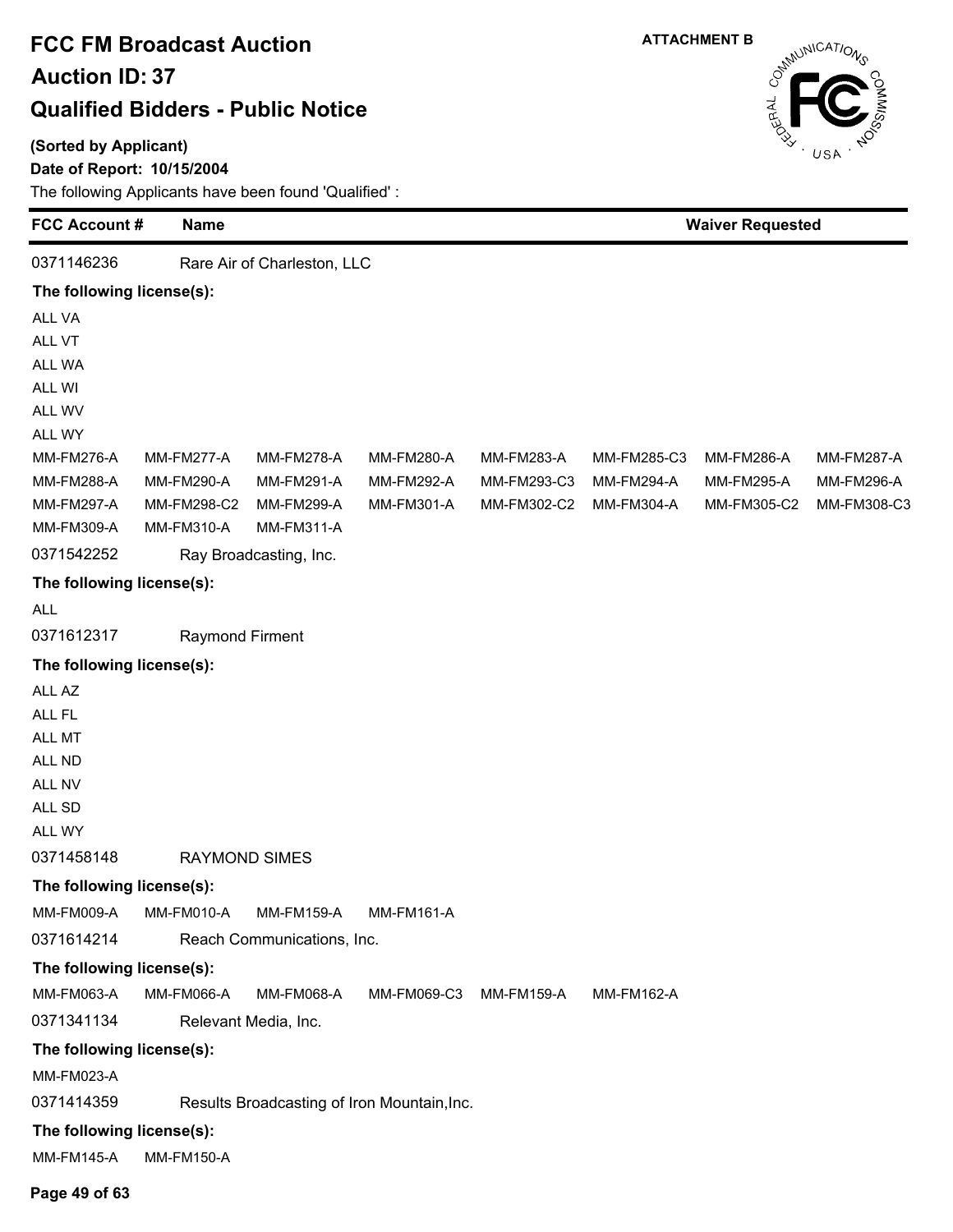### **(Sorted by Applicant)**

### **Date of Report: 10/15/2004**

| <b>FCC Account #</b>        |  | <b>Name</b>       |                                    |                   |                   |                   | <b>Waiver Requested</b> |                   |
|-----------------------------|--|-------------------|------------------------------------|-------------------|-------------------|-------------------|-------------------------|-------------------|
| 0371751036                  |  |                   | Rhattigan Broadcasting (Texas). LP |                   |                   |                   |                         |                   |
| The following license(s):   |  |                   |                                    |                   |                   |                   |                         |                   |
| <b>MM-FM278-A</b>           |  | <b>MM-FM279-A</b> | <b>MM-FM292-A</b>                  | MM-FM302-C2       |                   |                   |                         |                   |
| 0371420127                  |  | Richard W. Myers  |                                    |                   |                   |                   |                         |                   |
| The following license(s):   |  |                   |                                    |                   |                   |                   |                         |                   |
| <b>MM-FM228-A</b>           |  |                   |                                    |                   |                   |                   |                         |                   |
| 0371944221                  |  | Robert Augsburg   |                                    |                   |                   |                   |                         |                   |
| The following license(s):   |  |                   |                                    |                   |                   |                   |                         |                   |
| <b>MM-FM058-A</b>           |  |                   |                                    |                   |                   |                   |                         |                   |
| 0371301024                  |  | Robert Bryson     |                                    |                   |                   |                   |                         |                   |
| The following license(s):   |  |                   |                                    |                   |                   |                   |                         |                   |
| <b>MM-FM186-A</b>           |  | <b>MM-FM187-A</b> | <b>MM-FM242-A</b>                  |                   |                   |                   |                         |                   |
| 0371506555                  |  | Robin Rothschild  |                                    |                   |                   |                   |                         |                   |
| The following license(s):   |  |                   |                                    |                   |                   |                   |                         |                   |
| <b>ALL MA</b>               |  |                   |                                    |                   |                   |                   |                         |                   |
| MM-FM015-C3                 |  | <b>MM-FM028-A</b> | <b>MM-FM168-A</b>                  | <b>MM-FM184-A</b> |                   |                   |                         |                   |
| 0371245189                  |  |                   | <b>Rocket Radio Corporation</b>    |                   |                   |                   |                         |                   |
| The following license(s):   |  |                   |                                    |                   |                   |                   |                         |                   |
| MM-FM015-C3                 |  | MM-FM017-A        | MM-FM018-A                         | MM-FM020-A        | <b>MM-FM024-A</b> |                   |                         |                   |
| 0371612198                  |  | Ronald L. Kocher  |                                    |                   |                   |                   |                         |                   |
| The following license(s):   |  |                   |                                    |                   |                   |                   |                         |                   |
| MM-FM020-A                  |  | MM-FM040-A        | MM-FM063-A                         | <b>MM-FM120-A</b> | <b>MM-FM186-A</b> | <b>MM-FM187-A</b> | <b>MM-FM228-A</b>       |                   |
| 0371612284                  |  |                   | <b>Roosevelt Gremillion</b>        |                   |                   |                   |                         |                   |
| The following license(s):   |  |                   |                                    |                   |                   |                   |                         |                   |
| <b>MM-FM139-A</b>           |  |                   |                                    |                   |                   |                   |                         |                   |
| 0371259336                  |  |                   | <b>Rose Communications</b>         |                   |                   |                   |                         |                   |
| The following license(s):   |  |                   |                                    |                   |                   |                   |                         |                   |
| MM-FM166-C2                 |  | <b>MM-FM168-A</b> | <b>MM-FM170-C1</b>                 | MM-FM171-C3       | <b>MM-FM173-A</b> | MM-FM177-A        | <b>MM-FM178-A</b>       | <b>MM-FM179-C</b> |
| MM-FM180-C2                 |  | MM-FM182-A        | <b>MM-FM184-A</b>                  |                   |                   |                   |                         |                   |
| 0371238495                  |  |                   | Rose Communications, LLC           |                   |                   |                   |                         |                   |
| The following license(s):   |  |                   |                                    |                   |                   |                   |                         |                   |
| ALL FL                      |  |                   |                                    |                   |                   |                   |                         |                   |
| ALL MA                      |  |                   |                                    |                   |                   |                   |                         |                   |
| ALL VT<br><b>MM-FM186-A</b> |  | <b>MM-FM187-A</b> | <b>MM-FM215-A</b>                  | MM-FM216-A        | MM-FM239-A        | MM-FM241-A        | <b>MM-FM242-A</b>       | MM-FM243-A        |
| Page 50 of 63               |  |                   |                                    |                   |                   |                   |                         |                   |

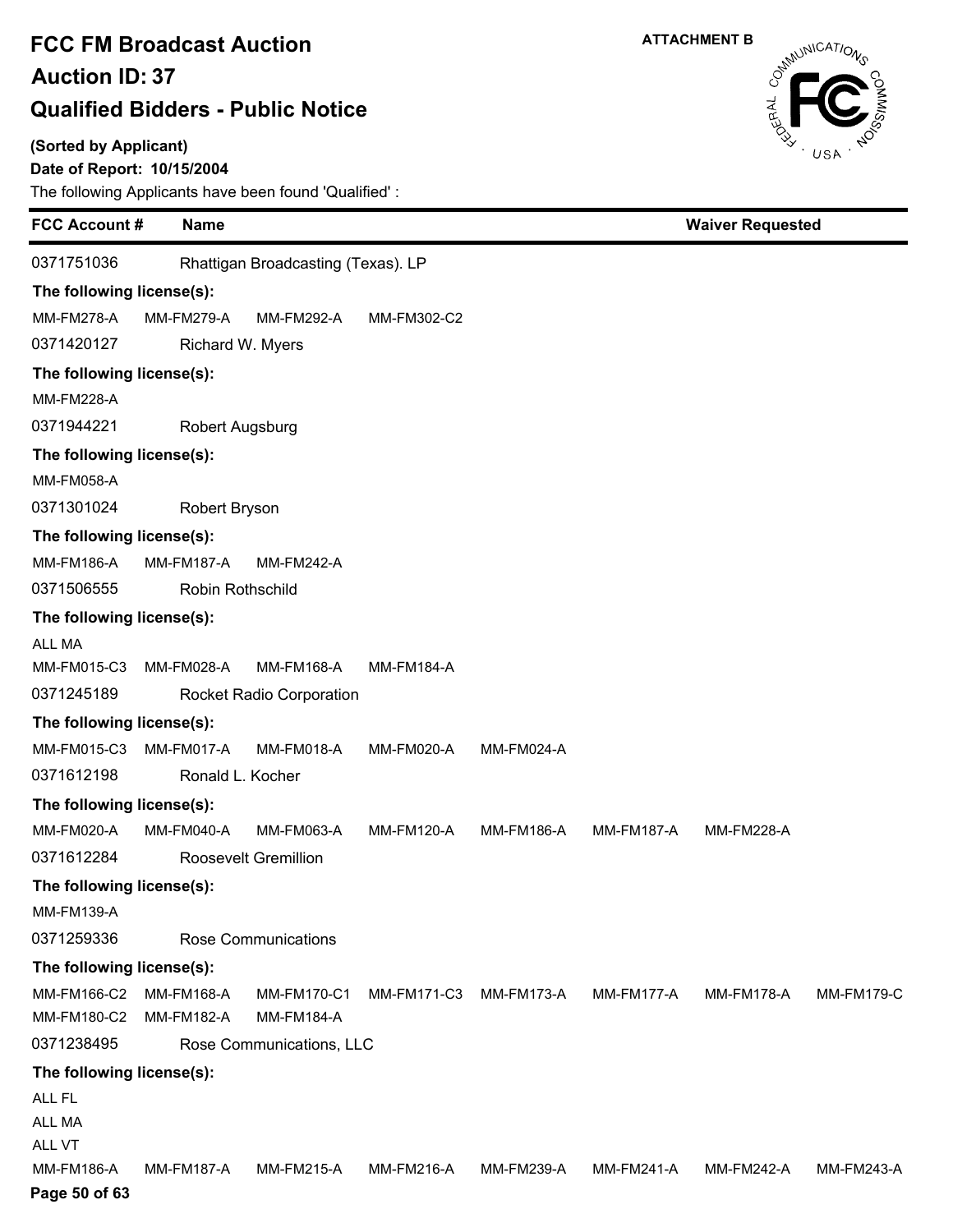#### **(Sorted by Applicant)**

### **Date of Report: 10/15/2004**



| <b>FCC Account #</b>      |                   | <b>Name</b>   |                                    |                   |             |                   | <b>Waiver Requested</b> |                   |  |
|---------------------------|-------------------|---------------|------------------------------------|-------------------|-------------|-------------------|-------------------------|-------------------|--|
| 0371238495                |                   |               | Rose Communications, LLC           |                   |             |                   |                         |                   |  |
| The following license(s): |                   |               |                                    |                   |             |                   |                         |                   |  |
| <b>MM-FM244-A</b>         | <b>MM-FM246-A</b> |               |                                    |                   |             |                   |                         |                   |  |
| 0371902104                |                   |               | Roser Communications Network, Inc. |                   |             |                   |                         |                   |  |
| The following license(s): |                   |               |                                    |                   |             |                   |                         |                   |  |
| <b>MM-FM242-A</b>         |                   |               |                                    |                   |             |                   |                         |                   |  |
| 0371554121                |                   |               | ROY T. BERGOLD, JR.                |                   |             |                   |                         |                   |  |
| The following license(s): |                   |               |                                    |                   |             |                   |                         |                   |  |
| MM-FM018-A                |                   |               |                                    |                   |             |                   |                         |                   |  |
| 0371340127                |                   |               | R-S BROADCASTING COMPANY           |                   |             |                   |                         |                   |  |
| The following license(s): |                   |               |                                    |                   |             |                   |                         |                   |  |
| <b>MM-FM339-A</b>         |                   |               |                                    |                   |             |                   |                         |                   |  |
| 0371738067                |                   | RS Media, LLC |                                    |                   |             |                   |                         |                   |  |
| The following license(s): |                   |               |                                    |                   |             |                   |                         |                   |  |
| <b>ALL MA</b>             |                   |               |                                    |                   |             |                   |                         |                   |  |
| MM-FM015-C3               | MM-FM056-C3       |               | MM-FM162-A                         | MM-FM218-C3       | MM-FM221-C1 | <b>MM-FM233-C</b> | MM-FM234-C1             | MM-FM265-A        |  |
| MM-FM342-A                | MM-FM343-C2       |               | MM-FM354-A                         | <b>MM-FM358-C</b> |             |                   |                         |                   |  |
| 0371337458                |                   |               | Ruby Radio Corporation             |                   |             |                   |                         |                   |  |
| The following license(s): |                   |               |                                    |                   |             |                   |                         |                   |  |
| MM-FM229-C3               | MM-FM230-C1       |               | MM-FM235-C1                        |                   |             |                   |                         |                   |  |
| 0371858204                |                   |               | <b>RuDex Broadcasting Limited</b>  |                   |             |                   |                         |                   |  |
| The following license(s): |                   |               |                                    |                   |             |                   |                         |                   |  |
| MM-FM037-A                | <b>MM-FM040-A</b> |               |                                    |                   |             |                   |                         |                   |  |
| 0371142427                |                   |               | <b>Rule Communications</b>         |                   |             |                   |                         |                   |  |
| The following license(s): |                   |               |                                    |                   |             |                   |                         |                   |  |
| <b>MM-FM344-A</b>         | MM-FM347-C2       |               | MM-FM348-C2                        | <b>MM-FM349-A</b> | MM-FM353-A  | <b>MM-FM354-A</b> | <b>MM-FM355-A</b>       | <b>MM-FM356-A</b> |  |
| <b>MM-FM357-A</b>         | MM-FM358-C        |               | MM-FM359-C1                        |                   |             |                   |                         |                   |  |
| 0372319309                |                   |               | Sacred Heart Radio, Inc.           |                   |             |                   |                         |                   |  |
| The following license(s): |                   |               |                                    |                   |             |                   |                         |                   |  |
| MM-FM326-A                | MM-FM327-C3       |               | <b>MM-FM330-A</b>                  |                   |             |                   |                         |                   |  |
| 0371201597                |                   |               | Saga Communications of Iowa, LLC   |                   |             |                   |                         |                   |  |
| The following license(s): |                   |               |                                    |                   |             |                   |                         |                   |  |
| MM-FM091-A                | MM-FM092-A        |               |                                    |                   |             |                   |                         |                   |  |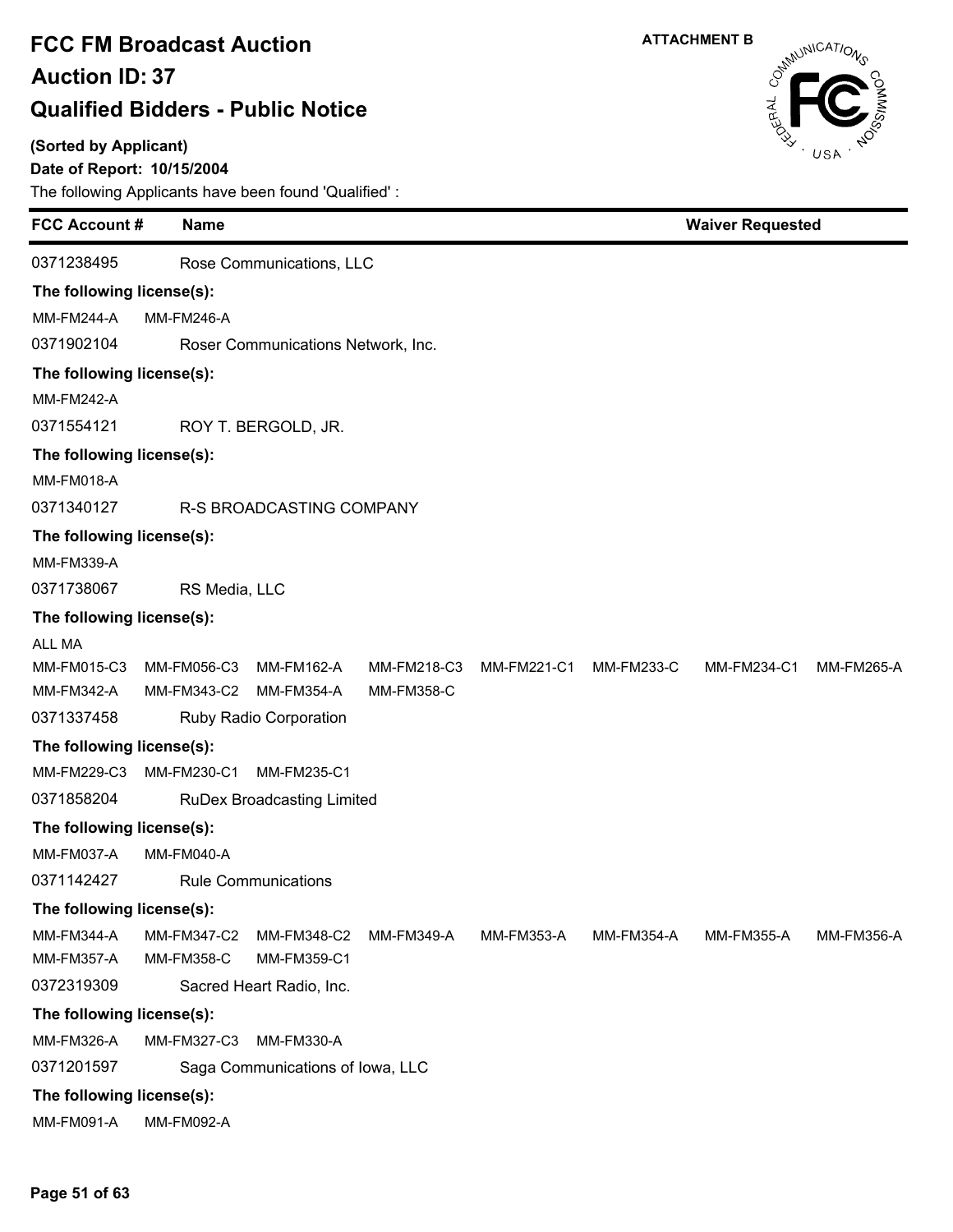### **(Sorted by Applicant)**

**Date of Report: 10/15/2004**



| <b>FCC Account#</b>       |  | <b>Name</b>               |                                          | <b>Waiver Requested</b>         |                           |                          |                                  |                           |
|---------------------------|--|---------------------------|------------------------------------------|---------------------------------|---------------------------|--------------------------|----------------------------------|---------------------------|
| 0371633393                |  | Sage-Com, Inc.            |                                          |                                 |                           |                          |                                  |                           |
| The following license(s): |  |                           |                                          |                                 |                           |                          |                                  |                           |
| MM-FM259-C3               |  |                           |                                          |                                 |                           |                          |                                  |                           |
| 0372232422                |  | Salvador Ceja             |                                          |                                 |                           |                          |                                  |                           |
| The following license(s): |  |                           |                                          |                                 |                           |                          |                                  |                           |
| MM-FM015-C3               |  | MM-FM020-A                | MM-FM027-A                               | MM-FM028-A                      | MM-FM030-A                | MM-FM034-A               | MM-FM037-A                       | MM-FM039-A                |
| MM-FM040-A                |  | MM-FM232-C1               | MM-FM234-C1                              |                                 |                           |                          |                                  |                           |
| 0371036145                |  |                           | Samuel Franklin Vale                     |                                 |                           |                          |                                  |                           |
| The following license(s): |  |                           |                                          |                                 |                           |                          |                                  |                           |
| <b>MM-FM278-A</b>         |  | <b>MM-FM294-A</b>         | <b>MM-FM299-A</b>                        | MM-FM301-A                      | MM-FM302-C2               | <b>MM-FM310-A</b>        |                                  |                           |
| 0372122131                |  | Sandyworld, Inc           |                                          |                                 |                           |                          |                                  |                           |
| The following license(s): |  |                           |                                          |                                 |                           |                          |                                  |                           |
| MM-FM063-A                |  |                           |                                          |                                 |                           |                          |                                  |                           |
| 0371351413                |  | Sanford Cohen             |                                          |                                 |                           |                          |                                  |                           |
| The following license(s): |  |                           |                                          |                                 |                           |                          |                                  |                           |
| MM-FM023-A                |  | <b>MM-FM040-A</b>         | <b>MM-FM228-A</b>                        | MM-FM234-C1                     |                           |                          |                                  |                           |
| 0371727010                |  |                           | Sanpete County Broadcasting Co.          |                                 |                           |                          |                                  |                           |
| The following license(s): |  |                           |                                          |                                 |                           |                          |                                  |                           |
| MM-FM316-C2               |  | <b>MM-FM320-A</b>         |                                          |                                 |                           |                          |                                  |                           |
| 0371653065                |  |                           | <b>Schuyler Broadcasting Corporation</b> |                                 |                           |                          |                                  |                           |
| The following license(s): |  |                           |                                          |                                 |                           |                          |                                  |                           |
| MM-FM028-A                |  |                           |                                          |                                 |                           |                          |                                  |                           |
| 0371706452                |  | Scott Mikovch             |                                          |                                 |                           |                          |                                  |                           |
| The following license(s): |  |                           |                                          |                                 |                           |                          |                                  |                           |
| MM-FM020-A                |  |                           | MM-FM027-A MM-FM040-A                    | MM-FM256-A                      |                           |                          |                                  |                           |
| 0371600589                |  |                           | Searcy Broadcasting, Inc.                |                                 |                           |                          |                                  |                           |
| The following license(s): |  |                           |                                          |                                 |                           |                          |                                  |                           |
| <b>MM-FM011-A</b>         |  | <b>MM-FM012-A</b>         |                                          |                                 |                           |                          |                                  |                           |
| 0371332456                |  |                           | Sebago Broadcasting Company, LLC         |                                 |                           |                          |                                  |                           |
| The following license(s): |  |                           |                                          |                                 |                           |                          |                                  |                           |
| ALL AS                    |  |                           |                                          |                                 |                           |                          |                                  |                           |
| ALL GU                    |  |                           |                                          |                                 |                           |                          |                                  |                           |
| ALL VA                    |  |                           |                                          |                                 |                           |                          |                                  |                           |
| MM-FM001-C3<br>MM-FM053-A |  | MM-FM006-C2<br>MM-FM063-A | MM-FM010-A<br>MM-FM069-C3                | MM-FM013-A<br><b>MM-FM087-A</b> | MM-FM022-C1<br>MM-FM089-A | MM-FM026-A<br>MM-FM090-A | <b>MM-FM040-A</b><br>MM-FM097-C2 | MM-FM049-C1<br>MM-FM098-A |
| Page 52 of 63             |  |                           |                                          |                                 |                           |                          |                                  |                           |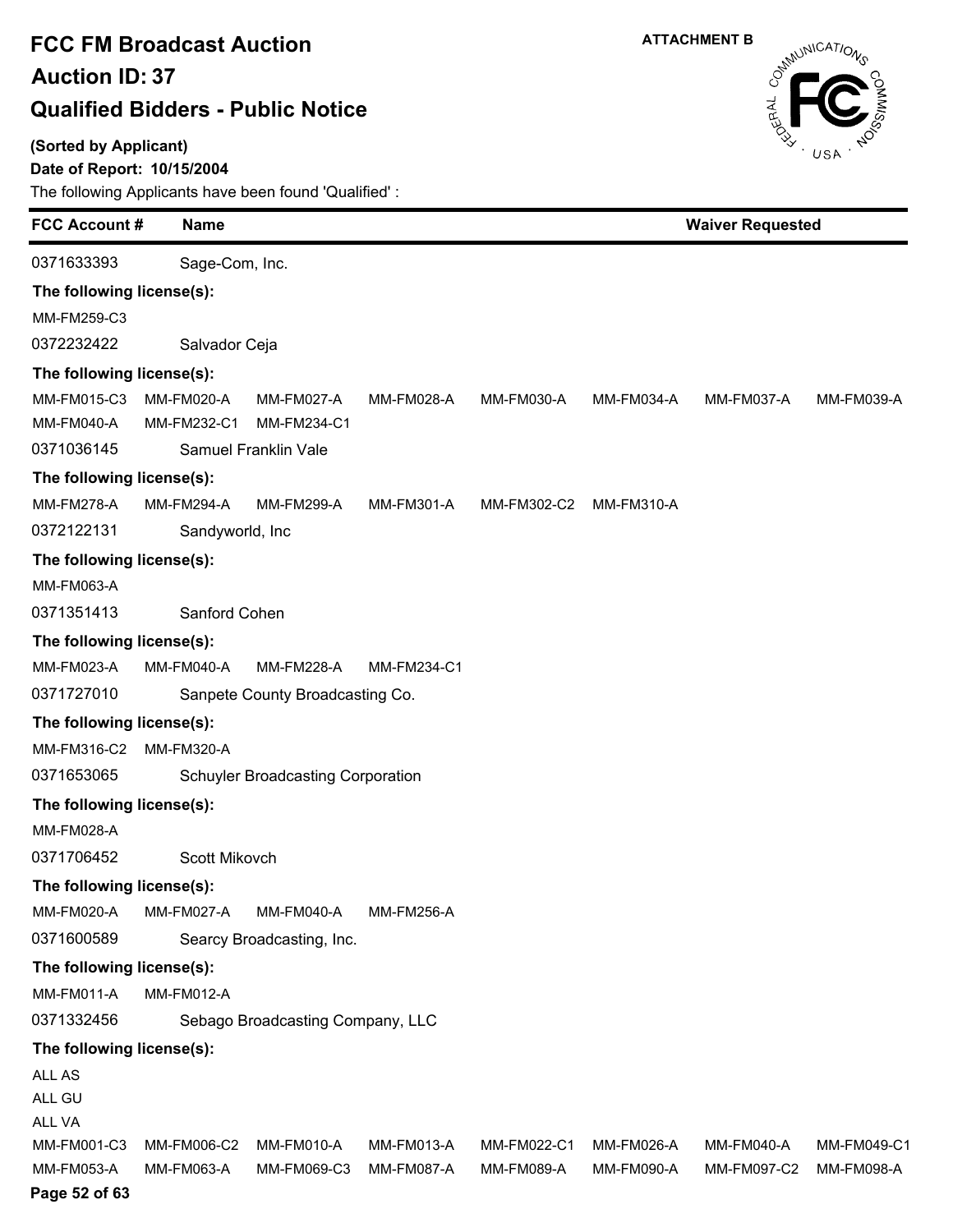#### **(Sorted by Applicant)**

#### **Date of Report: 10/15/2004**



| <b>FCC Account #</b>      | <b>Name</b>       |                                  |                   |                   |                   | <b>Waiver Requested</b> |                   |
|---------------------------|-------------------|----------------------------------|-------------------|-------------------|-------------------|-------------------------|-------------------|
| 0371332456                |                   | Sebago Broadcasting Company, LLC |                   |                   |                   |                         |                   |
| The following license(s): |                   |                                  |                   |                   |                   |                         |                   |
| MM-FM100-C3               | <b>MM-FM101-A</b> | MM-FM103-A                       | <b>MM-FM104-A</b> | MM-FM109-A        | <b>MM-FM114-A</b> | <b>MM-FM118-A</b>       | MM-FM119-A        |
| MM-FM124-C1               | <b>MM-FM126-A</b> | MM-FM129-A                       | <b>MM-FM130-A</b> | <b>MM-FM131-A</b> | MM-FM139-A        | <b>MM-FM153-A</b>       | <b>MM-FM187-A</b> |
| <b>MM-FM217-A</b>         | MM-FM220-C2       | <b>MM-FM225-A</b>                | MM-FM226-C3       | MM-FM227-C1       | MM-FM230-C1       | MM-FM231-C1             | MM-FM234-C1       |
| <b>MM-FM242-A</b>         | MM-FM243-A        | <b>MM-FM244-A</b>                | <b>MM-FM272-A</b> | MM-FM283-A        | MM-FM290-A        | <b>MM-FM291-A</b>       | MM-FM304-A        |
| MM-FM310-A                | MM-FM327-C3       | MM-FM330-A                       | MM-FM331-A        | MM-FM334-A        | MM-FM347-C2       | <b>MM-FM351-C</b>       | MM-FM353-A        |
| MM-FM354-A                | MM-FM355-A        |                                  |                   |                   |                   |                         |                   |
| 0371716581                |                   | Shamrock Communications, Inc.    |                   |                   |                   |                         |                   |
| The following license(s): |                   |                                  |                   |                   |                   |                         |                   |
| MM-FM015-C3               | MM-FM017-A        | <b>MM-FM018-A</b>                | <b>MM-FM081-A</b> | MM-FM082-A        | MM-FM090-A        | MM-FM231-C1             | MM-FM232-C1       |
| <b>MM-FM233-C</b>         | MM-FM234-C1       |                                  |                   |                   |                   |                         |                   |
| 0371733409                |                   | Sheila Callahan & Friends, Inc.  |                   |                   |                   |                         |                   |
| The following license(s): |                   |                                  |                   |                   |                   |                         |                   |
| MM-FM166-C2               | MM-FM173-A        | <b>MM-FM178-A</b>                |                   |                   |                   |                         |                   |
| 0371705443                |                   | Sierra H Broadcasting, Inc.      |                   |                   |                   |                         |                   |
| The following license(s): |                   |                                  |                   |                   |                   |                         |                   |
| MM-FM018-A                |                   |                                  |                   |                   |                   |                         |                   |
| 0371905112                | Simon T           |                                  |                   |                   |                   |                         |                   |
| The following license(s): |                   |                                  |                   |                   |                   |                         |                   |
| MM-FM044-A                | <b>MM-FM050-A</b> |                                  |                   |                   |                   |                         |                   |
| 0370240368                |                   | Skywest Media L.L.C.             |                   |                   |                   |                         |                   |
| The following license(s): |                   |                                  |                   |                   |                   |                         |                   |
| ALL AZ                    |                   |                                  |                   |                   |                   |                         |                   |
| ALL CA                    |                   |                                  |                   |                   |                   |                         |                   |
| ALL CO                    |                   |                                  |                   |                   |                   |                         |                   |
| ALL HI                    |                   |                                  |                   |                   |                   |                         |                   |
| ALL ID                    |                   |                                  |                   |                   |                   |                         |                   |
| ALL MT                    |                   |                                  |                   |                   |                   |                         |                   |
| ALL NM                    |                   |                                  |                   |                   |                   |                         |                   |
| ALL NV                    |                   |                                  |                   |                   |                   |                         |                   |
| ALL OR                    |                   |                                  |                   |                   |                   |                         |                   |
| ALL UT                    |                   |                                  |                   |                   |                   |                         |                   |
| ALL WA                    |                   |                                  |                   |                   |                   |                         |                   |
| ALL WY                    |                   |                                  |                   |                   |                   |                         |                   |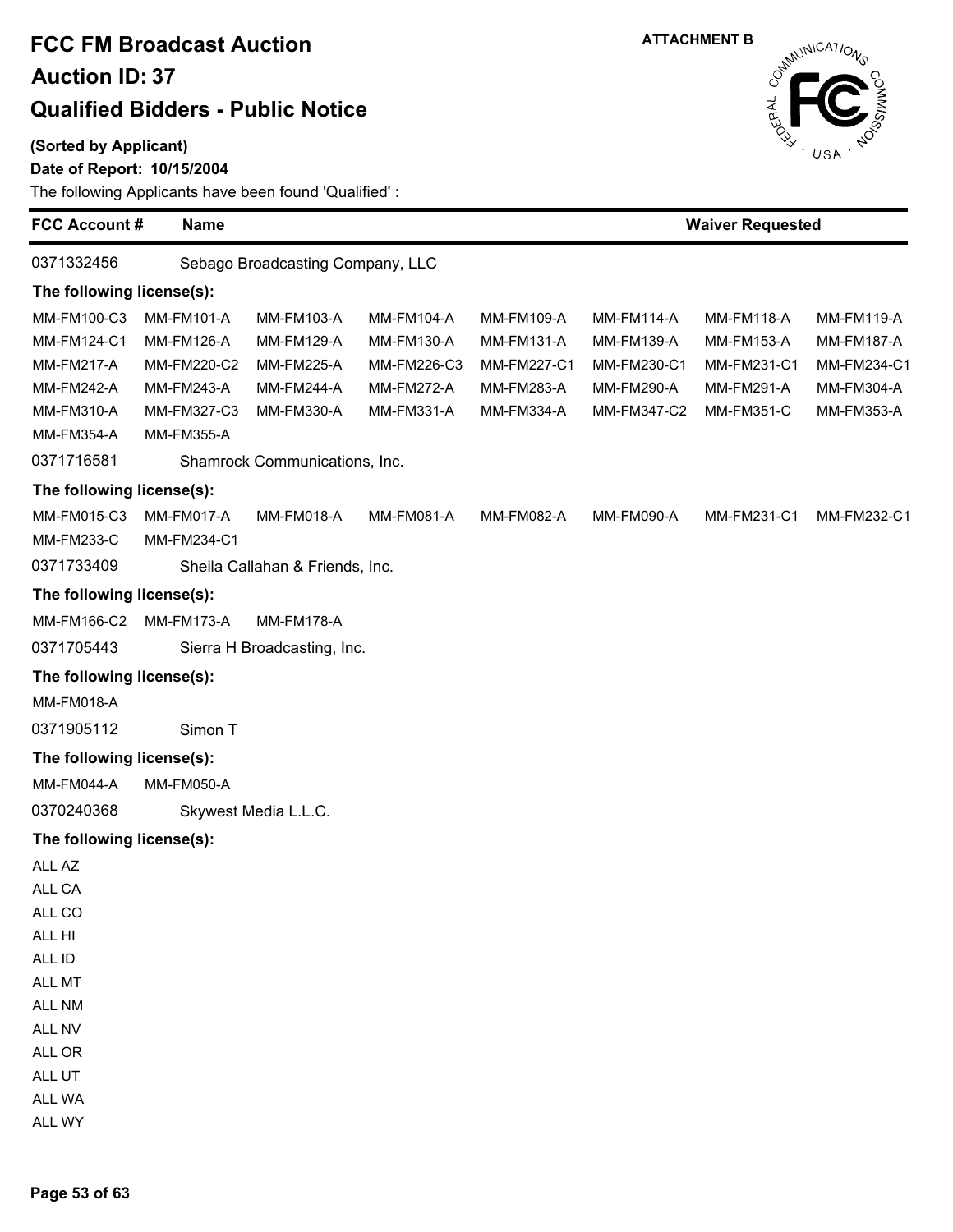**(Sorted by Applicant)**

### **Date of Report: 10/15/2004**



| <b>FCC Account#</b>       |                              | <b>Name</b>            |                                   |                   |            |             | <b>Waiver Requested</b> |  |
|---------------------------|------------------------------|------------------------|-----------------------------------|-------------------|------------|-------------|-------------------------|--|
| 0371140576                |                              |                        | Smoke and Mirrors, LLC            |                   |            |             |                         |  |
| The following license(s): |                              |                        |                                   |                   |            |             |                         |  |
| MM-FM016-A                |                              | MM-FM017-A             | <b>MM-FM228-A</b>                 |                   |            |             |                         |  |
| 0371213353                |                              |                        | South Seas Broadcating, Inc.      |                   |            |             |                         |  |
| The following license(s): |                              |                        |                                   |                   |            |             |                         |  |
| ALL AS                    |                              |                        |                                   |                   |            |             |                         |  |
| 0371636069                |                              |                        | South Sound Broadcasting, LLC     |                   |            |             |                         |  |
| The following license(s): |                              |                        |                                   |                   |            |             |                         |  |
| <b>MM-FM326-A</b>         |                              |                        |                                   |                   |            |             |                         |  |
| 0372016048                |                              |                        | Southern Minnesota Catholic Radio |                   |            |             |                         |  |
| The following license(s): |                              |                        |                                   |                   |            |             |                         |  |
| <b>MM-FM153-A</b>         |                              | <b>MM-FM154-A</b>      |                                   |                   |            |             |                         |  |
| 0371312095                |                              | Southlink Broadcasting |                                   |                   |            |             |                         |  |
| The following license(s): |                              |                        |                                   |                   |            |             |                         |  |
| <b>MM-FM228-A</b>         |                              | MM-FM229-C3            | MM-FM230-C1                       | MM-FM232-C1       | MM-FM233-C | MM-FM234-C1 | MM-FM235-C1             |  |
| 0371145407                | Southwest Broadcasting, Inc. |                        |                                   |                   |            |             |                         |  |
| The following license(s): |                              |                        |                                   |                   |            |             |                         |  |
| <b>MM-FM165-A</b>         |                              |                        |                                   |                   |            |             |                         |  |
| 0371810085                |                              |                        | SPEARMAN PROPERTIES, LLC          |                   |            |             |                         |  |
| The following license(s): |                              |                        |                                   |                   |            |             |                         |  |
| MM-FM283-A                |                              | <b>MM-FM288-A</b>      | <b>MM-FM290-A</b>                 | MM-FM292-A        | MM-FM296-A | MM-FM302-C2 |                         |  |
| 0371559526                |                              |                        | SSR Communications, Inc.          |                   |            |             |                         |  |
| The following license(s): |                              |                        |                                   |                   |            |             |                         |  |
| <b>MM-FM034-A</b>         |                              | MM-FM039-A             | MM-FM058-A                        | <b>MM-FM064-A</b> |            |             |                         |  |
| 0372111526                |                              | St. Michael Radio      |                                   |                   |            |             |                         |  |
| The following license(s): |                              |                        |                                   |                   |            |             |                         |  |
| MM-FM167-A                |                              | MM-FM170-C1            | MM-FM172-C2                       | MM-FM174-C3       |            |             |                         |  |
| 0370929463                |                              |                        | St. Vincent de Paul Parish, Inc.  |                   |            |             |                         |  |
| The following license(s): |                              |                        |                                   |                   |            |             |                         |  |
| ALL NM                    |                              |                        |                                   |                   |            |             |                         |  |
| 0371050537                |                              |                        | <b>STARadio Corporation</b>       |                   |            |             |                         |  |
| The following license(s): |                              |                        |                                   |                   |            |             |                         |  |
| <b>MM-FM113-A</b>         |                              | <b>MM-FM114-A</b>      |                                   |                   |            |             |                         |  |
|                           |                              |                        |                                   |                   |            |             |                         |  |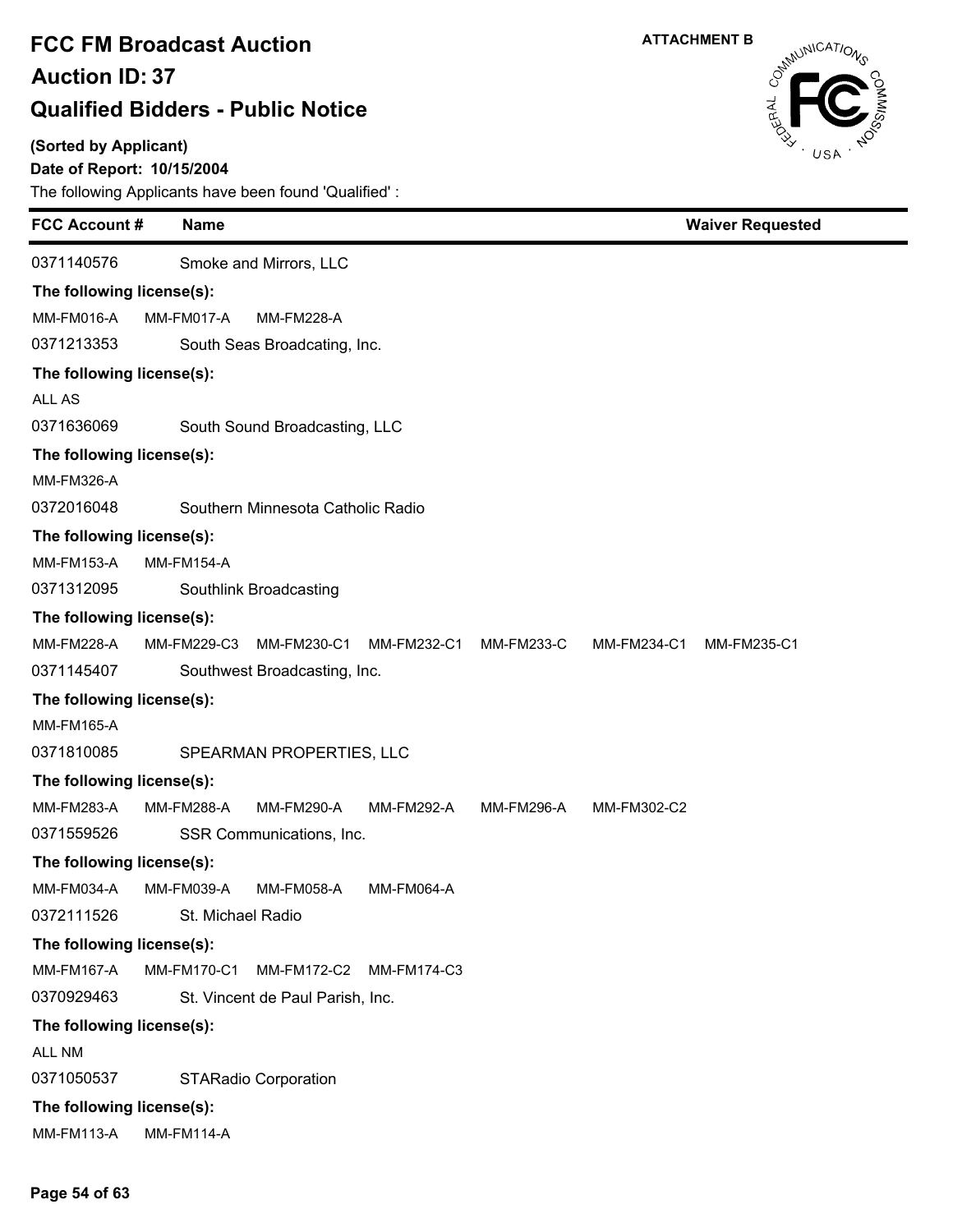### **(Sorted by Applicant)**

### **Date of Report: 10/15/2004**

The following Applicants have been found 'Qualified' :

| <b>FCC Account#</b>       | <b>Name</b>                                                    | <b>Waiver Requested</b> |
|---------------------------|----------------------------------------------------------------|-------------------------|
| 0371638136                | Starboard Media Foundation, Inc.                               |                         |
| The following license(s): |                                                                |                         |
| <b>MM-FM144-A</b>         | MM-FM146-C3<br>MM-FM148-C3<br>MM-FM149-C3<br><b>MM-FM150-A</b> |                         |
| 0371620376                | <b>Starfire Opportunities LLC</b>                              |                         |
| The following license(s): |                                                                |                         |
| <b>MM-FM111-A</b>         | <b>MM-FM112-A</b>                                              |                         |
| 0371603097                | Steven R. Bartholomew                                          |                         |
| The following license(s): |                                                                |                         |
| <b>ALL</b>                |                                                                |                         |
| 0371142466                | <b>Storefront Television</b>                                   |                         |
| The following license(s): |                                                                |                         |
| MM-FM075-C1               |                                                                |                         |
| 0371704203                | Strattan Broadcasting, Inc.                                    |                         |
| The following license(s): |                                                                |                         |
| ALL PA                    |                                                                |                         |
| 0371551069                | Styles Media Group, LLC                                        |                         |
| The following license(s): |                                                                |                         |
| MM-FM028-A                | <b>MM-FM064-A</b><br>MM-FM039-A                                |                         |
| 0372158313                | Summit Media Broadcasting LLC                                  |                         |
| The following license(s): |                                                                |                         |
| MM-FM339-A                |                                                                |                         |
| 0371434521                | SUNBELT BROADCASTING CORP                                      |                         |
| The following license(s): |                                                                |                         |
| MM-FM162-A                | <b>MM-FM165-A</b>                                              |                         |
| 0371739164                | Sungilt Corporation, Inc.                                      |                         |
| The following license(s): |                                                                |                         |
| ALL AZ                    |                                                                |                         |
| ALL CA                    |                                                                |                         |
| ALL MA                    |                                                                |                         |
| ALL UT<br>MM-FM010-A      | <b>MM-FM105-A</b><br>MM-FM122-C2                               |                         |
| 0371124172                | SUNNY BROADCASTING, G.P.                                       |                         |
| The following license(s): |                                                                |                         |
| ALL TN                    |                                                                |                         |





**Page 55 of 63**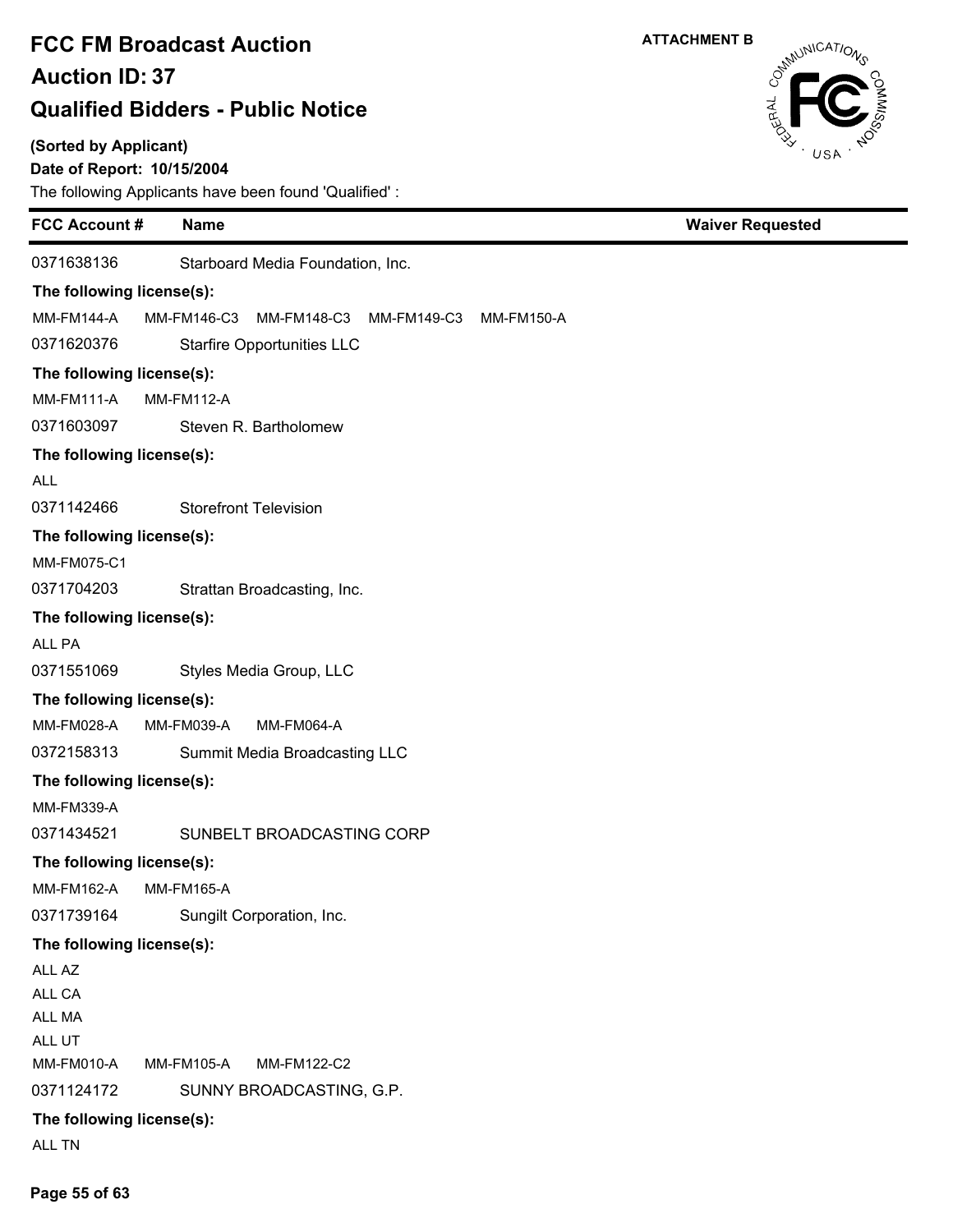**(Sorted by Applicant)**

### **Date of Report: 10/15/2004**



| <b>FCC Account#</b>       | <b>Name</b>       |                                |                   | <b>Waiver Requested</b> |                   |                   |             |  |  |
|---------------------------|-------------------|--------------------------------|-------------------|-------------------------|-------------------|-------------------|-------------|--|--|
| 0371321234                | Susan Clinton     |                                |                   |                         |                   |                   |             |  |  |
| The following license(s): |                   |                                |                   |                         |                   |                   |             |  |  |
| ALL TN                    |                   |                                |                   |                         |                   |                   |             |  |  |
| 0371537238                |                   | Synergy Media, Inc.            |                   |                         |                   |                   |             |  |  |
| The following license(s): |                   |                                |                   |                         |                   |                   |             |  |  |
| <b>MM-FM151-A</b>         |                   |                                |                   |                         |                   |                   |             |  |  |
| 0372028319                | <b>T&amp;T</b>    |                                |                   |                         |                   |                   |             |  |  |
| The following license(s): |                   |                                |                   |                         |                   |                   |             |  |  |
| MM-FM168-A                | <b>MM-FM186-A</b> |                                |                   |                         |                   |                   |             |  |  |
| 0371706531                |                   | Talkline Communications, Inc.  |                   |                         |                   |                   |             |  |  |
| The following license(s): |                   |                                |                   |                         |                   |                   |             |  |  |
| <b>MM-FM241-A</b>         |                   |                                |                   |                         |                   |                   |             |  |  |
| 0371323523                |                   | Tammy L. Pearce                |                   |                         |                   |                   |             |  |  |
| The following license(s): |                   |                                |                   |                         |                   |                   |             |  |  |
| ALL VT                    |                   |                                |                   |                         |                   |                   |             |  |  |
| MM-FM015-C3               | <b>MM-FM068-A</b> | MM-FM069-C3                    | MM-FM091-A        | MM-FM092-A              | <b>MM-FM118-A</b> | <b>MM-FM161-A</b> | MM-FM164-C3 |  |  |
| <b>MM-FM233-C</b>         | MM-FM234-C1       | <b>MM-FM280-A</b>              | MM-FM298-C2       | MM-FM342-A              | MM-FM343-C2       |                   |             |  |  |
| 0371834497                |                   | <b>TBC Communications</b>      |                   |                         |                   |                   |             |  |  |
| The following license(s): |                   |                                |                   |                         |                   |                   |             |  |  |
| MM-FM063-A                | <b>MM-FM064-A</b> | <b>MM-FM228-A</b>              |                   |                         |                   |                   |             |  |  |
| 0371144092                |                   | Tejas Broadcasting, LLP        |                   |                         |                   |                   |             |  |  |
| The following license(s): |                   |                                |                   |                         |                   |                   |             |  |  |
| <b>MM-FM225-A</b>         |                   |                                |                   |                         |                   |                   |             |  |  |
| 0371924175                |                   | TeleSouth Communications, Inc. |                   |                         |                   |                   |             |  |  |
| The following license(s): |                   |                                |                   |                         |                   |                   |             |  |  |
| ALL MS                    |                   |                                |                   |                         |                   |                   |             |  |  |
| 0372121013                | Tenn-Vol Corp.    |                                |                   |                         |                   |                   |             |  |  |
| The following license(s): |                   |                                |                   |                         |                   |                   |             |  |  |
| <b>MM-FM276-A</b>         | <b>MM-FM283-A</b> | <b>MM-FM292-A</b>              | <b>MM-FM295-A</b> | MM-FM296-A              | MM-FM302-C2       |                   |             |  |  |
| 0371140146                |                   | Texoma Broadcasting, Inc       |                   |                         |                   |                   |             |  |  |
| The following license(s): |                   |                                |                   |                         |                   |                   |             |  |  |
| <b>MM-FM247-A</b>         | <b>MM-FM252-A</b> |                                |                   |                         |                   |                   |             |  |  |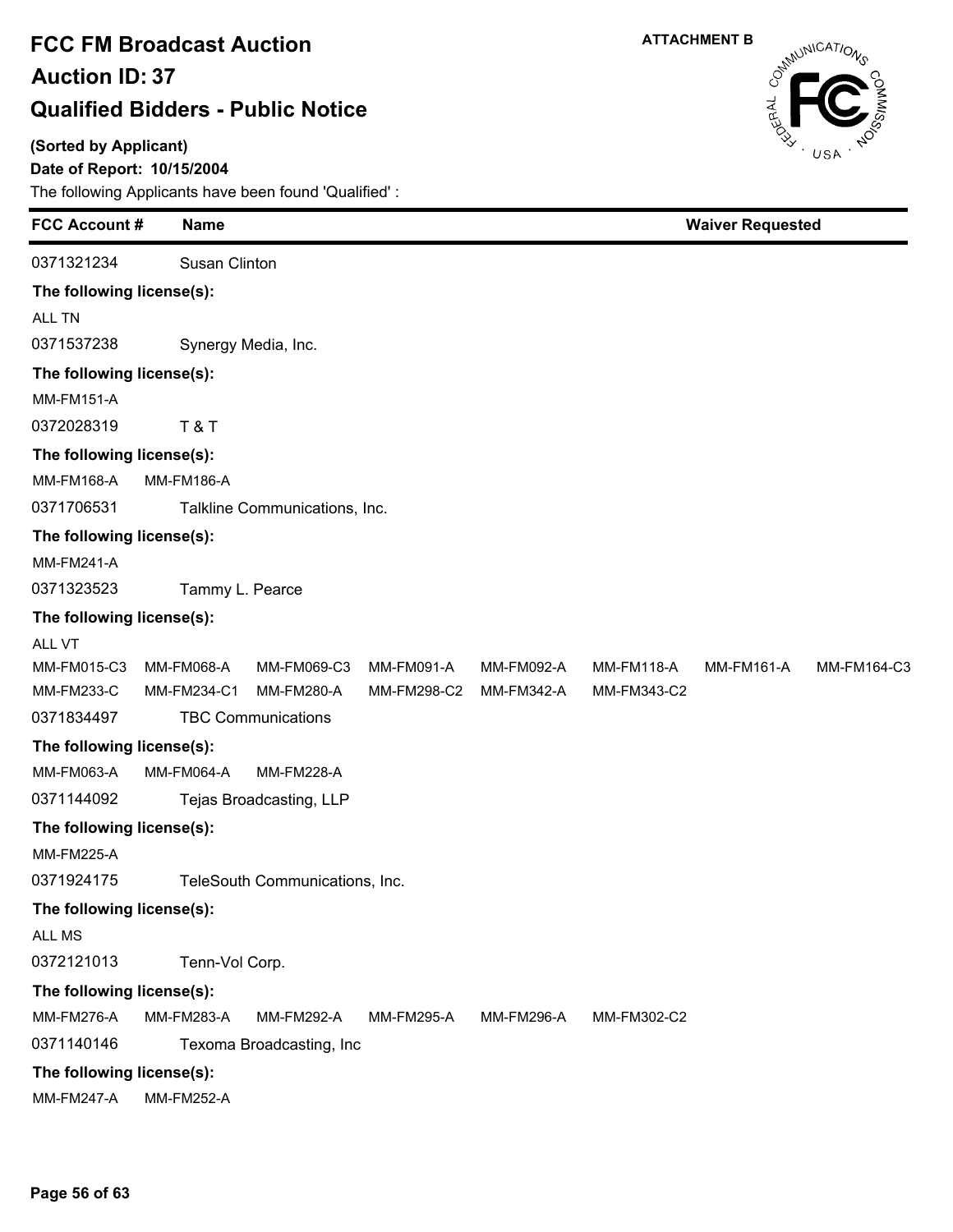#### **(Sorted by Applicant)**

### **Date of Report: 10/15/2004**

| <b>FCC Account #</b>      | <b>Name</b>               |                                   |             |                   |             | <b>Waiver Requested</b> |                   |  |
|---------------------------|---------------------------|-----------------------------------|-------------|-------------------|-------------|-------------------------|-------------------|--|
| 0371056127                |                           | The Flack Broadcasting Group, LLC |             |                   |             |                         |                   |  |
| The following license(s): |                           |                                   |             |                   |             |                         |                   |  |
| <b>MM-FM242-A</b>         |                           |                                   |             |                   |             |                         |                   |  |
| 0371143462                |                           | The Scranton Times, L.P.          |             |                   |             |                         |                   |  |
| The following license(s): |                           |                                   |             |                   |             |                         |                   |  |
| <b>MM-FM241-A</b>         |                           |                                   |             |                   |             |                         |                   |  |
| 0371352261                |                           | The WBEZ Alliance, Inc.           |             |                   |             |                         |                   |  |
| The following license(s): |                           |                                   |             |                   |             |                         |                   |  |
| <b>MM-FM113-A</b>         |                           |                                   |             |                   |             |                         |                   |  |
| 0371515256                |                           | Thomas L. Whitlock                |             |                   |             |                         |                   |  |
|                           | The following license(s): |                                   |             |                   |             |                         |                   |  |
| <b>MM-FM030-A</b>         |                           |                                   |             |                   |             |                         |                   |  |
| 0372004368                | Thomas M. Eells           |                                   |             |                   |             |                         |                   |  |
|                           |                           |                                   |             |                   |             |                         |                   |  |
| The following license(s): |                           |                                   |             |                   |             |                         |                   |  |
| <b>MM-FM028-A</b>         | MM-FM034-A                | MM-FM039-A                        |             |                   |             |                         |                   |  |
| 0372100091                | Thomas Wilson             |                                   |             |                   |             |                         |                   |  |
| The following license(s): |                           |                                   |             |                   |             |                         |                   |  |
| <b>MM-FM186-A</b>         | <b>MM-FM187-A</b>         |                                   |             |                   |             |                         |                   |  |
| 0371916028                | <b>Timothy Brown</b>      |                                   |             |                   |             |                         |                   |  |
| The following license(s): |                           |                                   |             |                   |             |                         |                   |  |
| <b>MM-FM058-A</b>         | <b>MM-FM061-A</b>         |                                   |             |                   |             |                         |                   |  |
| 0371314068                |                           | Tin Can Communications, LLC       |             |                   |             |                         |                   |  |
| The following license(s): |                           |                                   |             |                   |             |                         |                   |  |
| <b>MM-FM331-A</b>         |                           |                                   |             |                   |             |                         |                   |  |
| 0371331207                | <b>Todd DeNeui</b>        |                                   |             |                   |             |                         |                   |  |
| The following license(s): |                           |                                   |             |                   |             |                         |                   |  |
| MM-FM015-C3               | MM-FM016-A                | MM-FM017-A                        | MM-FM022-C1 | MM-FM023-A        | MM-FM042-A  | MM-FM044-A              | MM-FM046-A        |  |
| MM-FM047-C1               | MM-FM049-C1               | MM-FM050-A                        | MM-FM052-A  | <b>MM-FM055-A</b> | MM-FM056-C3 | MM-FM057-A              | <b>MM-FM058-A</b> |  |
| MM-FM061-A                | MM-FM062-A                | <b>MM-FM118-A</b>                 | MM-FM120-A  | MM-FM124-C1       | MM-FM125-C3 | MM-FM166-C2             | <b>MM-FM167-A</b> |  |
| MM-FM168-A                | <b>MM-FM170-C1</b>        | <b>MM-FM173-A</b>                 | MM-FM175-C3 | MM-FM176-A        | MM-FM177-A  | <b>MM-FM178-A</b>       | MM-FM182-A        |  |
| MM-FM183-C1               | MM-FM184-A                | MM-FM204-A                        | MM-FM205-C1 | MM-FM206-C1       | MM-FM208-A  | MM-FM209-A              | MM-FM210-C2       |  |
| MM-FM211-C1               | MM-FM212-C2               | MM-FM214-C1                       | MM-FM220-C2 | MM-FM221-C1       | MM-FM223-C2 | <b>MM-FM224-A</b>       | <b>MM-FM225-A</b> |  |
| MM-FM226-C3               | MM-FM250-C1               | <b>MM-FM252-A</b>                 | MM-FM343-C2 | MM-FM346-C1       | MM-FM348-C2 | <b>MM-FM351-C</b>       | <b>MM-FM354-A</b> |  |
| MM-FM358-C                | MM-FM359-C1               |                                   |             |                   |             |                         |                   |  |

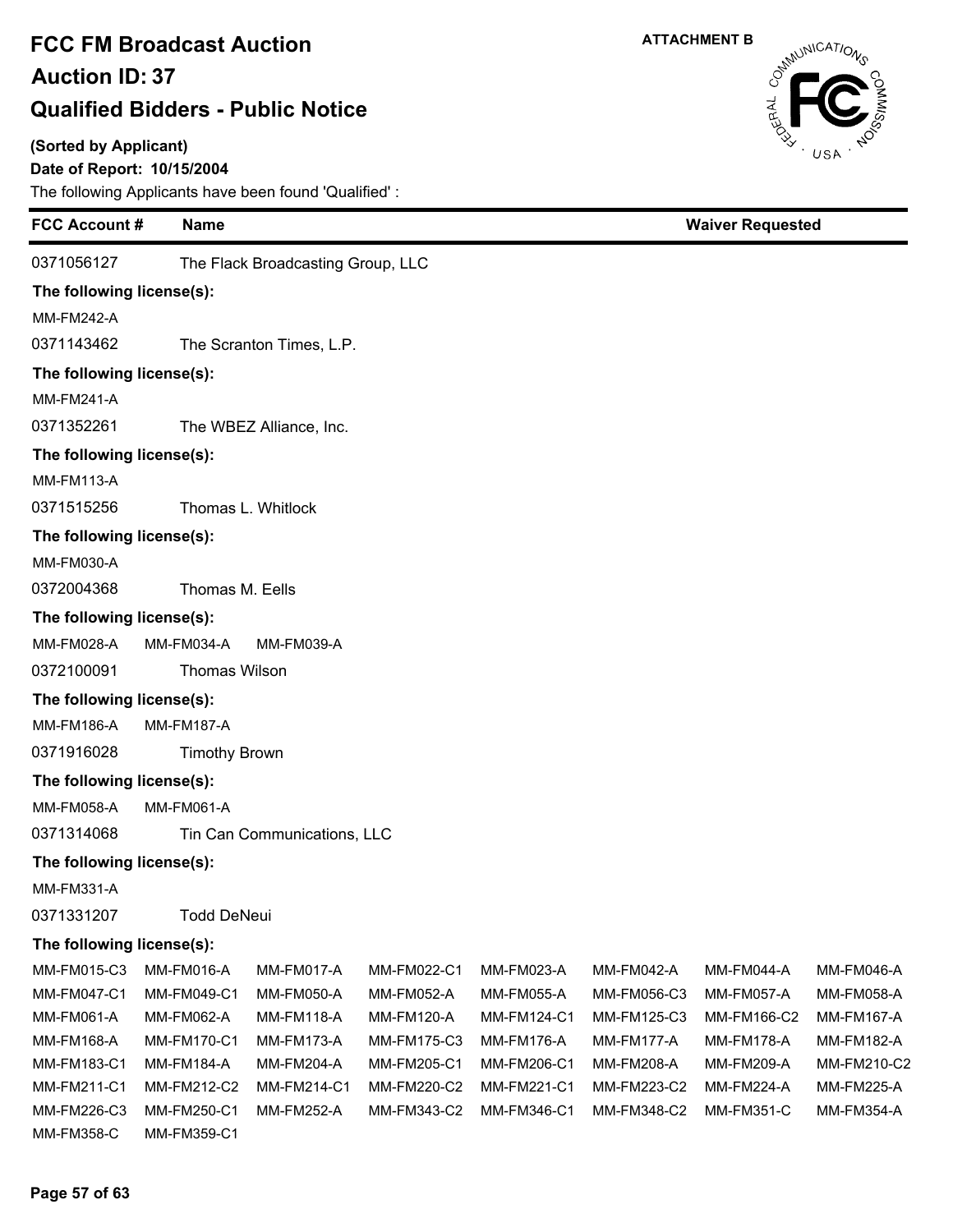#### **(Sorted by Applicant)**

### **Date of Report: 10/15/2004**

The following Applicants have been found 'Qualified' :

| <b>FCC Account#</b>       | <b>Name</b>       |                                |                                       |            |             | <b>Waiver Requested</b> |             |
|---------------------------|-------------------|--------------------------------|---------------------------------------|------------|-------------|-------------------------|-------------|
| 0372224345                |                   | Track 1 Media of Sterling, LLC |                                       |            |             |                         |             |
| The following license(s): |                   |                                |                                       |            |             |                         |             |
| MM-FM049-C1               | <b>MM-FM062-A</b> |                                |                                       |            |             |                         |             |
| 0371625166                |                   | <b>Trade Media Corporation</b> |                                       |            |             |                         |             |
| The following license(s): |                   |                                |                                       |            |             |                         |             |
| MM-FM063-A                | <b>MM-FM279-A</b> | <b>MM-FM295-A</b>              |                                       |            |             |                         |             |
| 0372156379                | Tree-O Radio      |                                |                                       |            |             |                         |             |
| The following license(s): |                   |                                |                                       |            |             |                         |             |
| <b>MM-FM242-A</b>         | <b>MM-FM244-A</b> |                                |                                       |            |             |                         |             |
| 0370945027                | <b>Troy Unruh</b> |                                |                                       |            |             |                         |             |
| The following license(s): |                   |                                |                                       |            |             |                         |             |
| <b>ALL KS</b>             |                   |                                |                                       |            |             |                         |             |
| <b>MM-FM158-A</b>         |                   |                                |                                       |            |             |                         |             |
| 0371459244                |                   |                                | TURQUOISE BROADCASTING CO. LLC        |            |             |                         |             |
| The following license(s): |                   |                                |                                       |            |             |                         |             |
| MM-FM002-A                | MM-FM003-A        |                                |                                       |            |             |                         |             |
| 0371728557                |                   |                                | Twenty-One Sound Communications, Inc. |            |             |                         |             |
| The following license(s): |                   |                                |                                       |            |             |                         |             |
| <b>MM-FM155-A</b>         | <b>MM-FM158-A</b> |                                |                                       |            |             |                         |             |
| 0370044268                |                   |                                | TWO HEARTS COMMUNICATIONS, LLC        |            |             |                         |             |
| The following license(s): |                   |                                |                                       |            |             |                         |             |
| MM-FM103-A                | <b>MM-FM256-A</b> | <b>MM-FM258-A</b>              | <b>MM-FM329-A</b>                     |            |             |                         |             |
| 0371222443                | TWP, Inc.         |                                |                                       |            |             |                         |             |
| The following license(s): |                   |                                |                                       |            |             |                         |             |
| MM-FM308-C3               |                   |                                |                                       |            |             |                         |             |
| 0371335588                |                   | United States CP, LLC          |                                       |            |             |                         |             |
| The following license(s): |                   |                                |                                       |            |             |                         |             |
| ALL ND                    |                   |                                |                                       |            |             |                         |             |
| ALL NE                    |                   |                                |                                       |            |             |                         |             |
| ALL PA                    |                   |                                |                                       |            |             |                         |             |
| ALL TN                    |                   |                                |                                       |            |             |                         |             |
| ALL UT<br>ALL VT          |                   |                                |                                       |            |             |                         |             |
| MM-FM002-A                | MM-FM003-A        | <b>MM-FM004-A</b>              | MM-FM008-A                            | MM-FM012-A | MM-FM018-A  | MM-FM020-A              | MM-FM024-A  |
| MM-FM028-A                | MM-FM031-A        | MM-FM034-A                     | MM-FM035-C3                           | MM-FM037-A | MM-FM038-C3 | <b>MM-FM042-A</b>       | MM-FM047-C1 |

Cathrunications

**ATTACHMENT B**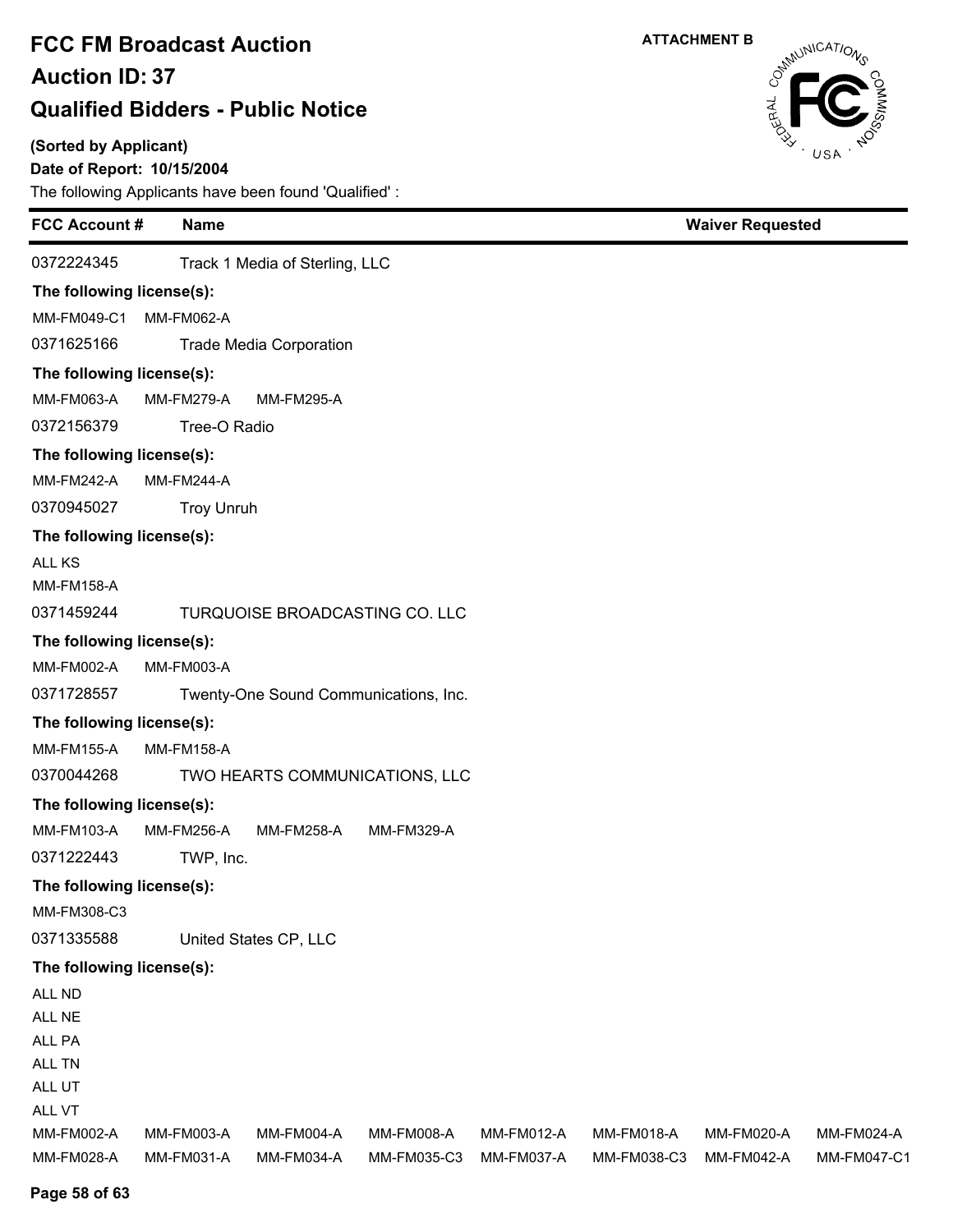#### **(Sorted by Applicant)**

#### **Date of Report: 10/15/2004**

| <b>FCC Account #</b><br><b>Name</b> |                             |                                    |                   |                   | <b>Waiver Requested</b> |                   |             |  |  |
|-------------------------------------|-----------------------------|------------------------------------|-------------------|-------------------|-------------------------|-------------------|-------------|--|--|
| 0371335588                          |                             | United States CP, LLC              |                   |                   |                         |                   |             |  |  |
| The following license(s):           |                             |                                    |                   |                   |                         |                   |             |  |  |
| MM-FM048-C3                         | <b>MM-FM051-A</b>           | MM-FM052-A                         | MM-FM056-C3       | MM-FM058-A        | MM-FM060-C3             | MM-FM061-A        | MM-FM062-A  |  |  |
| MM-FM066-A                          | MM-FM083-A                  | MM-FM092-A                         | MM-FM093-A        | MM-FM095-A        | MM-FM096-A              | MM-FM111-A        | MM-FM112-A  |  |  |
| MM-FM113-A                          | MM-FM120-A                  | MM-FM123-A                         | MM-FM134-A        | MM-FM164-C3       | MM-FM166-C2             | MM-FM167-A        | MM-FM168-A  |  |  |
| <b>MM-FM170-C1</b>                  | MM-FM171-C3                 | MM-FM172-C2                        | MM-FM173-A        | MM-FM174-C3       | MM-FM175-C3             | MM-FM176-A        | MM-FM177-A  |  |  |
| <b>MM-FM178-A</b>                   | MM-FM179-C                  | MM-FM182-A                         | MM-FM183-C1       | MM-FM184-A        | MM-FM185-A              | MM-FM186-A        | MM-FM215-A  |  |  |
| MM-FM218-C3                         | MM-FM219-C3                 | <b>MM-FM228-A</b>                  | MM-FM229-C3       | <b>MM-FM233-C</b> | MM-FM238-A              | MM-FM246-A        | MM-FM250-C1 |  |  |
| <b>MM-FM251-A</b>                   | MM-FM252-A                  | MM-FM255-A                         | MM-FM258-A        | MM-FM265-A        | MM-FM266-A              | MM-FM268-A        | MM-FM269-A  |  |  |
| <b>MM-FM271-A</b>                   | <b>MM-FM276-A</b>           | <b>MM-FM277-A</b>                  | MM-FM278-A        | MM-FM285-C3       | MM-FM286-A              | MM-FM288-A        | MM-FM294-A  |  |  |
| MM-FM295-A                          | MM-FM296-A                  | MM-FM298-C2                        | MM-FM299-A        | MM-FM301-A        | MM-FM302-C2             | MM-FM305-C2       | MM-FM308-C3 |  |  |
| MM-FM309-A                          | MM-FM329-A                  | MM-FM335-A                         | MM-FM340-A        | MM-FM348-C2       | MM-FM352-C1             | MM-FM357-A        | MM-FM358-C  |  |  |
| MM-FM359-C1                         |                             |                                    |                   |                   |                         |                   |             |  |  |
| 0371625312                          | University Of Massachusetts |                                    |                   |                   |                         |                   |             |  |  |
| The following license(s):           |                             |                                    |                   |                   |                         |                   |             |  |  |
| ALL MA                              |                             |                                    |                   |                   |                         |                   |             |  |  |
| 0370911198                          |                             | Valley Broadcasting, Inc.          |                   |                   |                         |                   |             |  |  |
| The following license(s):           |                             |                                    |                   |                   |                         |                   |             |  |  |
| MM-FM030-A                          | MM-FM039-A                  |                                    |                   |                   |                         |                   |             |  |  |
| 0371544399                          |                             | Vermont Broadcast Associates, Inc. |                   |                   |                         |                   |             |  |  |
| The following license(s):           |                             |                                    |                   |                   |                         |                   |             |  |  |
| ALL NH                              |                             |                                    |                   |                   |                         |                   |             |  |  |
| ALL VT                              |                             |                                    |                   |                   |                         |                   |             |  |  |
| 0371332061                          |                             | Vermont Public Radio               |                   |                   |                         |                   |             |  |  |
| The following license(s):           |                             |                                    |                   |                   |                         |                   |             |  |  |
| ALL VT                              |                             |                                    |                   |                   |                         |                   |             |  |  |
| MM-FM215-A                          | MM-FM238-A                  |                                    |                   |                   |                         |                   |             |  |  |
| 0371243009                          | Vernon R. Baldwin, Inc.     |                                    |                   |                   |                         |                   |             |  |  |
| The following license(s):           |                             |                                    |                   |                   |                         |                   |             |  |  |
| <b>MM-FM128-A</b>                   | <b>MM-FM132-A</b>           |                                    |                   |                   |                         |                   |             |  |  |
| 0371405198                          | Virle' Communications, Inc. |                                    |                   |                   |                         |                   |             |  |  |
| The following license(s):           |                             |                                    |                   |                   |                         |                   |             |  |  |
| MM-FM028-A                          | MM-FM034-A                  | MM-FM035-C3                        | MM-FM039-A        | <b>MM-FM040-A</b> | MM-FM063-A              | <b>MM-FM064-A</b> | MM-FM068-A  |  |  |
| MM-FM069-C3                         | <b>MM-FM140-A</b>           | <b>MM-FM155-A</b>                  | <b>MM-FM156-A</b> |                   |                         |                   |             |  |  |



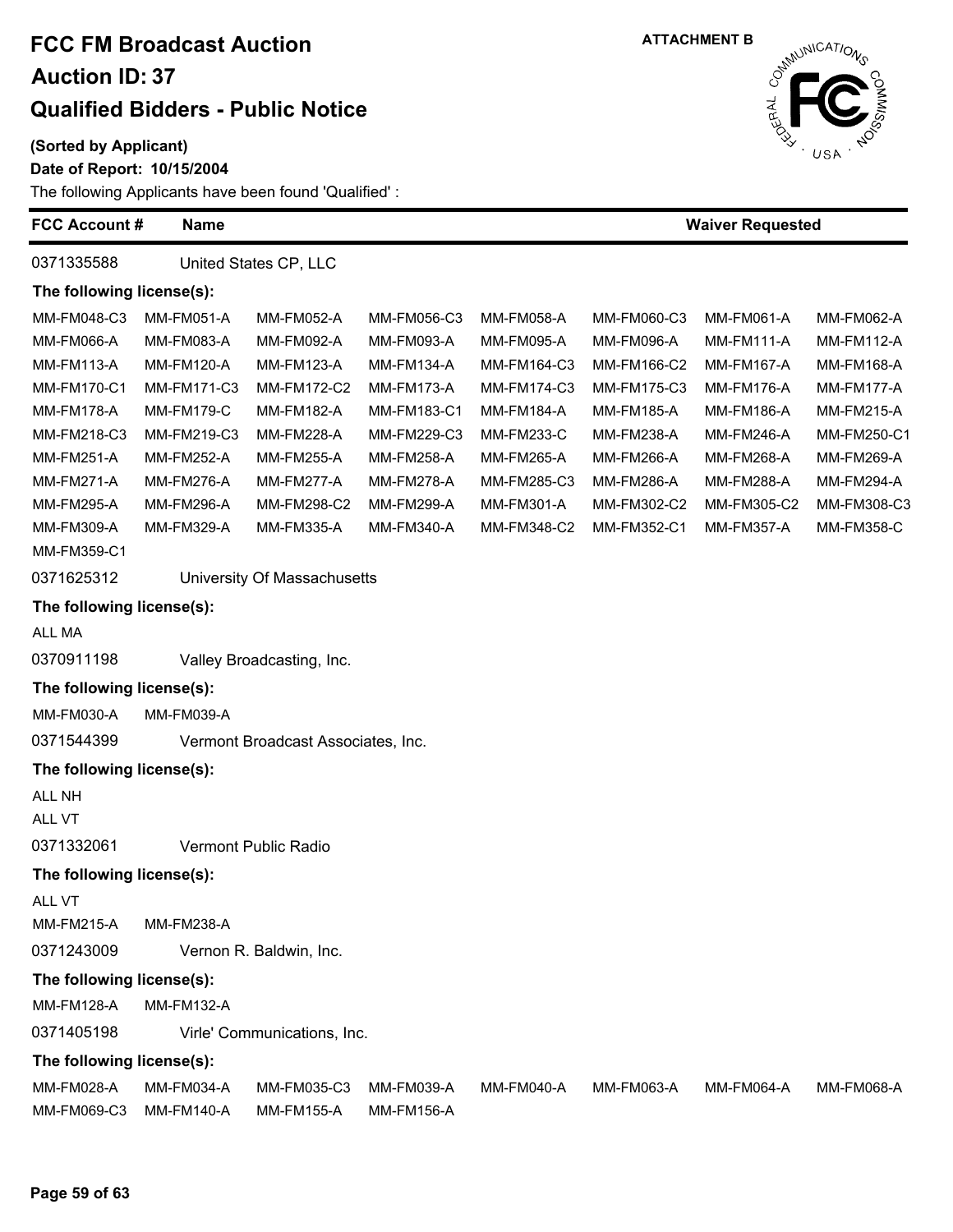### **(Sorted by Applicant)**

### **Date of Report: 10/15/2004**



| <b>FCC Account #</b><br><b>Name</b>                                       | <b>Waiver Requested</b> |                        |  |                   |  |  |  |  |
|---------------------------------------------------------------------------|-------------------------|------------------------|--|-------------------|--|--|--|--|
| 0372014526<br>Visionary Related Entertainment LLC                         |                         |                        |  |                   |  |  |  |  |
| The following license(s):                                                 |                         |                        |  |                   |  |  |  |  |
| MM-FM073-C1<br>MM-FM074-C<br>MM-FM076-C2<br>MM-FM077-C2                   | MM-FM078-C              | MM-FM079-C2 MM-FM080-A |  | <b>MM-FM081-A</b> |  |  |  |  |
| 0371719045<br>V-Teck Communications, Inc.                                 |                         |                        |  |                   |  |  |  |  |
| The following license(s):                                                 |                         |                        |  |                   |  |  |  |  |
| MM-FM044-A<br><b>MM-FM242-A</b><br><b>MM-FM243-A</b><br><b>MM-FM244-A</b> |                         |                        |  |                   |  |  |  |  |
| 0371530452<br><b>Wagonwheel Communications Corporation</b>                |                         |                        |  |                   |  |  |  |  |
| The following license(s):                                                 |                         |                        |  |                   |  |  |  |  |
| MM-FM347-C2<br>MM-FM348-C2<br>MM-FM353-A<br><b>MM-FM357-A</b>             | <b>MM-FM358-C</b>       | MM-FM359-C1            |  |                   |  |  |  |  |
| 0371806195<br>WALLOWA VALLEY RADIO BROADCASTING CORP                      |                         |                        |  |                   |  |  |  |  |
| The following license(s):                                                 |                         |                        |  |                   |  |  |  |  |
| <b>MM-FM258-A</b>                                                         |                         |                        |  |                   |  |  |  |  |
| 0371624038<br>Walton Stations - New Mexico, Inc.                          |                         |                        |  |                   |  |  |  |  |
| The following license(s):                                                 |                         |                        |  |                   |  |  |  |  |
| MM-FM226-C3                                                               |                         |                        |  |                   |  |  |  |  |
| 0371035057<br>Warga Broadcasting, L.L.C.                                  |                         |                        |  |                   |  |  |  |  |
| The following license(s):                                                 |                         |                        |  |                   |  |  |  |  |
| <b>MM-FM090-A</b>                                                         |                         |                        |  |                   |  |  |  |  |
| 0371534514<br>Wayne L. Heeren                                             |                         |                        |  |                   |  |  |  |  |
| The following license(s):                                                 |                         |                        |  |                   |  |  |  |  |
| <b>MM-FM269-A</b><br><b>MM-FM272-A</b><br><b>MM-FM273-A</b>               |                         |                        |  |                   |  |  |  |  |
| 0371134502<br>Wednesday RadioWorks, Ltd.                                  |                         |                        |  |                   |  |  |  |  |
| The following license(s):                                                 |                         |                        |  |                   |  |  |  |  |
| <b>ALL</b>                                                                |                         |                        |  |                   |  |  |  |  |
| 0371138478<br>Wennes Communication Stations, Inc.                         |                         |                        |  |                   |  |  |  |  |
| The following license(s):                                                 |                         |                        |  |                   |  |  |  |  |
| <b>MM-FM153-A</b>                                                         |                         |                        |  |                   |  |  |  |  |
| 0371348493<br>West Virginia Radio Corporation of Clarksburg               |                         |                        |  |                   |  |  |  |  |
| The following license(s):                                                 |                         |                        |  |                   |  |  |  |  |
| ALL WV                                                                    |                         |                        |  |                   |  |  |  |  |
| 0372108512<br>West Waves, Inc.                                            |                         |                        |  |                   |  |  |  |  |
| The following license(s):                                                 |                         |                        |  |                   |  |  |  |  |
| MM-FM221-C1<br><b>MM-FM224-A</b>                                          |                         |                        |  |                   |  |  |  |  |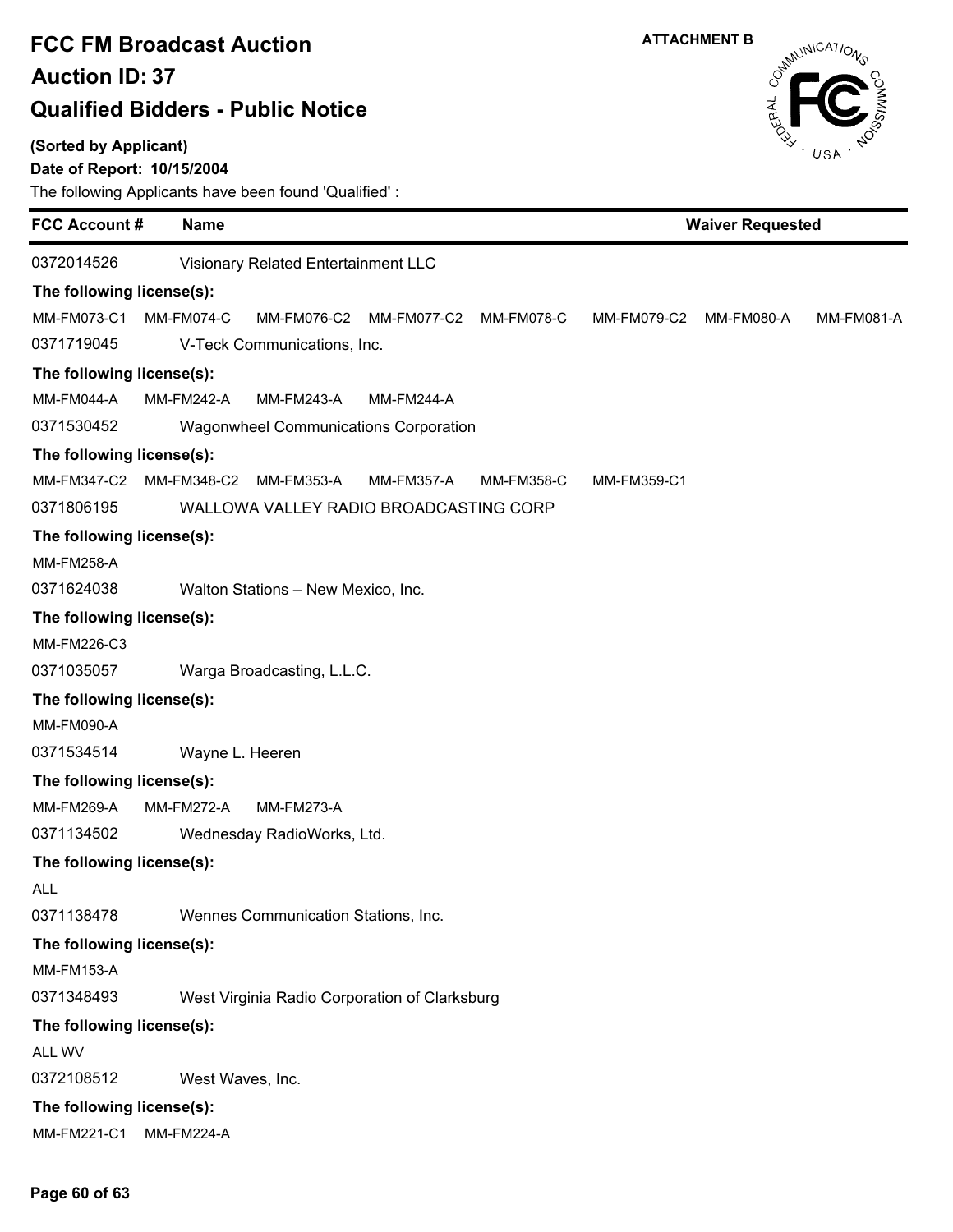#### **(Sorted by Applicant)**

### **Date of Report: 10/15/2004**

| <b>FCC Account #</b>      | <b>Name</b>       |                                        |                   |                   |                   |                   | <b>Waiver Requested</b> |  |  |
|---------------------------|-------------------|----------------------------------------|-------------------|-------------------|-------------------|-------------------|-------------------------|--|--|
| 0371638557                |                   | Westend Radio, LLC                     |                   |                   |                   |                   |                         |  |  |
| The following license(s): |                   |                                        |                   |                   |                   |                   |                         |  |  |
| MM-FM261-C3               |                   |                                        |                   |                   |                   |                   |                         |  |  |
| 0371718577                |                   | <b>Western Slope Communications</b>    |                   |                   |                   |                   |                         |  |  |
| The following license(s): |                   |                                        |                   |                   |                   |                   |                         |  |  |
| <b>ALL</b>                |                   |                                        |                   |                   |                   |                   |                         |  |  |
| 0371358445                |                   | Western South Dakota Broadcasting, LLC |                   |                   |                   |                   |                         |  |  |
| The following license(s): |                   |                                        |                   |                   |                   |                   |                         |  |  |
| <b>MM-FM265-A</b>         |                   |                                        |                   |                   |                   |                   |                         |  |  |
| 0371517049                | WGUL-FM, Inc.     |                                        |                   |                   |                   |                   |                         |  |  |
| The following license(s): |                   |                                        |                   |                   |                   |                   |                         |  |  |
| <b>MM-FM066-A</b>         |                   |                                        |                   |                   |                   |                   |                         |  |  |
| 0371230498                |                   | White Park Broadcasting, Inc.          |                   |                   |                   |                   |                         |  |  |
| The following license(s): |                   |                                        |                   |                   |                   |                   |                         |  |  |
| <b>ALL NH</b>             |                   |                                        |                   |                   |                   |                   |                         |  |  |
| ALL VT                    |                   |                                        |                   |                   |                   |                   |                         |  |  |
| MM-FM057-A                | MM-FM058-A        | MM-FM060-C3                            | MM-FM166-C2       | MM-FM172-C2       | <b>MM-FM176-A</b> | <b>MM-FM178-A</b> | <b>MM-FM182-A</b>       |  |  |
| MM-FM238-A                | <b>MM-FM243-A</b> | <b>MM-FM342-A</b>                      | <b>MM-FM344-A</b> | <b>MM-FM345-A</b> | MM-FM346-C1       | MM-FM347-C2       | MM-FM349-A              |  |  |
| <b>MM-FM351-C</b>         | MM-FM352-C1       | <b>MM-FM354-A</b>                      | MM-FM355-A        | MM-FM356-A        |                   |                   |                         |  |  |
| 0370605318                |                   | <b>WHOW Radio, LLC</b>                 |                   |                   |                   |                   |                         |  |  |
| The following license(s): |                   |                                        |                   |                   |                   |                   |                         |  |  |
| MM-FM111-A                | <b>MM-FM112-A</b> |                                        |                   |                   |                   |                   |                         |  |  |
| 0370128175                |                   | Wild West Broadcasting Company Inc.,   |                   |                   |                   |                   |                         |  |  |
| The following license(s): |                   |                                        |                   |                   |                   |                   |                         |  |  |
| <b>MM-FM286-A</b>         |                   |                                        |                   |                   |                   |                   |                         |  |  |
| 0371838538                |                   | <b>Wildcat Communications LLC</b>      |                   |                   |                   |                   |                         |  |  |
| The following license(s): |                   |                                        |                   |                   |                   |                   |                         |  |  |
| <b>MM-FM055-A</b>         | MM-FM059-C2       |                                        |                   |                   |                   |                   |                         |  |  |
| 0371718293                | Will Payne        |                                        |                   |                   |                   |                   |                         |  |  |
| The following license(s): |                   |                                        |                   |                   |                   |                   |                         |  |  |
| <b>MM-FM247-A</b>         | <b>MM-FM251-A</b> | <b>MM-FM252-A</b>                      |                   |                   |                   |                   |                         |  |  |
| 0371538191                |                   | William C. Doleman                     |                   |                   |                   |                   |                         |  |  |
| The following license(s): |                   |                                        |                   |                   |                   |                   |                         |  |  |
| <b>MM-FM057-A</b>         | <b>MM-FM061-A</b> | <b>MM-FM087-A</b>                      | MM-FM089-A        | MM-FM093-A        | MM-FM095-A        | MM-FM096-A        | <b>MM-FM152-A</b>       |  |  |
| <b>MM-FM154-A</b>         | MM-FM267-C3       |                                        |                   |                   |                   |                   |                         |  |  |

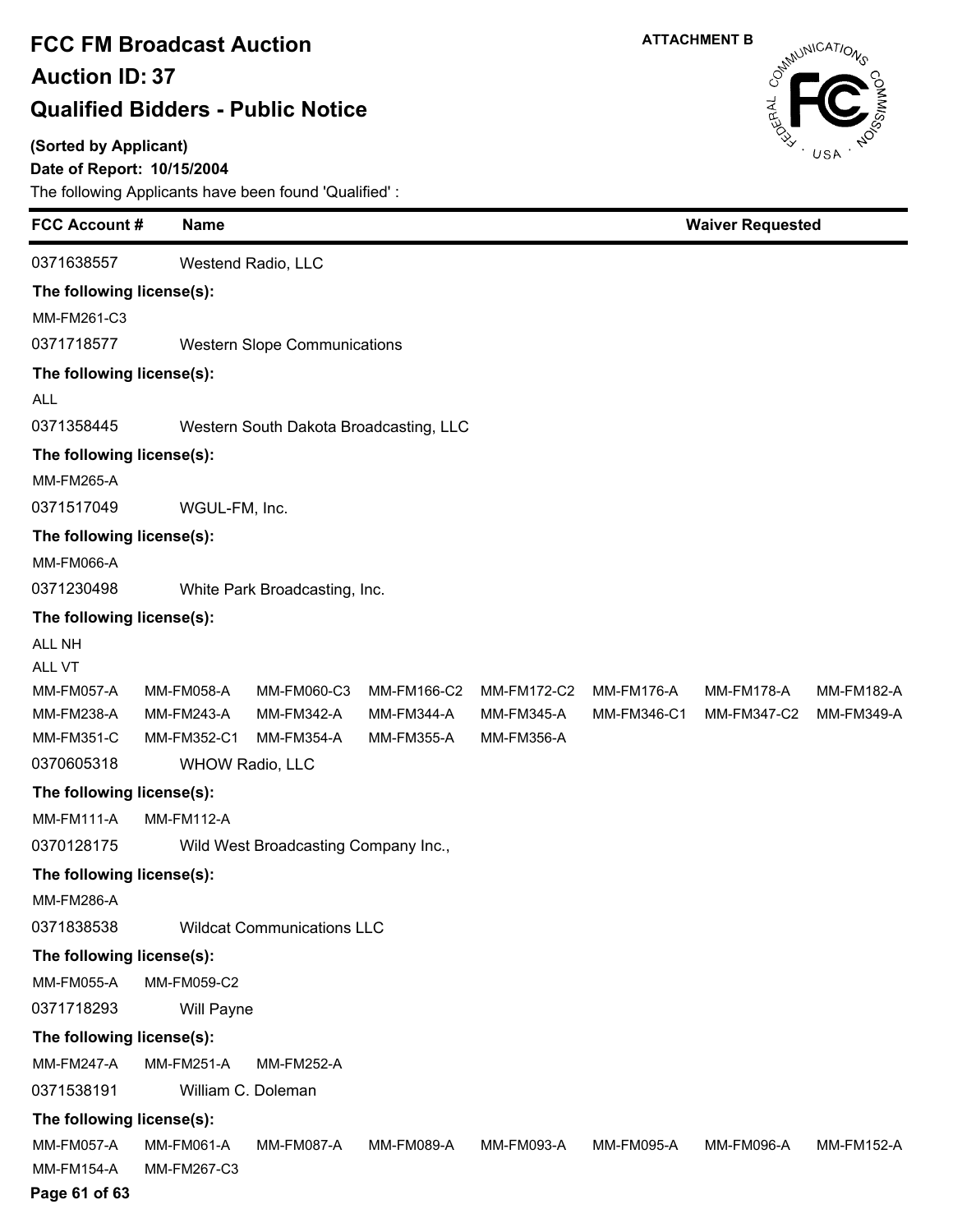**(Sorted by Applicant)**

### **Date of Report: 10/15/2004**

The following Applicants have been found 'Qualified' :



| <b>FCC Account#</b>       | <b>Name</b>        |                                   |             |                   | <b>Waiver Requested</b> |                   |                   |
|---------------------------|--------------------|-----------------------------------|-------------|-------------------|-------------------------|-------------------|-------------------|
| 0372113435                | William D. Santa   |                                   |             |                   |                         |                   |                   |
| The following license(s): |                    |                                   |             |                   |                         |                   |                   |
| <b>MM-FM238-A</b>         |                    |                                   |             |                   |                         |                   |                   |
| 0371918426                | William E. Cordell |                                   |             |                   |                         |                   |                   |
| The following license(s): |                    |                                   |             |                   |                         |                   |                   |
| <b>MM-FM299-A</b>         |                    |                                   |             |                   |                         |                   |                   |
| 0371358564                |                    | William R. McBride                |             |                   |                         |                   |                   |
| The following license(s): |                    |                                   |             |                   |                         |                   |                   |
| ALL FL                    |                    |                                   |             |                   |                         |                   |                   |
| ALL MA                    |                    |                                   |             |                   |                         |                   |                   |
| MM-FM015-C3               | MM-FM016-A         | MM-FM017-A                        | MM-FM022-C1 | MM-FM026-A        | MM-FM028-A              | MM-FM030-A        | MM-FM037-A        |
| MM-FM056-C3               | MM-FM058-A         | MM-FM073-C1                       | MM-FM074-C  | MM-FM076-C2       | MM-FM090-A              | MM-FM092-A        | <b>MM-FM118-A</b> |
| MM-FM139-A                | MM-FM170-C1        | <b>MM-FM173-A</b>                 | MM-FM175-C3 | <b>MM-FM176-A</b> | <b>MM-FM184-A</b>       | MM-FM223-C2       | <b>MM-FM225-A</b> |
| MM-FM259-C3               | MM-FM260-A         | MM-FM293-C3                       | MM-FM328-A  | MM-FM329-A        | MM-FM342-A              |                   |                   |
| 0371602577                |                    | Withers Family Texas Holdings, LP |             |                   |                         |                   |                   |
| The following license(s): |                    |                                   |             |                   |                         |                   |                   |
| MM-FM028-A                | MM-FM097-C2        | MM-FM166-C2                       | MM-FM167-A  | MM-FM170-C1       | <b>MM-FM178-A</b>       | <b>MM-FM276-A</b> | MM-FM288-A        |
| MM-FM290-A                | MM-FM292-A         | <b>MM-FM299-A</b>                 |             |                   |                         |                   |                   |
| 0371717445                |                    | Woodward Communications, Inc.     |             |                   |                         |                   |                   |
| The following license(s): |                    |                                   |             |                   |                         |                   |                   |
| <b>MM-FM335-A</b>         |                    |                                   |             |                   |                         |                   |                   |
| 0371219399                |                    | World Radio Link, Incorporated    |             |                   |                         |                   |                   |
| The following license(s): |                    |                                   |             |                   |                         |                   |                   |
| ALL AK                    |                    |                                   |             |                   |                         |                   |                   |
| ALL AR                    |                    |                                   |             |                   |                         |                   |                   |
| ALL AS                    |                    |                                   |             |                   |                         |                   |                   |
| ALL AZ                    |                    |                                   |             |                   |                         |                   |                   |
| ALL CA                    |                    |                                   |             |                   |                         |                   |                   |
| ALL CO                    |                    |                                   |             |                   |                         |                   |                   |
| ALL FL                    |                    |                                   |             |                   |                         |                   |                   |
| ALL GU<br>ALL HI          |                    |                                   |             |                   |                         |                   |                   |
| ALL IA                    |                    |                                   |             |                   |                         |                   |                   |
| ALL ID                    |                    |                                   |             |                   |                         |                   |                   |
| ALL IL                    |                    |                                   |             |                   |                         |                   |                   |
| ALL LA                    |                    |                                   |             |                   |                         |                   |                   |
| ALL MA                    |                    |                                   |             |                   |                         |                   |                   |
|                           |                    |                                   |             |                   |                         |                   |                   |

**Page 62 of 63**